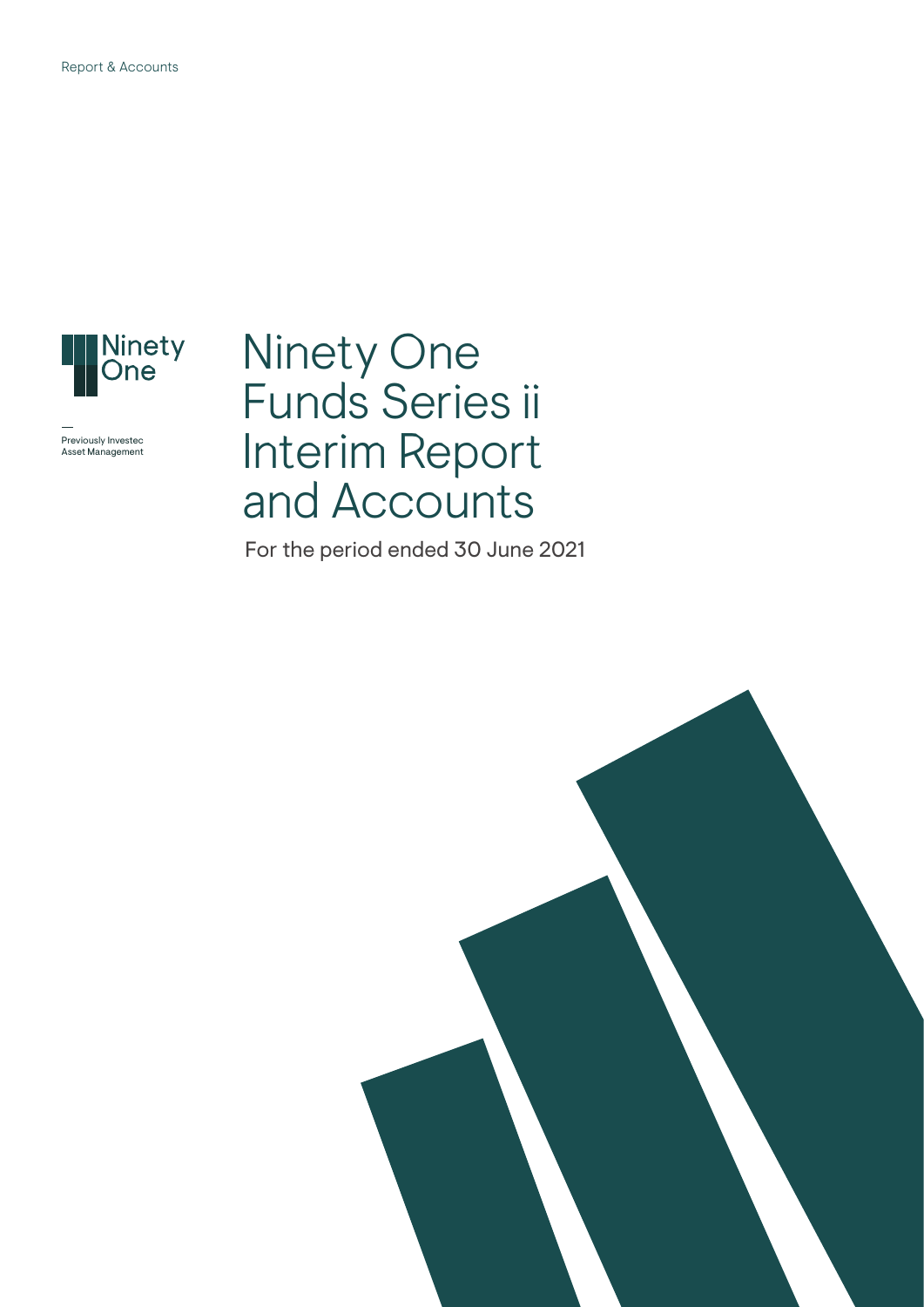# **Contents**

| American Franchise Fund*                                | $3 - 6$   |
|---------------------------------------------------------|-----------|
| Asia Pacific Franchise Fund*                            | $7 - 10$  |
| Global Energy Fund*                                     | $11 - 13$ |
| Global Strategic Equity Fund*                           | $14 - 17$ |
| Global Total Return Credit Fund*                        | $18 - 21$ |
| Monthly High Income Fund*                               | $22 - 25$ |
| Portfolio Statements per Fund*                          | $26 - 43$ |
| Authorised Corporate Director's Report*                 | $44 - 45$ |
| Comparative tables                                      | $46 - 51$ |
| Financial statements                                    | $52 - 66$ |
| Securities Financing Transactions ('SFT's') (Unaudited) | 67        |
| Other information                                       | 68        |
| Glossary                                                | 69-72     |
| Directory                                               | 73        |

<sup>\*</sup>The above information collectively forms the Authorised Corporate Director's Report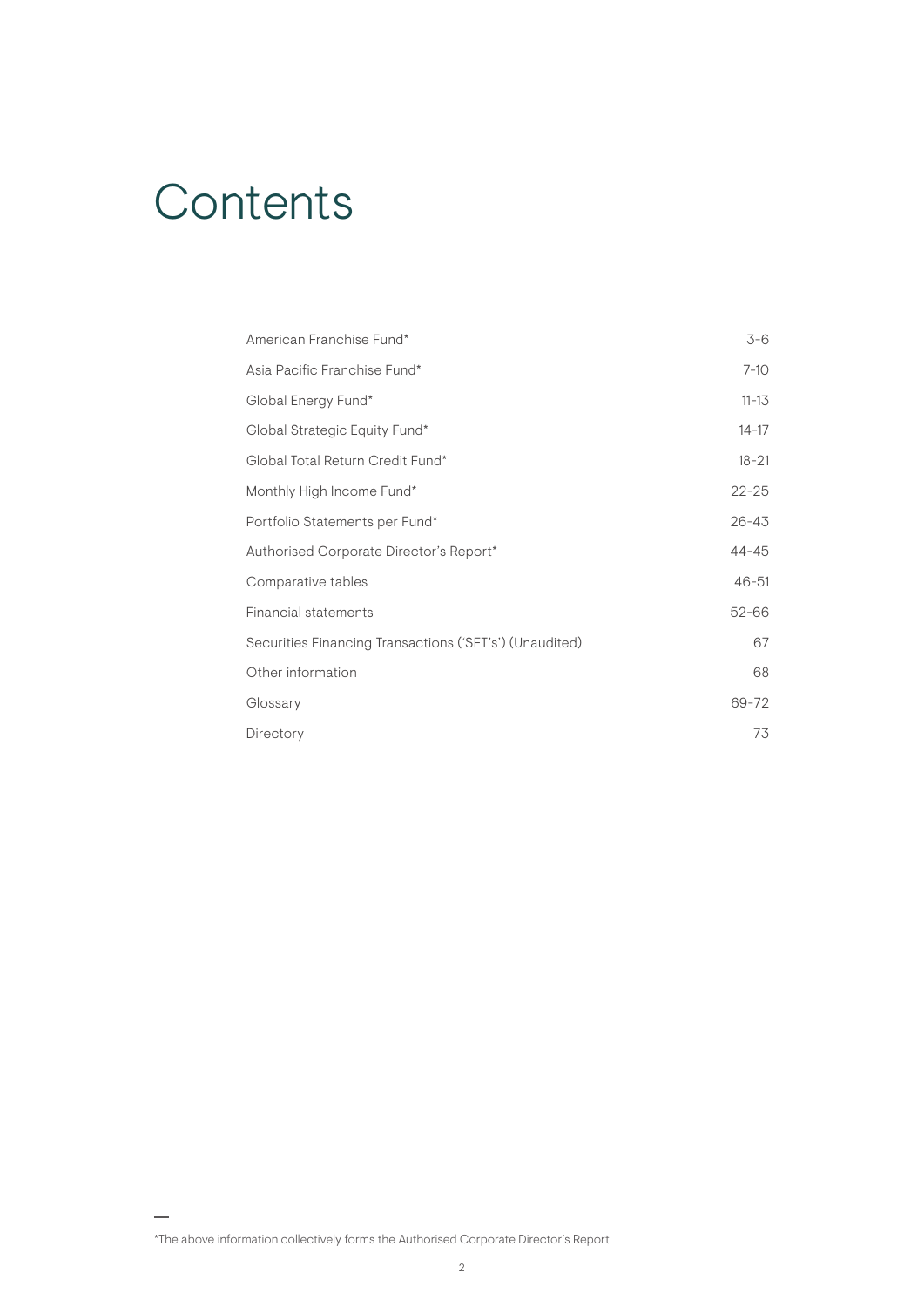### American Franchise Fund

#### Summary of the Fund's investment objective and policy

The Fund aims to provide capital growth (to grow the value of your investment) over at least 5 years.

The Fund invests primarily (at least two-thirds) in the shares of USA companies (those incorporated in, domiciled in, or that have significant economic exposure to, the USA) and in related derivatives (financial contracts whose value is linked to the price of the shares of such USA companies).

The Fund focuses on investing in companies believed to be of high quality, which are typically associated with strong brands or franchises.

Investment opportunities are identified using in-depth analysis and research on individual companies.

The Fund may at times invest in a relatively small number of companies. These companies may be of any size and in any industry sector.

The Fund may also invest in other transferable securities, money market instruments, cash or near cash, deposits, up to 10% in units or shares in other funds (which may be managed by a Ninety One group company, or a third party) and derivatives. Derivatives may be used for managing the Fund in a way that is designed to reduce risk or cost, generating income or growth with a low level of risk and/or, occasionally, for investment purposes.

The Fund is actively managed. This means the Investment Manager is free to select investments with the aim of achieving the Fund's objectives. The S&P 500 Net Return Index is used for performance comparison. The Fund does not seek to replicate the index.

The Investment Association North America Sector (a peer group of broadly similar funds) average is an additional measure by which you can compare the Fund's performance.

#### Performance record

|                                                 | $6$ months $(\%)$ |
|-------------------------------------------------|-------------------|
| American Franchise Fund 'I' accumulation shares | $15.11*$          |
| Performance comparison index                    | $13.79**$         |
| Peer group sector average                       | $13.22**$         |
|                                                 |                   |

Past performance is not a reliable indicator of future results, losses may be made.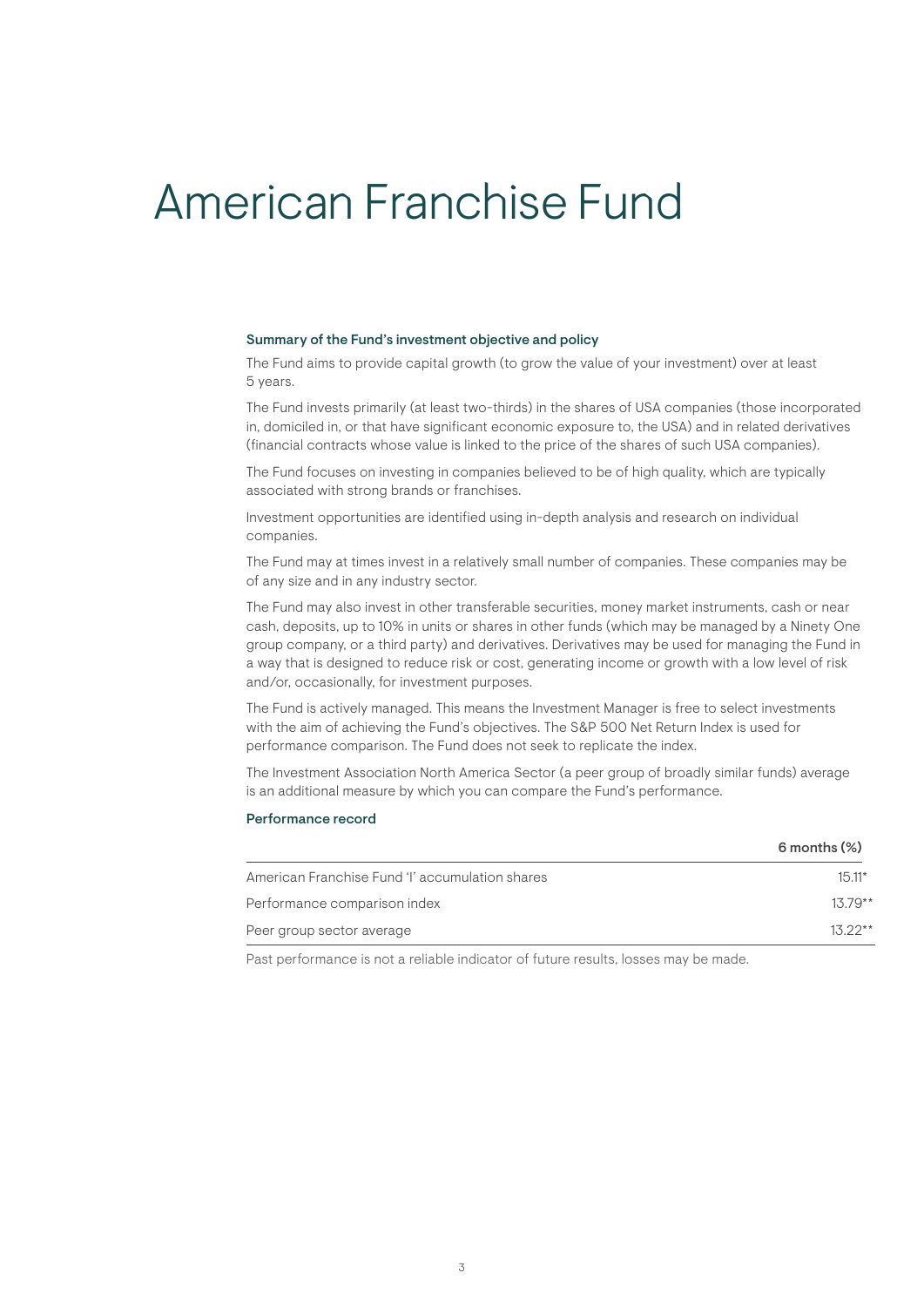#### American Franchise Fund (continued)

#### Performance review

The Fund delivered a positive return and outperformed the benchmark and peer group sector average over the period.

#### Factors helping performance

Contributors included stock selection in communication services and IT, while avoiding the underperforming utilities sector also helped relative returns. Computer software provider Adobe was a strong performer, boosted by second-quarter results that beat expectations and backed up by a profit forecast that was ahead of consensus, prompting a slew of upgrades. Google parent Alphabet had a strong period, with sentiment towards the mega-caps positive against the backdrop of substantial earnings beats across the board.

Asset manager Charles Schwab advanced on rising yield expectations, in addition to rising appetite from retail investors to enter the market, evidenced by Schwab reporting a sharp increase in total client assets. Tradeweb was also a beneficiary of the greater retail appetite in the market. Lithography equipment maker ASML was a contributor over the period after delivering impressive results that highlighted demand momentum remained strong, especially given the global microchip shortage.

#### Factors hindering performance

In terms of detractors, avoiding the recovering energy sector (we dislike the capital-intensive nature of the energy sector) was the biggest laggard, although holdings in the health care sector also proved a headwind. Software company Autodesk was the largest detractor over the period. The shares drifted lower after its outlook disappointed some in the market, though all notable metrics came in ahead of guidance. The company also announced the purchase of Innovyze for an EV of US\$1 billion, which – although a hefty price tag – should be a strategically sound fit in the existing portfolio. We continue to hold. Medical device company Becton Dickinson has also lagged the portfolio on little specific news. The company produced solid quarterly results and reaffirmed its 2021 guidance. Online travel agent Booking Holdings has come under pressure as the protracted recovery has hampered the travel outlook. We continue to hold both stocks as we believe their longer-term investment credentials remain intact.

Payments providers Visa and Mastercard were also relative underperformers. News emerged that Visa is facing an investigation by the Department of Justice in the US over alleged anti-competitive practices in the debit-card market. The company has handled interchange and debit-routing pressures quite well in the past, and we do not expect this latest instance to be materially different. Mastercard flagged that expenses would rise at least 30% as it ramps up spending on new products, which overshadowed an increase in revenues over the first quarter. We continue to hold both stocks.

#### Portfolio activity

#### Significant purchases

Alphabet 'A' Shares, Adobe, State Street USD Liquidity Fund, Autodesk, Facebook, Microsoft, Visa, Alphabet 'C' Shares, Booking, Mastercard.

#### Significant sales

Alphabet 'C' Shares, Booking, Microsoft, Visa, Charles Schwab, Align Technologies, Intuit, Agilent Technologies, Alphabet 'A' Shares, Tradeweb Markets.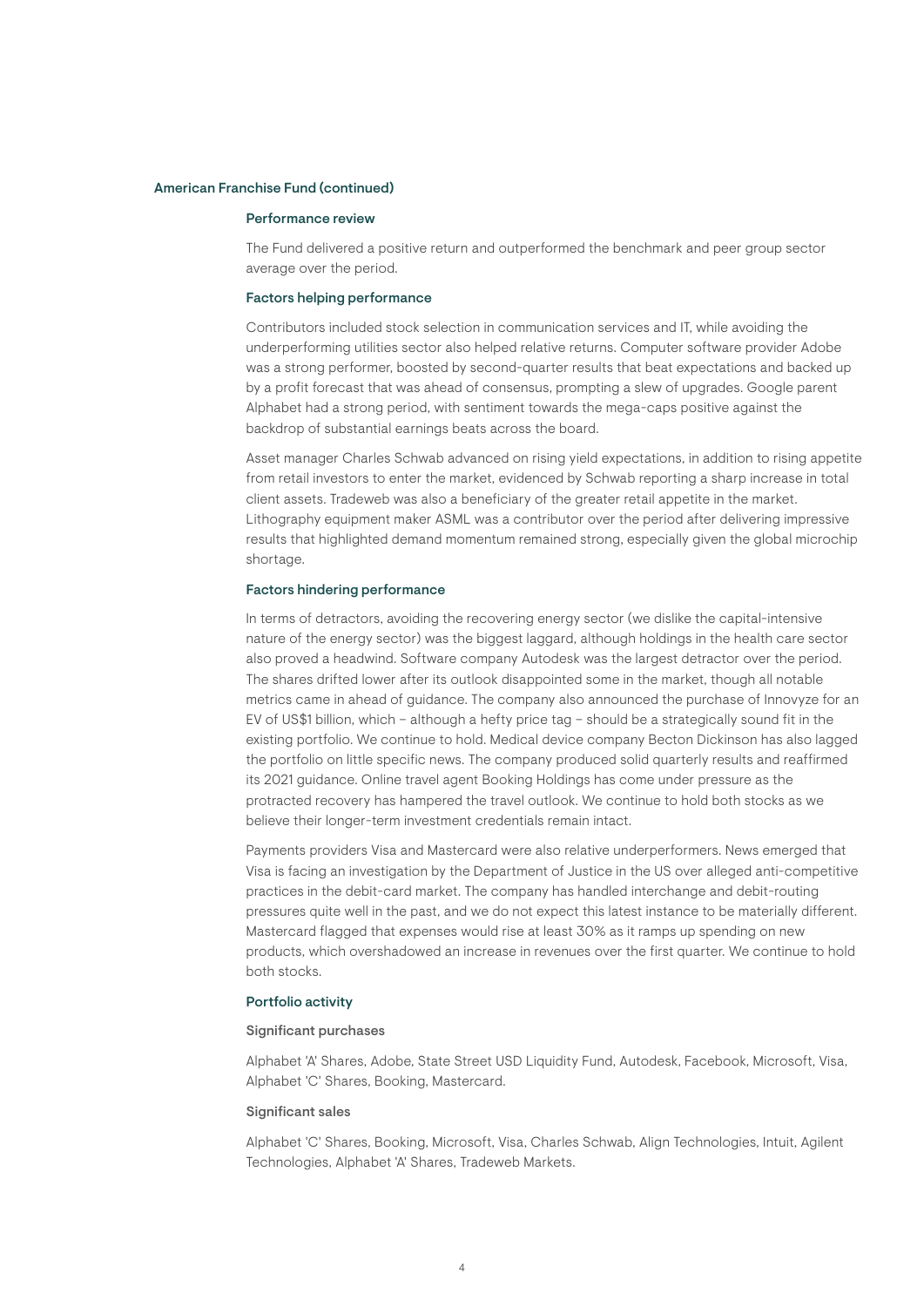#### American Franchise Fund (continued)

#### Outlook

There has been a notable change in narrative within markets as we enter the second half of the year. The Fed's acknowledgement that members have begun a discussion about when they should talk about tapering bond purchases and reducing policy support reflects indications of a potentially strong economic recovery and rising inflation, which is a concern for the central bank. While it is clear that the high point of accommodative monetary policy has passed, the path of monetary policy and interest rates is still uncertain. Meanwhile, a slight pullback in market expectations for inflation has led to a pause in value investing's outperformance over growth, which had been a dominant narrative since November, and fundamentals appear to have reasserted themselves. We note that more cyclical industries have been trading at fairly high multiples, seemingly pricing in perceived robust demand recovery.

Despite the positive headlines and broad re-opening, the speed of economic recovery faces several potential speedbumps. Namely, the uneven pace of vaccine rollouts across the world has allowed new strains of coronavirus to proliferate. The Delta variant is limiting European travel, and we are increasingly seeing reports regarding the Lambda strain, which originated in Peru. At a time when many equity markets have extended their all-time highs, including in the US and Europe, such potential headwinds leave investors open to bouts of significant volatility when markets contend with negative news flow.

Looking beyond short-term sentiment, we do not believe the current environment has significantly changed the fundamentals of the companies we own, which continue to compound cashflows at attractive rates. We remain comfortable that the Quality attributes we seek (enduring competitive advantages, dominant market positions, strong balance sheets, lower cyclicality, low capital intensity, sustainable cash generation and disciplined capital allocation) are all suited to both current conditions and for uncertain times ahead. The companies we own generally have invested substantially to reinforce their business models, with significant exposure to key long-term trends such as data usage and digitalisation, ageing populations and health care, and nutrition and wellness. We also aim to position the portfolio to contend with the growing threat of climate change, with a carbon footprint that is less than 10% of that emitted by the wider market.

<sup>\*</sup>Source: Morningstar, total return, income reinvested, no initial charge, accumulation (acc) share class, net of fees in GBP. \*\*Benchmark (S&P 500 NDR Index) and peer group sector average (Investment Association North America sector) shown for performance comparison purposes only.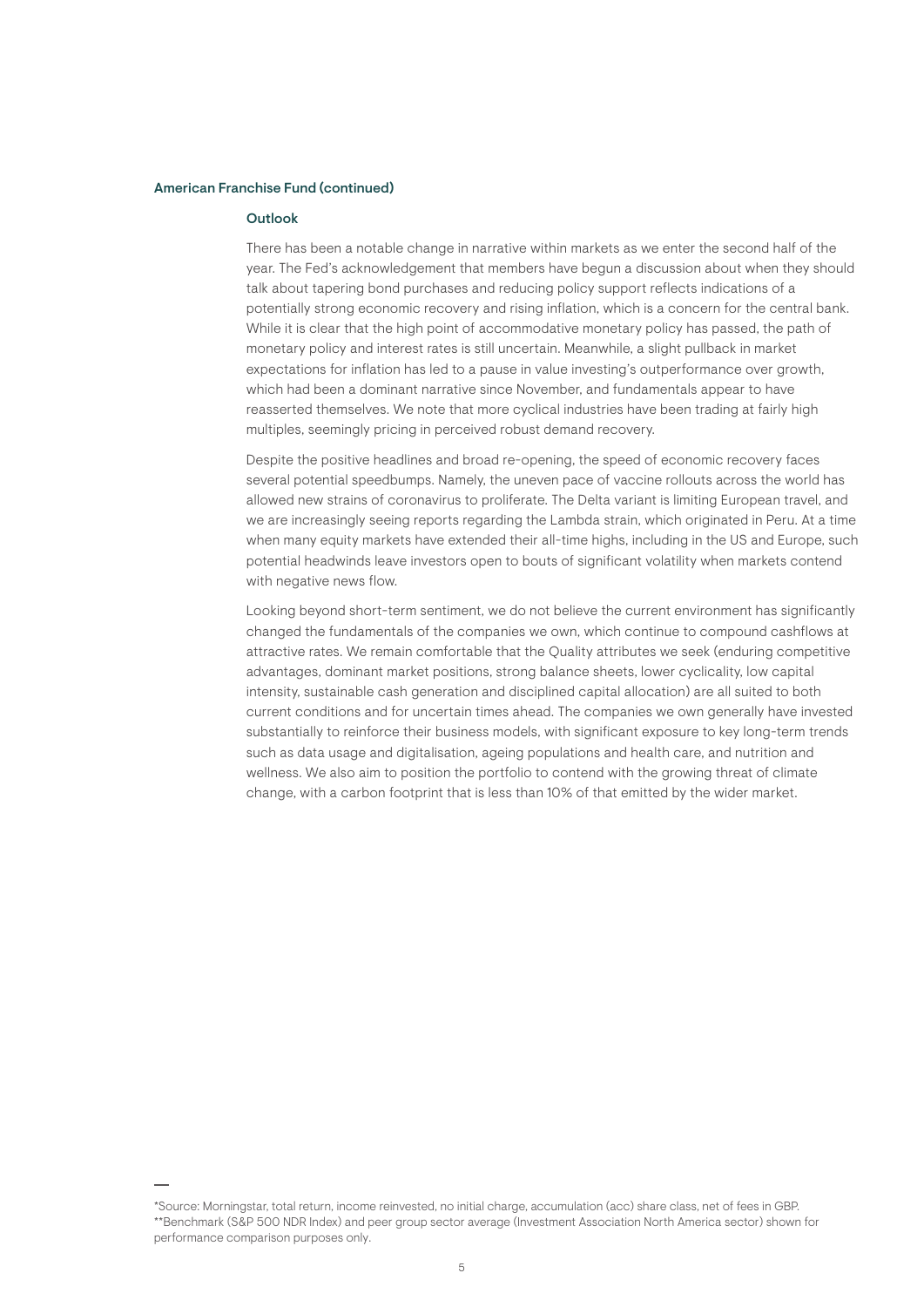#### American Franchise Fund (continued)

### Risk and reward profile\*

Lower risk the controller of the controller of the controller of the controller of the controller of the controller of the controller of the controller of the controller of the controller of the controller of the controlle Potentially lower rewards extending the potentially higher rewards



This indicator is based on historical data and may not be a reliable indication of the future risk profile of the Fund. The risk and reward category shown is not guaranteed to remain unchanged and may shift over time. The lowest category does not mean 'risk free'.

The value of your investment and any income from it can fall as well as rise and you are not certain of making profits; losses may be made.

The Fund appears towards the higher end of the Risk and Reward Indicator scale. This is because the Fund invests in the shares of companies, whose values tend to fluctuate widely.

#### The following risks may not be fully captured by the Risk and Reward Indicator:

Concentrated portfolio: The portfolio invests in a relatively small number of individual holdings. This may mean wider fluctuations in value than more broadly invested portfolios.

Currency exchange: Changes in the relative values of different currencies may adversely affect the value of investments and any related income.

Derivatives: The use of derivatives is not intended to increase the overall level of risk. However, the use of derivatives may still lead to large changes in value and includes the potential for large financial loss. A counterparty to a derivative transaction may fail to meet its obligations which may also lead to a financial loss.

Equity investment: The value of equities (e.g. shares) and equity-related investments may vary according to company profits and future prospects as well as more general market factors. In the event of a company default (e.g. insolvency), the owners of their equity rank last in terms of any financial payment from that company.

Geographic/Sector: Investments may be primarily concentrated in specific countries, geographical regions and/or industry sectors. This may mean that the resulting value may decrease whilst portfolios more broadly invested might grow.

The full list of the Fund's risks are contained in Appendix VII of the Ninety One Funds Series Omnibus prospectus.

<sup>\*</sup>The Risk and Reward profile is taken from the Key Investor Information Document. Please note that, the Risk and Reward profile section is based on Sterling 'I' Class Accumulation shares.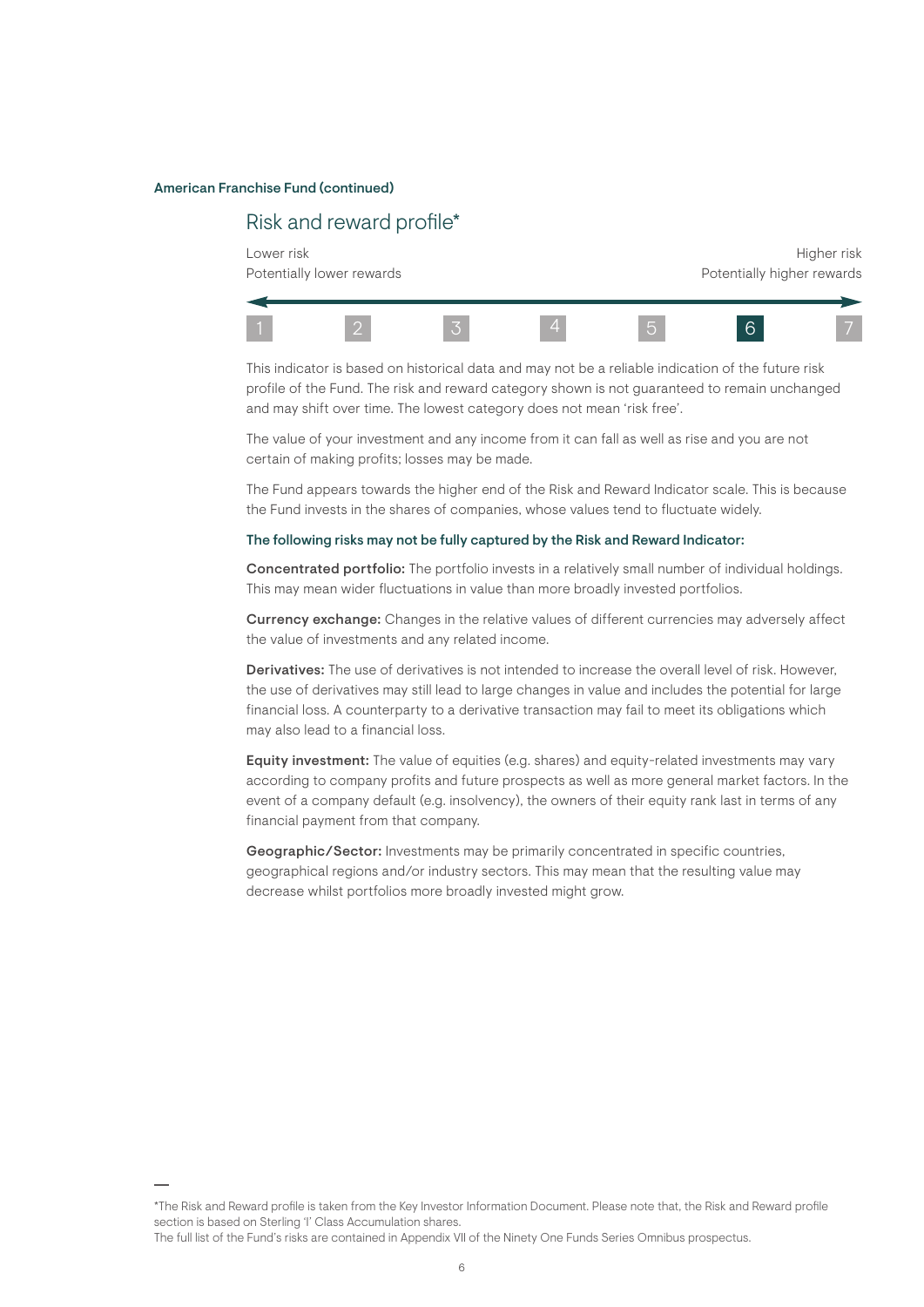## Asia Pacific Franchise Fund

#### Summary of the Fund's investment objective and policy

The Fund aims to provide capital growth (to grow the value of your investment) over at least 5 years.

The Fund invests primarily (at least two-thirds) in the shares and in related derivatives (financial contracts whose value is linked to the price of such shares) of Asia Pacific ex Japan companies (those incorporated in, domiciled in, or that have significant economic exposure to Asia Pacific excluding Japan).

The Asia Pacific region, excluding Japan includes Australia, Hong Kong, Singapore, Malaysia, Thailand, Taiwan, South Korea, the Philippines, Indonesia, China, India, New Zealand and Vietnam.

The Fund focuses on investing in companies believed to be of high quality which are typically associated with strong brands or franchises.

Investment opportunities are identified using in-depth analysis and research on individual companies.

The Fund may at times invest in a relatively small number of companies. These companies may be of any size and in any industry sector.

The Fund may also invest in other transferable securities, money market instruments, cash or near cash, deposits, up to 10% in units or shares in other funds (which may be managed by a Ninety One group company, or a third party) and derivatives. Derivatives may be used for managing the Fund in a way that is designed to reduce risk or cost, generating income or growth with a low level of risk and/or, occasionally, for investment purposes. The Fund may have exposure to Japanese companies through these investments but such exposure will not form a large part of the Fund's portfolio.

The Fund is actively managed. This means the Investment Manager is free to select investments with the aim of achieving the Fund's objectives. The MSCI AC Asia Pacific ex Japan Net Return Index is used for performance comparison. The Fund does not seek to replicate the index.

The Investment Association Asia Pacific excluding Japan Sector (a peer group of broadly similar funds) average is an additional measure by which you can compare the Fund's performance.

#### Performance record

|                                                     | $6$ months $(\%)$ |
|-----------------------------------------------------|-------------------|
| Asia Pacific Franchise Fund 'l' accumulation shares | $.372*$           |
| Performance comparison index                        | $5.29**$          |
| Peer group sector average                           | $6.48**$          |

Past performance is not a reliable indicator of future results, losses may be made.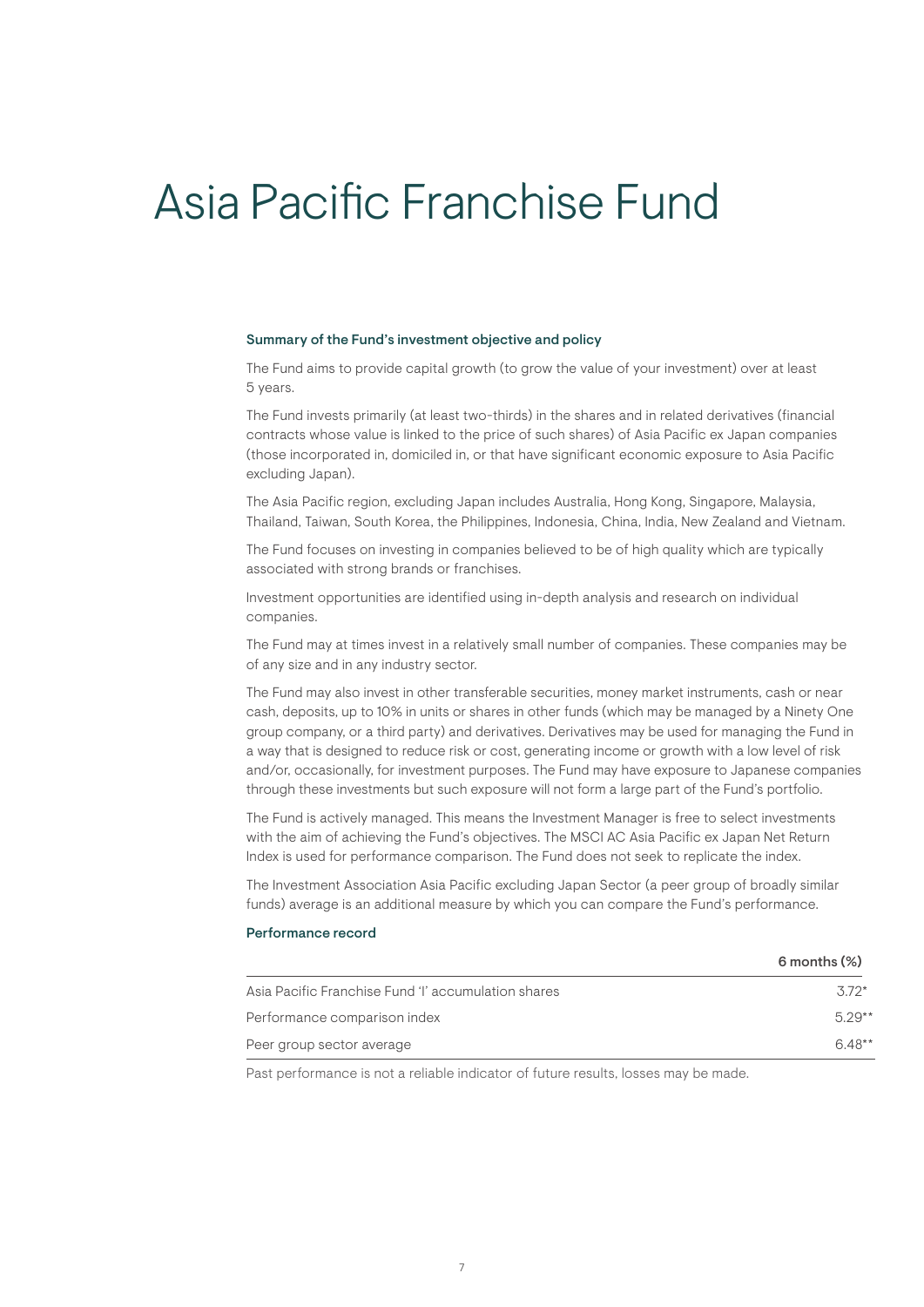#### Asia Pacific Franchise Fund (continued)

#### Performance review

The Fund delivered a positive return but lagged the benchmark and peer group sector average in the six months to the end of June 2021.

#### Factors hindering performance

In terms of detractors, sector positioning in consumer staples and stock picking in financials hampered relative performance. Sands China retreated, with rising cases of the pandemic reducing the likelihood that a return to normality would be as swift as had been hoped for. Positively, at the end of June, the sector was lifted by a report in local media that Hong Kong and Macau plan "limited reopening" of travel between the two cities by exempting quarantine for arrivals from mid-July. In a similar vain, travel company Travelsky Technology has come under pressure as the protracted recovery has hampered the travel outlook. We continue to hold both stocks as we believe pandemic-linked travel restrictions are short-term in nature.

Consumer staples company Fuling Zhacai detracted on little specific news, more a case of staples remaining less favoured on a relative basis in the earlier part of the quarter. Vietnam Dairy slipped, without an obvious catalyst. The company said 2021 net profit should be similar to that reported for 2020, with the dividend pay-out ratio expected to be at least 50%. Internet giant Alibaba also had a challenging quarter, with sentiment hampered by regulatory concerns across the broader Chinese equity market. We believe that the actual operational impact on the likes of Tencent and Alibaba from recent regulation has been negligible, therefore we maintain both positions.

#### Factors helping performance

Contributions came from stock picking in consumer discretionary and communication services. Lithography equipment maker ASML has a been a stellar performer this year, benefiting from continued order book growth in the face of the global microchip shortage. Australian gaming company Aristocrat Leisure performed well, with sentiment more positive ahead of the anticipated reopening of casinos, particularly earlier in the period; the company said it expects strong growth over the full year as demand recovers.

Domino's Pizza Enterprises, the Australia-based franchise licence owner of Domino's Pizza, was another top performer, building on momentum from encouraging same-store sales figures released earlier in the year. Chinese gaming giant Netease also contributed. The company announced plans to spin off its music streaming unit Cloud Village, and while details are yet to be finalised, we believe this showcases Netease's improved discipline in its capital allocation, especially compared to other Chinese internet names that are actively investing in new areas.

#### Portfolio activity

#### Significant purchases

Alibaba, State Street USD Liquidity Fund, Tencent, Kweichow Moutai, Chongqing Fuling Zhacai, LG Household & Health Care, Hangzhou Tigermed Consulting 'H', CSL, Vietnam Dairy Products, Samsung Electronics.

#### Significant sales

Kweichow Moutai, Kone, State Street USD Liquidity Fund, Samsung Electronics, ASML, Hangzhou Tigermed Consulting 'H', Domino's Pizza Enterprises, Agilent Technologies, NetEase ADR, AIA.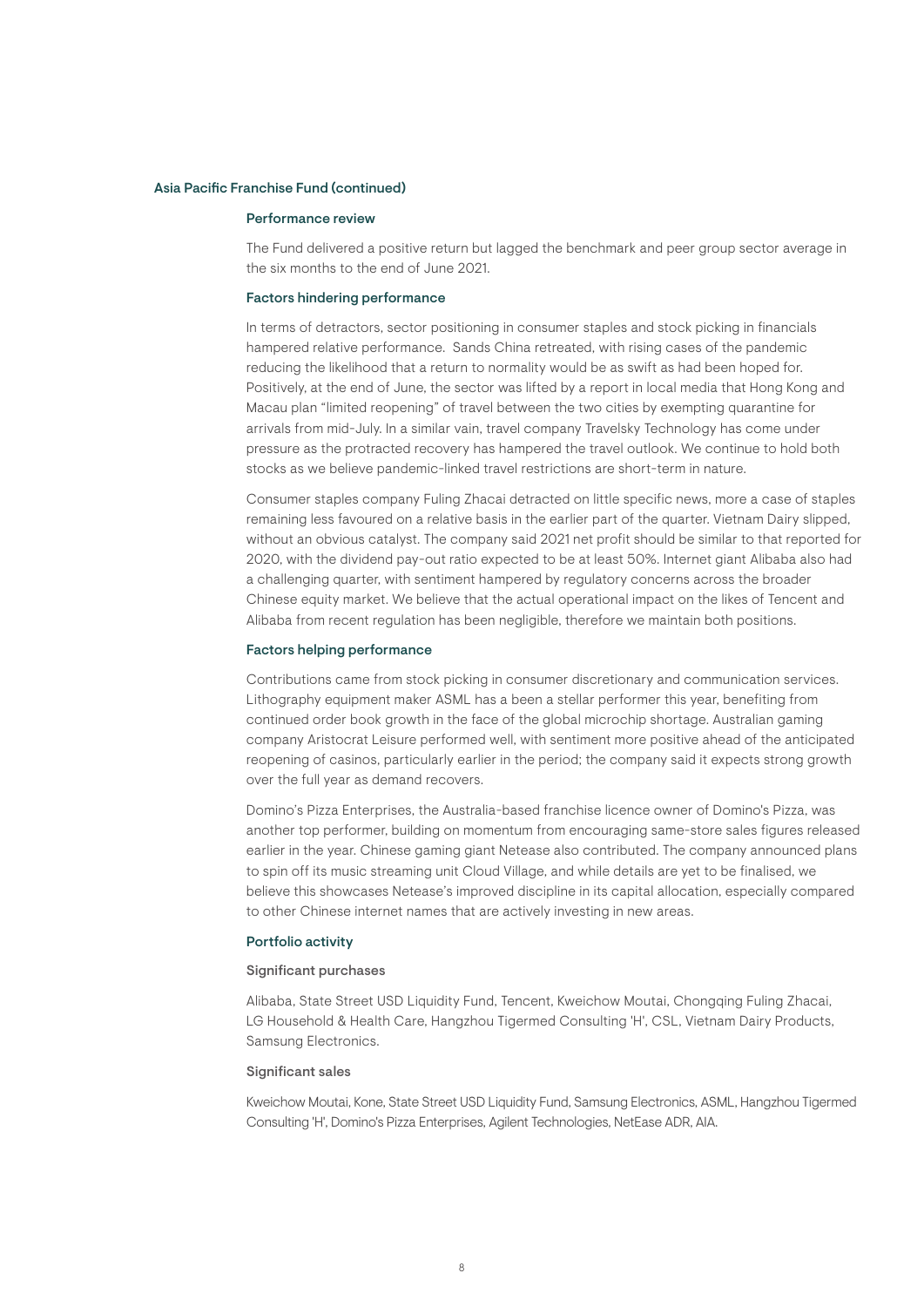#### Asia Pacific Franchise Fund (continued)

#### Outlook

There was a lot more noise around Chinese tech regulation over the past quarter, which resulted in weaker sentiment toward the sector, and the relative underperformance of the Asia market as a whole. Although the Fund's philosophy is very much to try and ignore (and avoid where possible) the irrelevant noise and just focus on each company's fundamentals and strategic outlooks, clearly, some of the recent news flow is relevant to the portfolio. On the whole, we remain cautiously positive on the progression being made here, and – as alluded to above – we note that the actual operational impact on the likes of Tencent and Alibaba from recent regulation has been negligible.

Furthermore, we believe that most of the Chinese regulatory conditions put in place would actually be regarded as consistent with the regulatory environment established in both Europe and the US. For instance, the regulator is looking to protect the data rights of consumers, as is occurring in both Europe and the US. Recent rulings on corporate deals have also been consistent with what Western markets would expect. The proposed merger of Huya and Douyo was rejected by the regulator because it would have created a monopoly entity in game streaming, but deals are still being allowed to occur; Tencent's purchase of the third-biggest search engine Sogou being one such example. We believe that the market has been concerned simply because the rule of law applies differently in China. Regulation is passed instantaneously with no legal recourse available, compared to the painstakingly long legal affairs we see in the West. However, while obviously this is a risk, we are comfortable with the direction of travel, and feel that recent measures are in line with global standards.

In general, we believe that big China tech is still very much supported by the Chinese government, and this will continue to be the case. We remain comfortable that the Quality attributes we seek across the portfolio (enduring competitive advantages, dominant market positions, strong balance sheets, lower cyclicality, low capital intensity, sustainable cash generation and disciplined capital allocation) are all suited to both current conditions and for uncertain times ahead. The companies we own have invested substantially to reinforce their business models, with significant exposure to key long-term trends such as data usage and digitalisation, ageing populations and health care, and nutrition and wellness.

<sup>\*</sup>Source: Morningstar, total return, income reinvested, no initial charge, accumulation share class, net of fees in GBP. \*\*Benchmark (MSCI\*\*\* AC Asia Pacific ex Japan NDR Index and peer group sector average (Investment Association Asia Pacific ex Japan sector) shown for performance comparison purposes only.

<sup>\*\*\*</sup>Source: MSCI. The MSCI data is comprised of a custom index calculated by MSCI for, and as requested by, Investec Asset Management Limited. The MSCI data is for internal use only and may not be redistributed or used in connection with creating or offering any securities, financial products or indices. Neither MSCI nor any other third party involved in or related to compiling, computing or creating the MSCI data (the "MSCI Parties') makes any express or implied warranties or representations with respect to such data (or the results to be obtained by the use thereof), and the MSCI Parties hereby expressly disclaim all warranties of originality, accuracy, completeness, merchantability or fitness for a particular purpose with respect to such data. Without limiting any of the foregoing, in no event shall any of the MSCI Parties have any liability for any direct, indirect, special, punitive, consequential or any other damages (including lost profits) even if notified of the possibility of such damages. The opinions expressed herein are as at end of June 2021.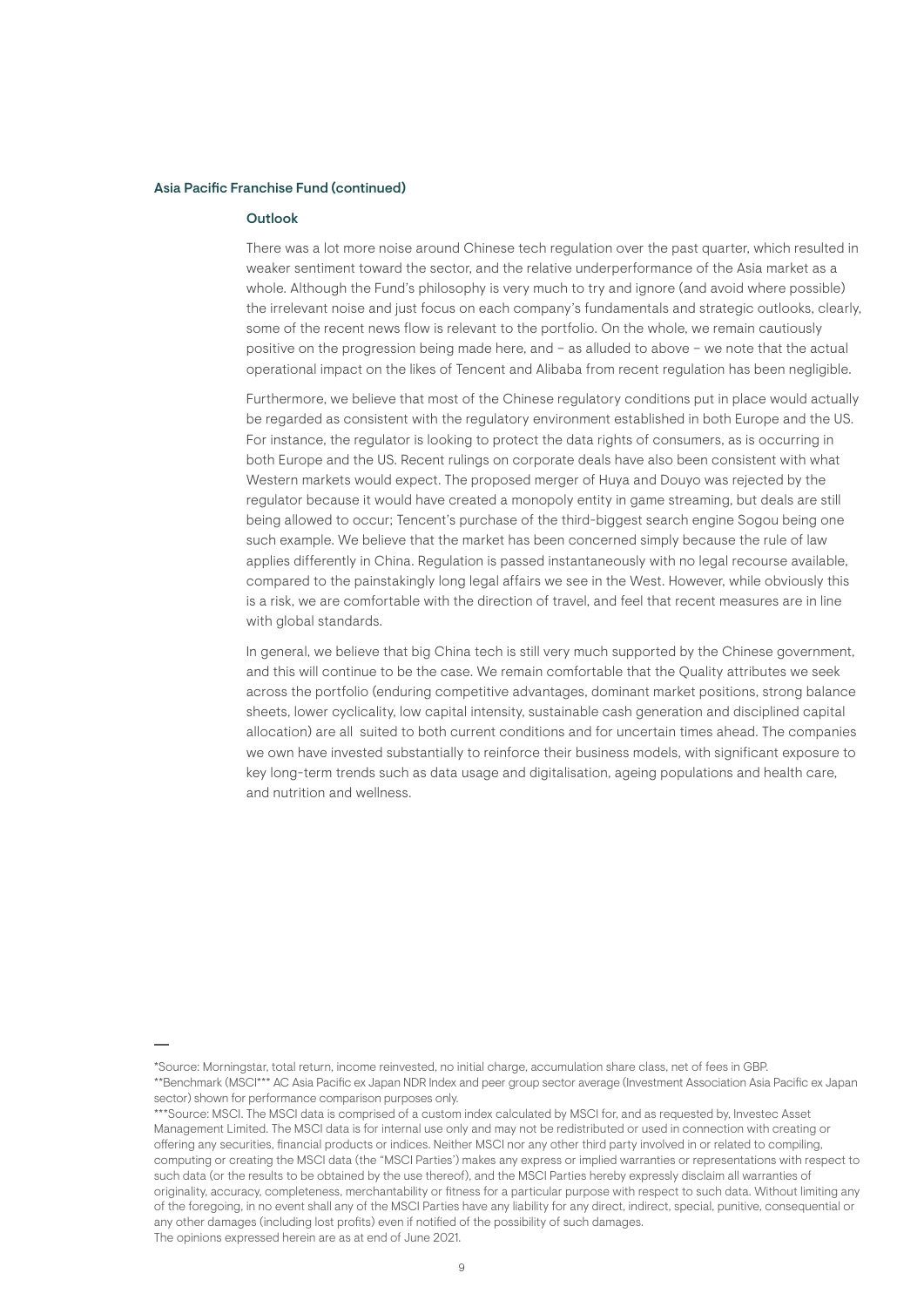#### Asia Pacific Franchise Fund (continued)

### Risk and reward profile\*

Lower risk the controller of the controller of the controller of the controller of the controller of the controller of the controller of the controller of the controller of the controller of the controller of the controlle Potentially lower rewards extending the potentially higher rewards



This indicator is based on historical data and may not be a reliable indication of the future risk profile of the Fund. The risk and reward category shown is not guaranteed to remain unchanged and may shift over time. The lowest category does not mean 'risk free'.

The value of your investment and any income from it can fall as well as rise and you are not certain of making profits; losses may be made.

The Fund appears towards the higher end of the Risk and Reward Indicator scale. This is because the Fund invests in the shares of companies, whose values tend to fluctuate widely.

#### The following risks may not be fully captured by the Risk and Reward Indicator:

Concentrated portfolio: The portfolio invests in a relatively small number of individual holdings. This may mean wider fluctuations in value than more broadly invested portfolios.

Currency exchange: Changes in the relative values of different currencies may adversely affect the value of investments and any related income.

Derivatives: The use of derivatives is not intended to increase the overall level of risk. However, the use of derivatives may still lead to large changes in value and includes the potential for large financial loss. A counterparty to a derivative transaction may fail to meet its obligations which may also lead to a financial loss.

**Emerging market:** These markets carry a higher risk of financial loss than more developed markets as they may have less developed legal, political, economic or other systems.

Equity investment: The value of equities (e.g. shares) and equity-related investments may vary according to company profits and future prospects as well as more general market factors. In the event of a company default (e.g. insolvency), the owners of their equity rank last in terms of any financial payment from that company.

Geographic/Sector: Investments may be primarily concentrated in specific countries, geographical regions and/or industry sectors. This may mean that the resulting value may decrease whilst portfolios more broadly invested might grow.

The full list of the Fund's risks are contained in Appendix VII of the Ninety One Funds Series Omnibus prospectus.

<sup>\*</sup>The Risk and Reward profile is taken from the Key Investor Information Document. Please note that, the Risk and Reward profile section is based on Sterling 'I' Class Accumulation shares.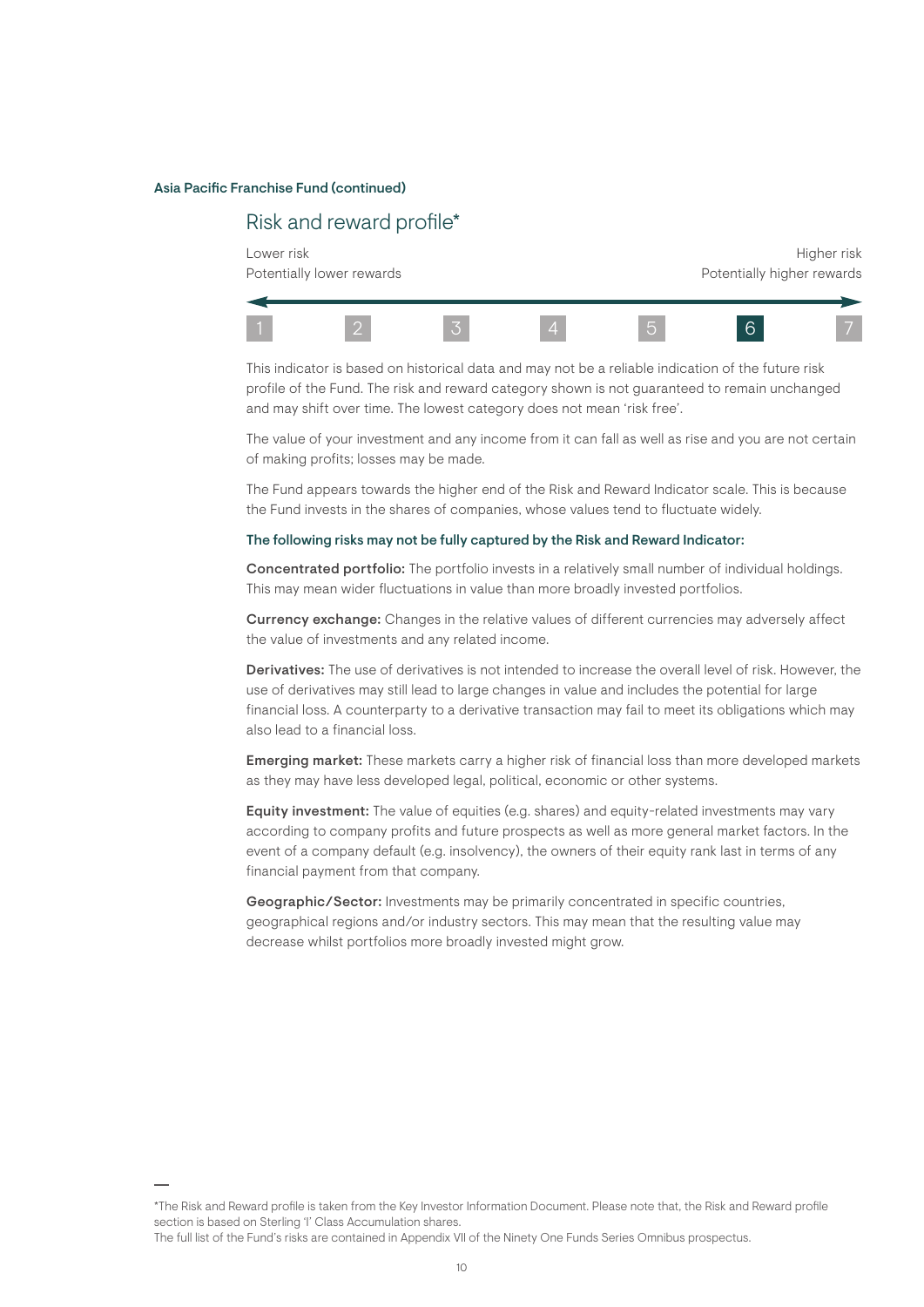# Global Energy Fund

#### Summary of the Fund's investment objective and policy

The Fund aims to provide capital growth (to grow the value of your investment) over at least 5-year periods.

The Fund invests primarily (at least two-thirds) in the shares of companies (of any size) around the world involved in the exploration, production or distribution of oil, gas and other energy sources (including renewable energy sources), or companies which service the energy industry, and in related derivatives (financial contracts whose value is linked to the price of the shares of such companies).

Investment opportunities are identified using macroeconomic research (based on a view of the economy as a whole) and research on individual companies.

The Fund may also invest in other transferable securities, money market instruments, cash or near cash, deposits, up to 10% in other funds (which may be managed by a Ninety One group company, or a third party) and derivatives. Derivatives may be used for managing the Fund in a way that is designed to reduce risk or cost, generating income or growth with a low level of risk and, occasionally, investment purposes.

The Fund is actively managed. This means the Investment Manager is free to select investments with the aim of achieving the Fund's objectives. The MSCI ACWI Energy + Global Environment ex Select GICS 10-40 Index is used for performance comparison and risk management. The Fund does not seek to replicate the index.

#### Performance record

|                                            | Period to            |
|--------------------------------------------|----------------------|
|                                            | 05.03.2021<br>$(\%)$ |
| Global Energy Fund 'l' accumulation shares | $3.25*$              |
| Performance comparison index               | $11.09**$            |
| Peer group sector average                  | Not applicable**     |

Past performance is not a reliable indicator of future results, losses may be made.

This Fund has been merged with Global Environment Fund (A sub-fund of Ninety One Series iii) on 5 March 2021.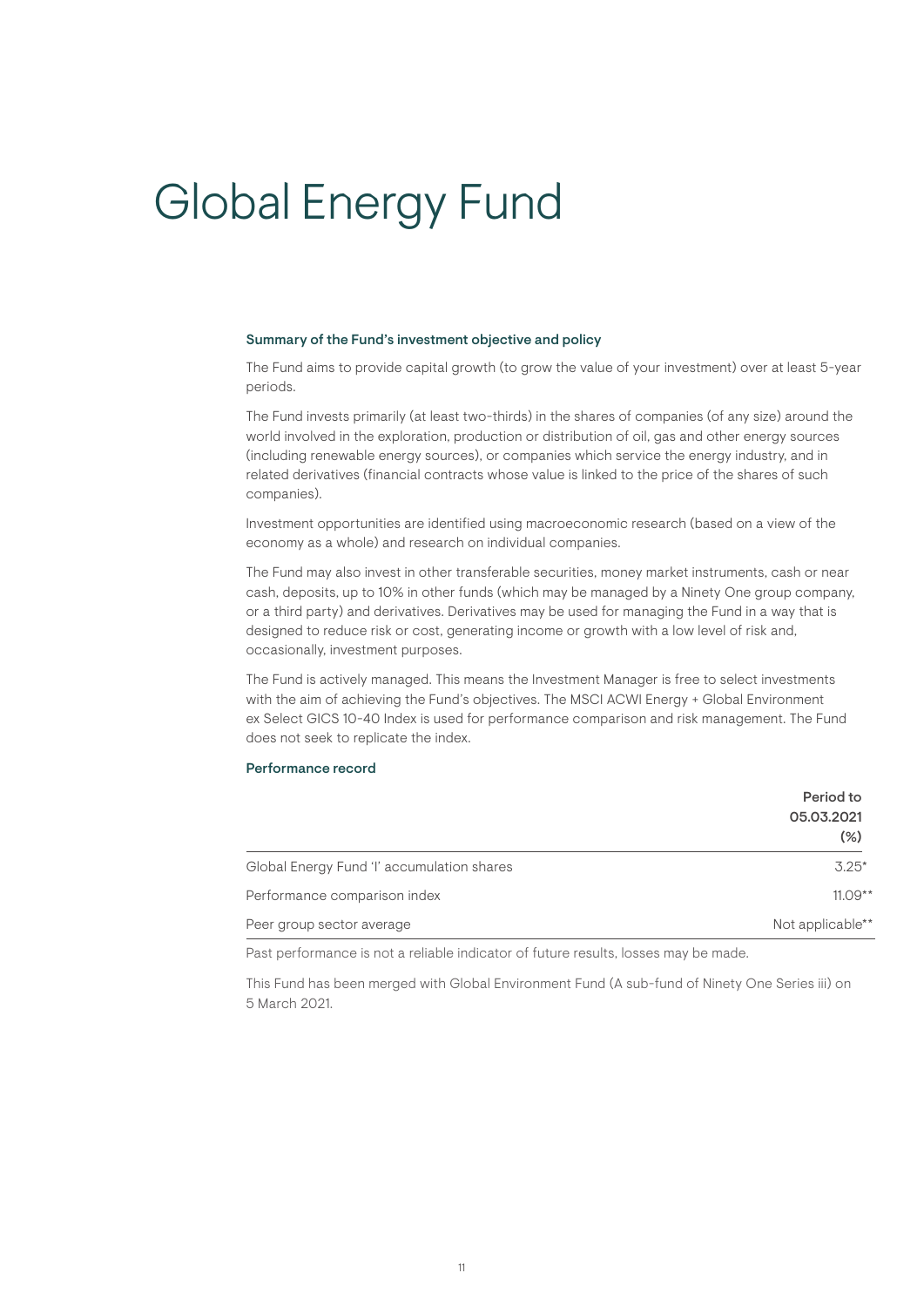#### Global Energy Fund (continued)

#### Performance review

The Fund delivered a positive return, but underperformed the benchmark in the reduced reporting window until the Fund's closure on 5 March 2021.

#### Factors hindering performance

Oil prices rose strongly over the first two months of the year as demand trends continued to improve post-COVID, while Opec held supply back, which further supported prices. Energy equities moved higher as a result, meaning our lack of exposure to US super majors (and large index constituents) Exxon Mobil and Chevron detracted from relative returns.

The Environmental & Renewable Energy allocation detracted from performance as profit-taking hit the sector generally after the strong outperformance in 2020 – this was particularly true of our holding in Chinese solar company Xinyi Solar. The market rotation into cyclical and value stocks more generally did not help.

#### Factors helping performance

There were positive drivers within the Environmental allocation, in relative terms. We benefitted strongly from not owning electric car makers Tesla or NIO, both of which corrected substantially. Tesla shares fell sharply in February after founder and CEO Elon Musk announced it had taken a US\$1.5 billion stake in volatile cryptocurrency Bitcoin – which unnerved the market.

Underweights in Petrobras and Neste also helped, as both stocks underperformed over the period, while our position in European major BP also added positively.

#### Portfolio activity

#### Significant purchases

Waste Management, NextEra Energy, Trane Technologies, Croda International, Novozymes, Aptiv, Ansys, Infineon Technologies, Itron, Iberdrola, Equinor, Vestas Wind Systems, Schneider Electric, TE Connectivity, Brambles, Terna Rete Elettrica Nazionale, Xinyi Solar.

#### Significant sales

TOTAL, BP, Waste Management, NextEra Energy, Croda International, Aptiv, Royal Dutch Shell, ConocoPhillips, Infineon Technologies, Itron, Novozymes, Iberdrola, Trane Technologies, Valero Energy, Vestas Wind Systems, Phillips 66, Schneider Electric, TE Connectivity, Brambles, Xinyi Solar, Galp Energia, Terna Rete Elettrica Nazionale, Eni, Novatek GDR, Lundin Energy, OMV, Hess, CNOOC, Orsted, Ansys, Xinjiang Goldwind Science & Technology, China Everbright Environment, Equinor, Wuxi Lead Intelligent Equipment, Tenaris, Marathon Petroleum, Voltronic Power Technology.

#### **Outlook**

The Global Energy Fund was closed on 5 March 2021.

<sup>\*</sup>Source: Morningstar, total return, income reinvested, no initial charge, accumulation (acc) share class, net of fees in GBP. \*\*Benchmark (MSCI\*\*\* ACWI Energy + Global Environment ex Select GICS 10-40 (Net Return), (MSCI AC World Energy (Net Return) pre 01/04/2019 shown for performance comparison purposes only. For this Fund, there is no relevant Investment Association sector against which to measure Fund performance.

<sup>\*\*\*</sup>Source: MSCI. The MSCI data is comprised of a custom index calculated by MSCI for, and as requested by, Investec Asset Management Limited. The MSCI data is for internal use only and may not be redistributed or used in connection with creating or offering any securities, financial products or indices. Neither MSCI nor any other third party involved in or related to compiling, computing or creating the MSCI data (the "MSCI Parties') makes any express or implied warranties or representations with respect to such data (or the results to be obtained by the use thereof), and the MSCI Parties hereby expressly disclaim all warranties of originality, accuracy, completeness, merchantability or fitness for a particular purpose with respect to such data. Without limiting any of the foregoing, in no event shall any of the MSCI Parties have any liability for any direct, indirect, special, punitive, consequential or any other damages (including lost profits) even if notified of the possibility of such damages. The opinions expressed herein are as at end of June 2021.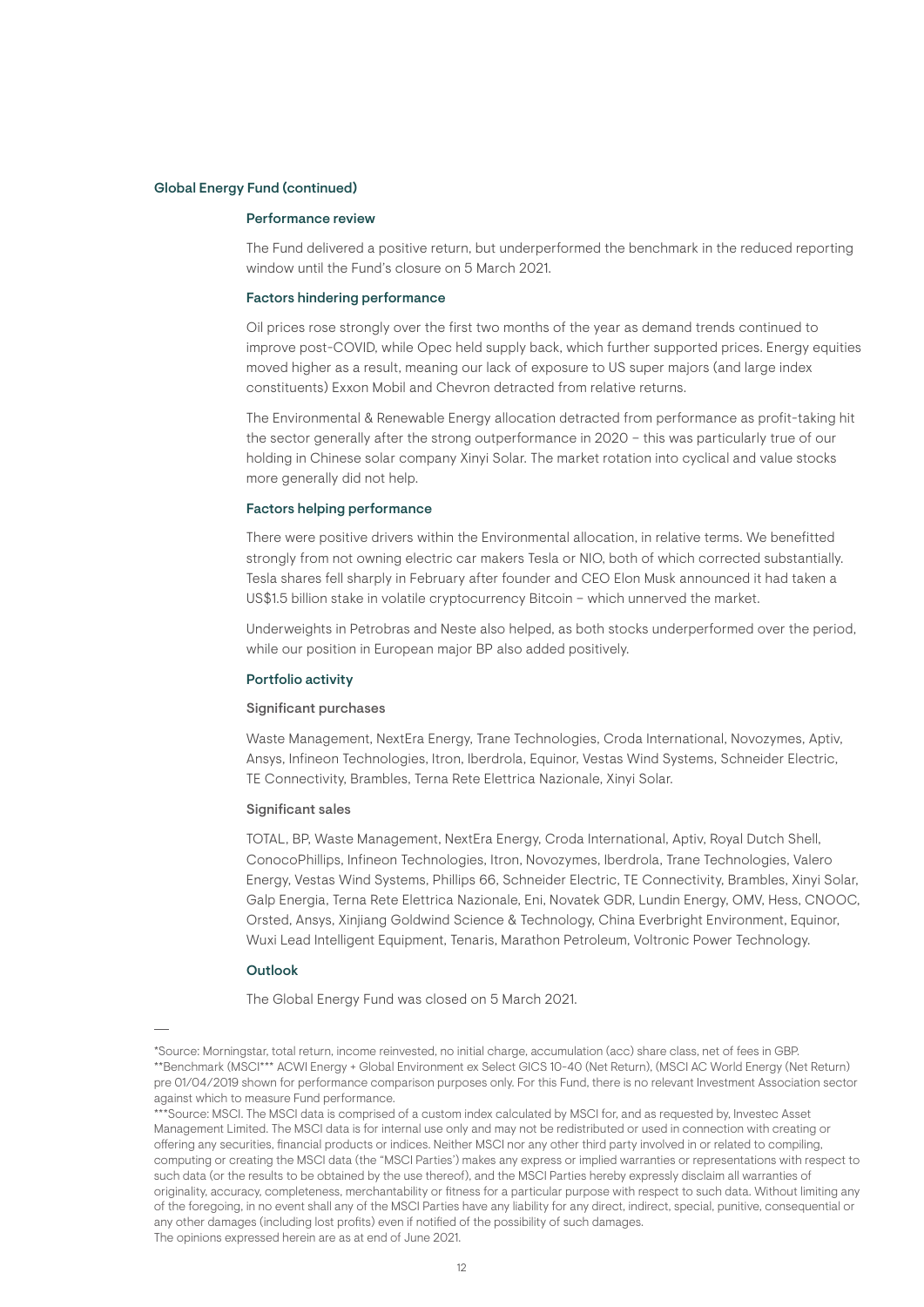#### Global Energy Fund (continued)

### Risk and reward profile\*

Lower risk the controller of the controller of the controller of the controller of the controller of the controller of the controller of the controller of the controller of the controller of the controller of the controlle Potentially lower rewards extending the potentially higher rewards



This indicator is based on historical data and may not be a reliable indication of the future risk profile of the Fund. The risk and reward category shown is not guaranteed to remain unchanged and may shift over time. The lowest category does not mean 'risk free'.

The value of your investment and any income from it can fall as well as rise and you are not certain of making profits; losses may be made.

The Fund appears towards the higher end of the Risk and Reward Indicator scale. This is because the Fund's investments are linked to commodities and natural resources, whose values tend to fluctuate widely.

#### The following risks may not be fully captured by the Risk and Reward Indicator:

Commodity-related investment: Commodity prices can be extremely volatile and significant losses may be made.

Currency exchange: Changes in the relative values of different currencies may adversely affect the value of investments and any related income.

Derivatives: The use of derivatives is not intended to increase the overall level of risk. However, the use of derivatives may still lead to large changes in value and includes the potential for large financial loss. A counterparty to a derivative transaction may fail to meet its obligations which may also lead to a financial loss.

Equity investment: The value of equities (e.g. shares) and equity-related investments may vary according to company profits and future prospects as well as more general market factors. In the event of a company default (e.g. insolvency), the owners of their equity rank last in terms of any financial payment from that company.

Geographic/Sector: Investments may be primarily concentrated in specific countries, geographical regions and/or industry sectors. This may mean that the resulting value may decrease whilst portfolios more broadly invested might grow.

The full list of the Fund's risks are contained in Appendix VII of the Ninety One Funds Series Omnibus prospectus.

<sup>\*</sup>The Risk and Reward profile is taken from the Key Investor Information Document. Please note that, the Risk and Reward profile section is based on Sterling 'I' Class Accumulation shares.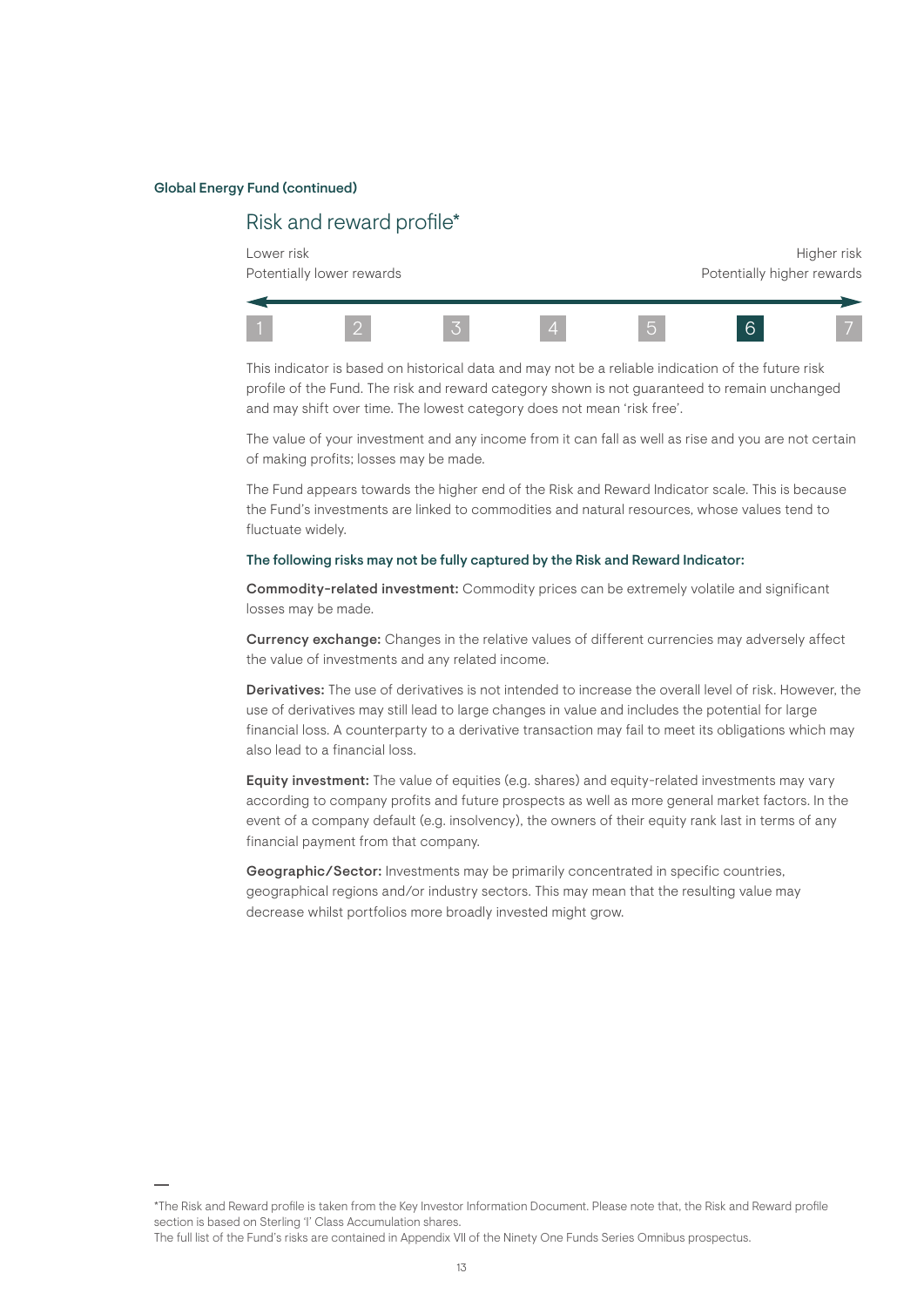# Global Strategic Equity Fund

#### Summary of the Fund's investment objective and policy

The Fund aims to provide capital growth (to grow the value of your investment) over at least 5 years.

The Fund invests primarily (at least two-thirds) in the shares of companies around the world and in related derivatives (financial contracts whose value is linked to the price of the shares of such companies).

The Fund focuses on investing in companies expected to become more profitable due to operational and/or structural improvements.

Investment opportunities are identified using in-depth analysis and research on individual companies.

These companies may be of any size and in any industry sector.

The Fund may also invests in other transferable securities, money market instruments, cash or near cash, deposits, up to 10% in units or shares in other funds (which may be managed by a Ninety One group company, or a third party) and derivatives. Derivatives may be used for managing the Fund in a way that is designed to reduce risk or cost, generating income or growth with a low level of risk and, occasionally, investment purposes.

The Fund is actively managed. This means the Investment Manager is free to select investments with the aim of achieving the Fund's objectives. The MSCI AC World Net Return Index is used for performance comparison and risk management. The Fund does not seek to replicate the index.

The Investment Association Global Sector (a peer group of broadly similar funds) average is an additional measure by which you can compare the Fund's performance.

#### Performance record

|                                                      | $6$ months $(\%)$ |
|------------------------------------------------------|-------------------|
| Global Strategic Equity Fund 'l' accumulation shares | $12.56*$          |
| Performance comparison index                         | $11.12**$         |
| Peer group sector average                            | $10.36**$         |
|                                                      |                   |

Past performance is not a reliable indicator of future results, losses may be made.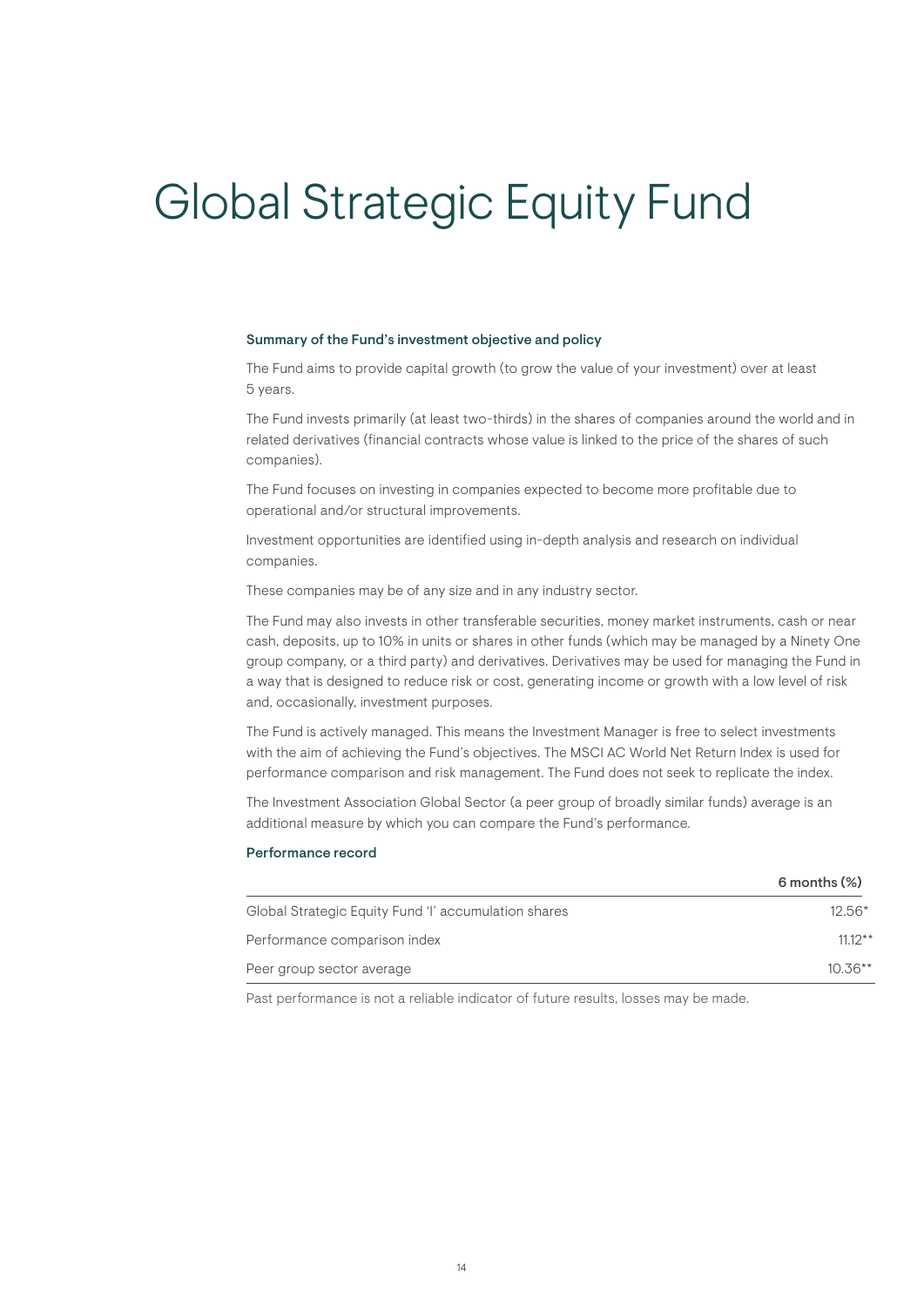#### Global Strategic Equity Fund (continued)

#### Performance review

The Fund delivered a positive return and outperformed the benchmark and the peer group sector average over the period.

#### Factors helping performance

Stock picking in the technology sector was the leading driver of outperformance over the period. Key contributors included US firms Synnex Corporation and its spin off Concentrix Corporation. Concentrix reported good results showing an acceleration in growth – materially above what had been expected following the split. US semiconductor company Lam Research also benefitted from expectations of continued growth in semiconductor capital expenditure due to a shortage of capacity, together with the potential for US government funding to support local semiconductor fabrication facilities. Supported by higher used car prices and good loan performance, US auto loan provider Ally Financial performed well as the company's net interest margins expanded. The yields at which the company lends remain attractive while funding costs have fallen.

China's Yangzijiang Shipbuilding gained as its results for the last quarter of 2020 pointed to improved profitability and triggered positive earnings revisions. This comes at a time when the firm's orderbook is filling faster than expected with a notable increase in recent business wins. In the UK, gaming company Entain performed well as UK betting shops benefit from the relaxing of restrictions. In addition, forecasts for the size of Entain's potential US gambling market continue to increase, as the company increases its share of the market.

#### Factors hindering performance

Underweight allocation to the energy sector detracted, as rising commodity prices boosted this sector. Holdings in the communications services sector also weighed on performance, driven by Japanese internet company Z Holdings. Disappointing industry excavator sales given high year-on-year comparisons and concerns that China's growth may have peaked drove the shares of heavy equipment manufacturer Sany Heavy to retrace some of their previous gains. We believe the longer-term outlook remains intact and continue to hold the shares. Chinese appliance manufacturer Midea Group also underperformed given market worries that weakness in its overseas business and higher raw material costs will weigh on profitability. However, we believe that better domestic demand and higher product pricing means earnings for Midea should stay resilient.

Despite expectations that improving DRAM memory fundamentals will aid Korean consumer electronics company Samsung Electronics, as DRAM is the largest profit contributor to its business, a lack of earnings upgrades from analysts and news that Intel will enter the 'foundry' (manufacturing) business led to performance lagging. Elsewhere, recent winners suffered from the cyclical rotation, including US health care business Chemed Corp, which underperformed as results proved insufficient to support its valuation. We maintain our positions in both stocks.

#### Portfolio activity

#### Significant purchases

Alibaba, Sony, Mastercard, Unicredit, LG Chem, Midea, General Motors. NIKE, Nippon Steel, eBay.

#### Significant sales

Microsoft, Tencent, Lear, MMC Norilsk Nickel ADR, Koninklijke Philips, Ally Financial, Z Holdings, JD.com, Fidelity National Information Services, Alphabet.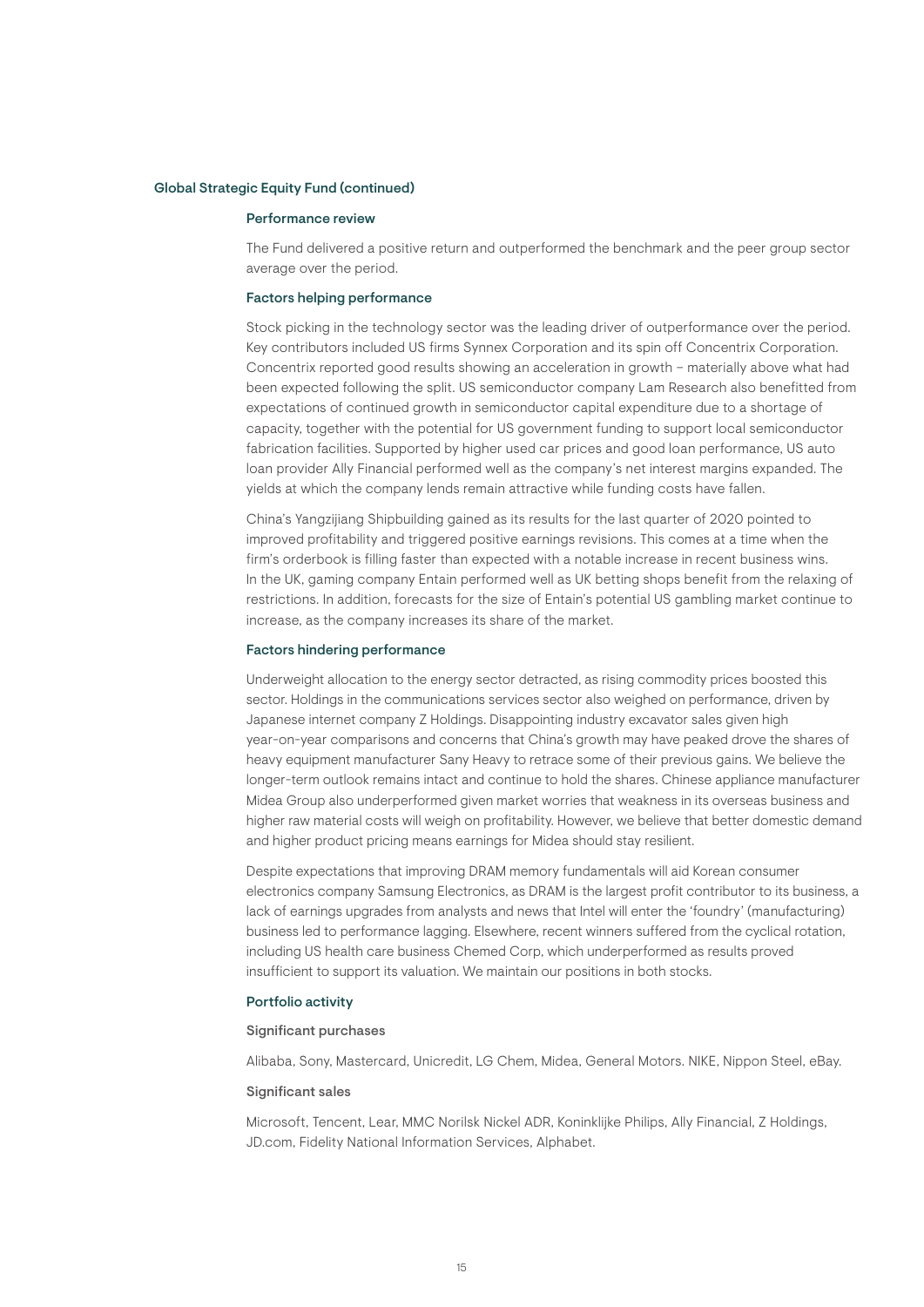#### Global Strategic Equity Fund (continued)

#### Outlook

With the broader markets obsessing over the timing and extent of a potential tightening from the US Federal Reserve, credit markets seem to have decided that any uptick in inflation will likely be transitory in nature, pushing down the US 10-year Treasury yield. The future direction of inflation sentiment remains, to quote the late Donald Rumsfeld, a "known unknown", but it does seem that the pace of recovery is being held back by supply disruptions in the manufacturing sector despite strong order books. Shortages of key raw materials, higher freight costs and labour shortages have hindered growth in factory activity and raised manufacturing costs in recent months.

This situation will make the upcoming reporting season interesting, as we are likely to get some insight into the extent these pressures have had on corporate profitability and how managements perceive their persistence through reporting guidance numbers. After the broad-based Q1 earnings beats, we are likely to see more significant differentiation over the next few months as the corporate sector reports on Q2.

Nevertheless, we believe equity markets are likely to prove more forgiving on missed forecasts due to supply disruption, as these forces will be perceived as transitory, similar to the reaction we have seen in bond markets. We will remain focused on those companies we believe to be demonstrating potential for strong long-term operating performance.

<sup>\*</sup>Source: Morningstar, total return, income reinvested, no initial charge, accumulation share class, net of fees in GBP. \*\*Benchmark (MSCI\*\*\* All Countries World NDR Index) and peer group sector average (Investment Association Global sector) shown for performance comparison purposes only.

<sup>\*\*\*</sup>Source: MSCI. The MSCI data is comprised of a custom index calculated by MSCI for, and as requested by, Investec Asset Management Limited. The MSCI data is for internal use only and may not be redistributed or used in connection with creating or offering any securities, financial products or indices. Neither MSCI nor any other third party involved in or related to compiling, computing or creating the MSCI data (the "MSCI Parties') makes any express or implied warranties or representations with respect to such data (or the results to be obtained by the use thereof), and the MSCI Parties hereby expressly disclaim all warranties of originality, accuracy, completeness, merchantability or fitness for a particular purpose with respect to such data. Without limiting any of the foregoing, in no event shall any of the MSCI Parties have any liability for any direct, indirect, special, punitive, consequential or any other damages (including lost profits) even if notified of the possibility of such damages. The opinions expressed herein are as at end of June 2021.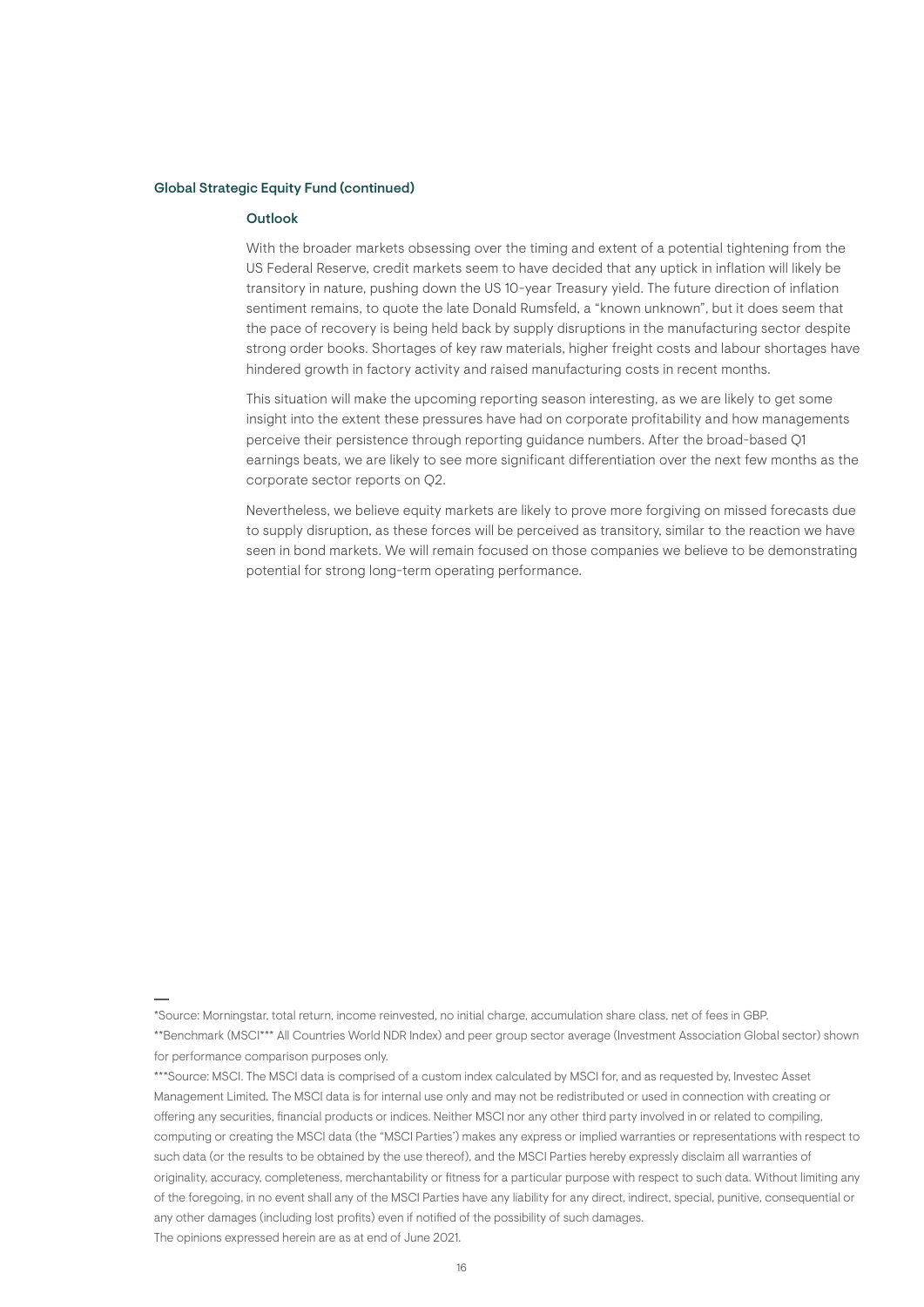#### Global Strategic Equity Fund (continued)

### Risk and reward profile\*

Lower risk the controller of the controller of the controller of the controller of the controller of the controller of the controller of the controller of the controller of the controller of the controller of the controlle Potentially lower rewards **Potentially lower rewards** Potentially higher rewards



This indicator is based on historical data and may not be a reliable indication of the future risk profile of the Fund. The risk and reward category shown is not guaranteed to remain unchanged and may shift over time. The lowest category does not mean 'risk free'.

The value of your investment and any income from it can fall as well as rise and you are not certain of making profits; losses may be made.

The Fund appears towards the higher end of the Risk and Reward Indicator scale. This is because the Fund invests in the shares of companies, whose values tend to fluctuate widely.

#### The following risks may not be fully captured by the Risk and Reward Indicator:

Currency exchange: Changes in the relative values of different currencies may adversely affect the value of investments and any related income.

Derivatives: The use of derivatives is not intended to increase the overall level of risk. However, the use of derivatives may still lead to large changes in value and includes the potential for large financial loss. A counterparty to a derivative transaction may fail to meet its obligations which may also lead to a financial loss.

**Emerging market:** These markets carry a higher risk of financial loss than more developed markets as they may have less developed legal, political, economic or other systems.

Equity investment: The value of equities (e.g. shares) and equity-related investments may vary according to company profits and future prospects as well as more general market factors. In the event of a company default (e.g. insolvency), the owners of their equity rank last in terms of any financial payment from that company.

The full list of the Fund's risks are contained in Appendix VII of the Ninety One Funds Series Omnibus prospectus.

<sup>\*</sup>The Risk and Reward profile is taken from the Key Investor Information Document. Please note that, the Risk and Reward profile section is based on Sterling 'I' Class Accumulation shares.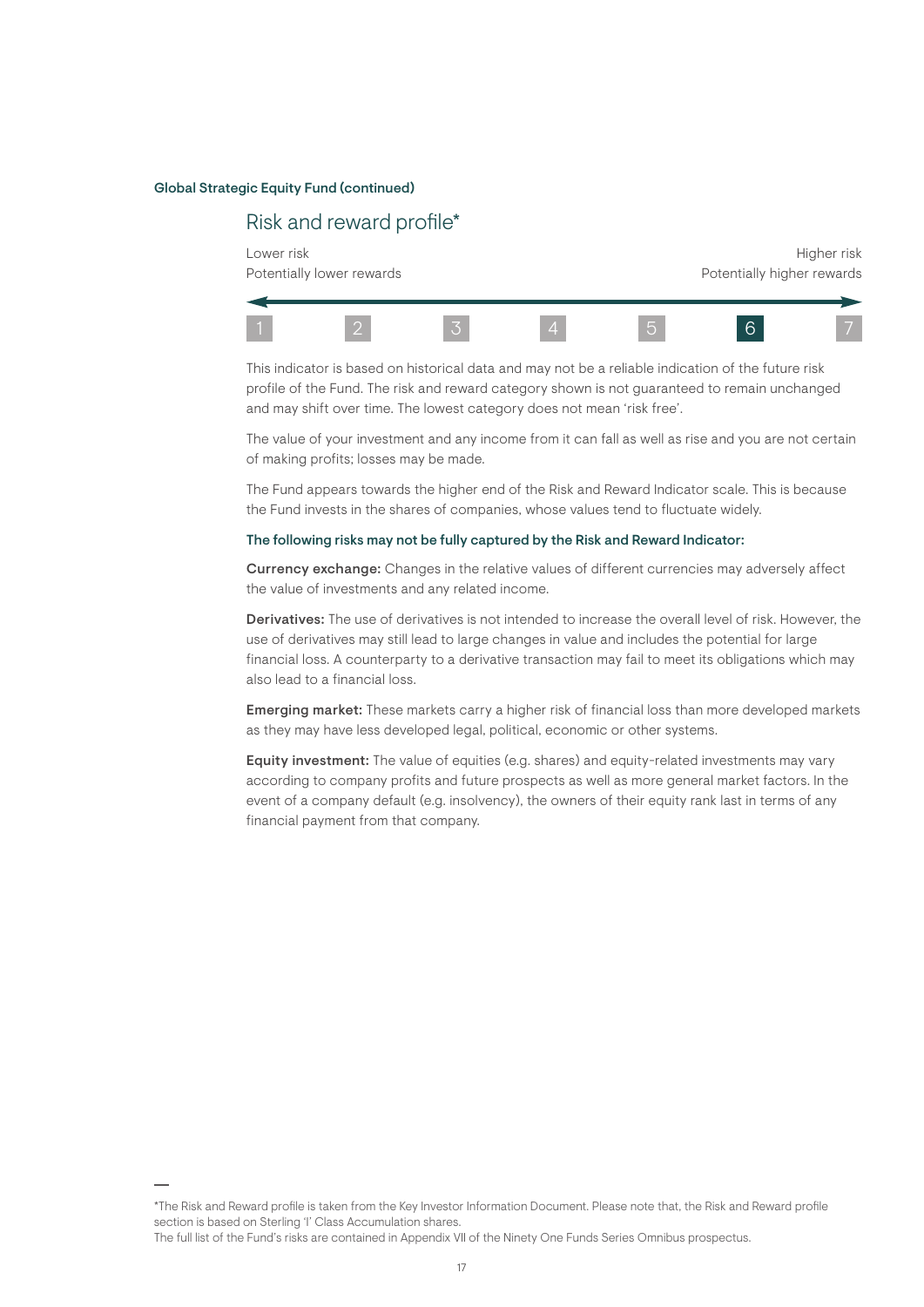## Global Total Return Credit Fund

#### Summary of the Fund's investment objective and policy

The Fund aims to provide total returns comprised of income and capital growth (to grow the value of your investment) over at least a full credit cycle (this objective may be measured over at least 5 years).

The Fund targets a positive return of 3 month GBP LIBOR +4% before fees over a full credit cycle (which may be measured over 5-year rolling periods).

While the Fund aims to achieve a positive return and its performance target, there is no guarantee that either will be achieved over the full credit cycle, or over any period of time, and there is a risk of loss.

A credit cycle means the economic conditions over which the cost of borrowing initially increases, then decreases and then stabilises. Credit cycles can vary in length and typically last between 3 and 7 years.

The Fund invests primarily (at least two-thirds) in bonds (or similar debt-based assets) issued by borrowers around the world (including but not limited to emerging markets) and in related derivatives (financial contracts whose value is linked to the price of such bonds (or similar debt-based assets)).

These bonds (or similar debt-based assets) may be denominated in any currency, have any credit rating or be unrated, and may be issued by any borrower e.g. governments or companies. They may also have a fixed or floating rate and/or coupon, and may be of any duration (measures the sensitivity of the value of bonds (or similar debt-based assets) to change in interest rates).

The Fund may invest up to 20% of its assets in structured credit instruments (assets whose value and level of income payments depend on the underlying assets held by/for the business that issues them).

The Fund may also invest in other transferable securities, money market instruments, cash or near cash, deposits, up to 10% in units or shares in other funds (which may be managed by a Ninety One group company, or a third party) and derivatives. Derivatives may be used for investment purposes and/or managing the Fund in a way that is designed to reduce risk or cost and/or generate income or growth with a low level of risk. For example, the Investment Manager may use derivatives to protect against the impact of changes in the value of currencies in the Fund and Pounds Sterling.

The Fund is actively managed. This means the Investment Manager is free to select investments with the aim of achieving the Fund's objectives. The Fund cannot replicate the target benchmark index (LIBOR is an interbank lending rate).

The Investment Association £ Strategic Bond Sector (a peer group of broadly similar funds) average is an additional measure by which you can compare the Fund's performance.

### Performance record 6 months (%) Global Total Return Credit Fund 'I' accumulation shares 2.24\* Performance comparison index 2.00<sup>\*\*</sup> 2.00<sup>\*\*</sup> Peer group sector average  $0.77**$

Past performance is not a reliable indicator of future results, losses may be made.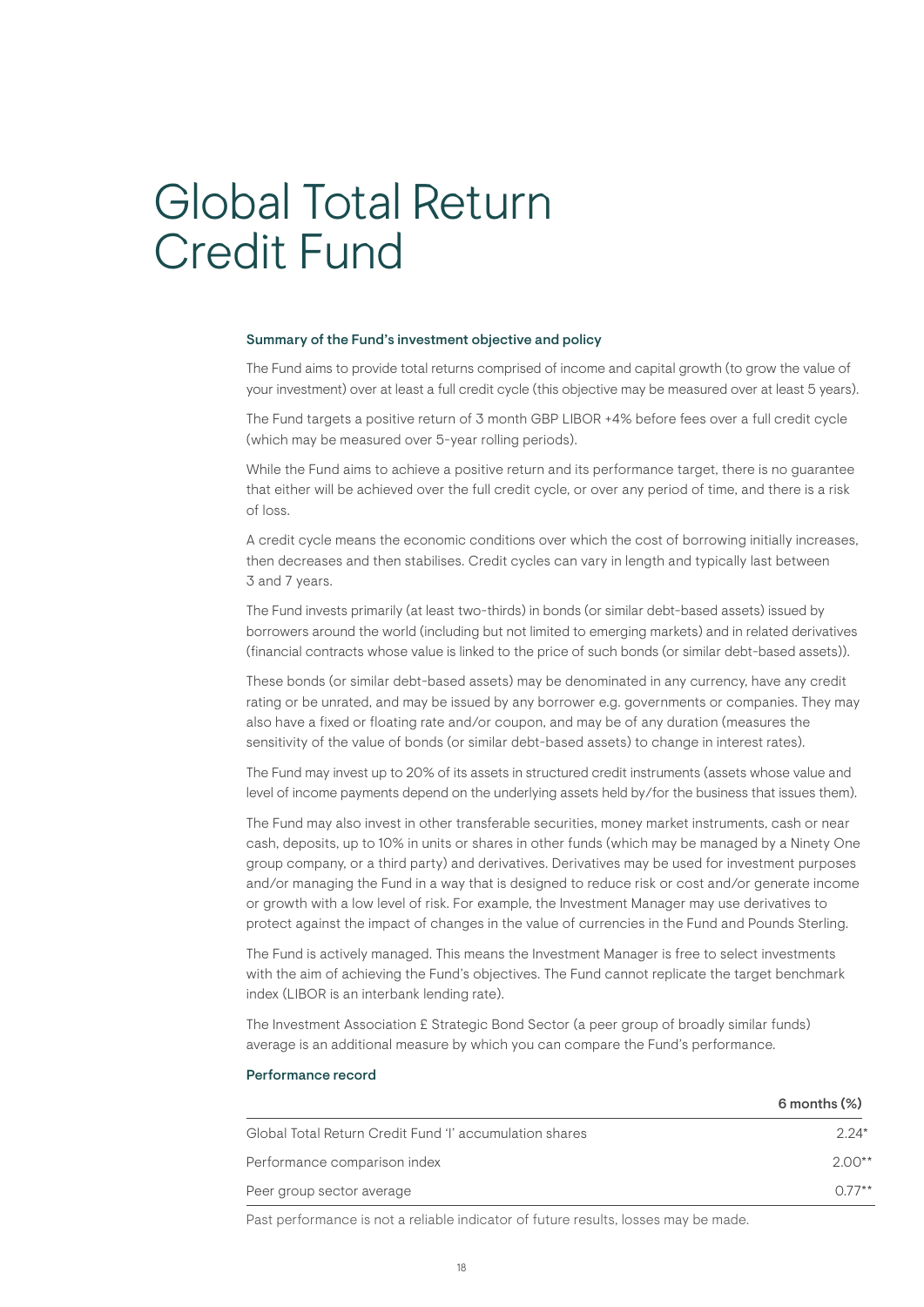#### Global Total Return Credit Fund (continued)

#### Total deemed income distributions per 'I' accumulation shares

| 6 months to 30 June 2021 | 1.97 pence   |
|--------------------------|--------------|
| 6 months to 30 June 2020 | $1.65$ pence |

The amount of income payable may rise or fall.

#### Performance review

The Fund produced a positive return over the period, and outperformed its benchmark and peer group sector.

#### Factors helping performance

Positioning in high-yield bonds – particularly those rated BB and B – contributed the most to performance. The Fund's exposure to high-yield bonds in Europe and the US helped performance as both markets saw credit spreads reduce (bond spreads and prices are inversely related) thanks to the improving strength of companies and strong company results over the period.

The Fund's large allocation to structured credit\* was also among the top contributors to returns from an asset class perspective. Exploring the riskier parts of this market proved profitable, especially when performance caught up with other areas of the credit market with a comparable credit quality.

By sector, basic industry, leisure and banking were among the top contributors to returns. These are all regarded as beneficiaries of rising hopes for a strong global recovery as vaccine programmes accelerated across many developed markets.

\*The term 'structured credit' encompasses a wide variety of securitised products, which offer fixed income investors opportunities across countries, underlying asset types and risk profiles.

#### Factors hindering performance

Exposure to investment-grade bonds from emerging markets and the US both detracted from returns, given their sensitivity to moves in the US Treasury market. Both asset classes came under pressure, particularly in the first quarter, when inflation fears led to a sell-off in Treasuries. Investment-grade bonds in emerging markets were also impacted negatively by an increase in new COVID cases across several markets earlier in the year, as well as a weakening fiscal backdrop, which both weighed on broader investor sentiment.

#### Portfolio activity

#### Significant purchases

Delta Air Lines 4.75% 20/10/2028, Brunello Bidco (FRN) 3.75% 15/02/2028, MPT Operating Partnership 3.5% 15/03/2031, CAB SELAS 3.375% 01/02/2028, Sirius XM Radio 5.5% 01/07/2029, Primo Water 3.875% 31/10/2028, Heimstaden Bostad AB 2.625% Perpetual, Ziggo 4.875% 15/01/2030, Oak Hill European Credit Partners III 2.95% 22/07/2030, Allied Universal 3.625% 01/06/2028.

#### Significant sales

Schaeffler 3.375% 12/10/2028, SPCM 2.625% 01/02/2029, Lamb Weston 4.875% 15/05/2028, Volkswagen International Finance 3.375% Perpetual, Fiat Chrysler Automobiles 4.5% 07/07/2028, Vodafone 7% 04/04/2079, Armada Euro CLO II 1% 15/11/2031, Southwest Airlines 5.125% 15/06/2027, GLP Capital 5.75% 01/06/2028, Vector 5.75% 01/02/2029.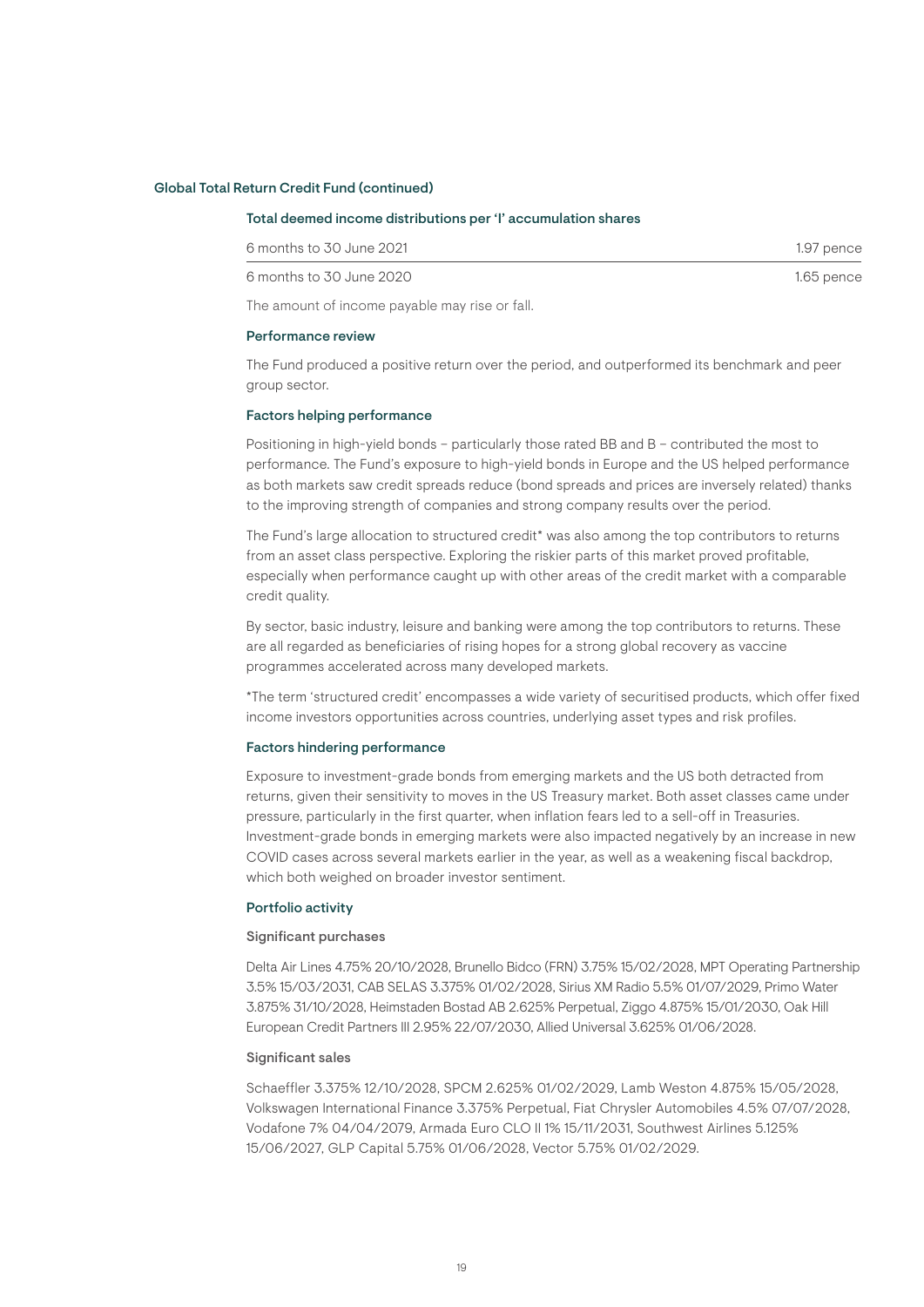#### Global Total Return Credit Fund (continued)

#### Outlook

With generally improving vaccination rates across developed markets, risk markets are continuing their strong momentum, fuelled by an increasingly positive economic outlook for the balance of the year. The current economic momentum along with staunch central bank support is providing a favourable fundamental backdrop, and correspondingly, corporate stress levels have become subdued, with default rate estimates for the coming year looking set to return to historical lows.

While credit spreads have recovered all of the widening experienced since the onset of the COVID crisis, the recovery in credit markets has been far from uniform and opportunities still exist to benefit from the favourable economic outlook, particularly in the higher-quality high-yield (i.e. BB rated) segment.

However, risks remain, including the spread of the more transmissible Delta variant, and the potential knock-on effect this could have to the reopening of many economies, particularly in Asia, a former leader of the re-opening theme. As such we continue to believe that selectivity will remain key, with a balance to be struck between maintaining risk exposure and being mindful of how technical market sentiment could shift relatively quickly.

Therefore, we believe ideas which pay an attractive income but are comparatively more defensively positioned, with expected lower price volatility, are likely to be favourable during the year, offering that balance of attractive return potential, but also providing downside protection should market volatility resurface.

Given the outlook for potentially strong economic growth and central banks continuing to lean on the dovish side, we believe there is likely more opportunity to stay long pro-cyclical risk today relative to 2018, when markets were at similar levels of spreads and were more structurally challenged.

<sup>\*</sup>Source: Morningstar, total return, income reinvested, no initial charge, accumulation (acc) share class, net of fees in GBP. \*\* Benchmark ICE LIBOR 3 Month GBP +4% and peer group sector average (Investment Association £ Strategic Bond) shown for performance comparison purposes only.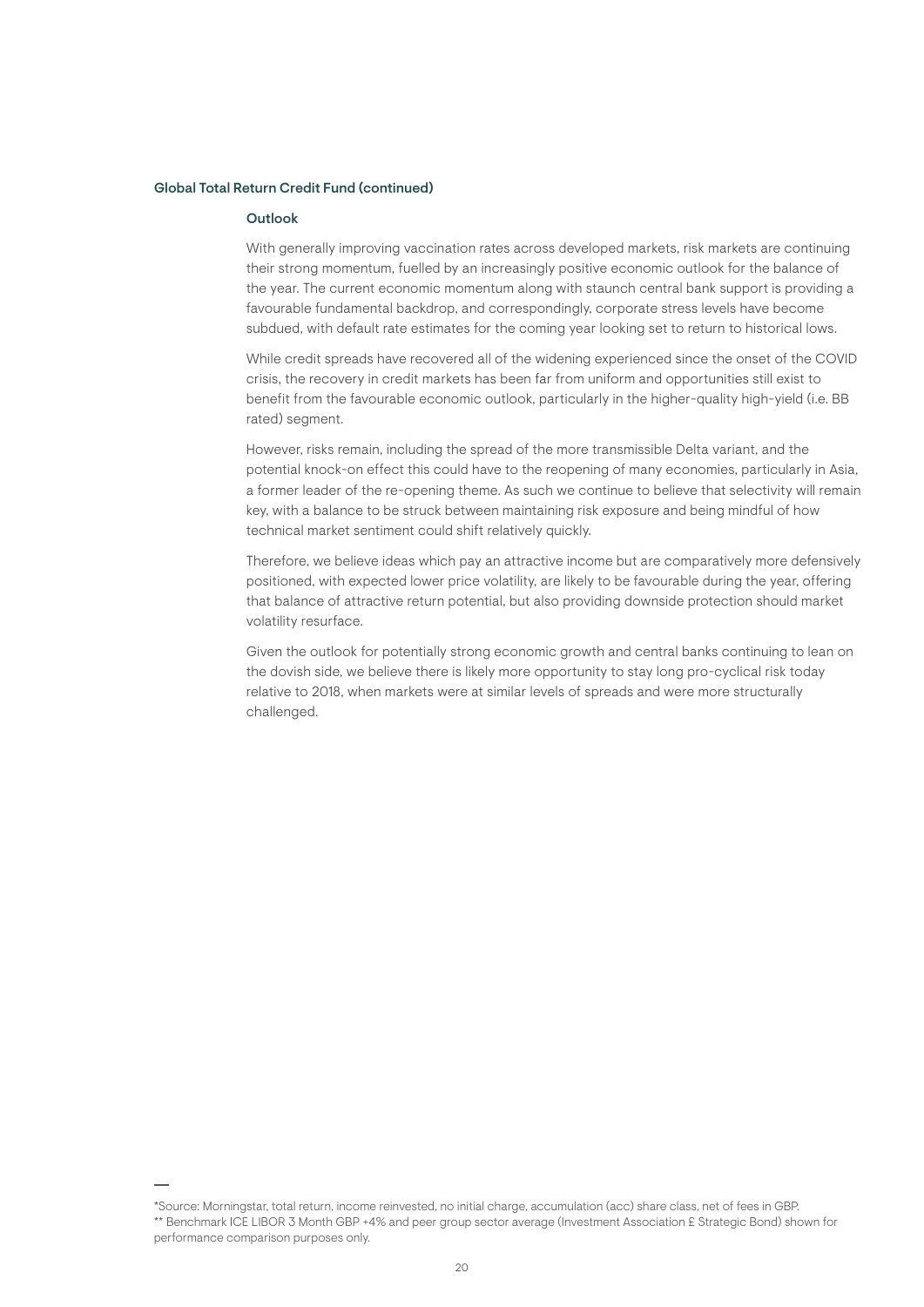#### Global Total Return Credit Fund (continued)

### Risk and reward profile\*

Lower risk the controller of the controller of the controller of the controller of the controller of the controller of the controller of the controller of the controller of the controller of the controller of the controlle Potentially lower rewards extending the potentially higher rewards



This indicator is based on historical data and may not be a reliable indication of the future risk profile of the Fund. The risk and reward category shown is not guaranteed to remain unchanged and may shift over time. The lowest category does not mean 'risk free'.

The value of your investment and any income from it can fall as well as rise and you are not certain of making profits; losses may be made.

The Fund appears towards the middle of the Risk and Reward Indicator scale. This is because it invests in bonds whose returns tend to fluctuate more than those of cash funds but less than those of funds which invest in the shares of companies.

#### The following risks may not be fully captured by the Risk and Reward Indicator:

Default: There is a risk that the issuers of fixed income investments (e.g. bonds) may not be able to meet interest payments nor repay the money they have borrowed. The worse the credit quality of the issuer, the greater the risk of default and therefore investment loss.

Derivatives: The use of derivatives may increase overall risk by magnifying the effect of both gains and losses leading to large changes in value and potentially large financial loss. A counterparty to a derivative transaction may fail to meet its obligations which may also lead to a financial loss.

Government securities exposure: The Fund may invest more than 35% of its assets in securities issued or guaranteed by a permitted sovereign entity, as defined in the definitions section of the Fund's prospectus.

Interest rate: The value of fixed income investments (e.g. bonds) tends to decrease when interest rates rise.

Liquidity: There may be insufficient buyers or sellers of particular investments giving rise to delays in trading and being able to make settlements, and/or large fluctuations in value. This may lead to larger financial losses than might be anticipated.

#### The full list of the Fund's risks are contained in Appendix VII of the Ninety One Funds Series Omnibus prospectus.

<sup>\*</sup>The Risk and Reward profile is taken from the Key Investor Information Document. Please note that, the Risk and Reward profile section is based on Sterling 'I' Class Accumulation shares.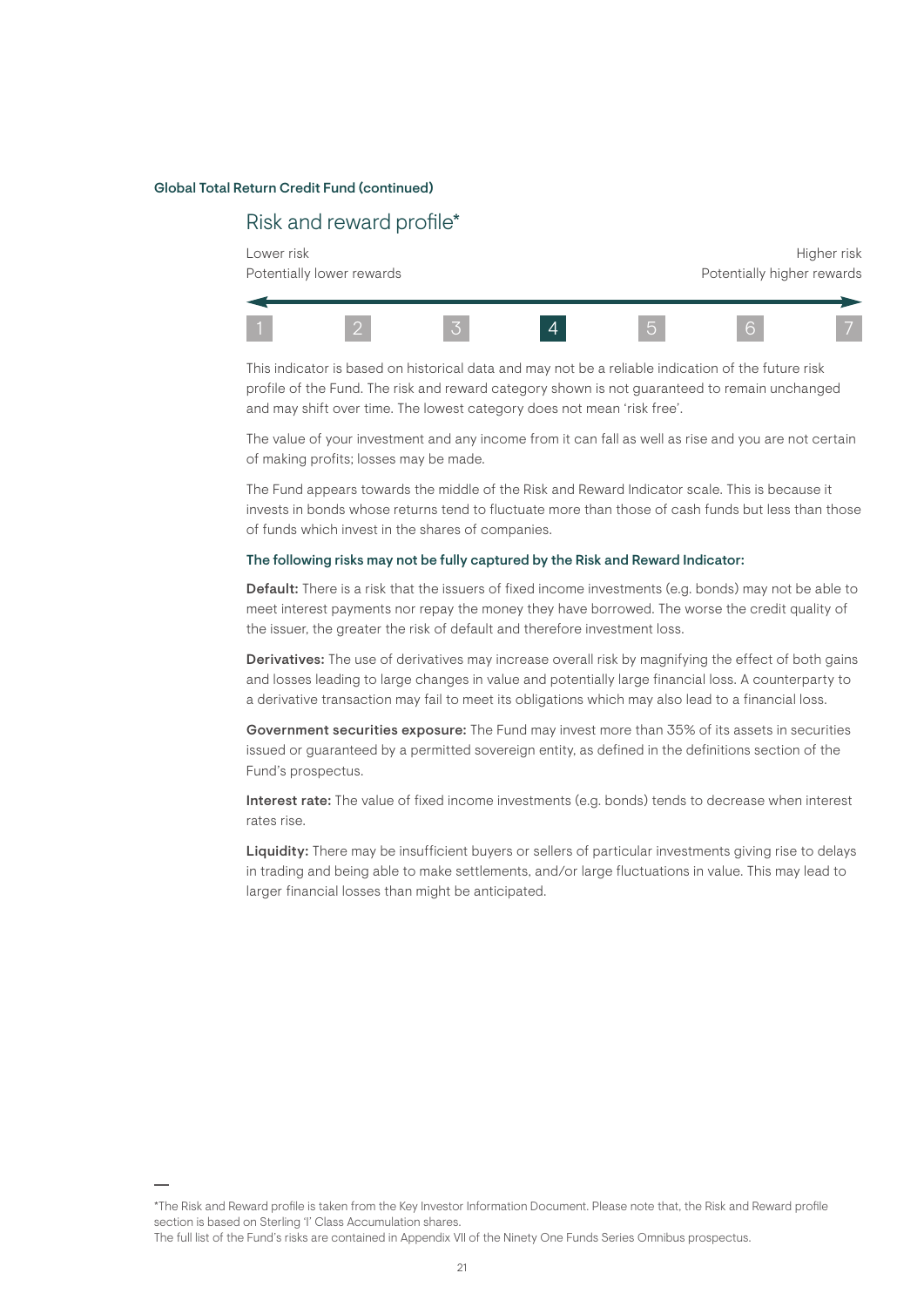# Monthly High Income Fund

#### Summary of the Fund's investment objective and policy

The Fund aims to provide a high income, paid monthly, over at least 5 years.

The Fund invests primarily (at least two-thirds) in bonds (or similar debt-based assets) around the world and in related derivatives (financial contracts whose value is linked to the price of such bonds (or similar debt-based assets)).

These bonds (or similar debt-based assets) are usually non-investment grade (have a relatively low credit rating or be unrated). They may be in any currency and issued by any e.g. governments or companies. The Fund also invests in bonds (or similar debt-based assets) that are investment grade (have a relatively high credit rating) but such exposure will not form a large part of the Fund's portfolio.

A high income means an income in excess of cash on deposit earning a rate of return of 3 month GBP LIBOR.

Investment opportunities are identified using in-depth analysis and research on individual borrowers and macroeconomic research (based on the view of the economy as a whole).

The Fund may also invest in other transferable securities, money market instruments, cash or near cash, deposits, up to 10% in units or shares in other funds (which may be managed by a Ninety One group company, or a third party) and derivatives. Derivatives may be used for investment purposes and/or managing the Fund in a way that is designed to reduce risk or cost and/or generate income or growth with a low level of risk. For example, the Investment Manager may use derivatives to protect against the impact of changes in the value of currencies in the Fund and Pounds Sterling.

The Fund is actively managed. This means the Investment Manager is free to select investments with the aim of achieving the Fund's objectives. The ML Global High Yield Constrained Index GBP Hedged Index is used for performance comparison and risk management. The Fund does not seek to replicate the index.

The Investment Association £ High Yield Sector (a peer group of broadly similar funds) average is an additional measure by which you can compare the Fund's performance.

#### Performance record

|                                                  | $6$ months $(\%)$ |
|--------------------------------------------------|-------------------|
| Monthly High Income Fund 'I' accumulation shares | $2.54*$           |
| Performance comparison index                     | $3.09**$          |
| Peer group sector average                        | $3.40**$          |
|                                                  |                   |

Past performance is not a reliable indicator of future results, losses may be made.

#### Total deemed income distributions per 'I' accumulation shares

| 6 months to 30 June 2021 | 3.98 pence |
|--------------------------|------------|
| 6 months to 30 June 2020 | 3.68 pence |

The amount of income payable may rise or fall.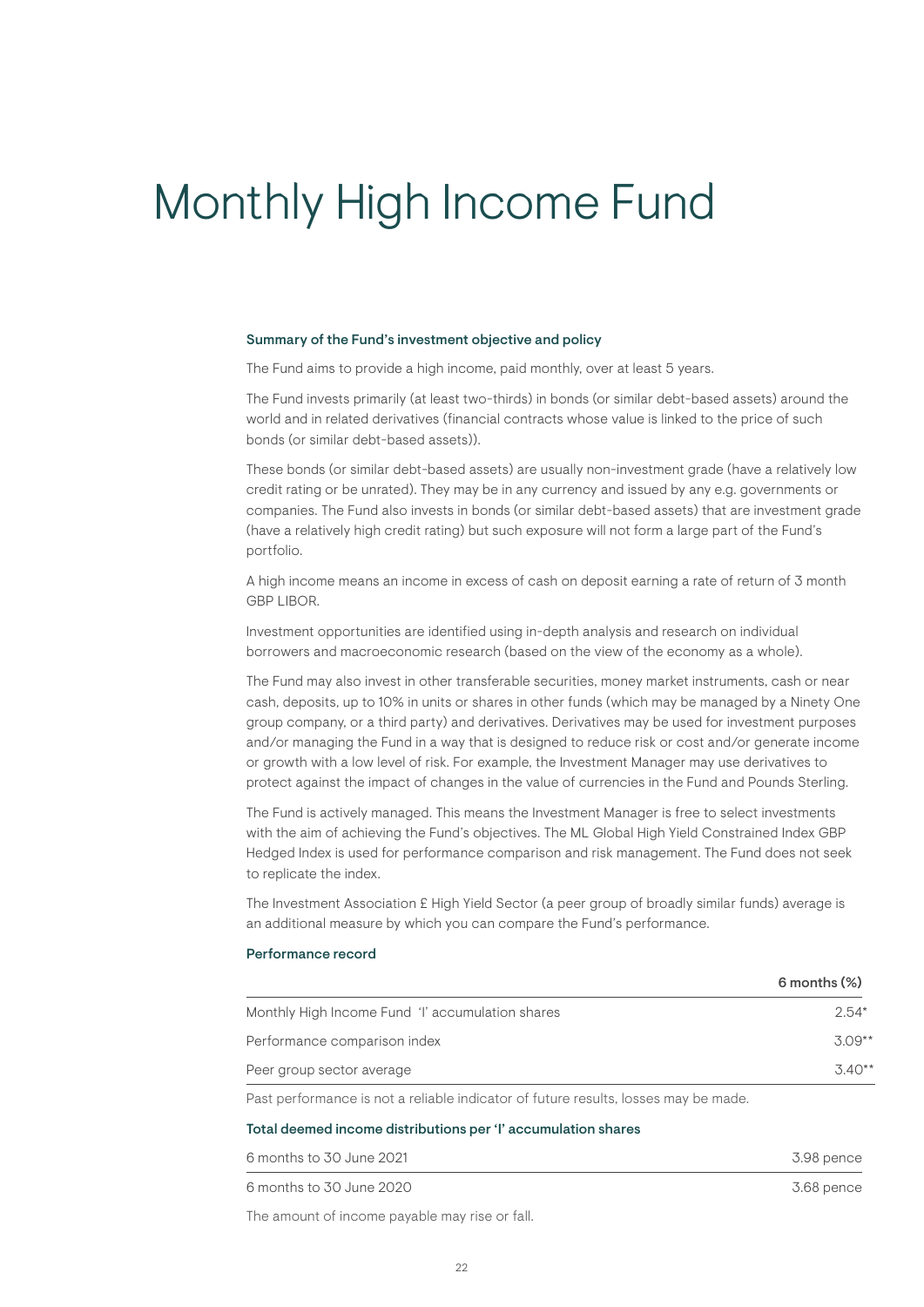#### Monthly High Income Fund (continued)

#### Performance review

The Fund produced a positive absolute return, but underperformed the benchmark and the peer group sector.

#### Factors hindering performance

We were underweight the lowest quality areas of the high yield market (those with a credit rating B or CCC – the portfolio is skewed towards higher quality holdings) which produced very strong performance over the period and hence we lagged the benchmark. Bond selection in more defensive sectors, such as the telecommunications sector, weighed on performance, with exposure to French firm Altice detracting from returns.

Underweight positioning in the lower credit quality energy sector also hurt relative returns, as the sector gained as oil & gas prices strengthened which helped leverage metrics to reduce.

#### Factors helping performance

In terms of positive contributors, selection among BB rated bonds added to returns. From a sector perspective, the utility, technology & electronics and banking sectors led returns, with Commerzbank helping performance in the latter.

Exposure to bonds issued by retail company L Brands also added to the Fund, as the company's bonds benefitted from the re-opening of many developed economies and the increased consumer demand.

#### Portfolio activity

#### Significant purchases

CAB SELAS 3.375% 01/02/2028, CenturyLink 4% 15/02/2027, Occidental Petroleum 7.875% 15/09/2031, Allied Universal 3.625% 01/06/2028, Altice France 5.125% 15/01/2029, Verisure 5.25% 15/02/2029, Vector 5.75% 01/02/2029, Foncia Management 3.375% 31/03/2028. 1011778 BC 3.5% 15/02/2029, Outfront Media Capital 4.25% 15/01/2029.

#### Significant sales

Stellantis 4.5% 07/07/2028, Schaeffler 3.375% 12/10/2028, SPCM 2.625% 01/02/2029, Newell Brands 4.7% 01/04/2026, Occidental Petroleum 8.875% 15/07/2030, Lamb Weston 4.875% 15/05/2028, CeramTec 5.25% 15/12/2025, Bertelsmann 3.5% 23/04/2075, Altice France 3.375% 15/01/2028, GLP Capital 5.375% 15/04/2026.

#### Outlook

With generally improving vaccination rates across developed markets, risk markets are continuing their strong momentum, fuelled by an increasingly positive economic outlook for the balance of the year. The current economic momentum along with staunch central bank support is providing a favourable fundamental backdrop, and correspondingly, corporate stress levels have become subdued, with default rate estimates for the coming year looking set to return to historical lows.

While credit spreads have recovered all of the widening experienced since the onset of the COVID crisis, the recovery in credit markets has been far from uniform and opportunities still exist to benefit from the favourable economic outlook, particularly in the higher-quality high-yield (i.e. BB rated) segment.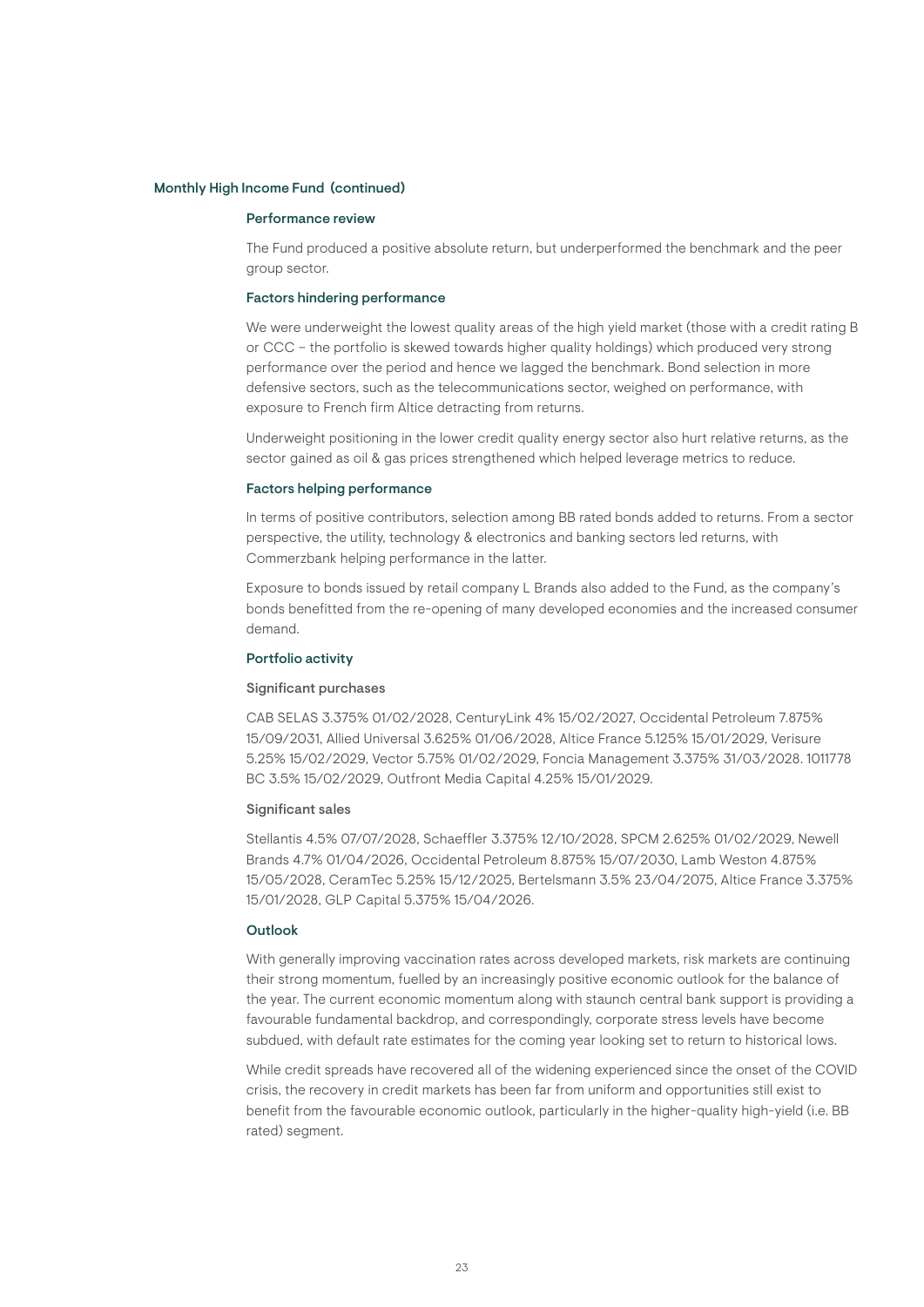#### Monthly High Income Fund (continued)

However, risks remain, including the spread of the more transmissible Delta variant, and the potential knock-on effect this could have to the reopening of many economies, particularly in Asia, a former leader of the re-opening theme. As such we continue to believe that selectivity will remain key, with a balance to be struck between maintaining risk exposure and being mindful of how technical market sentiment could shift relatively quickly.

Therefore, we believe ideas which pay an attractive income but are comparatively more defensively positioned, with expected lower price volatility, are likely to be favourable during the year, offering that balance of attractive return potential, but also providing downside protection should market volatility resurface.

Given the outlook for potentially strong economic growth and central banks continuing to lean on the dovish side, we believe there is likely more opportunity to stay long pro-cyclical risk today relative to 2018, when markets were at similar levels of spreads and were more structurally challenged.

<sup>\*</sup>Source: Morningstar, total return, income reinvested, no initial charge, accumulation (acc) share class, net of fees in GBP. \*\*Benchmark (BofAML Global High Yield Constrained GBP Hedged) and peer group sector average (Investment Association £ High Yield) shown for performance comparison purposes only.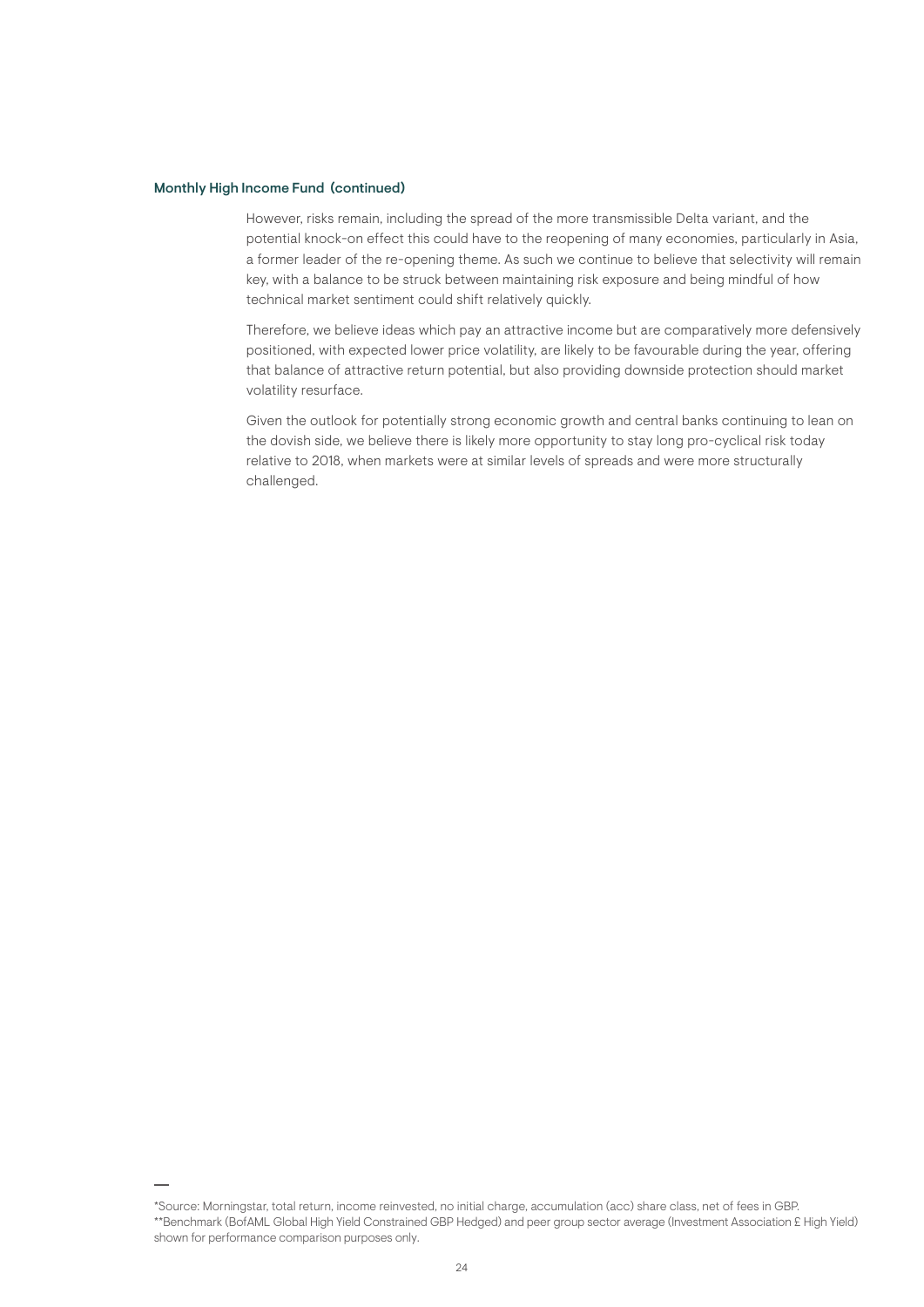#### Monthly High Income Fund (continued)

### Risk and reward profile\*

Lower risk the controller of the controller of the controller of the controller of the controller of the controller of the controller of the controller of the controller of the controller of the controller of the controlle Potentially lower rewards extending the potentially higher rewards



This indicator is based on historical data and may not be a reliable indication of the future risk profile of the Fund. The risk and reward category shown is not guaranteed to remain unchanged and may shift over time. The lowest category does not mean 'risk free'.

The value of your investment and any income from it can fall as well as rise and you are not certain of making profits; losses may be made.

The Fund appears towards the middle of the Risk and Reward Indicator scale. This is because it invests in bonds whose returns tend to fluctuate more than those of cash funds but less than those of funds which invest in the shares of companies.

#### The following risks may not be fully captured by the Risk and Reward Indicator:

Default: There is a risk that the issuers of fixed income investments (e.g. bonds) may not be able to meet interest payments nor repay the money they have borrowed. The worse the credit quality of the issuer, the greater the risk of default and therefore investment loss.

Derivatives: The use of derivatives may increase overall risk by magnifying the effect of both gains and losses leading to large changes in value and potentially large financial loss. A counterparty to a derivative transaction may fail to meet its obligations which may also lead to a financial loss.

Government securities exposure: The Fund may invest more than 35% of its assets in securities issued or guaranteed by a permitted sovereign entity, as defined in the definitions section of the Fund's prospectus.

Interest rate: The value of fixed income investments (e.g. bonds) tends to decrease when interest rates rise.

Liquidity: There may be insufficient buyers or sellers of particular investments giving rise to delays in trading and being able to make settlements, and/or large fluctuations in value. This may lead to larger financial losses than might be anticipated.

#### The full list of the Fund's risks are contained in Appendix VII of the Ninety One Funds Series Omnibus prospectus.

<sup>\*</sup>The Risk and Reward profile is taken from the Key Investor Information Document. Please note that, the Risk and Reward profile section is based on Sterling 'I' Class Accumulation shares.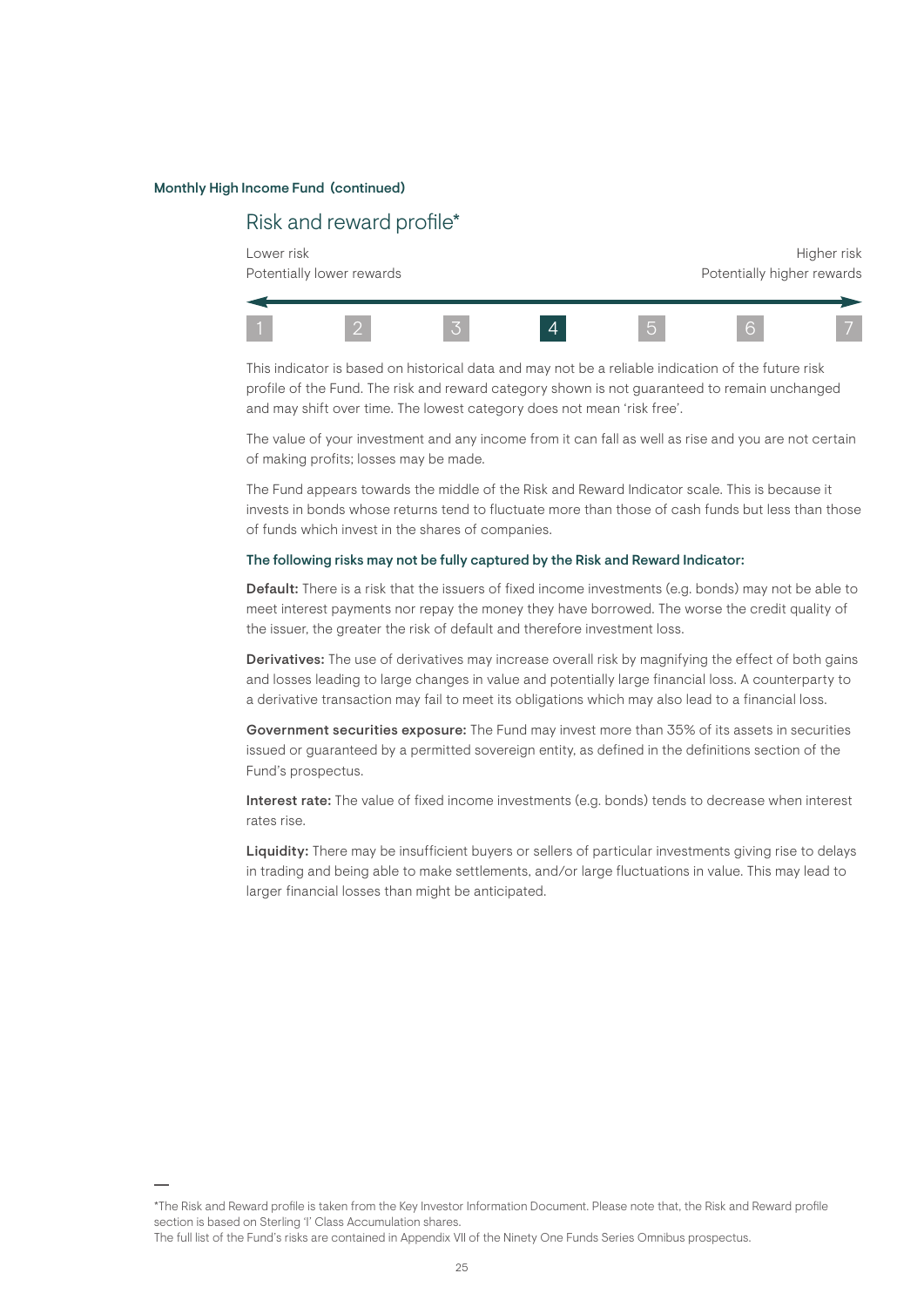## American Franchise Fund

### Portfolio statement

As at 30 June 2021

| Asset                                                                                                   | Holding           | Market<br>value<br>(E'000) | Percentage of<br>net assets<br>$(\%)$ |
|---------------------------------------------------------------------------------------------------------|-------------------|----------------------------|---------------------------------------|
| Collective investment schemes 1.34% (31.12.20: 0.00%)<br>State Street USD Liquidity Fund                | 867,000           | 7,081                      | 1.34                                  |
| Equities 97.86% (31.12.20: 98.54%)<br>Consumer discretionary 10.99% (31.12.20: 13.51%)<br>Leisure goods |                   |                            |                                       |
| <b>Activision Blizzard</b>                                                                              | 221,872           | 15,302                     | 2.90                                  |
| Personal goods<br><b>NIKE</b>                                                                           | 119,794           | 13,475                     | 2.56                                  |
| <b>Retailers</b><br>O'Reilly Automotive                                                                 | 40,809            | 16,626                     | 3.16                                  |
| <b>Travel and leisure</b><br>Booking                                                                    | 7.988             | 12,510                     | 2.37                                  |
| Consumer staples 8.45% (31.12.20: 9.17%)<br><b>Beverages</b>                                            |                   |                            |                                       |
| Monster Beverage<br>PepsiCo                                                                             | 151.956<br>69,916 | 10.036<br>7,411            | 1.90<br>1.41                          |
|                                                                                                         |                   | 17,447                     | 3.31                                  |
| <b>Food producers</b><br>Nestle                                                                         | 152,227           | 13,758                     | 2.61                                  |
| <b>Tobacco</b><br>Swedish Match                                                                         | 2,126,624         | 13,310                     | 2.53                                  |
| Financials 13.03% (31.12.20: 13.17%)<br>Finance and credit services                                     |                   |                            |                                       |
| S&P Global<br><b>MSCI</b>                                                                               | 59,779<br>30,375  | 17,705<br>11,877           | 3.36<br>2.25                          |
| Moody's                                                                                                 | 32,072            | 8,475                      | 1.61                                  |
| FactSet Research Systems                                                                                | 25,957            | 6,294                      | 1.20                                  |
|                                                                                                         |                   | 44,351                     | 8.42                                  |
| Investment banking and brokerage<br><b>Tradeweb Markets</b>                                             | 197,832           | 12,193                     | 2.31                                  |
| Charles Schwab                                                                                          | 229,378           | 12,117                     | 2.30                                  |
|                                                                                                         |                   | 24,310                     | 4.61                                  |
| Health care 15.17% (31.12.20: 16.81%)                                                                   |                   |                            |                                       |
| Medical equipment and services<br>Becton Dickinson                                                      | 96,052            | 17,106                     | 3.25                                  |
| Align Technology                                                                                        | 38,255            | 16,897                     | 3.21                                  |
| Agilent Technologies                                                                                    | 136,289           | 14,627                     | 2.77                                  |
| Alcon                                                                                                   | 217,646           | 11,084                     | 2.10                                  |
| Stryker                                                                                                 | 52,097            | 9,787                      | 1.86                                  |
|                                                                                                         |                   | 69,501                     | 13.19                                 |
| Pharmaceuticals and biotechnology<br>Zoetis                                                             | 76,880            | 10,422                     | 1.98                                  |
|                                                                                                         |                   |                            |                                       |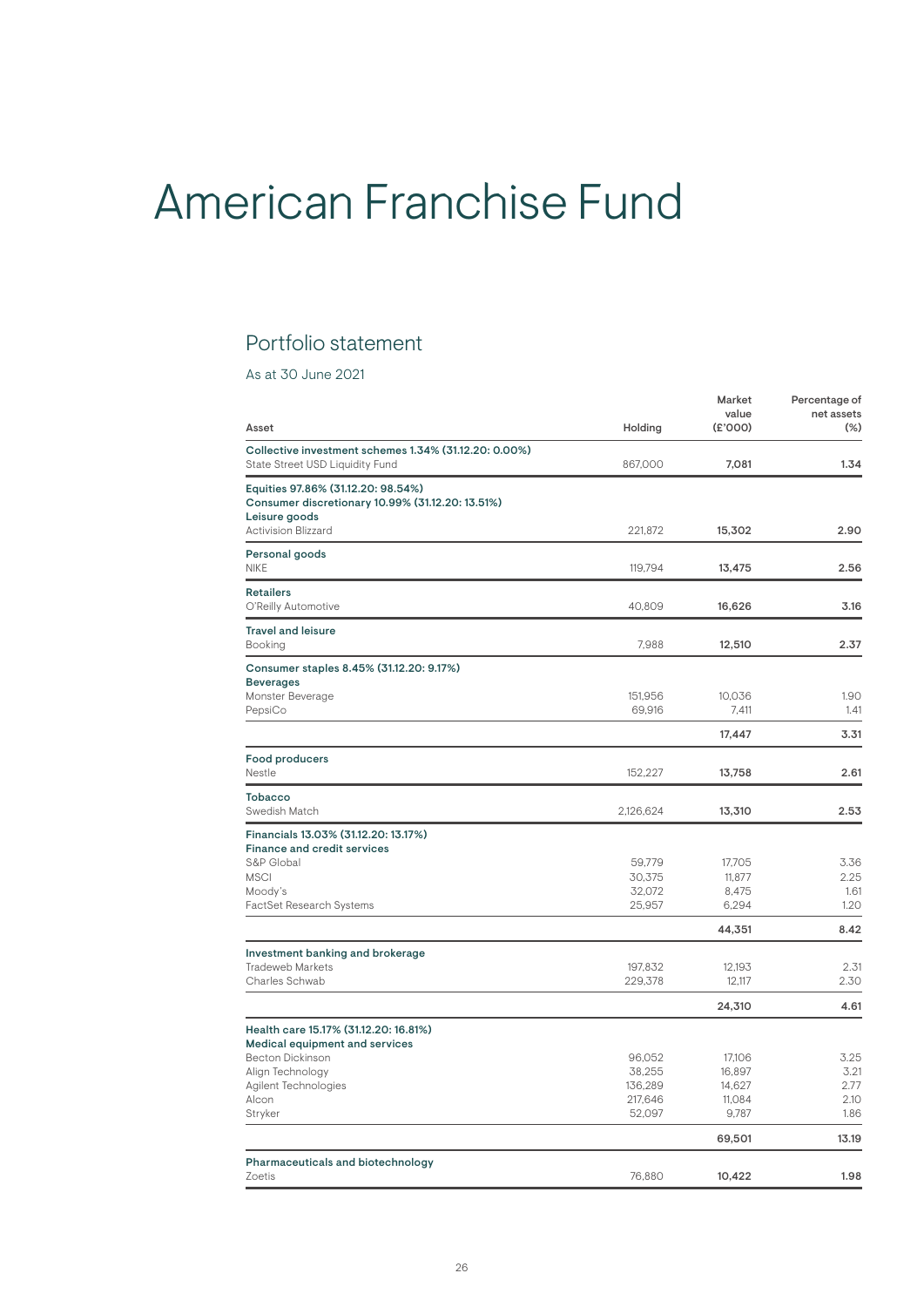#### Portfolio statement (continued) As at 30 June 2021

|                                       |         | Market<br>value | Percentage of<br>net assets |
|---------------------------------------|---------|-----------------|-----------------------------|
| Asset                                 | Holding | (E'000)         | $(\%)$                      |
| Industrials 13.22% (31.12.20: 15.11%) |         |                 |                             |
| Industrial support services           |         |                 |                             |
| Visa                                  | 182.143 | 31,001          | 5.88                        |
| Automatic Data Processing             | 136.725 | 19.491          | 3.70                        |
| Mastercard                            | 72.336  | 19,201          | 3.64                        |
|                                       |         | 69,693          | 13.22                       |
| Technology 37.00% (31.12.20: 30.77%)  |         |                 |                             |
| Software and computer services        |         |                 |                             |
| Microsoft                             | 204,060 | 39.946          | 7.58                        |
| Alphabet                              | 19.549  | 34.473          | 6.54                        |
| Autodesk                              | 125.139 | 26.877          | 5.10                        |
| Facebook                              | 88.278  | 22.404          | 4.25                        |
| Adobe                                 | 50.145  | 21.361          | 4.05                        |
| Intuit                                | 56,065  | 19,867          | 3.77                        |
| VeriSign                              | 114,748 | 19.009          | 3.61                        |
|                                       |         | 183,937         | 34.90                       |
| Technology hardware and equipment     |         |                 |                             |
| <b>ASML</b>                           | 21.795  | 11,053          | 2.10                        |
| Portfolio of investments              |         | 522,776         | 99.20                       |
| Net other assets*                     |         | 4.242           | 0.80                        |
| Net assets                            |         | 527,018         | 100.00                      |

<sup>\*</sup> The net other assets figure includes any bank or short term cash deposits.

Unless otherwise stated the above securities are ordinary shares or common stock and admitted to official stock exchange listings.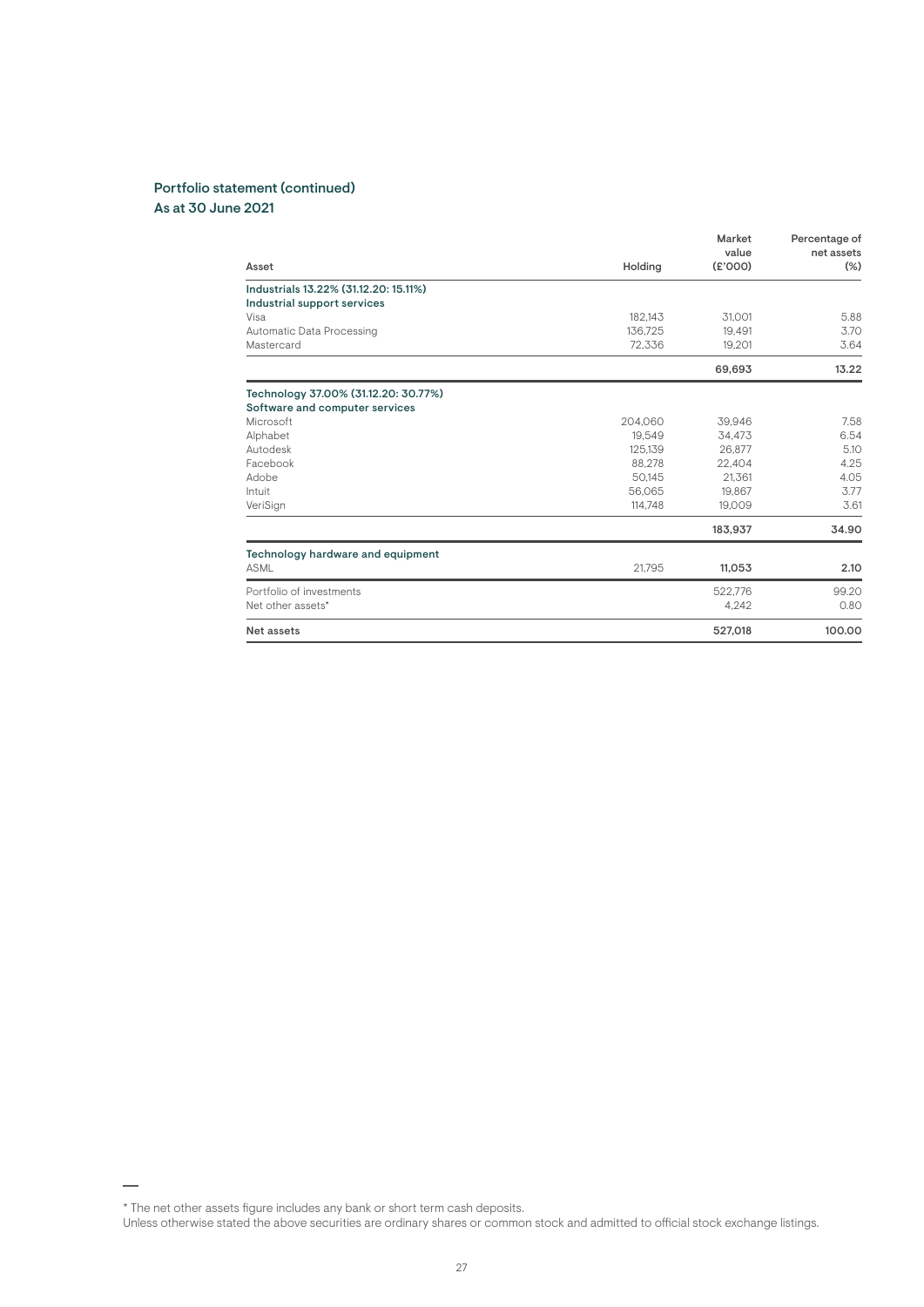# Asia Pacific Franchise Fund

### Portfolio statement

As at 30 June 2021

| Asset                                              | Holding              | Market<br>value<br>(E'000) | Percentage of<br>net assets<br>$(\%)$ |
|----------------------------------------------------|----------------------|----------------------------|---------------------------------------|
| Australia 12.23% (31.12.20: 10.99%)                |                      |                            |                                       |
| Aristocrat Leisure                                 | 581,164              | 13,555                     | 3.85                                  |
| CSL                                                | 84,441               | 13,030                     | 3.70                                  |
| Domino's Pizza Enterprises                         | 133,968              | 8,733                      | 2.48                                  |
| <b>REA</b>                                         | 84,437               | 7,721                      | 2.20                                  |
|                                                    |                      | 43,039                     | 12.23                                 |
| Cayman Islands 29.31% (31.12.20: 26.70%)           |                      |                            |                                       |
| Tencent                                            | 540,200              | 29,302                     | 8.32                                  |
| Alibaba                                            | 738,600              | 15,093                     | 4.29                                  |
| Alibaba ADR                                        | 88,823               | 14,699                     | 4.18                                  |
| NetEase ADR                                        | 150,157              | 12,425                     | 3.53                                  |
| Sands China                                        | 3,857,200            | 11,715                     | 3.33                                  |
| Hengan International<br>NetEase                    | 2,130,500<br>590,212 | 10,290<br>9,643            | 2.92<br>2.74                          |
|                                                    |                      |                            |                                       |
|                                                    |                      | 103,167                    | 29.31                                 |
| China 15.14% (31.12.20: 15.16%)                    |                      |                            |                                       |
| Kweichow Moutai                                    | 69,184               | 15,879                     | 4.51                                  |
| Hangzhou Tigermed Consulting 'H'                   | 750,700              | 12,690                     | 3.60                                  |
| Chongqing Fuling Zhacai                            | 2,243,493            | 9,426                      | 2.68                                  |
| Shenzhen Mindray Bio-Medical Electronics           | 165,023              | 8,840                      | 2.51                                  |
| TravelSky Technology                               | 4,171,000            | 6,470                      | 1.84                                  |
|                                                    |                      | 53,305                     | 15.14                                 |
| Finland 0.00% (31.12.20: 1.39%)                    |                      |                            |                                       |
| Hong Kong 4.35% (31.12.20: 4.87%)                  |                      |                            |                                       |
| AIA                                                | 1,709,400            | 15,322                     | 4.35                                  |
| Real Gold Mining <sup>#</sup>                      | 1,507,000            |                            |                                       |
|                                                    |                      | 15,322                     | 4.35                                  |
| India 5.69% (31.12.20: 5.93%)                      |                      |                            |                                       |
| <b>HDFC Bank</b>                                   | 1,094,161            | 15,885                     | 4.51                                  |
| Hindustan Unilever                                 | 172,799              | 4,150                      | 1.18                                  |
|                                                    |                      | 20,035                     | 5.69                                  |
| Ireland 0.39% (31.12.20: 0.00%)                    |                      |                            |                                       |
| State Street USD Liquidity Fund                    | 166,000              | 1,356                      | 0.39                                  |
| Jersey 2.33% (31.12.20: 2.55%)<br>Amcor            | 1,004,302            | 8,219                      | 2.33                                  |
|                                                    |                      |                            |                                       |
| Netherlands 5.14% (31.12.20: 5.00%)<br><b>ASML</b> | 19,184               | 9,729                      | 2.76                                  |
| Heineken                                           | 94,481               | 8,360                      | 2.38                                  |
|                                                    |                      |                            |                                       |
|                                                    |                      | 18,089                     | 5.14                                  |
| South Korea 10.98% (31.12.20: 11.63%)              |                      |                            |                                       |
| Samsung Electronics                                | 530,541              | 27,425                     | 7.79                                  |
| LG Household & Health Care                         | 9,973                | 11,237                     | 3.19                                  |
|                                                    |                      | 38,662                     | 10.98                                 |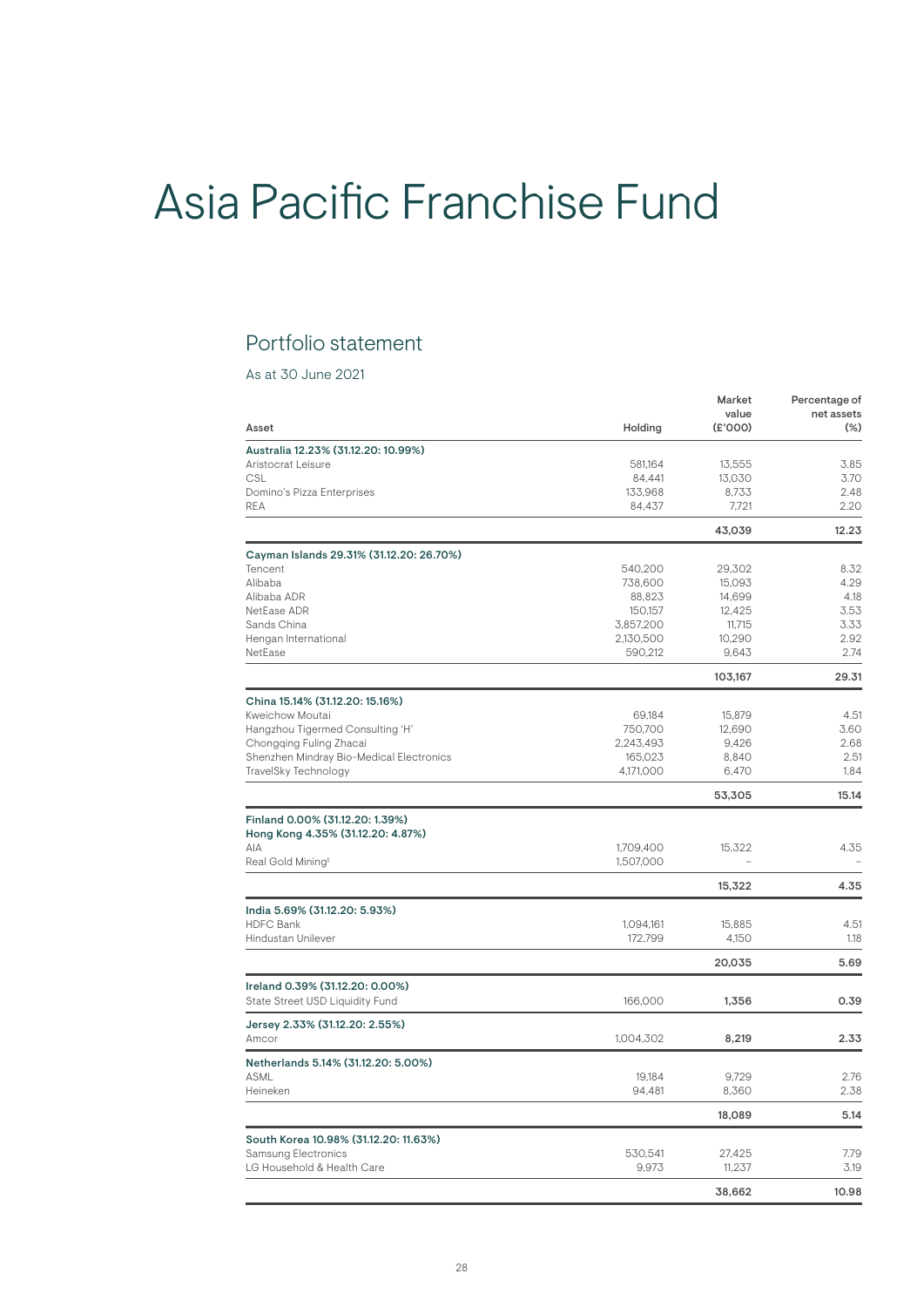#### Portfolio statement (continued) As at 30 June 2021

| Asset                                                                    | Holding         | Market<br>value<br>(E'000) | Percentage of<br>net assets<br>$(\%)$ |
|--------------------------------------------------------------------------|-----------------|----------------------------|---------------------------------------|
| Taiwan 5.72% (31.12.20: 5.32%)<br>Taiwan Semiconductor Manufacturing     | 1,308,357       | 20,120                     | 5.72                                  |
| United States 4.95% (31.12.20: 5.24%)<br>Agilent Technologies<br>Booking | 91.253<br>4.877 | 9.793<br>7,638             | 2.78<br>2.17                          |
|                                                                          |                 | 17,431                     | 4.95                                  |
| Vietnam 2.59% (31.12.20: 2.85%)<br>Vietnam Dairy Products                | 3,222,675       | 9,120                      | 2.59                                  |
| Portfolio of investments<br>Net other assets*                            |                 | 347,865<br>4.163           | 98.82<br>1.18                         |
| Net assets                                                               |                 | 352,028                    | 100.00                                |

<sup>\*</sup> The net other assets figure includes any bank or short term cash deposits.

<sup>‡</sup> Suspended security.

Stocks shown as ADRs represent American Depositary Receipts.

Unless otherwise stated the above securities are ordinary shares or common stock and admitted to official stock exchange listings.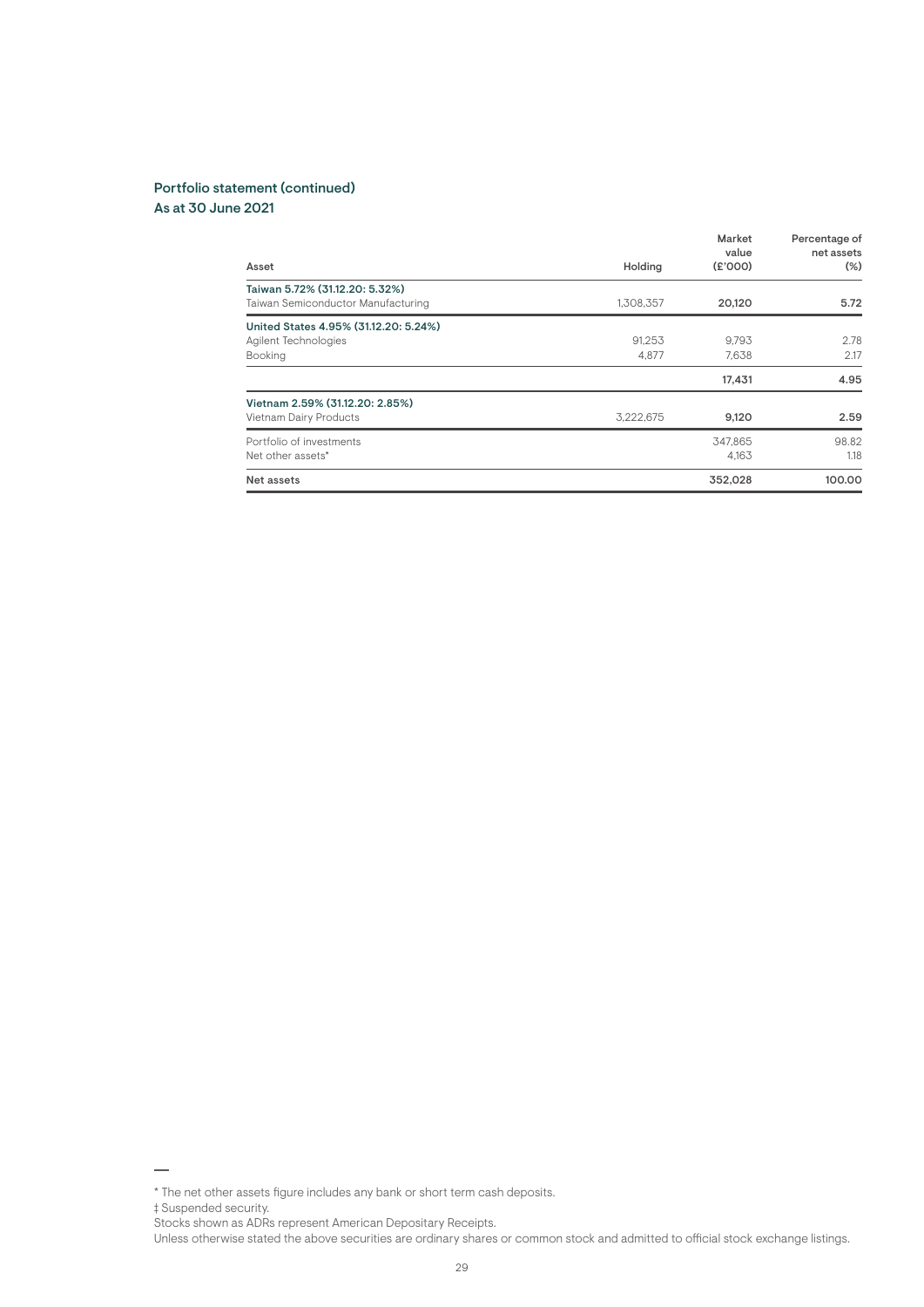# Global Energy Fund

### Portfolio statement

As at 30 June 2021

| Asset                                   | Holding | Market<br>value<br>(E'000) | Percentage of<br>net assets<br>$(\%)$ |
|-----------------------------------------|---------|----------------------------|---------------------------------------|
| Australia 0.00% (31.12.20: 1.52%)       |         |                            |                                       |
| Austria 0.00% (31.12.20: 2.83%)         |         |                            |                                       |
| Canada 0.00% (31.12.20: 1.55%)          |         |                            |                                       |
| Cayman Islands 0.00% (31.12.20: 2.67%)  |         |                            |                                       |
| China 0.00% (31.12.20: 5.34%)           |         |                            |                                       |
| Denmark 0.00% (31.12.20: 5.27%)         |         |                            |                                       |
| France 0.00% (31.12.20: 12.07%)         |         |                            |                                       |
| Germany 0.00% (31.12.20: 1.89%)         |         |                            |                                       |
| Hong Kong 0.00% (31.12.20: 4.11%)       |         |                            |                                       |
| Hungary 0.00% (31.12.20: 1.10%)         |         |                            |                                       |
| Italy 0.00% (31.12.20: 4.72%)           |         |                            |                                       |
| Japan 0.00% (31.12.20: 1.38%)           |         |                            |                                       |
| Jersey 0.00% (31.12.20: 1.88%)          |         |                            |                                       |
| Luxembourg 0.00% (31.12.20: 1.71%)      |         |                            |                                       |
| Netherlands 0.00% (31.12.20: 0.65%)     |         |                            |                                       |
| Portugal 0.00% (31.12.20: 3.23%)        |         |                            |                                       |
| Russia 0.00% (31.12.20: 3.04%)          |         |                            |                                       |
| Spain 0.00% (31.12.20: 2.06%)           |         |                            |                                       |
| Sweden 0.00% (31.12.20: 2.49%)          |         |                            |                                       |
| Switzerland 0.00% (31.12.20: 1.42%)     |         |                            |                                       |
| Taiwan 0.00% (31.12.20: 1.83%)          |         |                            |                                       |
| United Kingdom 0.00% (31.12.20: 13.23%) |         |                            |                                       |
| United States 0.00% (31.12.20: 22.71%)  |         |                            |                                       |
| Portfolio of investments                |         |                            |                                       |
| Net other assets                        |         | 15                         | 100.00                                |
| Net assets                              |         | 15                         | 100.00                                |

This Fund has been merged with Global Environment Fund (A sub-fund of Ninety One Series iii) on 5 March 2021.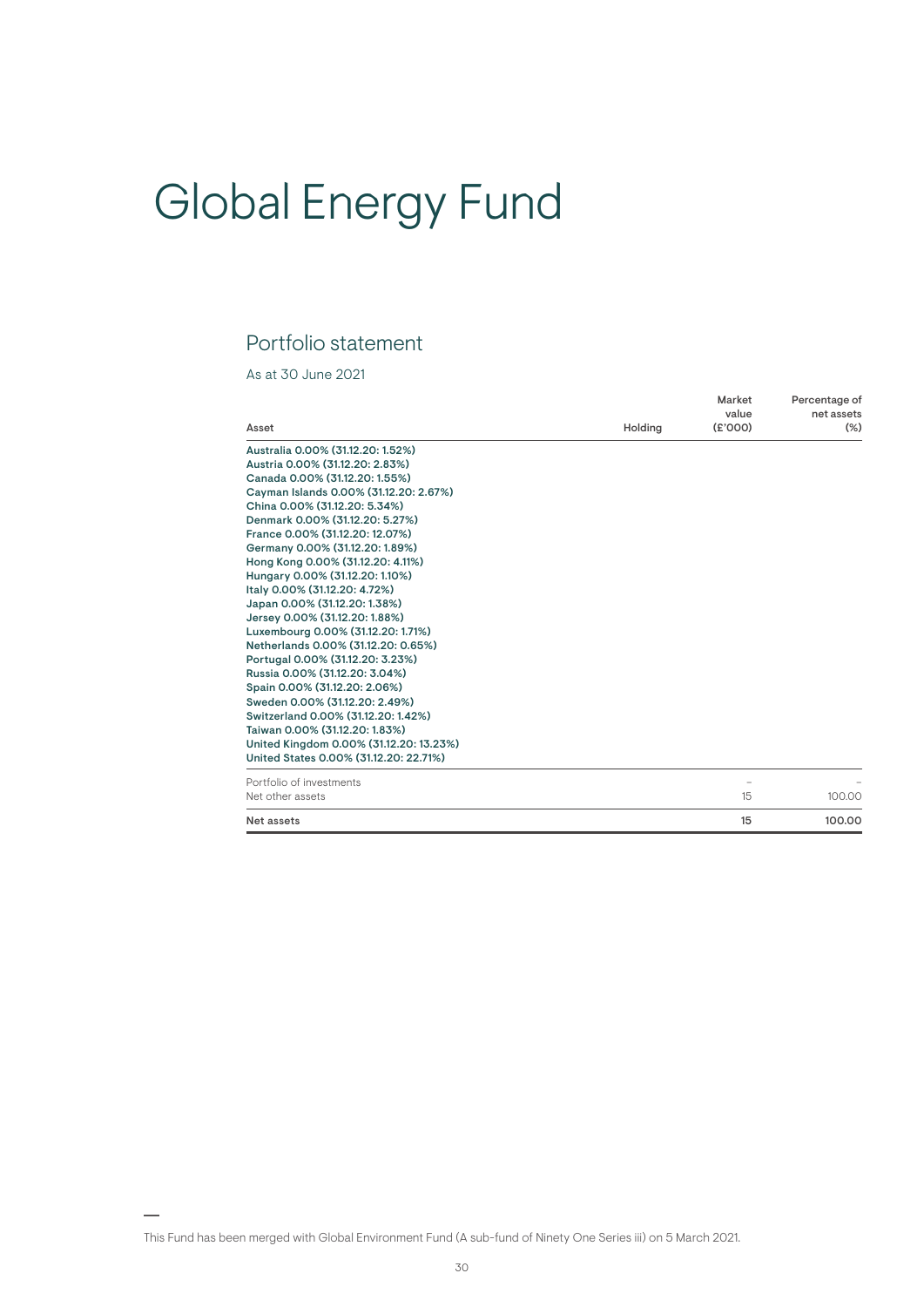# Global Strategic Equity Fund

### Portfolio statement

As at 30 June 2021

|                                                     |                   | Market         | Percentage of |
|-----------------------------------------------------|-------------------|----------------|---------------|
|                                                     |                   | value          | net assets    |
| Asset                                               | Holding           | (E'000)        | $(\%)$        |
| Santos                                              | 887,914           | 3,407          | 0.93          |
|                                                     |                   |                |               |
| Austria 0.54% (31.12.20: 0.52%)<br>Erste Group Bank | 73,807            | 1,963          | 0.54          |
| Canada 0.00% (31.12.20: 0.49%)                      |                   |                |               |
| Cayman Islands 1.79% (31.12.20: 3.49%)              |                   |                |               |
| Alibaba                                             | 321,300           | 6,566          | 1.79          |
| China 2.60% (31.12.20: 2.11%)                       |                   |                |               |
| Sany Heavy Industry                                 | 1,675,187         | 5,434          | 1.48          |
| Midea                                               | 288,273           | 2,296          | 0.63          |
| A-Living Smart City Services                        | 500,500           | 1,785          | 0.49          |
|                                                     |                   | 9,515          | 2.60          |
| Denmark 2.48% (31.12.20: 3.07%)                     |                   |                |               |
| Novo Nordisk                                        | 76,330            | 4,647          | 1.27          |
| AP Moller - Maersk                                  | 2,124             | 4,428          | 1.21          |
|                                                     |                   | 9,075          | 2.48          |
| Finland 0.51% (31.12.20: 0.00%)                     |                   |                |               |
| Nordea Bank                                         | 232,457           | 1,873          | 0.51          |
| France 2.61% (31.12.20: 2.99%)                      |                   |                |               |
| Teleperformance                                     | 19,555            | 5,736          | 1.57          |
| Cie Generale des Etablissements Michelin            | 32,990            | 3,817          | 1.04          |
|                                                     |                   | 9,553          | 2.61          |
| Germany 0.86% (31.12.20: 0.98%)                     |                   |                |               |
| Volkswagen Preference Shares                        | 17,393            | 3,141          | 0.86          |
| Hong Kong 1.04% (31.12.20: 1.11%)                   |                   |                |               |
| Hong Kong Exchanges & Clearing                      | 88,200            | 3,791          | 1.04          |
| Isle Of Man 1.59% (31.12.20: 0.96%)                 |                   |                |               |
| Entain                                              | 336,318           | 5,837          | 1.59          |
| Israel 0.00% (31.12.20: 1.12%)                      |                   |                |               |
| Italy 1.23% (31.12.20: 0.00%)                       |                   |                |               |
| UniCredit                                           | 527,000           | 4,513          | 1.23          |
| Japan 5.47% (31.12.20: 5.50%)                       |                   |                |               |
| Asahi                                               | 157,700           | 5,339          | 1.46          |
| Z Holdings                                          | 1,137,100         | 4,129          | 1.13          |
| Nippon Steel                                        | 306,200<br>52,700 | 3,745<br>3,716 | 1.02<br>1.01  |
| Sony<br>Shimamura                                   | 44,500            | 3,094          | 0.85          |
|                                                     |                   | 20,023         | 5.47          |
|                                                     |                   |                |               |
| Jersey 3.02% (31.12.20: 2.78%)<br>Ferguson          | 56,618            | 5,752          | 1.57          |
| Wizz Air                                            | 73,069            | 3,374          | 0.92          |
| Polymetal International                             | 125,130           | 1,943          | 0.53          |
|                                                     |                   |                |               |
|                                                     |                   | 11,069         | 3.02          |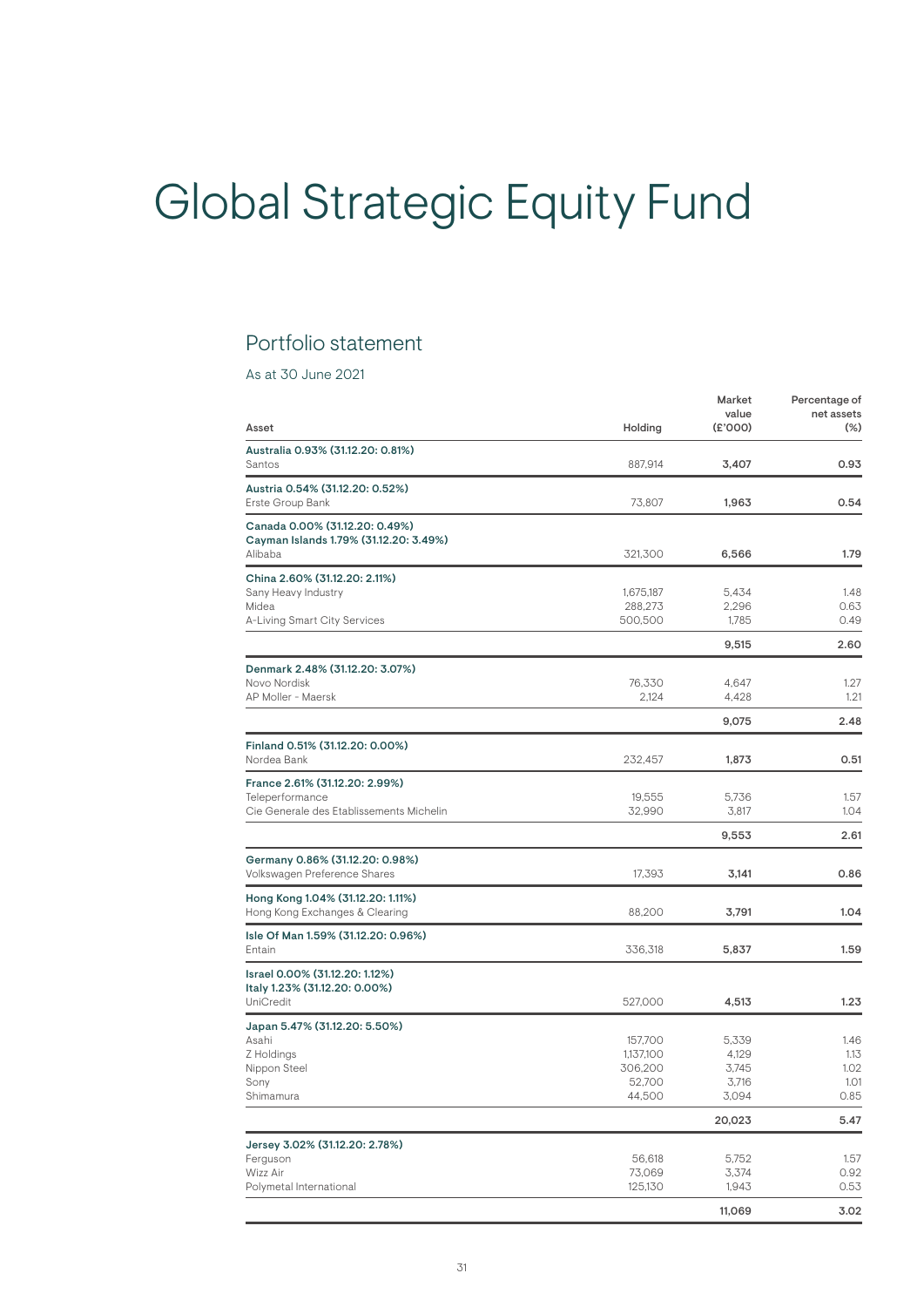#### Portfolio statement (continued) As at 30 June 2021

Mexico 1.05% (31.12.20: 1.32%) Grupo Mexico 1,126,287 3,846 1.05 **Netherlands 3.09% (31.12.20: 4.23%)** NN 258,645 8,833 2.41 LyondellBasell Industries 33,559 2,475 0.68 11,308 3.09 Russia 0.00% (31.12.20: 1.74%) Singapore 1.06% (31.12.20: 1.36%) Yangzijiang Shipbuilding **5,172,200** 3,885 1.06 South Korea 4.04% (31.12.20: 3.54%) Samsung Electronics 209,200 10,814 2.96 Hana Financial 14,775 4.04 Spain 1.42% (31.12.20: 0.69%) Repsol 569,450 5,188 1.42 Sweden 0.00% (31.12.20: 0.96%) Switzerland 0.83% (31.12.20: 0.92%)<br>UBS UBS 275,297 3,032 0.83 Taiwan 4.21% (31.12.20: 4.92%) MediaTek 315,000 7,837 2.14 2.14 Delta Electronics 564,000 4,425 1.21 Novatek Microelectronics<br>
244,000 3,152 15,414 4.21 United Kingdom 1.96% (31.12.20: 2.96%) Anglo American 125,679 3,614 0.99 BP 1,133,453 3,557 0.97 7,171 1.96 United States 53.93% (31.12.20: 46.24%) Microsoft 77,423 15,156 4.14 Alphabet 8,376 14,770 4.04 Amazon.com 5,683 14,135 3.86 Concentrix 97,234 11,222 3.07 Lam Research 21,083 9,907 2.71 Keysight Technologies 86,435 9,713 2.65 Facebook 38,068 9,661 2.64 UnitedHealth 31,139 8,939 2.44 Citigroup 174,441 8,768 2.40 Morgan Stanley 2.22 and 2.22 and 2.22 and 2.22 and 2.22 and 2.22 and 2.22 and 2.22 Merck 126,992 7,075 1.93 Ally Financial 182,959 6,529 6,529 1.78 Apple 66,133 6,503 6.503 66,133 6,503 66,133 6,503 66,133 6,503 6,503 6,503 6,503 6,503 6,503 6,503 6,503 6,50 Chemed 16,115 5,611 1.53 Resideo Technologies 261,878 5,595 1.53 Mastercard 20,987 5,571 1.52 Thermo Fisher Scientific 13,504 1.35 Broadcom 12,936 4,452 1.22 IQVIA 25,010 4,404 1.20 NetApp 69,486 4,162 1.14 PayPal 18,653 3,939 1.08 Jacobs Engineering 41,057 3,902 1.07 Lincoln National 2012 12:00 12:00 12:00 12:00 13:00 13:00 14:00 15:00 15:00 16:00 16:00 16:00 16:00 16:00 16:0<br>
86,806 1.06:00 1.06:00 1.06:00 1.06:00 1.06:00 1.06:00 1.06:00 1.06:00 1.06:00 1.06:00 1.06:00 1.06:00 1.07:0 eBay 76,616 3,896 1.06 General Motors 89,222 3,786 1.03 NIKE 2002 2003 2004 2012 2022 33,298 33,298 3,746 35,298 3,746 3,746 3,746 3,746 3,746 3,746 3,746 3,746 3,746 Pioneer Natural Resources 31,859 3,645 1.00 SYNNEX 40,159 3,546 0.97 SVB Financial 4,443 1,784 0.49 Market Percentage of<br>value net assets value and the net assets of the net assets of the net assets  $\mathbf{v}$ Asset Holding (£'000) (%)

197,377 53.93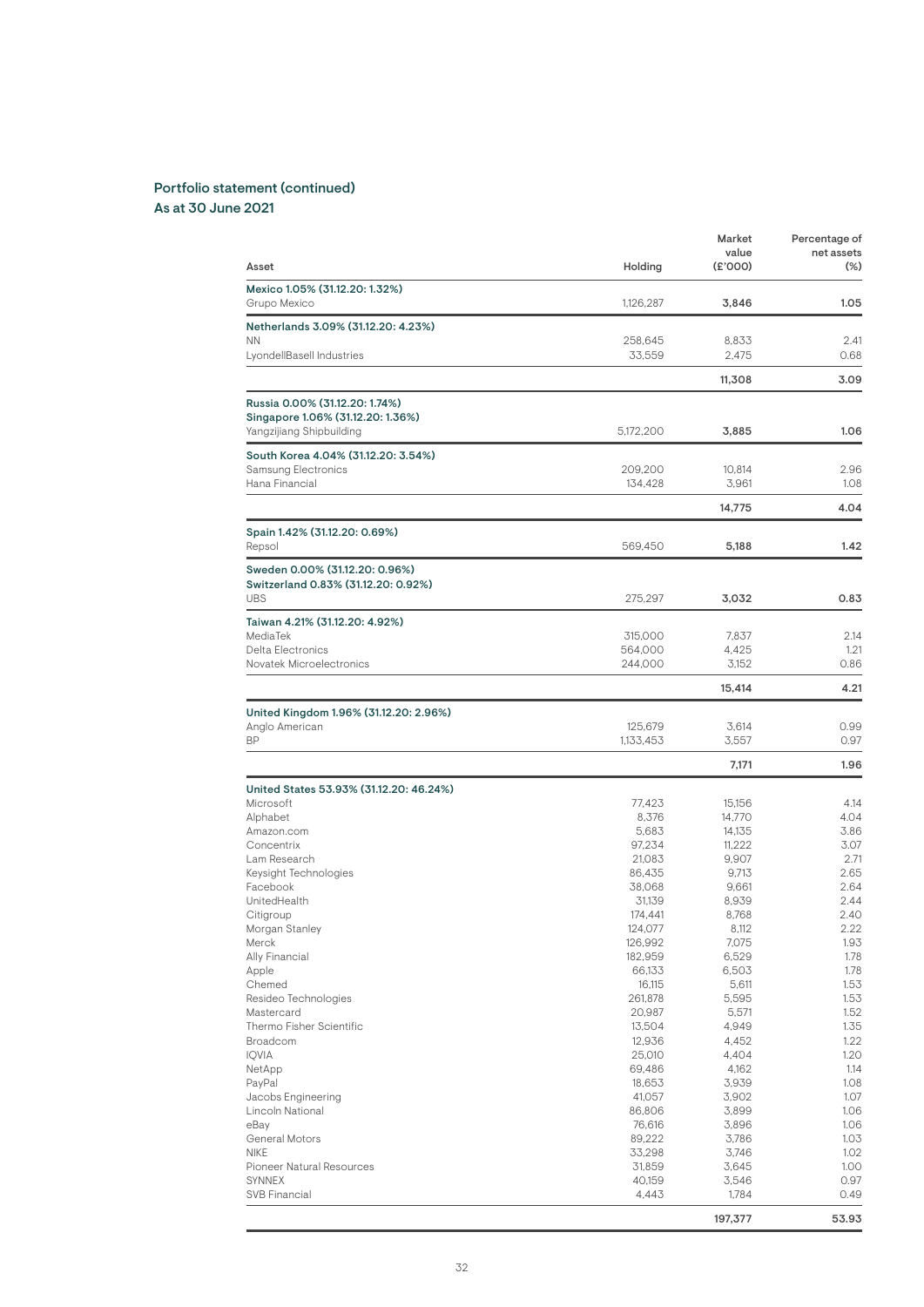#### Portfolio statement (continued) As at 30 June 2021

| Asset                                                 | Holding | Market<br>value<br>(E'000) | Percentage of<br>net assets<br>$(\%)$ |
|-------------------------------------------------------|---------|----------------------------|---------------------------------------|
| Virgin Islands 2.01% (31.12.20: 2.01%)<br>Nomad Foods | 358,601 | 7.346                      | 2.01                                  |
| Portfolio of investments<br>Net other assets*         |         | 359.668<br>6.337           | 98.27<br>1.73                         |
| Net assets                                            |         | 366,005                    | 100.00                                |

<sup>\*</sup> The net other assets figure includes any bank or short term cash deposits.

Unless otherwise stated the above securities are ordinary shares or common stock and admitted to official stock exchange listings.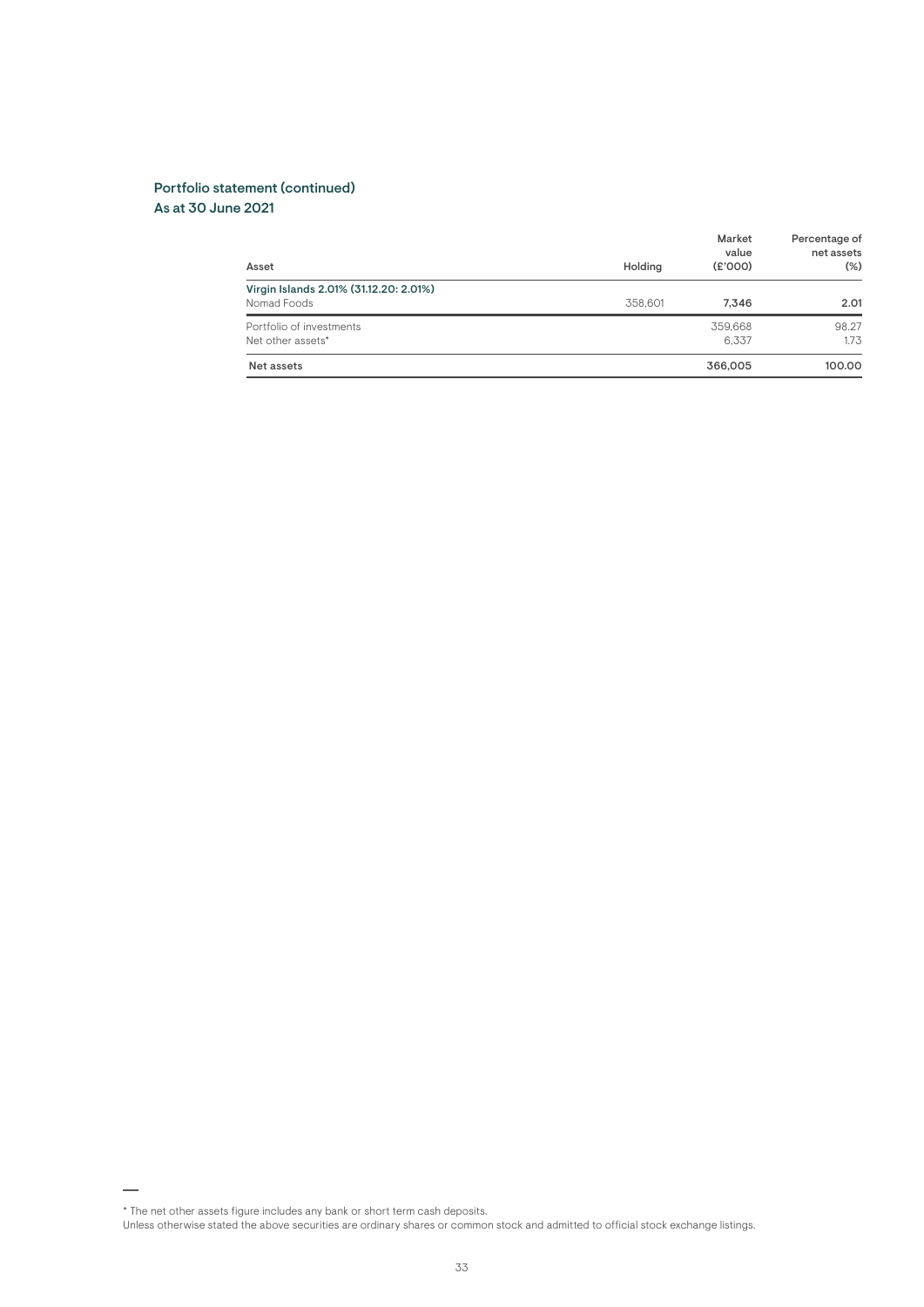## Global Total Return Credit Fund

### Portfolio statement

As at 30 June 2021

| Collective investment schemes 0.43% (31.12.20: 0.87%)<br>iShares USD Short Duration High Yield Corporate Bond UCITS ETF<br>15,000<br>992<br>Bonds 94.62% (31.12.20: 95.65%)<br>Collateralised loan obligations 16.41% (31.12.20: 14.88%)<br>Oak Hill European Credit Partners III 2.95% 22/07/2030<br>EUR 2,520,000<br>2,162<br>Contego CLO VI 2.4% 15/04/2034<br>EUR 2,028,000<br>1,746<br>Carlyle Global Market Strategies Euro CLO 2016-2 2.4% 15/04/2034<br>EUR 1,954,000<br>1,679<br>Madison Park Euro Funding VIII 1.7% 15/04/2032<br>EUR 1,950,000<br>1,674<br>St Paul's CLO VIII 4.6% 17/01/2030<br>EUR 2,000,000<br>1,659<br>Jubilee CLO 2017-XIX 1.25% 25/07/2030<br>EUR 1,500,000<br>1,280<br>Harvest CLO XIX 1.7% 14/04/2031<br>EUR 1,500,000<br>1,274<br>Oak Hill European Credit Partners IV Designated Activity<br>2.5% 20/01/2032<br>EUR 1,500,000<br>1,257<br>Contego CLO IV 2.65% 23/01/2030<br>EUR 1,436,000<br>1,213<br>Ares European CLO VI 2.7% 15/04/2030<br>EUR 1,387,000<br>1,169<br>Willow Park CLO 4.99% 15/01/2031<br>EUR 1,350,000<br>1,124<br>Euro-Galaxy VI CLO 4.1% 11/04/2031<br>EUR 1,400,000<br>1,122<br>Carlyle Euro CLO 2017-3 4.58% 15/01/2031<br>EUR 1,400,000<br>1,117<br>OAK Hill European Credit Partners VII 5.3% 20/10/2031<br>EUR 1,288,000<br>1,075<br>Richmond Park CLO 3.05% 14/07/2031<br>EUR 1,100,000<br>921<br>Adagio VI CLO 2.6% 30/04/2031<br>EUR 1,100,000<br>920<br>Golub Capital Partners CLO 22B 1.6883% 20/01/2031<br>USD 1,250,000<br>880<br>Ares European CLO IX 4.4% 14/10/2030<br>EUR 1,000,000<br>819<br>Harvest CLO VIII 4.55% 15/01/2031<br>EUR 1,040,000<br>818<br>Harvest CLO XVIII 4.63% 15/10/2030<br>EUR 1,000,000<br>790<br>CVC Cordatus Loan Fund IX 5% 20/08/2030<br>EUR 860,000<br>730<br>Cairn CLO VIII 5.05% 30/10/2030<br>EUR 850,000<br>700<br>Carlyle Euro CLO 2017-1 3.3% 15/07/2030<br>EUR 800,000<br>686<br>Carlyle Euro CLO 2017-3 1.7% 15/01/2031<br>EUR 800,000<br>665<br>Cairn CLO X 5.19% 15/10/2031<br>EUR 800,000<br>655<br>Penta CLO 5 2.4% 20/04/2035<br>EUR 754,000<br>647<br>Euro-Galaxy V CLO 2.4% 15/02/2034<br>EUR 754,000<br>645<br>Bain Capital Euro CLO 2018-11.25% 20/04/2032<br>EUR 750,000<br>643<br>Carlyle Global Market Strategies Euro CLO 2014-2 3.25% 17/11/2031<br>EUR 700,000<br>600<br>Adagio V CLO 3.2% 15/10/2031<br>EUR 700,000<br>590<br>Ares European CLO X 5.01% 15/10/2031<br>EUR 625,000<br>528<br>Blackrock European CLO VII 5.17% 15/10/2031 5.17% 15/10/2031<br>EUR 600,000<br>497<br>CVC Cordatus Loan Fund XII 5.35% 23/01/2032<br>EUR 585,000<br>490<br>Freddie Mac Structured Agency Credit Risk Debt Notes 5.0915%<br>25/12/2028<br>USD 626,003<br>473<br>Richmond Park CLO 15.15% 14/07/2031<br>EUR 550,000<br>460<br>Aurium CLO IV 2.3% 16/01/2031<br>EUR 500,000<br>419<br>CVC Cordatus Loan Fund VII 5.32% 15/09/2031<br>EUR 500,000<br>418<br>Adagio CLO VII 5.15% 10/10/2031<br>EUR 500,000<br>409<br>Contego CLO III 2.3% 15/10/2030<br>EUR 400,000<br>333<br>Blackrock European CLO IV 4.8% 15/07/2030<br>EUR 380,000<br>314<br>Ares European CLO XI 5.99% 15/04/2032<br>EUR 329,000<br>280<br>Bain Capital Euro CLO 2019-1 2.4% 15/04/2032<br>258<br>EUR 300,000<br>Harvest CLO XVIII 2.55% 15/10/2030<br>251<br>EUR 300,000<br>BlackRock European CLO 1 4.42% 15/03/2031<br>EUR 300,000<br>247<br>CarlyleEuro CLO 2017-1 5% 15/07/2030<br>214<br>0.09<br>EUR 250,000<br>Ares European CLO VII 5.26% 15/10/2030<br>0.09<br>EUR 250,000<br>211<br>Blackrock European CLO V 4.44% 16/07/2031<br>0.09<br>EUR 250,000<br>201<br>Carlyle Global Market Strategies Euro CLO 2014-3 1.6% 25/01/2032<br>EUR 200,000<br>168<br>0.07<br>37,431 | Asset | Holding | Market<br>value<br>(E'000) | Percentage of<br>net assets<br>$(\%)$ |
|-------------------------------------------------------------------------------------------------------------------------------------------------------------------------------------------------------------------------------------------------------------------------------------------------------------------------------------------------------------------------------------------------------------------------------------------------------------------------------------------------------------------------------------------------------------------------------------------------------------------------------------------------------------------------------------------------------------------------------------------------------------------------------------------------------------------------------------------------------------------------------------------------------------------------------------------------------------------------------------------------------------------------------------------------------------------------------------------------------------------------------------------------------------------------------------------------------------------------------------------------------------------------------------------------------------------------------------------------------------------------------------------------------------------------------------------------------------------------------------------------------------------------------------------------------------------------------------------------------------------------------------------------------------------------------------------------------------------------------------------------------------------------------------------------------------------------------------------------------------------------------------------------------------------------------------------------------------------------------------------------------------------------------------------------------------------------------------------------------------------------------------------------------------------------------------------------------------------------------------------------------------------------------------------------------------------------------------------------------------------------------------------------------------------------------------------------------------------------------------------------------------------------------------------------------------------------------------------------------------------------------------------------------------------------------------------------------------------------------------------------------------------------------------------------------------------------------------------------------------------------------------------------------------------------------------------------------------------------------------------------------------------------------------------------------------------------------------------------------------------------------------------------------------------------------------------------------------------------------------------------------------------------------------------------------------------------------------------------------------------------------------------------------------------------------------------------------------------------------------------------------------------------------------------------------------------------------------------------------------------------------------------------------------------------------|-------|---------|----------------------------|---------------------------------------|
|                                                                                                                                                                                                                                                                                                                                                                                                                                                                                                                                                                                                                                                                                                                                                                                                                                                                                                                                                                                                                                                                                                                                                                                                                                                                                                                                                                                                                                                                                                                                                                                                                                                                                                                                                                                                                                                                                                                                                                                                                                                                                                                                                                                                                                                                                                                                                                                                                                                                                                                                                                                                                                                                                                                                                                                                                                                                                                                                                                                                                                                                                                                                                                                                                                                                                                                                                                                                                                                                                                                                                                                                                                                                               |       |         |                            | 0.43                                  |
|                                                                                                                                                                                                                                                                                                                                                                                                                                                                                                                                                                                                                                                                                                                                                                                                                                                                                                                                                                                                                                                                                                                                                                                                                                                                                                                                                                                                                                                                                                                                                                                                                                                                                                                                                                                                                                                                                                                                                                                                                                                                                                                                                                                                                                                                                                                                                                                                                                                                                                                                                                                                                                                                                                                                                                                                                                                                                                                                                                                                                                                                                                                                                                                                                                                                                                                                                                                                                                                                                                                                                                                                                                                                               |       |         |                            |                                       |
|                                                                                                                                                                                                                                                                                                                                                                                                                                                                                                                                                                                                                                                                                                                                                                                                                                                                                                                                                                                                                                                                                                                                                                                                                                                                                                                                                                                                                                                                                                                                                                                                                                                                                                                                                                                                                                                                                                                                                                                                                                                                                                                                                                                                                                                                                                                                                                                                                                                                                                                                                                                                                                                                                                                                                                                                                                                                                                                                                                                                                                                                                                                                                                                                                                                                                                                                                                                                                                                                                                                                                                                                                                                                               |       |         |                            |                                       |
|                                                                                                                                                                                                                                                                                                                                                                                                                                                                                                                                                                                                                                                                                                                                                                                                                                                                                                                                                                                                                                                                                                                                                                                                                                                                                                                                                                                                                                                                                                                                                                                                                                                                                                                                                                                                                                                                                                                                                                                                                                                                                                                                                                                                                                                                                                                                                                                                                                                                                                                                                                                                                                                                                                                                                                                                                                                                                                                                                                                                                                                                                                                                                                                                                                                                                                                                                                                                                                                                                                                                                                                                                                                                               |       |         |                            | 0.95                                  |
|                                                                                                                                                                                                                                                                                                                                                                                                                                                                                                                                                                                                                                                                                                                                                                                                                                                                                                                                                                                                                                                                                                                                                                                                                                                                                                                                                                                                                                                                                                                                                                                                                                                                                                                                                                                                                                                                                                                                                                                                                                                                                                                                                                                                                                                                                                                                                                                                                                                                                                                                                                                                                                                                                                                                                                                                                                                                                                                                                                                                                                                                                                                                                                                                                                                                                                                                                                                                                                                                                                                                                                                                                                                                               |       |         |                            | 0.77                                  |
|                                                                                                                                                                                                                                                                                                                                                                                                                                                                                                                                                                                                                                                                                                                                                                                                                                                                                                                                                                                                                                                                                                                                                                                                                                                                                                                                                                                                                                                                                                                                                                                                                                                                                                                                                                                                                                                                                                                                                                                                                                                                                                                                                                                                                                                                                                                                                                                                                                                                                                                                                                                                                                                                                                                                                                                                                                                                                                                                                                                                                                                                                                                                                                                                                                                                                                                                                                                                                                                                                                                                                                                                                                                                               |       |         |                            | 0.74                                  |
|                                                                                                                                                                                                                                                                                                                                                                                                                                                                                                                                                                                                                                                                                                                                                                                                                                                                                                                                                                                                                                                                                                                                                                                                                                                                                                                                                                                                                                                                                                                                                                                                                                                                                                                                                                                                                                                                                                                                                                                                                                                                                                                                                                                                                                                                                                                                                                                                                                                                                                                                                                                                                                                                                                                                                                                                                                                                                                                                                                                                                                                                                                                                                                                                                                                                                                                                                                                                                                                                                                                                                                                                                                                                               |       |         |                            | 0.74                                  |
|                                                                                                                                                                                                                                                                                                                                                                                                                                                                                                                                                                                                                                                                                                                                                                                                                                                                                                                                                                                                                                                                                                                                                                                                                                                                                                                                                                                                                                                                                                                                                                                                                                                                                                                                                                                                                                                                                                                                                                                                                                                                                                                                                                                                                                                                                                                                                                                                                                                                                                                                                                                                                                                                                                                                                                                                                                                                                                                                                                                                                                                                                                                                                                                                                                                                                                                                                                                                                                                                                                                                                                                                                                                                               |       |         |                            | 0.73                                  |
|                                                                                                                                                                                                                                                                                                                                                                                                                                                                                                                                                                                                                                                                                                                                                                                                                                                                                                                                                                                                                                                                                                                                                                                                                                                                                                                                                                                                                                                                                                                                                                                                                                                                                                                                                                                                                                                                                                                                                                                                                                                                                                                                                                                                                                                                                                                                                                                                                                                                                                                                                                                                                                                                                                                                                                                                                                                                                                                                                                                                                                                                                                                                                                                                                                                                                                                                                                                                                                                                                                                                                                                                                                                                               |       |         |                            | 0.56                                  |
|                                                                                                                                                                                                                                                                                                                                                                                                                                                                                                                                                                                                                                                                                                                                                                                                                                                                                                                                                                                                                                                                                                                                                                                                                                                                                                                                                                                                                                                                                                                                                                                                                                                                                                                                                                                                                                                                                                                                                                                                                                                                                                                                                                                                                                                                                                                                                                                                                                                                                                                                                                                                                                                                                                                                                                                                                                                                                                                                                                                                                                                                                                                                                                                                                                                                                                                                                                                                                                                                                                                                                                                                                                                                               |       |         |                            | 0.56                                  |
|                                                                                                                                                                                                                                                                                                                                                                                                                                                                                                                                                                                                                                                                                                                                                                                                                                                                                                                                                                                                                                                                                                                                                                                                                                                                                                                                                                                                                                                                                                                                                                                                                                                                                                                                                                                                                                                                                                                                                                                                                                                                                                                                                                                                                                                                                                                                                                                                                                                                                                                                                                                                                                                                                                                                                                                                                                                                                                                                                                                                                                                                                                                                                                                                                                                                                                                                                                                                                                                                                                                                                                                                                                                                               |       |         |                            |                                       |
|                                                                                                                                                                                                                                                                                                                                                                                                                                                                                                                                                                                                                                                                                                                                                                                                                                                                                                                                                                                                                                                                                                                                                                                                                                                                                                                                                                                                                                                                                                                                                                                                                                                                                                                                                                                                                                                                                                                                                                                                                                                                                                                                                                                                                                                                                                                                                                                                                                                                                                                                                                                                                                                                                                                                                                                                                                                                                                                                                                                                                                                                                                                                                                                                                                                                                                                                                                                                                                                                                                                                                                                                                                                                               |       |         |                            | 0.55                                  |
|                                                                                                                                                                                                                                                                                                                                                                                                                                                                                                                                                                                                                                                                                                                                                                                                                                                                                                                                                                                                                                                                                                                                                                                                                                                                                                                                                                                                                                                                                                                                                                                                                                                                                                                                                                                                                                                                                                                                                                                                                                                                                                                                                                                                                                                                                                                                                                                                                                                                                                                                                                                                                                                                                                                                                                                                                                                                                                                                                                                                                                                                                                                                                                                                                                                                                                                                                                                                                                                                                                                                                                                                                                                                               |       |         |                            | 0.53                                  |
|                                                                                                                                                                                                                                                                                                                                                                                                                                                                                                                                                                                                                                                                                                                                                                                                                                                                                                                                                                                                                                                                                                                                                                                                                                                                                                                                                                                                                                                                                                                                                                                                                                                                                                                                                                                                                                                                                                                                                                                                                                                                                                                                                                                                                                                                                                                                                                                                                                                                                                                                                                                                                                                                                                                                                                                                                                                                                                                                                                                                                                                                                                                                                                                                                                                                                                                                                                                                                                                                                                                                                                                                                                                                               |       |         |                            | 0.51                                  |
|                                                                                                                                                                                                                                                                                                                                                                                                                                                                                                                                                                                                                                                                                                                                                                                                                                                                                                                                                                                                                                                                                                                                                                                                                                                                                                                                                                                                                                                                                                                                                                                                                                                                                                                                                                                                                                                                                                                                                                                                                                                                                                                                                                                                                                                                                                                                                                                                                                                                                                                                                                                                                                                                                                                                                                                                                                                                                                                                                                                                                                                                                                                                                                                                                                                                                                                                                                                                                                                                                                                                                                                                                                                                               |       |         |                            | 0.49                                  |
|                                                                                                                                                                                                                                                                                                                                                                                                                                                                                                                                                                                                                                                                                                                                                                                                                                                                                                                                                                                                                                                                                                                                                                                                                                                                                                                                                                                                                                                                                                                                                                                                                                                                                                                                                                                                                                                                                                                                                                                                                                                                                                                                                                                                                                                                                                                                                                                                                                                                                                                                                                                                                                                                                                                                                                                                                                                                                                                                                                                                                                                                                                                                                                                                                                                                                                                                                                                                                                                                                                                                                                                                                                                                               |       |         |                            | 0.49                                  |
|                                                                                                                                                                                                                                                                                                                                                                                                                                                                                                                                                                                                                                                                                                                                                                                                                                                                                                                                                                                                                                                                                                                                                                                                                                                                                                                                                                                                                                                                                                                                                                                                                                                                                                                                                                                                                                                                                                                                                                                                                                                                                                                                                                                                                                                                                                                                                                                                                                                                                                                                                                                                                                                                                                                                                                                                                                                                                                                                                                                                                                                                                                                                                                                                                                                                                                                                                                                                                                                                                                                                                                                                                                                                               |       |         |                            | 0.49                                  |
|                                                                                                                                                                                                                                                                                                                                                                                                                                                                                                                                                                                                                                                                                                                                                                                                                                                                                                                                                                                                                                                                                                                                                                                                                                                                                                                                                                                                                                                                                                                                                                                                                                                                                                                                                                                                                                                                                                                                                                                                                                                                                                                                                                                                                                                                                                                                                                                                                                                                                                                                                                                                                                                                                                                                                                                                                                                                                                                                                                                                                                                                                                                                                                                                                                                                                                                                                                                                                                                                                                                                                                                                                                                                               |       |         |                            | 0.47                                  |
|                                                                                                                                                                                                                                                                                                                                                                                                                                                                                                                                                                                                                                                                                                                                                                                                                                                                                                                                                                                                                                                                                                                                                                                                                                                                                                                                                                                                                                                                                                                                                                                                                                                                                                                                                                                                                                                                                                                                                                                                                                                                                                                                                                                                                                                                                                                                                                                                                                                                                                                                                                                                                                                                                                                                                                                                                                                                                                                                                                                                                                                                                                                                                                                                                                                                                                                                                                                                                                                                                                                                                                                                                                                                               |       |         |                            | 0.40                                  |
|                                                                                                                                                                                                                                                                                                                                                                                                                                                                                                                                                                                                                                                                                                                                                                                                                                                                                                                                                                                                                                                                                                                                                                                                                                                                                                                                                                                                                                                                                                                                                                                                                                                                                                                                                                                                                                                                                                                                                                                                                                                                                                                                                                                                                                                                                                                                                                                                                                                                                                                                                                                                                                                                                                                                                                                                                                                                                                                                                                                                                                                                                                                                                                                                                                                                                                                                                                                                                                                                                                                                                                                                                                                                               |       |         |                            | 0.40                                  |
|                                                                                                                                                                                                                                                                                                                                                                                                                                                                                                                                                                                                                                                                                                                                                                                                                                                                                                                                                                                                                                                                                                                                                                                                                                                                                                                                                                                                                                                                                                                                                                                                                                                                                                                                                                                                                                                                                                                                                                                                                                                                                                                                                                                                                                                                                                                                                                                                                                                                                                                                                                                                                                                                                                                                                                                                                                                                                                                                                                                                                                                                                                                                                                                                                                                                                                                                                                                                                                                                                                                                                                                                                                                                               |       |         |                            | 0.39                                  |
|                                                                                                                                                                                                                                                                                                                                                                                                                                                                                                                                                                                                                                                                                                                                                                                                                                                                                                                                                                                                                                                                                                                                                                                                                                                                                                                                                                                                                                                                                                                                                                                                                                                                                                                                                                                                                                                                                                                                                                                                                                                                                                                                                                                                                                                                                                                                                                                                                                                                                                                                                                                                                                                                                                                                                                                                                                                                                                                                                                                                                                                                                                                                                                                                                                                                                                                                                                                                                                                                                                                                                                                                                                                                               |       |         |                            | 0.36                                  |
|                                                                                                                                                                                                                                                                                                                                                                                                                                                                                                                                                                                                                                                                                                                                                                                                                                                                                                                                                                                                                                                                                                                                                                                                                                                                                                                                                                                                                                                                                                                                                                                                                                                                                                                                                                                                                                                                                                                                                                                                                                                                                                                                                                                                                                                                                                                                                                                                                                                                                                                                                                                                                                                                                                                                                                                                                                                                                                                                                                                                                                                                                                                                                                                                                                                                                                                                                                                                                                                                                                                                                                                                                                                                               |       |         |                            | 0.36                                  |
|                                                                                                                                                                                                                                                                                                                                                                                                                                                                                                                                                                                                                                                                                                                                                                                                                                                                                                                                                                                                                                                                                                                                                                                                                                                                                                                                                                                                                                                                                                                                                                                                                                                                                                                                                                                                                                                                                                                                                                                                                                                                                                                                                                                                                                                                                                                                                                                                                                                                                                                                                                                                                                                                                                                                                                                                                                                                                                                                                                                                                                                                                                                                                                                                                                                                                                                                                                                                                                                                                                                                                                                                                                                                               |       |         |                            | 0.35                                  |
|                                                                                                                                                                                                                                                                                                                                                                                                                                                                                                                                                                                                                                                                                                                                                                                                                                                                                                                                                                                                                                                                                                                                                                                                                                                                                                                                                                                                                                                                                                                                                                                                                                                                                                                                                                                                                                                                                                                                                                                                                                                                                                                                                                                                                                                                                                                                                                                                                                                                                                                                                                                                                                                                                                                                                                                                                                                                                                                                                                                                                                                                                                                                                                                                                                                                                                                                                                                                                                                                                                                                                                                                                                                                               |       |         |                            | 0.32                                  |
|                                                                                                                                                                                                                                                                                                                                                                                                                                                                                                                                                                                                                                                                                                                                                                                                                                                                                                                                                                                                                                                                                                                                                                                                                                                                                                                                                                                                                                                                                                                                                                                                                                                                                                                                                                                                                                                                                                                                                                                                                                                                                                                                                                                                                                                                                                                                                                                                                                                                                                                                                                                                                                                                                                                                                                                                                                                                                                                                                                                                                                                                                                                                                                                                                                                                                                                                                                                                                                                                                                                                                                                                                                                                               |       |         |                            | 0.31                                  |
|                                                                                                                                                                                                                                                                                                                                                                                                                                                                                                                                                                                                                                                                                                                                                                                                                                                                                                                                                                                                                                                                                                                                                                                                                                                                                                                                                                                                                                                                                                                                                                                                                                                                                                                                                                                                                                                                                                                                                                                                                                                                                                                                                                                                                                                                                                                                                                                                                                                                                                                                                                                                                                                                                                                                                                                                                                                                                                                                                                                                                                                                                                                                                                                                                                                                                                                                                                                                                                                                                                                                                                                                                                                                               |       |         |                            | 0.30                                  |
|                                                                                                                                                                                                                                                                                                                                                                                                                                                                                                                                                                                                                                                                                                                                                                                                                                                                                                                                                                                                                                                                                                                                                                                                                                                                                                                                                                                                                                                                                                                                                                                                                                                                                                                                                                                                                                                                                                                                                                                                                                                                                                                                                                                                                                                                                                                                                                                                                                                                                                                                                                                                                                                                                                                                                                                                                                                                                                                                                                                                                                                                                                                                                                                                                                                                                                                                                                                                                                                                                                                                                                                                                                                                               |       |         |                            | 0.29                                  |
|                                                                                                                                                                                                                                                                                                                                                                                                                                                                                                                                                                                                                                                                                                                                                                                                                                                                                                                                                                                                                                                                                                                                                                                                                                                                                                                                                                                                                                                                                                                                                                                                                                                                                                                                                                                                                                                                                                                                                                                                                                                                                                                                                                                                                                                                                                                                                                                                                                                                                                                                                                                                                                                                                                                                                                                                                                                                                                                                                                                                                                                                                                                                                                                                                                                                                                                                                                                                                                                                                                                                                                                                                                                                               |       |         |                            | 0.29                                  |
|                                                                                                                                                                                                                                                                                                                                                                                                                                                                                                                                                                                                                                                                                                                                                                                                                                                                                                                                                                                                                                                                                                                                                                                                                                                                                                                                                                                                                                                                                                                                                                                                                                                                                                                                                                                                                                                                                                                                                                                                                                                                                                                                                                                                                                                                                                                                                                                                                                                                                                                                                                                                                                                                                                                                                                                                                                                                                                                                                                                                                                                                                                                                                                                                                                                                                                                                                                                                                                                                                                                                                                                                                                                                               |       |         |                            | 0.28                                  |
|                                                                                                                                                                                                                                                                                                                                                                                                                                                                                                                                                                                                                                                                                                                                                                                                                                                                                                                                                                                                                                                                                                                                                                                                                                                                                                                                                                                                                                                                                                                                                                                                                                                                                                                                                                                                                                                                                                                                                                                                                                                                                                                                                                                                                                                                                                                                                                                                                                                                                                                                                                                                                                                                                                                                                                                                                                                                                                                                                                                                                                                                                                                                                                                                                                                                                                                                                                                                                                                                                                                                                                                                                                                                               |       |         |                            | 0.28                                  |
|                                                                                                                                                                                                                                                                                                                                                                                                                                                                                                                                                                                                                                                                                                                                                                                                                                                                                                                                                                                                                                                                                                                                                                                                                                                                                                                                                                                                                                                                                                                                                                                                                                                                                                                                                                                                                                                                                                                                                                                                                                                                                                                                                                                                                                                                                                                                                                                                                                                                                                                                                                                                                                                                                                                                                                                                                                                                                                                                                                                                                                                                                                                                                                                                                                                                                                                                                                                                                                                                                                                                                                                                                                                                               |       |         |                            | 0.28                                  |
|                                                                                                                                                                                                                                                                                                                                                                                                                                                                                                                                                                                                                                                                                                                                                                                                                                                                                                                                                                                                                                                                                                                                                                                                                                                                                                                                                                                                                                                                                                                                                                                                                                                                                                                                                                                                                                                                                                                                                                                                                                                                                                                                                                                                                                                                                                                                                                                                                                                                                                                                                                                                                                                                                                                                                                                                                                                                                                                                                                                                                                                                                                                                                                                                                                                                                                                                                                                                                                                                                                                                                                                                                                                                               |       |         |                            | 0.26                                  |
|                                                                                                                                                                                                                                                                                                                                                                                                                                                                                                                                                                                                                                                                                                                                                                                                                                                                                                                                                                                                                                                                                                                                                                                                                                                                                                                                                                                                                                                                                                                                                                                                                                                                                                                                                                                                                                                                                                                                                                                                                                                                                                                                                                                                                                                                                                                                                                                                                                                                                                                                                                                                                                                                                                                                                                                                                                                                                                                                                                                                                                                                                                                                                                                                                                                                                                                                                                                                                                                                                                                                                                                                                                                                               |       |         |                            | 0.26                                  |
|                                                                                                                                                                                                                                                                                                                                                                                                                                                                                                                                                                                                                                                                                                                                                                                                                                                                                                                                                                                                                                                                                                                                                                                                                                                                                                                                                                                                                                                                                                                                                                                                                                                                                                                                                                                                                                                                                                                                                                                                                                                                                                                                                                                                                                                                                                                                                                                                                                                                                                                                                                                                                                                                                                                                                                                                                                                                                                                                                                                                                                                                                                                                                                                                                                                                                                                                                                                                                                                                                                                                                                                                                                                                               |       |         |                            | 0.23                                  |
|                                                                                                                                                                                                                                                                                                                                                                                                                                                                                                                                                                                                                                                                                                                                                                                                                                                                                                                                                                                                                                                                                                                                                                                                                                                                                                                                                                                                                                                                                                                                                                                                                                                                                                                                                                                                                                                                                                                                                                                                                                                                                                                                                                                                                                                                                                                                                                                                                                                                                                                                                                                                                                                                                                                                                                                                                                                                                                                                                                                                                                                                                                                                                                                                                                                                                                                                                                                                                                                                                                                                                                                                                                                                               |       |         |                            | 0.22                                  |
|                                                                                                                                                                                                                                                                                                                                                                                                                                                                                                                                                                                                                                                                                                                                                                                                                                                                                                                                                                                                                                                                                                                                                                                                                                                                                                                                                                                                                                                                                                                                                                                                                                                                                                                                                                                                                                                                                                                                                                                                                                                                                                                                                                                                                                                                                                                                                                                                                                                                                                                                                                                                                                                                                                                                                                                                                                                                                                                                                                                                                                                                                                                                                                                                                                                                                                                                                                                                                                                                                                                                                                                                                                                                               |       |         |                            | 0.22                                  |
|                                                                                                                                                                                                                                                                                                                                                                                                                                                                                                                                                                                                                                                                                                                                                                                                                                                                                                                                                                                                                                                                                                                                                                                                                                                                                                                                                                                                                                                                                                                                                                                                                                                                                                                                                                                                                                                                                                                                                                                                                                                                                                                                                                                                                                                                                                                                                                                                                                                                                                                                                                                                                                                                                                                                                                                                                                                                                                                                                                                                                                                                                                                                                                                                                                                                                                                                                                                                                                                                                                                                                                                                                                                                               |       |         |                            |                                       |
|                                                                                                                                                                                                                                                                                                                                                                                                                                                                                                                                                                                                                                                                                                                                                                                                                                                                                                                                                                                                                                                                                                                                                                                                                                                                                                                                                                                                                                                                                                                                                                                                                                                                                                                                                                                                                                                                                                                                                                                                                                                                                                                                                                                                                                                                                                                                                                                                                                                                                                                                                                                                                                                                                                                                                                                                                                                                                                                                                                                                                                                                                                                                                                                                                                                                                                                                                                                                                                                                                                                                                                                                                                                                               |       |         |                            | 0.21                                  |
|                                                                                                                                                                                                                                                                                                                                                                                                                                                                                                                                                                                                                                                                                                                                                                                                                                                                                                                                                                                                                                                                                                                                                                                                                                                                                                                                                                                                                                                                                                                                                                                                                                                                                                                                                                                                                                                                                                                                                                                                                                                                                                                                                                                                                                                                                                                                                                                                                                                                                                                                                                                                                                                                                                                                                                                                                                                                                                                                                                                                                                                                                                                                                                                                                                                                                                                                                                                                                                                                                                                                                                                                                                                                               |       |         |                            | 0.20                                  |
|                                                                                                                                                                                                                                                                                                                                                                                                                                                                                                                                                                                                                                                                                                                                                                                                                                                                                                                                                                                                                                                                                                                                                                                                                                                                                                                                                                                                                                                                                                                                                                                                                                                                                                                                                                                                                                                                                                                                                                                                                                                                                                                                                                                                                                                                                                                                                                                                                                                                                                                                                                                                                                                                                                                                                                                                                                                                                                                                                                                                                                                                                                                                                                                                                                                                                                                                                                                                                                                                                                                                                                                                                                                                               |       |         |                            | 0.18                                  |
|                                                                                                                                                                                                                                                                                                                                                                                                                                                                                                                                                                                                                                                                                                                                                                                                                                                                                                                                                                                                                                                                                                                                                                                                                                                                                                                                                                                                                                                                                                                                                                                                                                                                                                                                                                                                                                                                                                                                                                                                                                                                                                                                                                                                                                                                                                                                                                                                                                                                                                                                                                                                                                                                                                                                                                                                                                                                                                                                                                                                                                                                                                                                                                                                                                                                                                                                                                                                                                                                                                                                                                                                                                                                               |       |         |                            | 0.18                                  |
|                                                                                                                                                                                                                                                                                                                                                                                                                                                                                                                                                                                                                                                                                                                                                                                                                                                                                                                                                                                                                                                                                                                                                                                                                                                                                                                                                                                                                                                                                                                                                                                                                                                                                                                                                                                                                                                                                                                                                                                                                                                                                                                                                                                                                                                                                                                                                                                                                                                                                                                                                                                                                                                                                                                                                                                                                                                                                                                                                                                                                                                                                                                                                                                                                                                                                                                                                                                                                                                                                                                                                                                                                                                                               |       |         |                            | 0.18                                  |
|                                                                                                                                                                                                                                                                                                                                                                                                                                                                                                                                                                                                                                                                                                                                                                                                                                                                                                                                                                                                                                                                                                                                                                                                                                                                                                                                                                                                                                                                                                                                                                                                                                                                                                                                                                                                                                                                                                                                                                                                                                                                                                                                                                                                                                                                                                                                                                                                                                                                                                                                                                                                                                                                                                                                                                                                                                                                                                                                                                                                                                                                                                                                                                                                                                                                                                                                                                                                                                                                                                                                                                                                                                                                               |       |         |                            | 0.15                                  |
|                                                                                                                                                                                                                                                                                                                                                                                                                                                                                                                                                                                                                                                                                                                                                                                                                                                                                                                                                                                                                                                                                                                                                                                                                                                                                                                                                                                                                                                                                                                                                                                                                                                                                                                                                                                                                                                                                                                                                                                                                                                                                                                                                                                                                                                                                                                                                                                                                                                                                                                                                                                                                                                                                                                                                                                                                                                                                                                                                                                                                                                                                                                                                                                                                                                                                                                                                                                                                                                                                                                                                                                                                                                                               |       |         |                            | 0.14                                  |
|                                                                                                                                                                                                                                                                                                                                                                                                                                                                                                                                                                                                                                                                                                                                                                                                                                                                                                                                                                                                                                                                                                                                                                                                                                                                                                                                                                                                                                                                                                                                                                                                                                                                                                                                                                                                                                                                                                                                                                                                                                                                                                                                                                                                                                                                                                                                                                                                                                                                                                                                                                                                                                                                                                                                                                                                                                                                                                                                                                                                                                                                                                                                                                                                                                                                                                                                                                                                                                                                                                                                                                                                                                                                               |       |         |                            | 0.12                                  |
|                                                                                                                                                                                                                                                                                                                                                                                                                                                                                                                                                                                                                                                                                                                                                                                                                                                                                                                                                                                                                                                                                                                                                                                                                                                                                                                                                                                                                                                                                                                                                                                                                                                                                                                                                                                                                                                                                                                                                                                                                                                                                                                                                                                                                                                                                                                                                                                                                                                                                                                                                                                                                                                                                                                                                                                                                                                                                                                                                                                                                                                                                                                                                                                                                                                                                                                                                                                                                                                                                                                                                                                                                                                                               |       |         |                            | 0.11                                  |
|                                                                                                                                                                                                                                                                                                                                                                                                                                                                                                                                                                                                                                                                                                                                                                                                                                                                                                                                                                                                                                                                                                                                                                                                                                                                                                                                                                                                                                                                                                                                                                                                                                                                                                                                                                                                                                                                                                                                                                                                                                                                                                                                                                                                                                                                                                                                                                                                                                                                                                                                                                                                                                                                                                                                                                                                                                                                                                                                                                                                                                                                                                                                                                                                                                                                                                                                                                                                                                                                                                                                                                                                                                                                               |       |         |                            | 0.11                                  |
|                                                                                                                                                                                                                                                                                                                                                                                                                                                                                                                                                                                                                                                                                                                                                                                                                                                                                                                                                                                                                                                                                                                                                                                                                                                                                                                                                                                                                                                                                                                                                                                                                                                                                                                                                                                                                                                                                                                                                                                                                                                                                                                                                                                                                                                                                                                                                                                                                                                                                                                                                                                                                                                                                                                                                                                                                                                                                                                                                                                                                                                                                                                                                                                                                                                                                                                                                                                                                                                                                                                                                                                                                                                                               |       |         |                            | 0.11                                  |
|                                                                                                                                                                                                                                                                                                                                                                                                                                                                                                                                                                                                                                                                                                                                                                                                                                                                                                                                                                                                                                                                                                                                                                                                                                                                                                                                                                                                                                                                                                                                                                                                                                                                                                                                                                                                                                                                                                                                                                                                                                                                                                                                                                                                                                                                                                                                                                                                                                                                                                                                                                                                                                                                                                                                                                                                                                                                                                                                                                                                                                                                                                                                                                                                                                                                                                                                                                                                                                                                                                                                                                                                                                                                               |       |         |                            |                                       |
|                                                                                                                                                                                                                                                                                                                                                                                                                                                                                                                                                                                                                                                                                                                                                                                                                                                                                                                                                                                                                                                                                                                                                                                                                                                                                                                                                                                                                                                                                                                                                                                                                                                                                                                                                                                                                                                                                                                                                                                                                                                                                                                                                                                                                                                                                                                                                                                                                                                                                                                                                                                                                                                                                                                                                                                                                                                                                                                                                                                                                                                                                                                                                                                                                                                                                                                                                                                                                                                                                                                                                                                                                                                                               |       |         |                            |                                       |
|                                                                                                                                                                                                                                                                                                                                                                                                                                                                                                                                                                                                                                                                                                                                                                                                                                                                                                                                                                                                                                                                                                                                                                                                                                                                                                                                                                                                                                                                                                                                                                                                                                                                                                                                                                                                                                                                                                                                                                                                                                                                                                                                                                                                                                                                                                                                                                                                                                                                                                                                                                                                                                                                                                                                                                                                                                                                                                                                                                                                                                                                                                                                                                                                                                                                                                                                                                                                                                                                                                                                                                                                                                                                               |       |         |                            |                                       |
|                                                                                                                                                                                                                                                                                                                                                                                                                                                                                                                                                                                                                                                                                                                                                                                                                                                                                                                                                                                                                                                                                                                                                                                                                                                                                                                                                                                                                                                                                                                                                                                                                                                                                                                                                                                                                                                                                                                                                                                                                                                                                                                                                                                                                                                                                                                                                                                                                                                                                                                                                                                                                                                                                                                                                                                                                                                                                                                                                                                                                                                                                                                                                                                                                                                                                                                                                                                                                                                                                                                                                                                                                                                                               |       |         |                            |                                       |
|                                                                                                                                                                                                                                                                                                                                                                                                                                                                                                                                                                                                                                                                                                                                                                                                                                                                                                                                                                                                                                                                                                                                                                                                                                                                                                                                                                                                                                                                                                                                                                                                                                                                                                                                                                                                                                                                                                                                                                                                                                                                                                                                                                                                                                                                                                                                                                                                                                                                                                                                                                                                                                                                                                                                                                                                                                                                                                                                                                                                                                                                                                                                                                                                                                                                                                                                                                                                                                                                                                                                                                                                                                                                               |       |         |                            | 16.41                                 |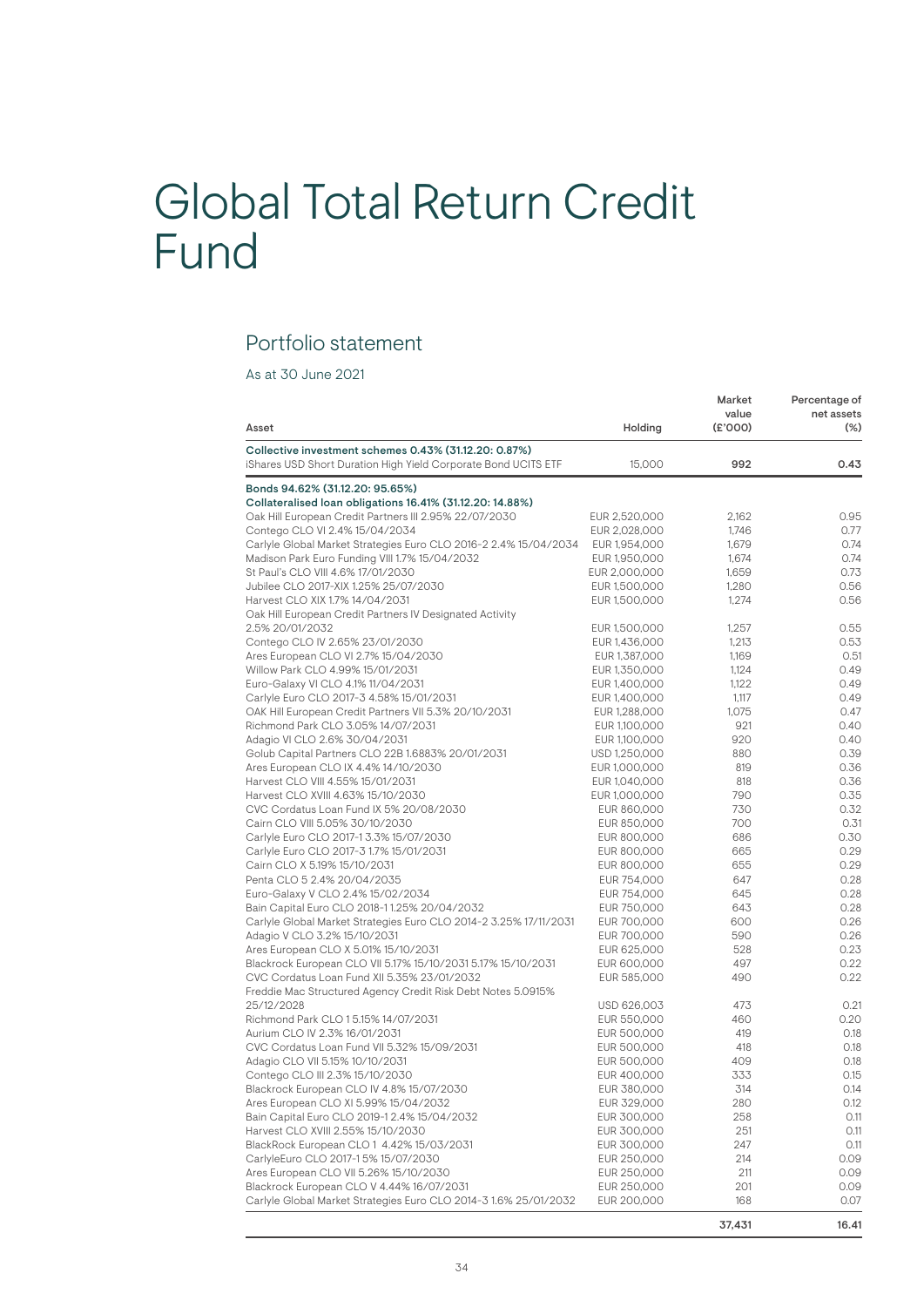#### Portfolio statement (continued) As at 30 June 2021

|                                                        |               | Market  | Percentage of |
|--------------------------------------------------------|---------------|---------|---------------|
|                                                        |               | value   | net assets    |
| Asset                                                  | Holding       | (E'000) | $(\%)$        |
| Corporate bonds 78.21% (31.12.20: 80.77%)              |               |         |               |
| Delta Air Lines 4.75% 20/10/2028                       | USD 3,568,000 | 2,868   | 1.26          |
| Volkswagen International Finance 3.875% Perpetual      | EUR 2,900,000 | 2,750   | 1.21          |
| Brunello Bidco (FRN) 3.75% 15/02/2028                  | EUR 3,204,000 | 2,747   | 1.20          |
| Connect Finco 6.75% 01/10/2026                         | USD 3,554,000 | 2,712   | 1.19          |
| United (FRN) 3.25% 15/02/2026                          | EUR 3,158,000 | 2,672   | 1.17          |
| MPT Operating Partnership 3.5% 15/03/2031              | USD 3,536,000 | 2,574   | 1.13          |
| CAB SELAS 3.375% 01/02/2028                            | EUR 2,952,000 | 2,520   | 1.10          |
| Sirius XM Radio 5.5% 01/07/2029                        | USD 3,134,000 | 2,460   | 1.08          |
| Ziggo 4.875% 15/01/2030                                | USD 3,046,000 | 2,256   | 0.99          |
| Aroundtown 3.375% Perpetual                            | EUR 2,500,000 | 2,227   | 0.98          |
| IMA Industria Macchine Automatiche (FRN) 4% 15/01/2028 | EUR 2,585,000 | 2,225   | 0.98          |
| Adient Global 3.5% 15/08/2024                          | EUR 2,520,000 | 2,224   | 0.98          |
| Heimstaden Bostad 2.625% Perpetual                     | EUR 2,620,000 | 2,221   | 0.97          |
| Primo Water 3.875% 31/10/2028                          | EUR 2,540,000 | 2,219   | 0.97          |
| Banijay 6.5% 01/03/2026                                | EUR 2,501,000 | 2,214   | 0.97          |
| Carnival 9.875% 01/08/2027                             | USD 2,600,000 | 2,191   | 0.96          |
| Allied Universal 3.625% 01/06/2028                     | EUR 2,472,000 | 2,106   | 0.92          |
| Prime Healthcare Services 7.25% 01/11/2025             | USD 2,637,000 | 2,054   | 0.90          |
| Samhallsbyggnadsbolaget i Norden 2.625% Perpetual      | EUR 2,340,000 | 2,009   | 0.88          |
| Clarios Global 4.375% 15/05/2026                       | EUR 2,260,000 | 2,006   | 0.88          |
| HT Troplast 9.25% 15/07/2025                           | EUR 2,045,000 | 1,941   | 0.85          |
| Nielsen Finance 5.625% 01/10/2028                      | USD 2,510,000 | 1,909   | 0.84          |
| APX 6.75% 15/02/2027                                   | USD 2,484,000 | 1,909   | 0.84          |
| Viasat 6.5% 15/07/2028                                 | USD 2,450,000 | 1,882   | 0.83          |
| EVOCA (FRN) 4.25% 01/11/2026                           | EUR 2,316,000 | 1,874   | 0.82          |
| Verisure Midholding 5.25% 15/02/2029                   | EUR 2,108,000 | 1,858   | 0.81          |
| Organon 4.125% 30/04/2028                              | USD 2,460,000 | 1,812   | 0.79          |
| iStar 5.5% 15/02/2026                                  | USD 2,385,000 | 1,799   | 0.79          |
| INEOS Finance 2.875% 01/05/2026                        | EUR 2,040,000 | 1,782   | 0.78          |
| Mauser Packaging Solutions 4.75% 15/04/2024            | EUR 2,080,000 | 1,782   | 0.78          |
| Royal Caribbean Cruises 11.5% 01/06/2025               | USD 2,089,000 | 1,739   | 0.76          |
| Motion Finco 7% 15/05/2025                             | EUR 1,902,000 | 1,727   | 0.76          |
| Commerzbank 6.125% Perpetual                           | EUR 1,800,000 | 1,704   | 0.75          |
| Foncia Management 3.375% 31/03/2028                    | EUR 1,978,000 | 1,687   | 0.74          |
| Cimpress 7% 15/06/2026                                 | USD 2,214,000 | 1,683   | 0.74          |
| Par Pharmaceutical 7.5% 01/04/2027                     | USD 2,140,000 | 1,578   | 0.69          |
| Altice France 5.125% 15/01/2029                        | USD 2,162,000 | 1,570   | 0.69          |
| ARD Finance 5% 30/06/2027                              | EUR 1,770,950 | 1,557   | 0.68          |
| TalkTalk Telecom 3.875% 20/02/2025                     | GBP 1,573,000 | 1,552   | 0.68          |
| Nationwide Building Society 5.875% Perpetual           | GBP 1,400,000 | 1,541   | 0.68          |
| Lorca Telecom Bondco 4% 18/09/2027                     | EUR 1,760,000 | 1,538   | 0.67          |
| Jaguar Land Rover Automotive 5.875% 15/11/2024         | EUR 1,630,000 | 1,537   | 0.67          |
| Guala Closures (FRN) 3.5% 15/04/2024                   | EUR 1,751,000 | 1,502   | 0.66          |
| BP Capital Markets 3.625% Perpetual                    | EUR 1,600,000 | 1,494   | 0.66          |
| Resorts World Las Vegas 4.625% 16/04/2029              | USD 2,000,000 | 1.489   | 0.65          |
| CCO 4.75% 01/03/2030                                   | USD 1,950,000 | 1,486   | 0.65          |
| Clear Channel Worldwide 5.125% 15/08/2027              | USD 1,990,000 | 1,467   | 0.64          |
| Outfront Media Capital 5% 15/08/2027                   | USD 1,940,000 | 1,452   | 0.64          |
| ZF Financ 3.75% 21/09/2028                             | EUR 1,500,000 | 1,409   | 0.62          |
| MHP Lux 6.95% 03/04/2026                               | USD 1,830,000 | 1,400   | 0.61          |
| Reynolds 4% 15/10/2027                                 | USD 1,897,000 | 1,359   | 0.60          |
| Nouryon 6.5% 01/10/2026                                | EUR 1,505,000 | 1,351   | 0.59          |
| CIFI 6.55% 28/03/2024                                  | USD 1,723,000 | 1,306   | 0.57          |
| Deutsche Bank 4.296% 24/05/2028                        | USD 1,715,000 | 1,283   | 0.56          |
| Iceland Bondco 4.375% 15/05/2028                       | GBP 1,342,000 | 1,265   | 0.55          |
| Akelius Residential Property 2.249% 17/05/2081         | EUR 1,470,000 | 1,264   | 0.55          |
| United States Steel 6.25% 15/03/2026                   | USD 1,700,000 | 1,261   | 0.55          |
| Cheniere Energy Partners 4.5% 01/10/2029               | USD 1,620,000 | 1,253   | 0.55          |
| Party City 8.75% 15/02/2026                            | USD 1,617,000 | 1,248   | 0.55          |
| Jaguar Land Rover Automotive 3.875% 01/03/2023         | GBP 1,220,000 | 1,242   | 0.54          |
| Iceland Bondco 4.625% 15/03/2025                       | GBP 1,240,000 | 1,220   | 0.53          |
| Network i2i 5.65% Perpetual                            | USD 1,570,000 | 1,209   | 0.53          |
| Builders FirstSource 6.75% 01/06/2027                  | USD 1,560,000 | 1,208   | 0.53          |
| CPUK Finance 6.5% 28/08/2026                           | GBP 1,094,000 | 1,159   | 0.51          |
| Bausch Health 4.875% 01/06/2028                        | USD 1,559,000 | 1,149   | 0.50          |
| CSC 4.5% 15/11/2031                                    | USD 1,580,000 | 1,143   | 0.50          |
| Vodafone 6.25% 03/10/2078                              | USD 1,420,000 | 1,134   | 0.50          |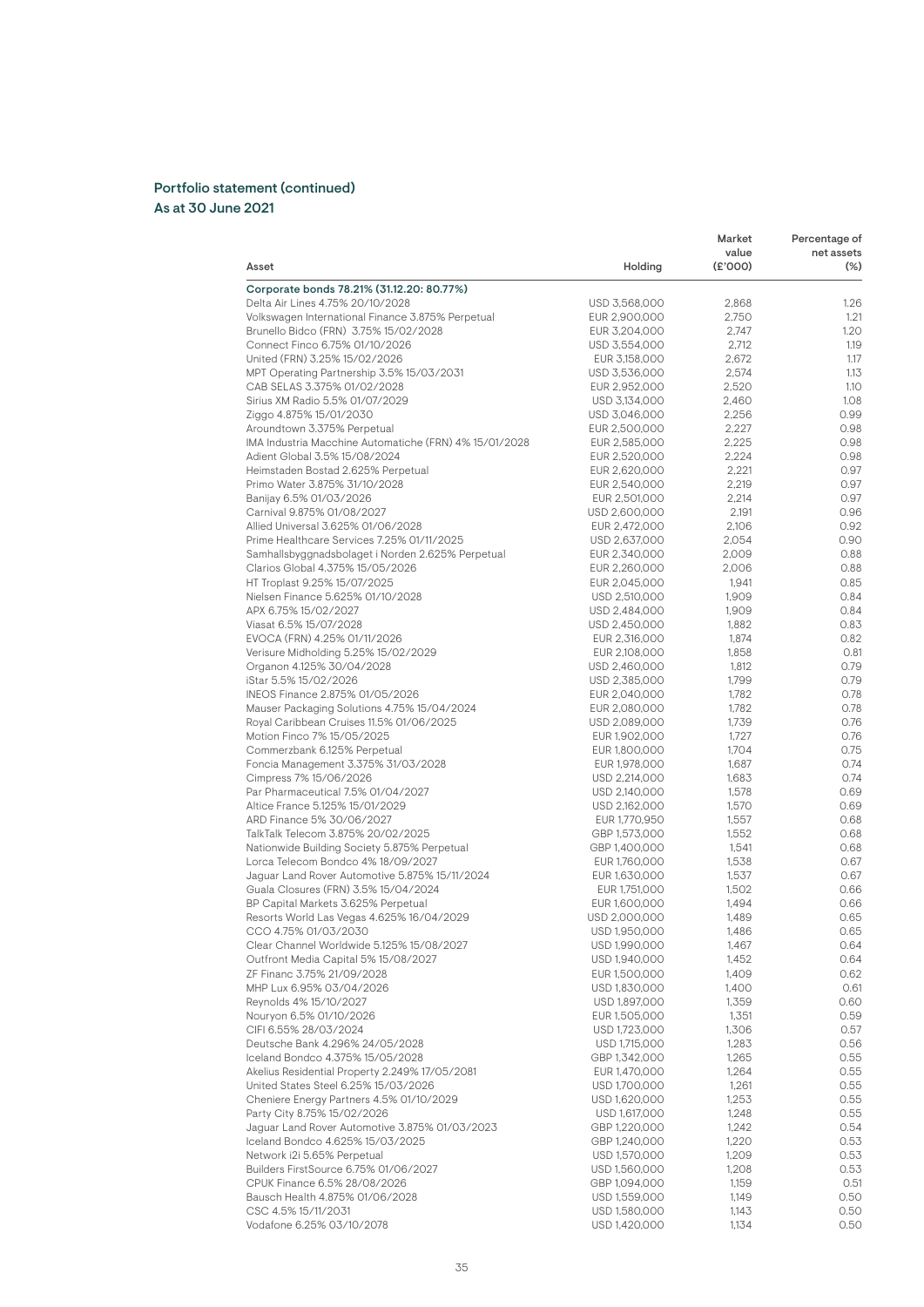#### Portfolio statement (continued) As at 30 June 2021

|                                                         |                                | Market           | Percentage of        |
|---------------------------------------------------------|--------------------------------|------------------|----------------------|
| Asset                                                   | Holding                        | value<br>(E'000) | net assets<br>$(\%)$ |
| Corporate bonds 78.21% (31.12.20: 80.77%) (continued)   |                                |                  |                      |
| CCO 4.5% 15/08/2030                                     | USD 1,510,000                  | 1,133            | 0.50                 |
| Lumen Technologies 4% 15/02/2027                        | USD 1,540,000                  | 1,128            | 0.49                 |
| BK LC Lux Finco1 5.25% 30/04/2029                       | EUR 1,269,000                  | 1,114            | 0.49                 |
| Kaisa 9.375% 30/06/2024                                 | USD 1,627,000                  | 1,104            | 0.48<br>0.48         |
| Paprec 3.5% 01/07/2028<br>OCI 5.25% 01/11/2024          | EUR 1,286,000                  | 1,100            | 0.48                 |
| Altice France 3.375% 15/01/2028                         | USD 1,470,000<br>EUR 1,300,000 | 1,092<br>1,086   | 0.48                 |
| Shimao 5.6% 15/07/2026                                  | USD 1,430,000                  | 1,085            | 0.48                 |
| Carnival 1% 28/10/2029                                  | EUR 1,540,000                  | 1,083            | 0.48                 |
| 1011778 BC 3.5% 15/02/2029                              | USD 1,509,000                  | 1,076            | 0.47                 |
| Trivium Packaging Finance (FRN) 3.75% 15/08/2026        | EUR 1,244,000                  | 1,066            | 0.47                 |
| Zhenro Properties 6.63% 07/01/2026                      | USD 1,630,000                  | 1,061            | 0.47                 |
| Transocean Poseidon 6.875% 01/02/2027                   | USD 1,440,000                  | 1,039            | 0.46                 |
| Bellis Acquisition 3.25% 16/02/2026                     | GBP 1,035,000                  | 1,038            | 0.46                 |
| VICI Properties 4.25% 01/12/2026                        | USD 1,379,000                  | 1,034            | 0.45                 |
| Prime Security Services Borrower 5.75% 15/04/2026       | USD 1,272,000                  | 1,012            | 0.44                 |
| Energizer 4.375% 31/03/2029                             | USD 1,399,000                  | 1,007            | 0.44                 |
| Novelis Sheet Ingot 3.375% 15/04/2029                   | EUR 1,132,000                  | 996              | 0.44                 |
| Coventry Building Society 6.875% Perpetual              | GBP 875,000                    | 984              | 0.43                 |
| Telefonica Europe 2.875% Perpetual                      | EUR 1,100,000                  | 968              | 0.42                 |
| Virgin Media Secured Finance 5.5% 15/05/2029            | USD 1,230,000                  | 954              | 0.42                 |
| Diocle SPA (FRN) 3.875% 30/06/2026                      | EUR 1,103,400                  | 948              | 0.42                 |
| Verisure 3.875% 15/07/2026                              | EUR 1,070,000                  | 938              | 0.41                 |
| Cogent Communications 3.5% 01/05/2026                   | USD 1,272,000                  | 937              | 0.41                 |
| Alcoa Nederland 5.5% 15/12/2027                         | USD 1,200,000                  | 935              | 0.41                 |
| Standard Industries 4.375% 15/07/2030                   | USD 1,255,000                  | 932              | 0.41                 |
| CPUK Finance 4.875% 28/02/2047                          | GBP 920,000                    | 932              | 0.41                 |
| LeasePlan 7.375% Perpetual                              | EUR 965,000                    | 926              | 0.41                 |
| BP Capital Markets 4.875% Perpetual                     | USD 1,167,000                  | 920              | 0.40                 |
| HSBC 6.375% Perpetual (Dublin listed)                   | USD 1,150,000                  | 917              | 0.40                 |
| Alcoa Nederland 6.125% 15/05/2028                       | USD 1,130,000                  | 890              | 0.39                 |
| Vmed O2 UK Financing   4% 31/01/2029                    | GBP 890,000                    | 882              | 0.39                 |
| QVC 4.375% 01/09/2028                                   | USD 1,195,000                  | 878              | 0.38                 |
| UBS 7% Perpetual                                        | USD 1,060,000                  | 843              | 0.37                 |
| Qatar Reinsurance 4.95% Perpetual                       | USD 1,150,000                  | 841              | 0.37                 |
| Gohl Capital 4.25% 24/01/2027                           | USD 1,103,000                  | 837              | 0.37                 |
| INEOS Quattro Finance 1 3.75% 15/07/2026                | EUR 943,000                    | 832              | 0.37                 |
| Nationwide Building Society 5.75% Perpetual             | GBP 740,000                    | 831              | 0.36                 |
| Natwest 5.125% Perpetual                                | GBP 760,000                    | 818              | 0.36                 |
| L Brands 6.75% 01/07/2036                               | USD 900,000                    | 813              | 0.36                 |
| United States Steel 6.875% 01/03/2029                   | USD 1,001,000                  | 774              | 0.34                 |
| SpA Holdings 3 Oy 3.625% 04/02/2028                     | EUR 890,000                    | 769              | 0.34                 |
| CPI Property 4.875% Perpetual                           | EUR 847,000                    | 768              | 0.34                 |
| Kaisa 11.7% 11/11/2025                                  | USD 1.120,000                  | 762              | 0.33                 |
| Commerzbank 4% 05/12/2030                               | EUR 800,000                    | 760              | 0.33                 |
| Nielsen Finance 4.75% 15/07/2031                        | USD 1,052,000                  | 759              | 0.33                 |
| VICI Properties 4.625% 01/12/2029                       | USD 988,000                    | 758              | 0.33                 |
| Country Garden 7.25% 08/04/2026                         | USD 940,000                    | 753              | 0.33                 |
| QVC 4.75% 15/02/2027                                    | USD 960,000                    | 731              | 0.32                 |
| Credit Agricole 7.875% Perpetual                        | USD 840,000                    | 686              | 0.30                 |
| NCL Finance 6.125% 15/03/2028                           | USD 863,000                    | 657              | 0.29                 |
| Nobel Bidco 3.125% 15/06/2028                           | EUR 754,000                    | 647              | 0.28                 |
| HSBC 5.875% Perpetual<br>Endo Finance 5.875% 15/10/2024 | GBP 570,000                    | 639              | 0.28                 |
| LABL Escrow Issuer 10.5% 15/07/2027                     | USD 890,000<br>USD 760,000     | 632<br>604       | 0.28<br>0.27         |
| Level 3 Financing 4.25% 01/07/2028                      | USD 770,000                    | 562              | 0.25                 |
| Landesbank Baden-Wuerttemberg 2.2% 09/05/2029           | EUR 600,000                    | 547              | 0.24                 |
| Intesa Sanpaolo 5.148% 10/06/2030                       |                                |                  | 0.24                 |
| Bombardier 7.875% 15/04/2027                            | GBP 480,000<br>USD 710,000     | 547<br>530       | 0.23                 |
| CeramTec 5.25% 15/12/2025                               | EUR 580,000                    | 504              | 0.22                 |
| CPI Property 3.75% Perpetual                            | EUR 580,000                    | 488              | 0.21                 |
| Royal Caribbean Cruises 5.5% 01/04/2028                 | USD 640,000                    | 486              | 0.21                 |
| Clarios Global 6.75% 15/05/2025                         | USD 629,000                    | 484              | 0.21                 |
| CIFI 5.25% 13/05/2026                                   | USD 620,000                    | 460              | 0.20                 |
| ZF Finance 3% 21/09/2025                                | EUR 500,000                    | 454              | 0.20                 |
|                                                         |                                |                  |                      |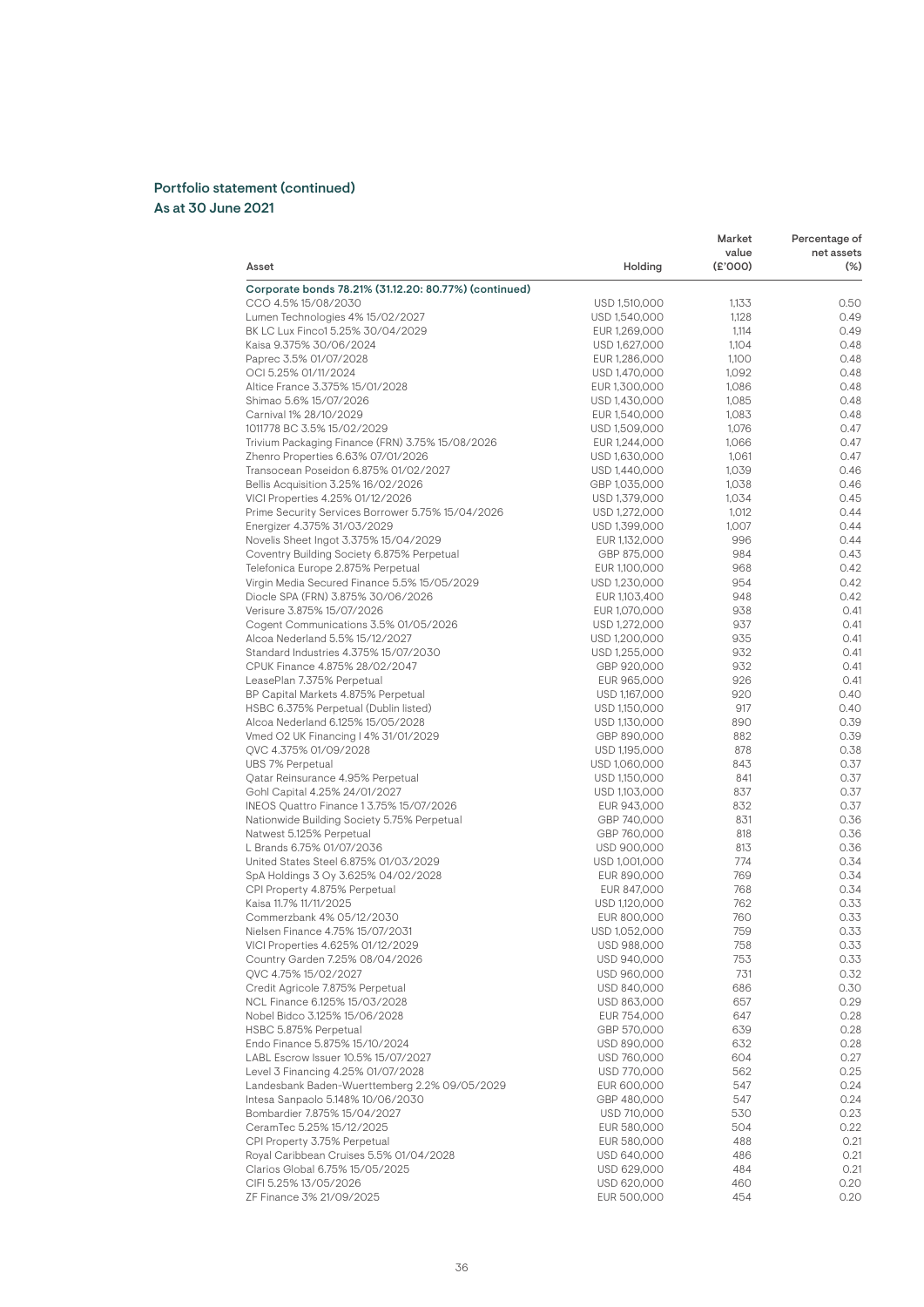| Asset                                                                                                                                                                                                                                                                                                 |                 |         | Holding                                        | Market<br>value<br>(E'000) | Percentage of<br>net assets<br>$(\%)$ |
|-------------------------------------------------------------------------------------------------------------------------------------------------------------------------------------------------------------------------------------------------------------------------------------------------------|-----------------|---------|------------------------------------------------|----------------------------|---------------------------------------|
|                                                                                                                                                                                                                                                                                                       |                 |         |                                                |                            |                                       |
| Corporate bonds 78.21% (31.12.20: 80.77%) (continued)<br>Viasat 5.625% 15/04/2027                                                                                                                                                                                                                     |                 |         | USD 600,000                                    | 451                        | 0.20                                  |
| Country Garden 4.8% 06/08/2030                                                                                                                                                                                                                                                                        |                 |         | USD 575,000                                    | 434                        | 0.19                                  |
| Clear Channel Outdoor 7.5% 01/06/2029                                                                                                                                                                                                                                                                 |                 |         | USD 551,000                                    | 411                        | 0.18                                  |
| HSBC 6.375% Perpetual (Frankfurt listed)                                                                                                                                                                                                                                                              |                 |         | USD 480,000                                    | 386                        | 0.17                                  |
| MAF Global Securities 6.375% Perpetual                                                                                                                                                                                                                                                                |                 |         | USD 484,000                                    | 380                        | 0.17                                  |
| KBC 4.75% Perpetual                                                                                                                                                                                                                                                                                   |                 |         | EUR 400,000                                    | 367                        | 0.16                                  |
| ZF Europe Finance 3% 23/10/2029                                                                                                                                                                                                                                                                       |                 |         | EUR 400,000                                    | 359                        | 0.16                                  |
| Bellis Finco 4% 16/02/2027                                                                                                                                                                                                                                                                            |                 |         | GBP 344,000                                    | 344                        | 0.15                                  |
| L Brands 7.5% 15/06/2029                                                                                                                                                                                                                                                                              |                 |         | USD 402,000                                    | 341                        | 0.15                                  |
| Ambience Merger 7.125% 15/07/2029                                                                                                                                                                                                                                                                     |                 |         | USD 414,000                                    | 301                        | 0.13                                  |
| Virgin Media Secured Finance 4.5% 15/08/2030                                                                                                                                                                                                                                                          |                 |         | USD 410,000                                    | 298                        | 0.13                                  |
| Flamingo Lux II 5% 31/03/2029                                                                                                                                                                                                                                                                         |                 |         | EUR 348,000                                    | 297                        | 0.13                                  |
| iStar 4.25% 01/08/2025                                                                                                                                                                                                                                                                                |                 |         | USD 396,000                                    | 294                        | 0.13                                  |
| Vmed O2 UK Financing I 4.25% 31/01/2031                                                                                                                                                                                                                                                               |                 |         | USD 310,000                                    | 219                        | 0.10                                  |
| United Airlines 4.375% 15/04/2026                                                                                                                                                                                                                                                                     |                 |         | USD 291,000                                    | 218                        | 0.10                                  |
| HSBC Bank Capital Funding Sterling 15.844% Perpetual                                                                                                                                                                                                                                                  |                 |         | GBP 150,000                                    | 212                        | 0.09                                  |
| CIFI 6% 16/07/2025                                                                                                                                                                                                                                                                                    |                 |         | USD 240,000                                    | 182                        | 0.08                                  |
| Endo Finance 6% 30/06/2028                                                                                                                                                                                                                                                                            |                 |         | USD 290,000                                    | 141                        | 0.06                                  |
|                                                                                                                                                                                                                                                                                                       |                 |         |                                                | 178,375                    | 78.21                                 |
| Derivatives - futures 0.00% (31.12.20: 0.03%)<br>Derivatives - credit default swaps 0.24% (31.12.20: 0.00%)<br>Citigroup Markit ITRX EUR CROSSOVER 500BPS 20/06/2026<br>Citigroup Markit CDX 500 BPS 20/06/2026<br>Citigroup Markit CDX 500 BPS 20/06/2026<br>Citigroup Markit CDX 500 BPS 20/06/2026 |                 |         | 2,780,000<br>2,014,746<br>1,000,000<br>195.253 | 300<br>151<br>75<br>14     | 0.13<br>0.07<br>0.03<br>0.01          |
|                                                                                                                                                                                                                                                                                                       |                 |         |                                                | 540                        | 0.24                                  |
| Derivatives - credit default swaptions 0.01% (31.12.20: 0.00%)                                                                                                                                                                                                                                        |                 |         |                                                |                            |                                       |
| Merrill Lynch- ITXEX 535 500BPS (Strike Price EUR 275)                                                                                                                                                                                                                                                |                 |         | 11,600,000                                     | 40<br>(19)                 | 0.02<br>(0.01)                        |
| Merrill Lynch-ITXEX 535 500BPS (Strike Price EUR 350)                                                                                                                                                                                                                                                 |                 |         | (11,600,000)                                   |                            |                                       |
|                                                                                                                                                                                                                                                                                                       |                 |         |                                                | 21                         | 0.01                                  |
| Forward foreign exchange contracts (0.74%) (31.12.20: 1.71%)                                                                                                                                                                                                                                          |                 |         |                                                |                            |                                       |
| Forward currency contracts<br>Euro                                                                                                                                                                                                                                                                    |                 |         |                                                |                            |                                       |
| Buy EUR                                                                                                                                                                                                                                                                                               | 2,720,000       | for GBP | (2,334,399)                                    | (1)                        |                                       |
| Sell EUR                                                                                                                                                                                                                                                                                              | (131, 417, 600) | for GBP | 112,772,373                                    | 39                         | 0.02                                  |
|                                                                                                                                                                                                                                                                                                       |                 |         |                                                |                            |                                       |
| US dollar<br>Sell USD                                                                                                                                                                                                                                                                                 | (129, 190, 635) | for GBP | 91,443,073                                     | (1,742)                    | (0.76)                                |
|                                                                                                                                                                                                                                                                                                       |                 |         |                                                | (1,704)                    | (0.74)                                |
|                                                                                                                                                                                                                                                                                                       |                 |         |                                                |                            |                                       |
| Portfolio of investments <sup>^</sup><br>Net other assets*                                                                                                                                                                                                                                            |                 |         |                                                | 215,655<br>12,404          | 94.56<br>5.44                         |
| Net assets                                                                                                                                                                                                                                                                                            |                 |         |                                                | 228,059                    | 100.00                                |
|                                                                                                                                                                                                                                                                                                       |                 |         |                                                |                            |                                       |

^ Including derivative liabilities.

<sup>\*</sup> The net other assets figure includes any bank or short term cash deposits.

Securities shown as FRNs represent Floating Rate Notes - debt instruments that pay a floating rate of interest, usually based on an accepted market benchmark rate such as LIBOR.

Fixed interest securities are traded on a regulated market, unless otherwise stated.

The collective investment schemes investments, credit rate swaps and the forward foreign exchange contracts are not listed.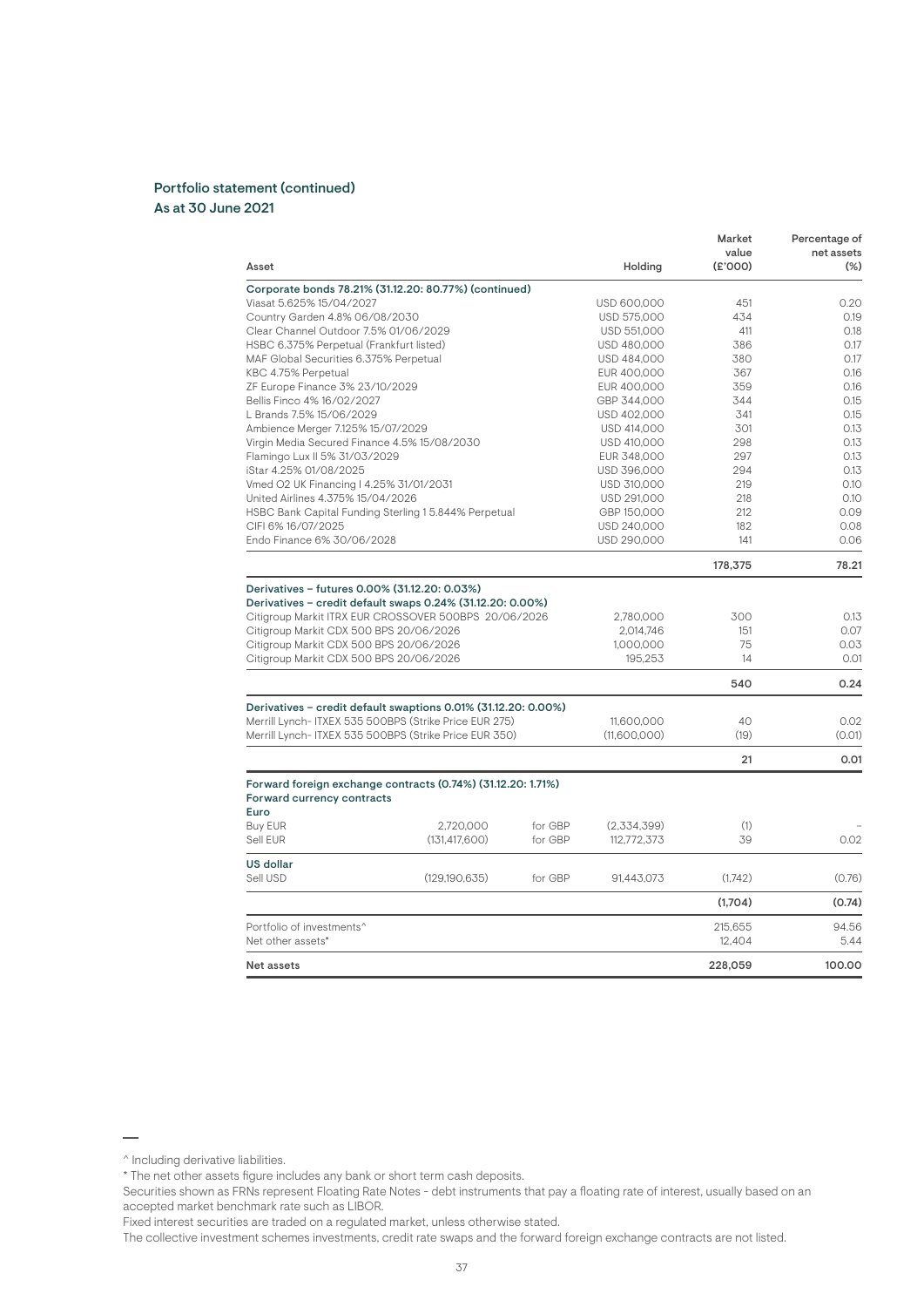# Portfolio analysis

As at 30 June 2021

# Portfolio analysis

|                                    | 30.06.21                   |                                       | 31.12.20                  |                                       |
|------------------------------------|----------------------------|---------------------------------------|---------------------------|---------------------------------------|
| Asset                              | Market<br>value<br>(E'000) | Percentage of<br>net assets<br>$(\%)$ | Market<br>value<br>(6000) | Percentage of<br>net assets<br>$(\%)$ |
| <b>Bonds</b>                       | 215,806                    | 94.62                                 | 158.236                   | 95.65                                 |
| Collective investment schemes      | 992                        | 0.43                                  | 1.435                     | 0.87                                  |
| Derivatives                        | 561                        | 0.25                                  | 46                        | 0.03                                  |
| Forward foreign exchange contracts | (1.704)                    | (0.74)                                | 2.833                     | 1.71                                  |
| Net other assets                   | 12.404                     | 5.44                                  | 2.882                     | 1.74                                  |
| Net assets                         | 228,059                    | 100.00                                | 165,432                   | 100.00                                |

# Credit breakdown\*

|                    | 30.06.21                   | 31.12.20                              |                            |                                       |
|--------------------|----------------------------|---------------------------------------|----------------------------|---------------------------------------|
| Asset              | Market<br>value<br>(E'000) | Percentage of<br>net assets<br>$(\%)$ | Market<br>value<br>(E'000) | Percentage of<br>net assets<br>$(\%)$ |
| AA                 | 4.477                      | 1.97                                  | 9.045                      | 5.46                                  |
| A                  | 7,082                      | 3.10                                  | 1.348                      | 0.81                                  |
| <b>BBB</b>         | 27,852                     | 12.21                                 | 37,032                     | 22.44                                 |
| <b>BB</b>          | 82,199                     | 36.04                                 | 58,700                     | 35.44                                 |
| B                  | 81.721                     | 35.83                                 | 48.604                     | 29.37                                 |
| CCC                | 12,475                     | 5.47                                  | 3.507                      | 2.13                                  |
| <b>Total bonds</b> | 215,806                    | 94.62                                 | 158,236                    | 95.65                                 |

<sup>\*</sup>Bond ratings are Ninety One approximations.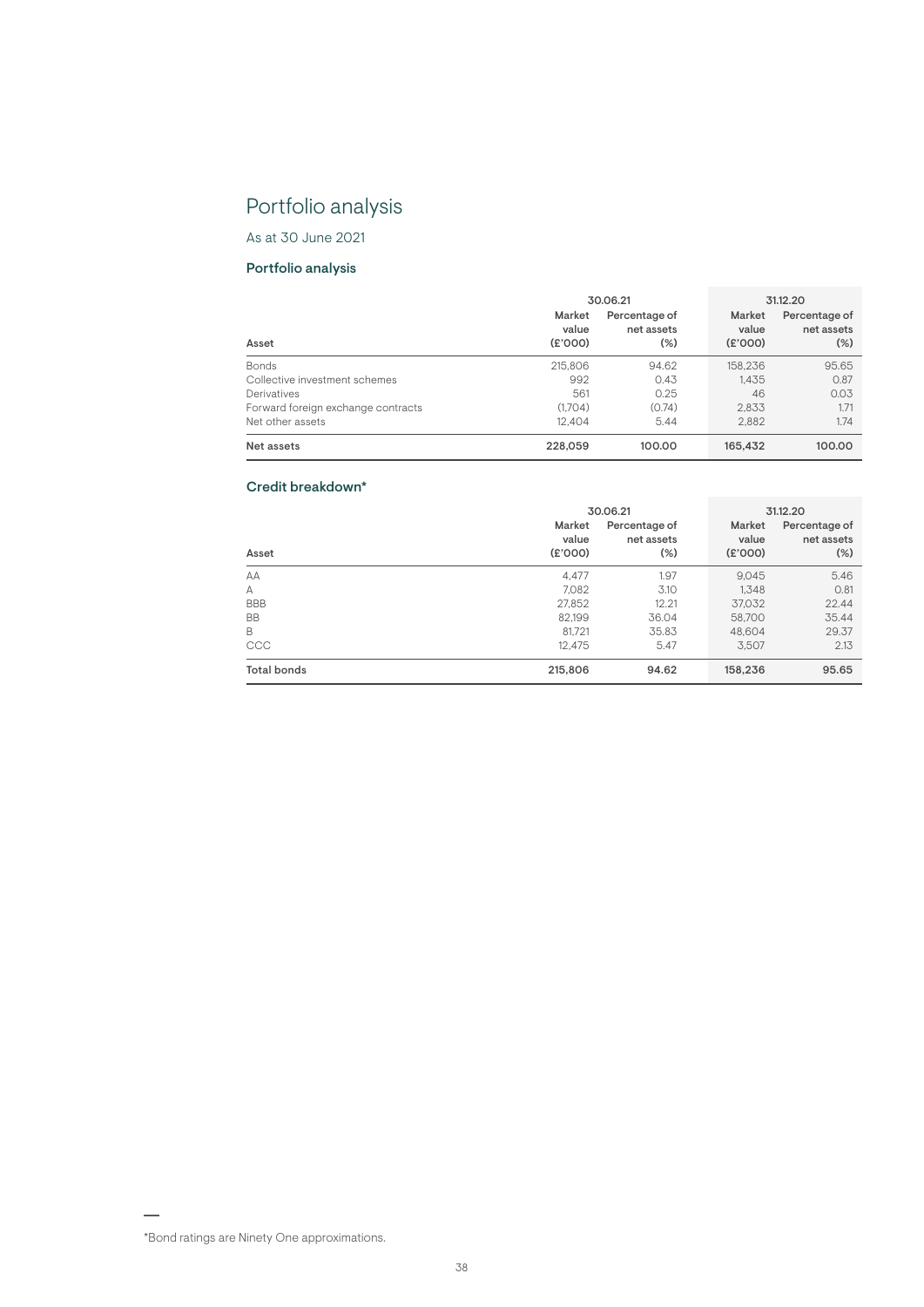# Monthly High Income Fund

# Portfolio statement

| Asset                                                             | Holding       | Market<br>value<br>(E'000) | Percentage of<br>net assets<br>$(\%)$ |
|-------------------------------------------------------------------|---------------|----------------------------|---------------------------------------|
|                                                                   |               |                            |                                       |
| Collective investment schemes 0.00% (31.12.20: 0.28%)             |               |                            |                                       |
| Bonds 98.95% (31.12.20: 93.20%)                                   |               |                            |                                       |
| Corporate bonds - maturity 0 to 5 years 28.07% (31.12.20: 19.67%) |               |                            |                                       |
| Banijay 6.5% 01/03/2026                                           | EUR 1,555,000 | 1.377                      | 1.30                                  |
| Royal Caribbean Cruises 11.5% 01/06/2025                          | USD 1,572,000 | 1,309                      | 1.24                                  |
| Prime Healthcare Services 7.25% 01/11/2025                        | USD 1,569,000 | 1,222                      | 1.15                                  |
| United States Steel 6.25% 15/03/2026                              | USD 1,630,000 | 1.209                      | 1.14                                  |
| HT Troplast 9.25% 15/07/2025                                      | EUR 1,233,000 | 1,170                      | 1.10                                  |
| Adient Global 3.5% 15/08/2024                                     | EUR 1,310,000 | 1,156                      | 1.09                                  |
| iStar 5.5% 15/02/2026                                             | USD 1,417,000 | 1,069                      | 1.01                                  |
| Kaisa 9.375% 30/06/2024                                           | USD 1,570,000 | 1,065                      | 1.01                                  |
| Clarios Global 4.375% 15/05/2026                                  | EUR 1,180,000 | 1.047                      | 0.99                                  |
| Mauser Packaging Solutions 4.75% 15/04/2024                       | EUR 1,194,000 | 1,023                      | 0.97                                  |
| Prime Security Services Borrower 5.75% 15/04/2026                 | USD 1,218,000 | 969                        | 0.91                                  |
| TalkTalk Telecom 3.875% 20/02/2025                                | GBP 952,000   | 939                        | 0.89                                  |
| Motion Finco 7% 15/05/2025                                        | EUR 1,012,000 | 919                        | 0.87                                  |
| Delta Air Lines 7% 01/05/2025                                     | USD 955,000   | 805                        | 0.76                                  |
| CIFI 6.55% 28/03/2024                                             | USD 1,060,000 | 803                        | 0.76                                  |
| MHP Lux 6.95% 03/04/2026                                          | USD 1,030,000 | 788                        | 0.74                                  |
| Cimpress 7% 15/06/2026                                            | USD 1,033,000 | 785                        | 0.74                                  |
| Transocean Phoenix 2 7.75% 15/10/2024                             | USD 976,250   | 730                        | 0.69                                  |
| Party City 8.75% 15/02/2026                                       | USD 846,000   | 653                        | 0.62                                  |
| INEOS Finance 2.875% 01/05/2026                                   | EUR 689,000   | 602                        | 0.57                                  |
| Turk Telekomunikasyon 6.875% 28/02/2025                           | USD 750,000   | 598                        | 0.56                                  |
| Jaguar Land Rover Automotive 5.875% 15/11/2024                    | EUR 600,000   | 566                        | 0.53                                  |
| OCI 5.25% 01/11/2024                                              | USD 751,000   | 558                        | 0.53                                  |
| CIFI 6% 16/07/2025                                                | USD 720,000   | 547                        | 0.52                                  |
| Cogent Communications 3.5% 01/05/2026                             | USD 718,000   | 529                        | 0.50                                  |
| TransDigm 6.25% 15/03/2026                                        | USD 693,000   | 528                        | 0.50                                  |
| Lamar Funding 3.958% 07/05/2025                                   | USD 680,000   | 492                        | 0.46                                  |
| Zhenro Properties 7.875% 14/04/2024                               | USD 670,000   | 483                        | 0.46                                  |
| Bellis Acquisition 3.25% 16/02/2026                               | GBP 462,000   | 463                        | 0.44                                  |
| Clarios Global 6.75% 15/05/2025                                   | USD 558,000   | 430                        | 0.41                                  |
| Kaisa 11.7% 11/11/2025                                            | USD 600,000   | 408                        | 0.39                                  |
| Zhenro Properties 6.63% 07/01/2026                                | USD 620,000   | 404                        | 0.38                                  |
| Country Garden 7.25% 08/04/2026                                   | USD 490,000   | 392                        | 0.37                                  |
| Teva Pharmaceutical Finance Netherlands II 4.5% 01/03/2025        | EUR 410,000   | 363                        | 0.34                                  |
| Teva Pharmaceutical Finance Netherlands II 6% 31/01/2025          | EUR 388,000   | 359                        | 0.34                                  |
| Iceland Bondco 4.625% 15/03/2025                                  | GBP 340,000   | 335                        | 0.32                                  |
| Endo Finance 5.875% 15/10/2024                                    | USD 440,000   | 312                        | 0.29                                  |
| Guala Closures (FRN) 3.5% 15/04/2024                              | EUR 358,000   | 307                        | 0.29                                  |
| KOC 6.5% 11/03/2025                                               | USD 390,000   | 303                        | 0.29                                  |
| Jaguar Land Rover Automotive 3.875% 01/03/2023                    | GBP 290,000   | 295                        | 0.28                                  |
| United (FRN) 3.25% 15/02/2026                                     | EUR 334,000   | 283                        | 0.27                                  |
| iStar 4.25% 01/08/2025                                            | USD 372,000   | 276                        | 0.26                                  |
| ZF Finance 3% 21/09/2025                                          |               | 273                        | 0.26                                  |
|                                                                   | EUR 300,000   |                            |                                       |
| Macy's 8.375% 15/06/2025                                          | USD 234,000   | 186                        | 0.18                                  |
| Carnival 10.125% 01/02/2026                                       | EUR 170,000   | 170                        | 0.16                                  |
| United Airlines 4.375% 15/04/2026                                 | USD 177,000   | 132                        | 0.12                                  |
| WESCO Distribution 7.125% 15/06/2025                              | USD 93,000    | 72                         | 0.07                                  |
|                                                                   |               | 29.704                     | 28.07                                 |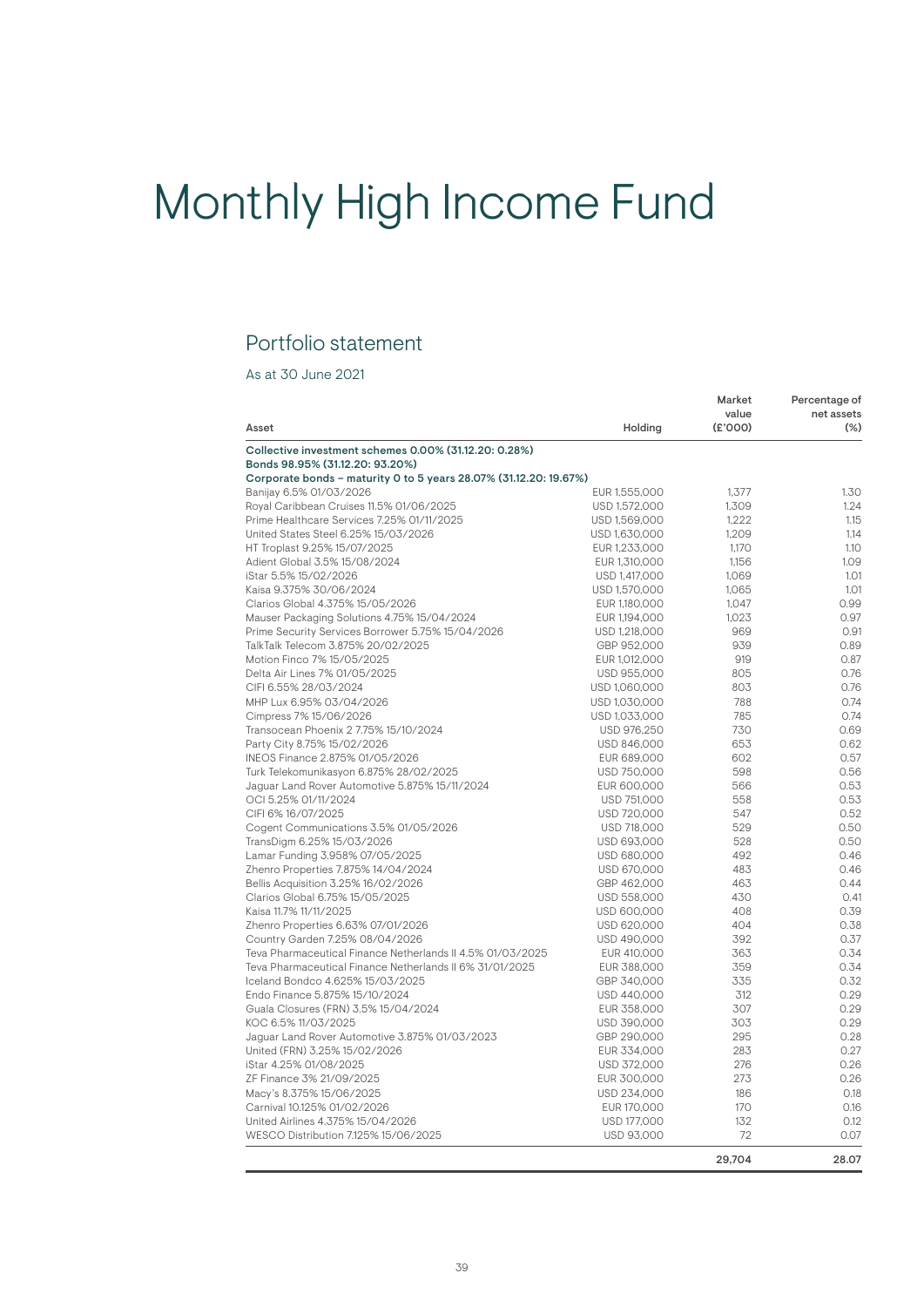| value<br>net assets<br>(E'000)<br>Holding<br>$(\%)$<br>Asset<br>Corporate bonds – maturity 5 to 15 years 57.55% (31.12.20: 58.48%)<br>CCO 4.75% 01/03/2030<br>USD 2,550,000<br>1.83<br>1,943<br>Carnival 9.875% 01/08/2027<br>1.55<br>1,647<br>USD 1,955,000<br>1.51<br>Connect Finco 6.75% 01/10/2026<br>1,595<br>USD 2,091,000<br>Lumen Technologies 4% 15/02/2027<br>USD 2,120,000<br>1,553<br>1.35<br>CAB SELAS 3.375% 01/02/2028<br>1,428<br>EUR 1,673,000<br>1.29<br>Sirius XM Radio 5.5% 01/07/2029<br>USD 1,737,000<br>1,363<br>ARD Finance 5% 30/06/2027<br>1.17<br>EUR 1,413,891<br>1,243<br>Occidental Petroleum 7.875% 15/09/2031<br>USD 1,350,000<br>1,242<br>1.17<br>Hilcorp Energy   6.25% 01/11/2028<br>USD 1,540,000<br>1,180<br>1.11<br>Petroleos Mexicanos 6.49% 23/01/2027<br>USD 1,550,000<br>1,178<br>1.11<br>APX 6.75% 15/02/2027<br>1.04<br>USD 1,431,000<br>1,100<br>Allied Universal 3.625% 01/06/2028<br>EUR 1,261,000<br>1,074<br>1.01<br>Altice France 5.125% 15/01/2029<br>0.96<br>USD 1,400,000<br>1,017<br>0.95<br>Vmed O2 UK Financing   4% 31/01/2029<br>GBP 1,012,000<br>1,002<br>United 3.625% 15/02/2028<br>0.94<br>EUR 1,200,000<br>999<br>Primo Water 3.875% 31/10/2028<br>0.89<br>EUR 1,083,000<br>946<br>0.89<br>Cheniere Energy Partners 4.5% 01/10/2029<br>USD 1,220,000<br>944<br>1011778 BC 3.5% 15/02/2029<br>0.88<br>USD 1,308,000<br>933<br>Verisure Midholding 5.25% 15/02/2029<br>0.87<br>EUR 1,045,000<br>921<br>Foncia Management 3.375% 31/03/2028<br>EUR 1,075,000<br>917<br>0.87<br>Alcoa Nederland 6.125% 15/05/2028<br>0.86<br>USD 1,150,000<br>906<br>Petrobras Global Finance 5.093% 15/01/2030<br>USD 1,125,000<br>887<br>0.84<br>EVOCA (FRN) 4.25% 01/11/2026<br>0.84<br>EUR 1,095,000<br>886<br>MPT Operating Partnership 3.5% 15/03/2031<br>USD 1,200,000<br>874<br>0.83<br>0.81<br>Sofima 3.75% 15/01/2028<br>EUR 997,000<br>860<br>Par Pharmaceutical 7.5% 01/04/2027<br>USD 1,157,000<br>853<br>0.81<br>OVC 4.375% 01/09/2028<br>0.80<br>850<br>USD 1,157,000<br>0.80<br>Altice France 3.375% 15/01/2028<br>EUR 1,014,000<br>847<br>0.80<br>ZF Finance 3.75% 21/09/2028<br>EUR 900,000<br>845<br>0.76<br>Organon 4.125% 30/04/2028<br>USD 1,100,000<br>810<br>0.76<br>Ziggo 4.875% 15/01/2030<br>USD 1,093,000<br>809<br>0.75<br>Jerrold Finco 5.25% 15/01/2027<br>GBP 772,000<br>798<br>0.75<br>Bausch Health 4.875% 01/06/2028<br>USD 1,081,000<br>796<br>0.75<br>Iceland Bondco 4.375% 15/05/2028<br>GBP 845,000<br>796<br>L Brands 6.75% 01/07/2036<br>0.71<br>USD 830,000<br>749<br>Viasat 6.5% 15/07/2028<br>0.70<br>USD 960,000<br>737<br>Brunello Bidco (FRN) 3.75% 15/02/2028<br>0.64<br>EUR 790,000<br>677<br>Outfront Media Capital 4.25% 15/01/2029<br>USD 930,000<br>675<br>0.64<br>Lorca Telecom Bondco 4% 18/09/2027<br>0.60<br>EUR 724,000<br>633<br>BK LC Lux Finco1 5.25% 30/04/2029<br>0.58<br>EUR 704,000<br>618<br>Carnival 1% 28/10/2029<br>0.58<br>EUR 870,000<br>612<br>0.56<br>Apache 4.875% 15/11/2027<br>USD 760,000<br>594<br>0.55<br>Clear Channel Worldwide 5.125% 15/08/2027<br>USD 790,000<br>583<br>0.54<br>Level 3 Financing 3.625% 15/01/2029<br>USD 815,000<br>567<br>Iron Mountain 5.25% 15/07/2030<br>538<br>0.51<br>USD 705,000<br>Intesa Sanpaolo 5.148% 10/06/2030<br>GBP 470,000<br>535<br>Telecom Italia 6% 30/09/2034<br>535<br>USD 640,000<br>VICI Properties 4.25% 01/12/2026<br>USD 711,000<br>533<br>0.50<br>VICI Properties 4.625% 01/12/2029<br>USD 692,000<br>531<br>0.50<br>Delta Air Lines 4.75% 20/10/2028<br>USD 660,000<br>531<br>Bausch Health Americas 8.5% 31/01/2027<br>USD 625,000<br>489<br>0.44<br>Sunoco 4.5% 15/05/2029<br>USD 640,000<br>470<br>Deutsche Bank 4.296% 24/05/2028<br>USD 590,000<br>441<br>CSC 4.5% 15/11/2031<br>USD 610,000<br>441<br>L Brands 7.5% 15/06/2029<br>USD 515,000<br>437<br>Standard Industries 3.375% 15/01/2031<br>USD 630,000<br>436<br>Nobel Bidco 3.125% 15/06/2028<br>429<br>EUR 500,000<br>Transocean Poseidon 6.875% 01/02/2027<br>426<br>USD 590,000<br>0.40<br>Energizer 4.375% 31/03/2029<br>425<br>USD 590,000<br>0.40<br>Nielsen Finance 4.75% 15/07/2031<br>USD 586,000<br>423<br>0.40<br>421<br>Verisure 3.875% 15/07/2026<br>EUR 480,000<br>0.40<br>0.39<br>Paprec 3.5% 01/07/2028<br>EUR 486,000<br>416<br>0.39<br>NCL Finance 6.125% 15/03/2028<br>USD 537,000<br>409<br>0.34<br>ZF Europe Finance 3% 23/10/2029<br>EUR 400,000<br>359<br>Nielsen Finance 5.625% 01/10/2028<br>USD 450,000<br>342<br>Chesapeake Energy 5.875% 01/02/2029<br>USD 434,000<br>337 |  | Market | Percentage of |
|--------------------------------------------------------------------------------------------------------------------------------------------------------------------------------------------------------------------------------------------------------------------------------------------------------------------------------------------------------------------------------------------------------------------------------------------------------------------------------------------------------------------------------------------------------------------------------------------------------------------------------------------------------------------------------------------------------------------------------------------------------------------------------------------------------------------------------------------------------------------------------------------------------------------------------------------------------------------------------------------------------------------------------------------------------------------------------------------------------------------------------------------------------------------------------------------------------------------------------------------------------------------------------------------------------------------------------------------------------------------------------------------------------------------------------------------------------------------------------------------------------------------------------------------------------------------------------------------------------------------------------------------------------------------------------------------------------------------------------------------------------------------------------------------------------------------------------------------------------------------------------------------------------------------------------------------------------------------------------------------------------------------------------------------------------------------------------------------------------------------------------------------------------------------------------------------------------------------------------------------------------------------------------------------------------------------------------------------------------------------------------------------------------------------------------------------------------------------------------------------------------------------------------------------------------------------------------------------------------------------------------------------------------------------------------------------------------------------------------------------------------------------------------------------------------------------------------------------------------------------------------------------------------------------------------------------------------------------------------------------------------------------------------------------------------------------------------------------------------------------------------------------------------------------------------------------------------------------------------------------------------------------------------------------------------------------------------------------------------------------------------------------------------------------------------------------------------------------------------------------------------------------------------------------------------------------------------------------------------------------------------------------------------------------------------------------------------------------------------------------------------------------------------------------------------------------------------------------------------------------------------------------------------------------------------------------------------------------------------------------------------------------------------------------------------------------------------------------------------------------------------------------------------------------------------------------------------------------------------------------------------------------------------------------------------------------------------------------------------------------------------------------------------------------------------------------------------------------------------------------------------------------------------------------------|--|--------|---------------|
| 1.47                                                                                                                                                                                                                                                                                                                                                                                                                                                                                                                                                                                                                                                                                                                                                                                                                                                                                                                                                                                                                                                                                                                                                                                                                                                                                                                                                                                                                                                                                                                                                                                                                                                                                                                                                                                                                                                                                                                                                                                                                                                                                                                                                                                                                                                                                                                                                                                                                                                                                                                                                                                                                                                                                                                                                                                                                                                                                                                                                                                                                                                                                                                                                                                                                                                                                                                                                                                                                                                                                                                                                                                                                                                                                                                                                                                                                                                                                                                                                                                                                                                                                                                                                                                                                                                                                                                                                                                                                                                                                                                                             |  |        |               |
|                                                                                                                                                                                                                                                                                                                                                                                                                                                                                                                                                                                                                                                                                                                                                                                                                                                                                                                                                                                                                                                                                                                                                                                                                                                                                                                                                                                                                                                                                                                                                                                                                                                                                                                                                                                                                                                                                                                                                                                                                                                                                                                                                                                                                                                                                                                                                                                                                                                                                                                                                                                                                                                                                                                                                                                                                                                                                                                                                                                                                                                                                                                                                                                                                                                                                                                                                                                                                                                                                                                                                                                                                                                                                                                                                                                                                                                                                                                                                                                                                                                                                                                                                                                                                                                                                                                                                                                                                                                                                                                                                  |  |        |               |
|                                                                                                                                                                                                                                                                                                                                                                                                                                                                                                                                                                                                                                                                                                                                                                                                                                                                                                                                                                                                                                                                                                                                                                                                                                                                                                                                                                                                                                                                                                                                                                                                                                                                                                                                                                                                                                                                                                                                                                                                                                                                                                                                                                                                                                                                                                                                                                                                                                                                                                                                                                                                                                                                                                                                                                                                                                                                                                                                                                                                                                                                                                                                                                                                                                                                                                                                                                                                                                                                                                                                                                                                                                                                                                                                                                                                                                                                                                                                                                                                                                                                                                                                                                                                                                                                                                                                                                                                                                                                                                                                                  |  |        |               |
|                                                                                                                                                                                                                                                                                                                                                                                                                                                                                                                                                                                                                                                                                                                                                                                                                                                                                                                                                                                                                                                                                                                                                                                                                                                                                                                                                                                                                                                                                                                                                                                                                                                                                                                                                                                                                                                                                                                                                                                                                                                                                                                                                                                                                                                                                                                                                                                                                                                                                                                                                                                                                                                                                                                                                                                                                                                                                                                                                                                                                                                                                                                                                                                                                                                                                                                                                                                                                                                                                                                                                                                                                                                                                                                                                                                                                                                                                                                                                                                                                                                                                                                                                                                                                                                                                                                                                                                                                                                                                                                                                  |  |        |               |
|                                                                                                                                                                                                                                                                                                                                                                                                                                                                                                                                                                                                                                                                                                                                                                                                                                                                                                                                                                                                                                                                                                                                                                                                                                                                                                                                                                                                                                                                                                                                                                                                                                                                                                                                                                                                                                                                                                                                                                                                                                                                                                                                                                                                                                                                                                                                                                                                                                                                                                                                                                                                                                                                                                                                                                                                                                                                                                                                                                                                                                                                                                                                                                                                                                                                                                                                                                                                                                                                                                                                                                                                                                                                                                                                                                                                                                                                                                                                                                                                                                                                                                                                                                                                                                                                                                                                                                                                                                                                                                                                                  |  |        |               |
|                                                                                                                                                                                                                                                                                                                                                                                                                                                                                                                                                                                                                                                                                                                                                                                                                                                                                                                                                                                                                                                                                                                                                                                                                                                                                                                                                                                                                                                                                                                                                                                                                                                                                                                                                                                                                                                                                                                                                                                                                                                                                                                                                                                                                                                                                                                                                                                                                                                                                                                                                                                                                                                                                                                                                                                                                                                                                                                                                                                                                                                                                                                                                                                                                                                                                                                                                                                                                                                                                                                                                                                                                                                                                                                                                                                                                                                                                                                                                                                                                                                                                                                                                                                                                                                                                                                                                                                                                                                                                                                                                  |  |        |               |
|                                                                                                                                                                                                                                                                                                                                                                                                                                                                                                                                                                                                                                                                                                                                                                                                                                                                                                                                                                                                                                                                                                                                                                                                                                                                                                                                                                                                                                                                                                                                                                                                                                                                                                                                                                                                                                                                                                                                                                                                                                                                                                                                                                                                                                                                                                                                                                                                                                                                                                                                                                                                                                                                                                                                                                                                                                                                                                                                                                                                                                                                                                                                                                                                                                                                                                                                                                                                                                                                                                                                                                                                                                                                                                                                                                                                                                                                                                                                                                                                                                                                                                                                                                                                                                                                                                                                                                                                                                                                                                                                                  |  |        |               |
|                                                                                                                                                                                                                                                                                                                                                                                                                                                                                                                                                                                                                                                                                                                                                                                                                                                                                                                                                                                                                                                                                                                                                                                                                                                                                                                                                                                                                                                                                                                                                                                                                                                                                                                                                                                                                                                                                                                                                                                                                                                                                                                                                                                                                                                                                                                                                                                                                                                                                                                                                                                                                                                                                                                                                                                                                                                                                                                                                                                                                                                                                                                                                                                                                                                                                                                                                                                                                                                                                                                                                                                                                                                                                                                                                                                                                                                                                                                                                                                                                                                                                                                                                                                                                                                                                                                                                                                                                                                                                                                                                  |  |        |               |
| 0.50<br>0.50<br>0.50<br>0.46<br>0.42<br>0.42<br>0.41<br>0.41<br>0.40<br>0.32<br>0.32                                                                                                                                                                                                                                                                                                                                                                                                                                                                                                                                                                                                                                                                                                                                                                                                                                                                                                                                                                                                                                                                                                                                                                                                                                                                                                                                                                                                                                                                                                                                                                                                                                                                                                                                                                                                                                                                                                                                                                                                                                                                                                                                                                                                                                                                                                                                                                                                                                                                                                                                                                                                                                                                                                                                                                                                                                                                                                                                                                                                                                                                                                                                                                                                                                                                                                                                                                                                                                                                                                                                                                                                                                                                                                                                                                                                                                                                                                                                                                                                                                                                                                                                                                                                                                                                                                                                                                                                                                                             |  |        |               |
|                                                                                                                                                                                                                                                                                                                                                                                                                                                                                                                                                                                                                                                                                                                                                                                                                                                                                                                                                                                                                                                                                                                                                                                                                                                                                                                                                                                                                                                                                                                                                                                                                                                                                                                                                                                                                                                                                                                                                                                                                                                                                                                                                                                                                                                                                                                                                                                                                                                                                                                                                                                                                                                                                                                                                                                                                                                                                                                                                                                                                                                                                                                                                                                                                                                                                                                                                                                                                                                                                                                                                                                                                                                                                                                                                                                                                                                                                                                                                                                                                                                                                                                                                                                                                                                                                                                                                                                                                                                                                                                                                  |  |        |               |
|                                                                                                                                                                                                                                                                                                                                                                                                                                                                                                                                                                                                                                                                                                                                                                                                                                                                                                                                                                                                                                                                                                                                                                                                                                                                                                                                                                                                                                                                                                                                                                                                                                                                                                                                                                                                                                                                                                                                                                                                                                                                                                                                                                                                                                                                                                                                                                                                                                                                                                                                                                                                                                                                                                                                                                                                                                                                                                                                                                                                                                                                                                                                                                                                                                                                                                                                                                                                                                                                                                                                                                                                                                                                                                                                                                                                                                                                                                                                                                                                                                                                                                                                                                                                                                                                                                                                                                                                                                                                                                                                                  |  |        |               |
|                                                                                                                                                                                                                                                                                                                                                                                                                                                                                                                                                                                                                                                                                                                                                                                                                                                                                                                                                                                                                                                                                                                                                                                                                                                                                                                                                                                                                                                                                                                                                                                                                                                                                                                                                                                                                                                                                                                                                                                                                                                                                                                                                                                                                                                                                                                                                                                                                                                                                                                                                                                                                                                                                                                                                                                                                                                                                                                                                                                                                                                                                                                                                                                                                                                                                                                                                                                                                                                                                                                                                                                                                                                                                                                                                                                                                                                                                                                                                                                                                                                                                                                                                                                                                                                                                                                                                                                                                                                                                                                                                  |  |        |               |
|                                                                                                                                                                                                                                                                                                                                                                                                                                                                                                                                                                                                                                                                                                                                                                                                                                                                                                                                                                                                                                                                                                                                                                                                                                                                                                                                                                                                                                                                                                                                                                                                                                                                                                                                                                                                                                                                                                                                                                                                                                                                                                                                                                                                                                                                                                                                                                                                                                                                                                                                                                                                                                                                                                                                                                                                                                                                                                                                                                                                                                                                                                                                                                                                                                                                                                                                                                                                                                                                                                                                                                                                                                                                                                                                                                                                                                                                                                                                                                                                                                                                                                                                                                                                                                                                                                                                                                                                                                                                                                                                                  |  |        |               |
|                                                                                                                                                                                                                                                                                                                                                                                                                                                                                                                                                                                                                                                                                                                                                                                                                                                                                                                                                                                                                                                                                                                                                                                                                                                                                                                                                                                                                                                                                                                                                                                                                                                                                                                                                                                                                                                                                                                                                                                                                                                                                                                                                                                                                                                                                                                                                                                                                                                                                                                                                                                                                                                                                                                                                                                                                                                                                                                                                                                                                                                                                                                                                                                                                                                                                                                                                                                                                                                                                                                                                                                                                                                                                                                                                                                                                                                                                                                                                                                                                                                                                                                                                                                                                                                                                                                                                                                                                                                                                                                                                  |  |        |               |
|                                                                                                                                                                                                                                                                                                                                                                                                                                                                                                                                                                                                                                                                                                                                                                                                                                                                                                                                                                                                                                                                                                                                                                                                                                                                                                                                                                                                                                                                                                                                                                                                                                                                                                                                                                                                                                                                                                                                                                                                                                                                                                                                                                                                                                                                                                                                                                                                                                                                                                                                                                                                                                                                                                                                                                                                                                                                                                                                                                                                                                                                                                                                                                                                                                                                                                                                                                                                                                                                                                                                                                                                                                                                                                                                                                                                                                                                                                                                                                                                                                                                                                                                                                                                                                                                                                                                                                                                                                                                                                                                                  |  |        |               |
|                                                                                                                                                                                                                                                                                                                                                                                                                                                                                                                                                                                                                                                                                                                                                                                                                                                                                                                                                                                                                                                                                                                                                                                                                                                                                                                                                                                                                                                                                                                                                                                                                                                                                                                                                                                                                                                                                                                                                                                                                                                                                                                                                                                                                                                                                                                                                                                                                                                                                                                                                                                                                                                                                                                                                                                                                                                                                                                                                                                                                                                                                                                                                                                                                                                                                                                                                                                                                                                                                                                                                                                                                                                                                                                                                                                                                                                                                                                                                                                                                                                                                                                                                                                                                                                                                                                                                                                                                                                                                                                                                  |  |        |               |
|                                                                                                                                                                                                                                                                                                                                                                                                                                                                                                                                                                                                                                                                                                                                                                                                                                                                                                                                                                                                                                                                                                                                                                                                                                                                                                                                                                                                                                                                                                                                                                                                                                                                                                                                                                                                                                                                                                                                                                                                                                                                                                                                                                                                                                                                                                                                                                                                                                                                                                                                                                                                                                                                                                                                                                                                                                                                                                                                                                                                                                                                                                                                                                                                                                                                                                                                                                                                                                                                                                                                                                                                                                                                                                                                                                                                                                                                                                                                                                                                                                                                                                                                                                                                                                                                                                                                                                                                                                                                                                                                                  |  |        |               |
|                                                                                                                                                                                                                                                                                                                                                                                                                                                                                                                                                                                                                                                                                                                                                                                                                                                                                                                                                                                                                                                                                                                                                                                                                                                                                                                                                                                                                                                                                                                                                                                                                                                                                                                                                                                                                                                                                                                                                                                                                                                                                                                                                                                                                                                                                                                                                                                                                                                                                                                                                                                                                                                                                                                                                                                                                                                                                                                                                                                                                                                                                                                                                                                                                                                                                                                                                                                                                                                                                                                                                                                                                                                                                                                                                                                                                                                                                                                                                                                                                                                                                                                                                                                                                                                                                                                                                                                                                                                                                                                                                  |  |        |               |
|                                                                                                                                                                                                                                                                                                                                                                                                                                                                                                                                                                                                                                                                                                                                                                                                                                                                                                                                                                                                                                                                                                                                                                                                                                                                                                                                                                                                                                                                                                                                                                                                                                                                                                                                                                                                                                                                                                                                                                                                                                                                                                                                                                                                                                                                                                                                                                                                                                                                                                                                                                                                                                                                                                                                                                                                                                                                                                                                                                                                                                                                                                                                                                                                                                                                                                                                                                                                                                                                                                                                                                                                                                                                                                                                                                                                                                                                                                                                                                                                                                                                                                                                                                                                                                                                                                                                                                                                                                                                                                                                                  |  |        |               |
|                                                                                                                                                                                                                                                                                                                                                                                                                                                                                                                                                                                                                                                                                                                                                                                                                                                                                                                                                                                                                                                                                                                                                                                                                                                                                                                                                                                                                                                                                                                                                                                                                                                                                                                                                                                                                                                                                                                                                                                                                                                                                                                                                                                                                                                                                                                                                                                                                                                                                                                                                                                                                                                                                                                                                                                                                                                                                                                                                                                                                                                                                                                                                                                                                                                                                                                                                                                                                                                                                                                                                                                                                                                                                                                                                                                                                                                                                                                                                                                                                                                                                                                                                                                                                                                                                                                                                                                                                                                                                                                                                  |  |        |               |
|                                                                                                                                                                                                                                                                                                                                                                                                                                                                                                                                                                                                                                                                                                                                                                                                                                                                                                                                                                                                                                                                                                                                                                                                                                                                                                                                                                                                                                                                                                                                                                                                                                                                                                                                                                                                                                                                                                                                                                                                                                                                                                                                                                                                                                                                                                                                                                                                                                                                                                                                                                                                                                                                                                                                                                                                                                                                                                                                                                                                                                                                                                                                                                                                                                                                                                                                                                                                                                                                                                                                                                                                                                                                                                                                                                                                                                                                                                                                                                                                                                                                                                                                                                                                                                                                                                                                                                                                                                                                                                                                                  |  |        |               |
|                                                                                                                                                                                                                                                                                                                                                                                                                                                                                                                                                                                                                                                                                                                                                                                                                                                                                                                                                                                                                                                                                                                                                                                                                                                                                                                                                                                                                                                                                                                                                                                                                                                                                                                                                                                                                                                                                                                                                                                                                                                                                                                                                                                                                                                                                                                                                                                                                                                                                                                                                                                                                                                                                                                                                                                                                                                                                                                                                                                                                                                                                                                                                                                                                                                                                                                                                                                                                                                                                                                                                                                                                                                                                                                                                                                                                                                                                                                                                                                                                                                                                                                                                                                                                                                                                                                                                                                                                                                                                                                                                  |  |        |               |
|                                                                                                                                                                                                                                                                                                                                                                                                                                                                                                                                                                                                                                                                                                                                                                                                                                                                                                                                                                                                                                                                                                                                                                                                                                                                                                                                                                                                                                                                                                                                                                                                                                                                                                                                                                                                                                                                                                                                                                                                                                                                                                                                                                                                                                                                                                                                                                                                                                                                                                                                                                                                                                                                                                                                                                                                                                                                                                                                                                                                                                                                                                                                                                                                                                                                                                                                                                                                                                                                                                                                                                                                                                                                                                                                                                                                                                                                                                                                                                                                                                                                                                                                                                                                                                                                                                                                                                                                                                                                                                                                                  |  |        |               |
|                                                                                                                                                                                                                                                                                                                                                                                                                                                                                                                                                                                                                                                                                                                                                                                                                                                                                                                                                                                                                                                                                                                                                                                                                                                                                                                                                                                                                                                                                                                                                                                                                                                                                                                                                                                                                                                                                                                                                                                                                                                                                                                                                                                                                                                                                                                                                                                                                                                                                                                                                                                                                                                                                                                                                                                                                                                                                                                                                                                                                                                                                                                                                                                                                                                                                                                                                                                                                                                                                                                                                                                                                                                                                                                                                                                                                                                                                                                                                                                                                                                                                                                                                                                                                                                                                                                                                                                                                                                                                                                                                  |  |        |               |
|                                                                                                                                                                                                                                                                                                                                                                                                                                                                                                                                                                                                                                                                                                                                                                                                                                                                                                                                                                                                                                                                                                                                                                                                                                                                                                                                                                                                                                                                                                                                                                                                                                                                                                                                                                                                                                                                                                                                                                                                                                                                                                                                                                                                                                                                                                                                                                                                                                                                                                                                                                                                                                                                                                                                                                                                                                                                                                                                                                                                                                                                                                                                                                                                                                                                                                                                                                                                                                                                                                                                                                                                                                                                                                                                                                                                                                                                                                                                                                                                                                                                                                                                                                                                                                                                                                                                                                                                                                                                                                                                                  |  |        |               |
|                                                                                                                                                                                                                                                                                                                                                                                                                                                                                                                                                                                                                                                                                                                                                                                                                                                                                                                                                                                                                                                                                                                                                                                                                                                                                                                                                                                                                                                                                                                                                                                                                                                                                                                                                                                                                                                                                                                                                                                                                                                                                                                                                                                                                                                                                                                                                                                                                                                                                                                                                                                                                                                                                                                                                                                                                                                                                                                                                                                                                                                                                                                                                                                                                                                                                                                                                                                                                                                                                                                                                                                                                                                                                                                                                                                                                                                                                                                                                                                                                                                                                                                                                                                                                                                                                                                                                                                                                                                                                                                                                  |  |        |               |
|                                                                                                                                                                                                                                                                                                                                                                                                                                                                                                                                                                                                                                                                                                                                                                                                                                                                                                                                                                                                                                                                                                                                                                                                                                                                                                                                                                                                                                                                                                                                                                                                                                                                                                                                                                                                                                                                                                                                                                                                                                                                                                                                                                                                                                                                                                                                                                                                                                                                                                                                                                                                                                                                                                                                                                                                                                                                                                                                                                                                                                                                                                                                                                                                                                                                                                                                                                                                                                                                                                                                                                                                                                                                                                                                                                                                                                                                                                                                                                                                                                                                                                                                                                                                                                                                                                                                                                                                                                                                                                                                                  |  |        |               |
|                                                                                                                                                                                                                                                                                                                                                                                                                                                                                                                                                                                                                                                                                                                                                                                                                                                                                                                                                                                                                                                                                                                                                                                                                                                                                                                                                                                                                                                                                                                                                                                                                                                                                                                                                                                                                                                                                                                                                                                                                                                                                                                                                                                                                                                                                                                                                                                                                                                                                                                                                                                                                                                                                                                                                                                                                                                                                                                                                                                                                                                                                                                                                                                                                                                                                                                                                                                                                                                                                                                                                                                                                                                                                                                                                                                                                                                                                                                                                                                                                                                                                                                                                                                                                                                                                                                                                                                                                                                                                                                                                  |  |        |               |
|                                                                                                                                                                                                                                                                                                                                                                                                                                                                                                                                                                                                                                                                                                                                                                                                                                                                                                                                                                                                                                                                                                                                                                                                                                                                                                                                                                                                                                                                                                                                                                                                                                                                                                                                                                                                                                                                                                                                                                                                                                                                                                                                                                                                                                                                                                                                                                                                                                                                                                                                                                                                                                                                                                                                                                                                                                                                                                                                                                                                                                                                                                                                                                                                                                                                                                                                                                                                                                                                                                                                                                                                                                                                                                                                                                                                                                                                                                                                                                                                                                                                                                                                                                                                                                                                                                                                                                                                                                                                                                                                                  |  |        |               |
|                                                                                                                                                                                                                                                                                                                                                                                                                                                                                                                                                                                                                                                                                                                                                                                                                                                                                                                                                                                                                                                                                                                                                                                                                                                                                                                                                                                                                                                                                                                                                                                                                                                                                                                                                                                                                                                                                                                                                                                                                                                                                                                                                                                                                                                                                                                                                                                                                                                                                                                                                                                                                                                                                                                                                                                                                                                                                                                                                                                                                                                                                                                                                                                                                                                                                                                                                                                                                                                                                                                                                                                                                                                                                                                                                                                                                                                                                                                                                                                                                                                                                                                                                                                                                                                                                                                                                                                                                                                                                                                                                  |  |        |               |
|                                                                                                                                                                                                                                                                                                                                                                                                                                                                                                                                                                                                                                                                                                                                                                                                                                                                                                                                                                                                                                                                                                                                                                                                                                                                                                                                                                                                                                                                                                                                                                                                                                                                                                                                                                                                                                                                                                                                                                                                                                                                                                                                                                                                                                                                                                                                                                                                                                                                                                                                                                                                                                                                                                                                                                                                                                                                                                                                                                                                                                                                                                                                                                                                                                                                                                                                                                                                                                                                                                                                                                                                                                                                                                                                                                                                                                                                                                                                                                                                                                                                                                                                                                                                                                                                                                                                                                                                                                                                                                                                                  |  |        |               |
|                                                                                                                                                                                                                                                                                                                                                                                                                                                                                                                                                                                                                                                                                                                                                                                                                                                                                                                                                                                                                                                                                                                                                                                                                                                                                                                                                                                                                                                                                                                                                                                                                                                                                                                                                                                                                                                                                                                                                                                                                                                                                                                                                                                                                                                                                                                                                                                                                                                                                                                                                                                                                                                                                                                                                                                                                                                                                                                                                                                                                                                                                                                                                                                                                                                                                                                                                                                                                                                                                                                                                                                                                                                                                                                                                                                                                                                                                                                                                                                                                                                                                                                                                                                                                                                                                                                                                                                                                                                                                                                                                  |  |        |               |
|                                                                                                                                                                                                                                                                                                                                                                                                                                                                                                                                                                                                                                                                                                                                                                                                                                                                                                                                                                                                                                                                                                                                                                                                                                                                                                                                                                                                                                                                                                                                                                                                                                                                                                                                                                                                                                                                                                                                                                                                                                                                                                                                                                                                                                                                                                                                                                                                                                                                                                                                                                                                                                                                                                                                                                                                                                                                                                                                                                                                                                                                                                                                                                                                                                                                                                                                                                                                                                                                                                                                                                                                                                                                                                                                                                                                                                                                                                                                                                                                                                                                                                                                                                                                                                                                                                                                                                                                                                                                                                                                                  |  |        |               |
|                                                                                                                                                                                                                                                                                                                                                                                                                                                                                                                                                                                                                                                                                                                                                                                                                                                                                                                                                                                                                                                                                                                                                                                                                                                                                                                                                                                                                                                                                                                                                                                                                                                                                                                                                                                                                                                                                                                                                                                                                                                                                                                                                                                                                                                                                                                                                                                                                                                                                                                                                                                                                                                                                                                                                                                                                                                                                                                                                                                                                                                                                                                                                                                                                                                                                                                                                                                                                                                                                                                                                                                                                                                                                                                                                                                                                                                                                                                                                                                                                                                                                                                                                                                                                                                                                                                                                                                                                                                                                                                                                  |  |        |               |
|                                                                                                                                                                                                                                                                                                                                                                                                                                                                                                                                                                                                                                                                                                                                                                                                                                                                                                                                                                                                                                                                                                                                                                                                                                                                                                                                                                                                                                                                                                                                                                                                                                                                                                                                                                                                                                                                                                                                                                                                                                                                                                                                                                                                                                                                                                                                                                                                                                                                                                                                                                                                                                                                                                                                                                                                                                                                                                                                                                                                                                                                                                                                                                                                                                                                                                                                                                                                                                                                                                                                                                                                                                                                                                                                                                                                                                                                                                                                                                                                                                                                                                                                                                                                                                                                                                                                                                                                                                                                                                                                                  |  |        |               |
|                                                                                                                                                                                                                                                                                                                                                                                                                                                                                                                                                                                                                                                                                                                                                                                                                                                                                                                                                                                                                                                                                                                                                                                                                                                                                                                                                                                                                                                                                                                                                                                                                                                                                                                                                                                                                                                                                                                                                                                                                                                                                                                                                                                                                                                                                                                                                                                                                                                                                                                                                                                                                                                                                                                                                                                                                                                                                                                                                                                                                                                                                                                                                                                                                                                                                                                                                                                                                                                                                                                                                                                                                                                                                                                                                                                                                                                                                                                                                                                                                                                                                                                                                                                                                                                                                                                                                                                                                                                                                                                                                  |  |        |               |
|                                                                                                                                                                                                                                                                                                                                                                                                                                                                                                                                                                                                                                                                                                                                                                                                                                                                                                                                                                                                                                                                                                                                                                                                                                                                                                                                                                                                                                                                                                                                                                                                                                                                                                                                                                                                                                                                                                                                                                                                                                                                                                                                                                                                                                                                                                                                                                                                                                                                                                                                                                                                                                                                                                                                                                                                                                                                                                                                                                                                                                                                                                                                                                                                                                                                                                                                                                                                                                                                                                                                                                                                                                                                                                                                                                                                                                                                                                                                                                                                                                                                                                                                                                                                                                                                                                                                                                                                                                                                                                                                                  |  |        |               |
|                                                                                                                                                                                                                                                                                                                                                                                                                                                                                                                                                                                                                                                                                                                                                                                                                                                                                                                                                                                                                                                                                                                                                                                                                                                                                                                                                                                                                                                                                                                                                                                                                                                                                                                                                                                                                                                                                                                                                                                                                                                                                                                                                                                                                                                                                                                                                                                                                                                                                                                                                                                                                                                                                                                                                                                                                                                                                                                                                                                                                                                                                                                                                                                                                                                                                                                                                                                                                                                                                                                                                                                                                                                                                                                                                                                                                                                                                                                                                                                                                                                                                                                                                                                                                                                                                                                                                                                                                                                                                                                                                  |  |        |               |
|                                                                                                                                                                                                                                                                                                                                                                                                                                                                                                                                                                                                                                                                                                                                                                                                                                                                                                                                                                                                                                                                                                                                                                                                                                                                                                                                                                                                                                                                                                                                                                                                                                                                                                                                                                                                                                                                                                                                                                                                                                                                                                                                                                                                                                                                                                                                                                                                                                                                                                                                                                                                                                                                                                                                                                                                                                                                                                                                                                                                                                                                                                                                                                                                                                                                                                                                                                                                                                                                                                                                                                                                                                                                                                                                                                                                                                                                                                                                                                                                                                                                                                                                                                                                                                                                                                                                                                                                                                                                                                                                                  |  |        |               |
|                                                                                                                                                                                                                                                                                                                                                                                                                                                                                                                                                                                                                                                                                                                                                                                                                                                                                                                                                                                                                                                                                                                                                                                                                                                                                                                                                                                                                                                                                                                                                                                                                                                                                                                                                                                                                                                                                                                                                                                                                                                                                                                                                                                                                                                                                                                                                                                                                                                                                                                                                                                                                                                                                                                                                                                                                                                                                                                                                                                                                                                                                                                                                                                                                                                                                                                                                                                                                                                                                                                                                                                                                                                                                                                                                                                                                                                                                                                                                                                                                                                                                                                                                                                                                                                                                                                                                                                                                                                                                                                                                  |  |        |               |
|                                                                                                                                                                                                                                                                                                                                                                                                                                                                                                                                                                                                                                                                                                                                                                                                                                                                                                                                                                                                                                                                                                                                                                                                                                                                                                                                                                                                                                                                                                                                                                                                                                                                                                                                                                                                                                                                                                                                                                                                                                                                                                                                                                                                                                                                                                                                                                                                                                                                                                                                                                                                                                                                                                                                                                                                                                                                                                                                                                                                                                                                                                                                                                                                                                                                                                                                                                                                                                                                                                                                                                                                                                                                                                                                                                                                                                                                                                                                                                                                                                                                                                                                                                                                                                                                                                                                                                                                                                                                                                                                                  |  |        |               |
|                                                                                                                                                                                                                                                                                                                                                                                                                                                                                                                                                                                                                                                                                                                                                                                                                                                                                                                                                                                                                                                                                                                                                                                                                                                                                                                                                                                                                                                                                                                                                                                                                                                                                                                                                                                                                                                                                                                                                                                                                                                                                                                                                                                                                                                                                                                                                                                                                                                                                                                                                                                                                                                                                                                                                                                                                                                                                                                                                                                                                                                                                                                                                                                                                                                                                                                                                                                                                                                                                                                                                                                                                                                                                                                                                                                                                                                                                                                                                                                                                                                                                                                                                                                                                                                                                                                                                                                                                                                                                                                                                  |  |        |               |
|                                                                                                                                                                                                                                                                                                                                                                                                                                                                                                                                                                                                                                                                                                                                                                                                                                                                                                                                                                                                                                                                                                                                                                                                                                                                                                                                                                                                                                                                                                                                                                                                                                                                                                                                                                                                                                                                                                                                                                                                                                                                                                                                                                                                                                                                                                                                                                                                                                                                                                                                                                                                                                                                                                                                                                                                                                                                                                                                                                                                                                                                                                                                                                                                                                                                                                                                                                                                                                                                                                                                                                                                                                                                                                                                                                                                                                                                                                                                                                                                                                                                                                                                                                                                                                                                                                                                                                                                                                                                                                                                                  |  |        |               |
|                                                                                                                                                                                                                                                                                                                                                                                                                                                                                                                                                                                                                                                                                                                                                                                                                                                                                                                                                                                                                                                                                                                                                                                                                                                                                                                                                                                                                                                                                                                                                                                                                                                                                                                                                                                                                                                                                                                                                                                                                                                                                                                                                                                                                                                                                                                                                                                                                                                                                                                                                                                                                                                                                                                                                                                                                                                                                                                                                                                                                                                                                                                                                                                                                                                                                                                                                                                                                                                                                                                                                                                                                                                                                                                                                                                                                                                                                                                                                                                                                                                                                                                                                                                                                                                                                                                                                                                                                                                                                                                                                  |  |        |               |
|                                                                                                                                                                                                                                                                                                                                                                                                                                                                                                                                                                                                                                                                                                                                                                                                                                                                                                                                                                                                                                                                                                                                                                                                                                                                                                                                                                                                                                                                                                                                                                                                                                                                                                                                                                                                                                                                                                                                                                                                                                                                                                                                                                                                                                                                                                                                                                                                                                                                                                                                                                                                                                                                                                                                                                                                                                                                                                                                                                                                                                                                                                                                                                                                                                                                                                                                                                                                                                                                                                                                                                                                                                                                                                                                                                                                                                                                                                                                                                                                                                                                                                                                                                                                                                                                                                                                                                                                                                                                                                                                                  |  |        |               |
|                                                                                                                                                                                                                                                                                                                                                                                                                                                                                                                                                                                                                                                                                                                                                                                                                                                                                                                                                                                                                                                                                                                                                                                                                                                                                                                                                                                                                                                                                                                                                                                                                                                                                                                                                                                                                                                                                                                                                                                                                                                                                                                                                                                                                                                                                                                                                                                                                                                                                                                                                                                                                                                                                                                                                                                                                                                                                                                                                                                                                                                                                                                                                                                                                                                                                                                                                                                                                                                                                                                                                                                                                                                                                                                                                                                                                                                                                                                                                                                                                                                                                                                                                                                                                                                                                                                                                                                                                                                                                                                                                  |  |        |               |
|                                                                                                                                                                                                                                                                                                                                                                                                                                                                                                                                                                                                                                                                                                                                                                                                                                                                                                                                                                                                                                                                                                                                                                                                                                                                                                                                                                                                                                                                                                                                                                                                                                                                                                                                                                                                                                                                                                                                                                                                                                                                                                                                                                                                                                                                                                                                                                                                                                                                                                                                                                                                                                                                                                                                                                                                                                                                                                                                                                                                                                                                                                                                                                                                                                                                                                                                                                                                                                                                                                                                                                                                                                                                                                                                                                                                                                                                                                                                                                                                                                                                                                                                                                                                                                                                                                                                                                                                                                                                                                                                                  |  |        |               |
|                                                                                                                                                                                                                                                                                                                                                                                                                                                                                                                                                                                                                                                                                                                                                                                                                                                                                                                                                                                                                                                                                                                                                                                                                                                                                                                                                                                                                                                                                                                                                                                                                                                                                                                                                                                                                                                                                                                                                                                                                                                                                                                                                                                                                                                                                                                                                                                                                                                                                                                                                                                                                                                                                                                                                                                                                                                                                                                                                                                                                                                                                                                                                                                                                                                                                                                                                                                                                                                                                                                                                                                                                                                                                                                                                                                                                                                                                                                                                                                                                                                                                                                                                                                                                                                                                                                                                                                                                                                                                                                                                  |  |        |               |
|                                                                                                                                                                                                                                                                                                                                                                                                                                                                                                                                                                                                                                                                                                                                                                                                                                                                                                                                                                                                                                                                                                                                                                                                                                                                                                                                                                                                                                                                                                                                                                                                                                                                                                                                                                                                                                                                                                                                                                                                                                                                                                                                                                                                                                                                                                                                                                                                                                                                                                                                                                                                                                                                                                                                                                                                                                                                                                                                                                                                                                                                                                                                                                                                                                                                                                                                                                                                                                                                                                                                                                                                                                                                                                                                                                                                                                                                                                                                                                                                                                                                                                                                                                                                                                                                                                                                                                                                                                                                                                                                                  |  |        |               |
|                                                                                                                                                                                                                                                                                                                                                                                                                                                                                                                                                                                                                                                                                                                                                                                                                                                                                                                                                                                                                                                                                                                                                                                                                                                                                                                                                                                                                                                                                                                                                                                                                                                                                                                                                                                                                                                                                                                                                                                                                                                                                                                                                                                                                                                                                                                                                                                                                                                                                                                                                                                                                                                                                                                                                                                                                                                                                                                                                                                                                                                                                                                                                                                                                                                                                                                                                                                                                                                                                                                                                                                                                                                                                                                                                                                                                                                                                                                                                                                                                                                                                                                                                                                                                                                                                                                                                                                                                                                                                                                                                  |  |        |               |
|                                                                                                                                                                                                                                                                                                                                                                                                                                                                                                                                                                                                                                                                                                                                                                                                                                                                                                                                                                                                                                                                                                                                                                                                                                                                                                                                                                                                                                                                                                                                                                                                                                                                                                                                                                                                                                                                                                                                                                                                                                                                                                                                                                                                                                                                                                                                                                                                                                                                                                                                                                                                                                                                                                                                                                                                                                                                                                                                                                                                                                                                                                                                                                                                                                                                                                                                                                                                                                                                                                                                                                                                                                                                                                                                                                                                                                                                                                                                                                                                                                                                                                                                                                                                                                                                                                                                                                                                                                                                                                                                                  |  |        |               |
|                                                                                                                                                                                                                                                                                                                                                                                                                                                                                                                                                                                                                                                                                                                                                                                                                                                                                                                                                                                                                                                                                                                                                                                                                                                                                                                                                                                                                                                                                                                                                                                                                                                                                                                                                                                                                                                                                                                                                                                                                                                                                                                                                                                                                                                                                                                                                                                                                                                                                                                                                                                                                                                                                                                                                                                                                                                                                                                                                                                                                                                                                                                                                                                                                                                                                                                                                                                                                                                                                                                                                                                                                                                                                                                                                                                                                                                                                                                                                                                                                                                                                                                                                                                                                                                                                                                                                                                                                                                                                                                                                  |  |        |               |
|                                                                                                                                                                                                                                                                                                                                                                                                                                                                                                                                                                                                                                                                                                                                                                                                                                                                                                                                                                                                                                                                                                                                                                                                                                                                                                                                                                                                                                                                                                                                                                                                                                                                                                                                                                                                                                                                                                                                                                                                                                                                                                                                                                                                                                                                                                                                                                                                                                                                                                                                                                                                                                                                                                                                                                                                                                                                                                                                                                                                                                                                                                                                                                                                                                                                                                                                                                                                                                                                                                                                                                                                                                                                                                                                                                                                                                                                                                                                                                                                                                                                                                                                                                                                                                                                                                                                                                                                                                                                                                                                                  |  |        |               |
|                                                                                                                                                                                                                                                                                                                                                                                                                                                                                                                                                                                                                                                                                                                                                                                                                                                                                                                                                                                                                                                                                                                                                                                                                                                                                                                                                                                                                                                                                                                                                                                                                                                                                                                                                                                                                                                                                                                                                                                                                                                                                                                                                                                                                                                                                                                                                                                                                                                                                                                                                                                                                                                                                                                                                                                                                                                                                                                                                                                                                                                                                                                                                                                                                                                                                                                                                                                                                                                                                                                                                                                                                                                                                                                                                                                                                                                                                                                                                                                                                                                                                                                                                                                                                                                                                                                                                                                                                                                                                                                                                  |  |        |               |
|                                                                                                                                                                                                                                                                                                                                                                                                                                                                                                                                                                                                                                                                                                                                                                                                                                                                                                                                                                                                                                                                                                                                                                                                                                                                                                                                                                                                                                                                                                                                                                                                                                                                                                                                                                                                                                                                                                                                                                                                                                                                                                                                                                                                                                                                                                                                                                                                                                                                                                                                                                                                                                                                                                                                                                                                                                                                                                                                                                                                                                                                                                                                                                                                                                                                                                                                                                                                                                                                                                                                                                                                                                                                                                                                                                                                                                                                                                                                                                                                                                                                                                                                                                                                                                                                                                                                                                                                                                                                                                                                                  |  |        |               |
|                                                                                                                                                                                                                                                                                                                                                                                                                                                                                                                                                                                                                                                                                                                                                                                                                                                                                                                                                                                                                                                                                                                                                                                                                                                                                                                                                                                                                                                                                                                                                                                                                                                                                                                                                                                                                                                                                                                                                                                                                                                                                                                                                                                                                                                                                                                                                                                                                                                                                                                                                                                                                                                                                                                                                                                                                                                                                                                                                                                                                                                                                                                                                                                                                                                                                                                                                                                                                                                                                                                                                                                                                                                                                                                                                                                                                                                                                                                                                                                                                                                                                                                                                                                                                                                                                                                                                                                                                                                                                                                                                  |  |        |               |
|                                                                                                                                                                                                                                                                                                                                                                                                                                                                                                                                                                                                                                                                                                                                                                                                                                                                                                                                                                                                                                                                                                                                                                                                                                                                                                                                                                                                                                                                                                                                                                                                                                                                                                                                                                                                                                                                                                                                                                                                                                                                                                                                                                                                                                                                                                                                                                                                                                                                                                                                                                                                                                                                                                                                                                                                                                                                                                                                                                                                                                                                                                                                                                                                                                                                                                                                                                                                                                                                                                                                                                                                                                                                                                                                                                                                                                                                                                                                                                                                                                                                                                                                                                                                                                                                                                                                                                                                                                                                                                                                                  |  |        |               |
|                                                                                                                                                                                                                                                                                                                                                                                                                                                                                                                                                                                                                                                                                                                                                                                                                                                                                                                                                                                                                                                                                                                                                                                                                                                                                                                                                                                                                                                                                                                                                                                                                                                                                                                                                                                                                                                                                                                                                                                                                                                                                                                                                                                                                                                                                                                                                                                                                                                                                                                                                                                                                                                                                                                                                                                                                                                                                                                                                                                                                                                                                                                                                                                                                                                                                                                                                                                                                                                                                                                                                                                                                                                                                                                                                                                                                                                                                                                                                                                                                                                                                                                                                                                                                                                                                                                                                                                                                                                                                                                                                  |  |        |               |
|                                                                                                                                                                                                                                                                                                                                                                                                                                                                                                                                                                                                                                                                                                                                                                                                                                                                                                                                                                                                                                                                                                                                                                                                                                                                                                                                                                                                                                                                                                                                                                                                                                                                                                                                                                                                                                                                                                                                                                                                                                                                                                                                                                                                                                                                                                                                                                                                                                                                                                                                                                                                                                                                                                                                                                                                                                                                                                                                                                                                                                                                                                                                                                                                                                                                                                                                                                                                                                                                                                                                                                                                                                                                                                                                                                                                                                                                                                                                                                                                                                                                                                                                                                                                                                                                                                                                                                                                                                                                                                                                                  |  |        |               |
|                                                                                                                                                                                                                                                                                                                                                                                                                                                                                                                                                                                                                                                                                                                                                                                                                                                                                                                                                                                                                                                                                                                                                                                                                                                                                                                                                                                                                                                                                                                                                                                                                                                                                                                                                                                                                                                                                                                                                                                                                                                                                                                                                                                                                                                                                                                                                                                                                                                                                                                                                                                                                                                                                                                                                                                                                                                                                                                                                                                                                                                                                                                                                                                                                                                                                                                                                                                                                                                                                                                                                                                                                                                                                                                                                                                                                                                                                                                                                                                                                                                                                                                                                                                                                                                                                                                                                                                                                                                                                                                                                  |  |        |               |
|                                                                                                                                                                                                                                                                                                                                                                                                                                                                                                                                                                                                                                                                                                                                                                                                                                                                                                                                                                                                                                                                                                                                                                                                                                                                                                                                                                                                                                                                                                                                                                                                                                                                                                                                                                                                                                                                                                                                                                                                                                                                                                                                                                                                                                                                                                                                                                                                                                                                                                                                                                                                                                                                                                                                                                                                                                                                                                                                                                                                                                                                                                                                                                                                                                                                                                                                                                                                                                                                                                                                                                                                                                                                                                                                                                                                                                                                                                                                                                                                                                                                                                                                                                                                                                                                                                                                                                                                                                                                                                                                                  |  |        |               |
|                                                                                                                                                                                                                                                                                                                                                                                                                                                                                                                                                                                                                                                                                                                                                                                                                                                                                                                                                                                                                                                                                                                                                                                                                                                                                                                                                                                                                                                                                                                                                                                                                                                                                                                                                                                                                                                                                                                                                                                                                                                                                                                                                                                                                                                                                                                                                                                                                                                                                                                                                                                                                                                                                                                                                                                                                                                                                                                                                                                                                                                                                                                                                                                                                                                                                                                                                                                                                                                                                                                                                                                                                                                                                                                                                                                                                                                                                                                                                                                                                                                                                                                                                                                                                                                                                                                                                                                                                                                                                                                                                  |  |        |               |
|                                                                                                                                                                                                                                                                                                                                                                                                                                                                                                                                                                                                                                                                                                                                                                                                                                                                                                                                                                                                                                                                                                                                                                                                                                                                                                                                                                                                                                                                                                                                                                                                                                                                                                                                                                                                                                                                                                                                                                                                                                                                                                                                                                                                                                                                                                                                                                                                                                                                                                                                                                                                                                                                                                                                                                                                                                                                                                                                                                                                                                                                                                                                                                                                                                                                                                                                                                                                                                                                                                                                                                                                                                                                                                                                                                                                                                                                                                                                                                                                                                                                                                                                                                                                                                                                                                                                                                                                                                                                                                                                                  |  |        |               |
|                                                                                                                                                                                                                                                                                                                                                                                                                                                                                                                                                                                                                                                                                                                                                                                                                                                                                                                                                                                                                                                                                                                                                                                                                                                                                                                                                                                                                                                                                                                                                                                                                                                                                                                                                                                                                                                                                                                                                                                                                                                                                                                                                                                                                                                                                                                                                                                                                                                                                                                                                                                                                                                                                                                                                                                                                                                                                                                                                                                                                                                                                                                                                                                                                                                                                                                                                                                                                                                                                                                                                                                                                                                                                                                                                                                                                                                                                                                                                                                                                                                                                                                                                                                                                                                                                                                                                                                                                                                                                                                                                  |  |        |               |
|                                                                                                                                                                                                                                                                                                                                                                                                                                                                                                                                                                                                                                                                                                                                                                                                                                                                                                                                                                                                                                                                                                                                                                                                                                                                                                                                                                                                                                                                                                                                                                                                                                                                                                                                                                                                                                                                                                                                                                                                                                                                                                                                                                                                                                                                                                                                                                                                                                                                                                                                                                                                                                                                                                                                                                                                                                                                                                                                                                                                                                                                                                                                                                                                                                                                                                                                                                                                                                                                                                                                                                                                                                                                                                                                                                                                                                                                                                                                                                                                                                                                                                                                                                                                                                                                                                                                                                                                                                                                                                                                                  |  |        |               |
|                                                                                                                                                                                                                                                                                                                                                                                                                                                                                                                                                                                                                                                                                                                                                                                                                                                                                                                                                                                                                                                                                                                                                                                                                                                                                                                                                                                                                                                                                                                                                                                                                                                                                                                                                                                                                                                                                                                                                                                                                                                                                                                                                                                                                                                                                                                                                                                                                                                                                                                                                                                                                                                                                                                                                                                                                                                                                                                                                                                                                                                                                                                                                                                                                                                                                                                                                                                                                                                                                                                                                                                                                                                                                                                                                                                                                                                                                                                                                                                                                                                                                                                                                                                                                                                                                                                                                                                                                                                                                                                                                  |  |        |               |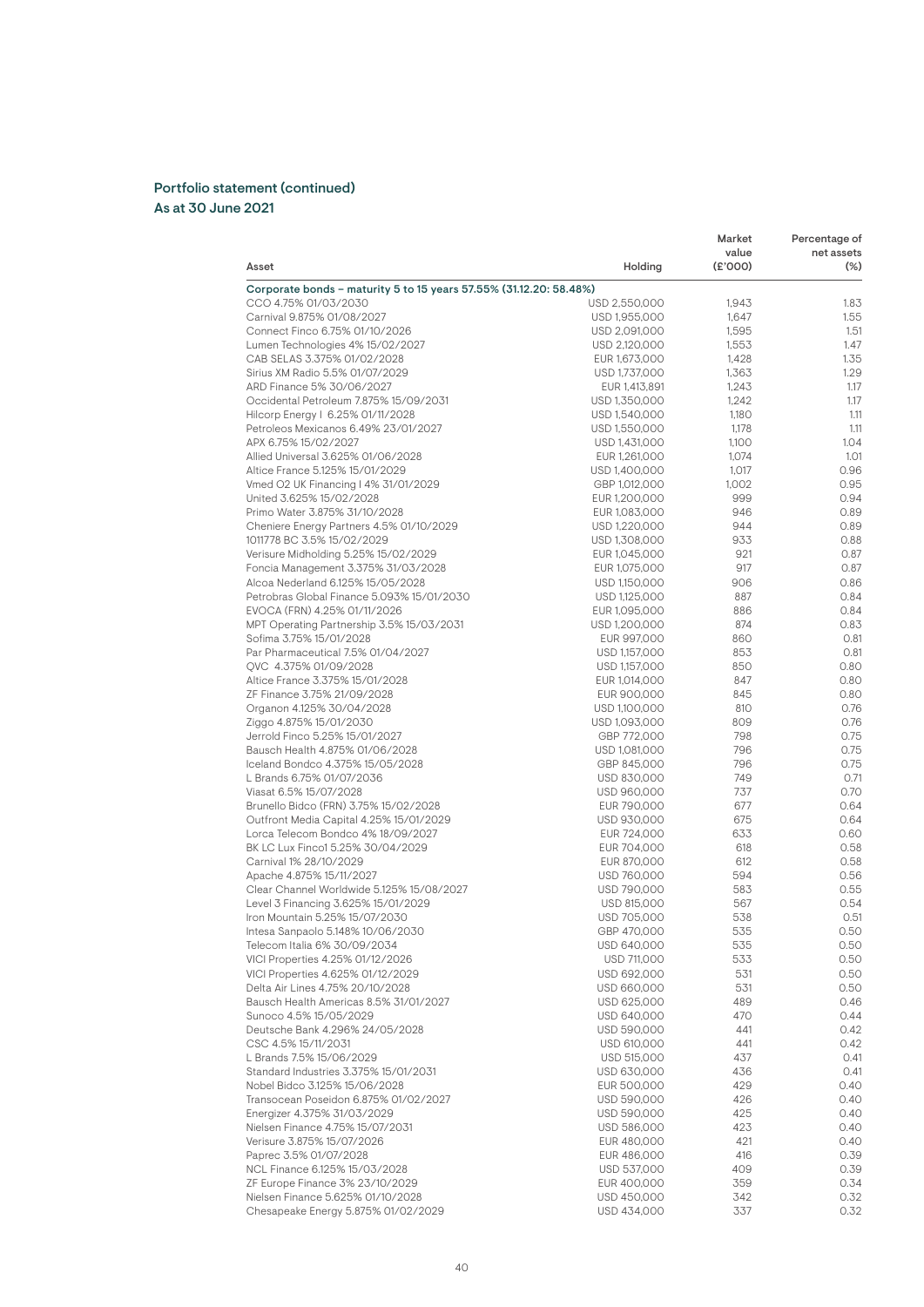| Asset                                                                          | Holding                    | Market<br>value<br>(E'000) | Percentage of<br>net assets<br>$(\%)$ |
|--------------------------------------------------------------------------------|----------------------------|----------------------------|---------------------------------------|
| Corporate bonds - maturity 5 to 15 years 57.55% (31.12.20: 58.48%) (continued) |                            |                            |                                       |
| Netflix 5.875% 15/11/2028                                                      | USD 380,000                | 337                        | 0.32                                  |
| Petroleos Mexicanos 6.84% 23/01/2030                                           | USD 450,000                | 334                        | 0.32                                  |
| LABL Escrow Issuer 10.5% 15/07/2027                                            | USD 420,000                | 334                        | 0.32                                  |
| Deutsche Bank 5.625% 19/05/2031                                                | EUR 300,000                | 305                        | 0.29                                  |
| United States Steel 6.875% 01/03/2029                                          | USD 391,000                | 302                        | 0.28                                  |
| Bombardier 7.875% 15/04/2027                                                   | USD 400,000                | 299                        | 0.28                                  |
| Reynolds 4% 15/10/2027                                                         | USD 416,000                | 298                        | 0.28                                  |
| Royal Caribbean Cruises 5.5% 01/04/2028                                        | USD 384,000                | 292                        | 0.28                                  |
| Virgin Media Secured Finance 4.5% 15/08/2030                                   | USD 400,000                | 291                        | 0.27                                  |
| CCO 4.5% 15/08/2030                                                            | USD 384,000                | 288                        | 0.27                                  |
| Commerzbank 4% 05/12/2030<br>QVC 5.45% 15/08/2034                              | EUR 300,000                | 285<br>285                 | 0.27<br>0.27                          |
| Altice Financing 3% 15/01/2028                                                 | USD 380,000<br>EUR 347,000 | 283                        | 0.27                                  |
| Vmed O2 UK Financing I 4.25% 31/01/2031                                        | USD 400,000                | 283                        | 0.27                                  |
| Builders FirstSource 6.75% 01/06/2027                                          | USD 360,000                | 279                        | 0.26                                  |
| EQM Midstream Partners 6.5% 01/07/2027                                         | USD 337,000                | 270                        | 0.25                                  |
| MPT Operating Partnership 4.625% 01/08/2029                                    | USD 340,000                | 263                        | 0.25                                  |
| Novelis Sheet Ingot 3.375% 15/04/2029                                          | EUR 298,000                | 262                        | 0.25                                  |
| Standard Industries 4.375% 15/07/2030                                          | USD 327,000                | 243                        | 0.23                                  |
| Clear Channel Outdoor 7.75% 15/04/2028                                         | USD 320,000                | 241                        | 0.23                                  |
| Alcoa Nederland 5.5% 15/12/2027                                                | USD 300,000                | 234                        | 0.22                                  |
| Clear Channel Outdoor 7.5% 01/06/2029                                          | USD 309,000                | 230                        | 0.22                                  |
| Country Garden 4.8% 06/08/2030                                                 | USD 300,000                | 226                        | 0.21                                  |
| SpA Holdings 3 Oy 3.625% 04/02/2028                                            | EUR 257,000                | 222                        | 0.21                                  |
| Bellis Finco 4% 16/02/2027                                                     | GBP 216,000                | 216                        | 0.20                                  |
| Teva Pharmaceutical Finance Netherlands II 1.625% 15/10/2028                   | EUR 280,000                | 212                        | 0.20                                  |
| BRF 4.35% 29/09/2026                                                           | USD 240,000                | 182                        | 0.17                                  |
| Flamingo Lux II 5% 31/03/2029                                                  | EUR 213,000                | 182                        | 0.17                                  |
| WESCO Distribution 7.25% 15/06/2028                                            | USD 217,000                | 174                        | 0.16                                  |
| Viasat 5.625% 15/04/2027                                                       | USD 220,000                | 165                        | 0.16                                  |
| Targa Resources Partners 4.875% 01/02/2031                                     | USD 209,000                | 163                        | 0.15                                  |
| Ambience Merger 7.125% 15/07/2029                                              | USD 197,000                | 143                        | 0.13                                  |
| INEOS Quattro Finance 1 3.75% 15/07/2026                                       | EUR 154,000                | 136                        | 0.13                                  |
| Brunello Bidco 3.5% 15/02/2028                                                 | EUR 158,000                | 136                        | 0.13                                  |
| Endo Finance 6% 30/06/2028                                                     | USD 210,000                | 102                        | 0.10                                  |
| Altice France 4.125% 15/01/2029                                                | EUR 100,000                | 86                         | 0.08                                  |
|                                                                                |                            | 60,974                     | 57.55                                 |
| Corporate bonds - maturity 15+ years 13.33% (31.12.20: 15.05%)                 |                            |                            |                                       |
| Commerzbank 6.125% Perpetual                                                   | EUR 1,200,000              | 1,136                      | 1.07                                  |
| Volkswagen International Finance 3.875% Perpetual                              | EUR 1,100,000              | 1,043                      | 0.98                                  |
| Nationwide Building Society 5.875% Perpetual                                   | GBP 820,000                | 903                        | 0.85                                  |
| Aroundtown 3.375% Perpetual                                                    | EUR 1,000,000              | 891                        | 0.84                                  |
| Network i2i 5.65% Perpetual                                                    | USD 1,150,000              | 885                        | 0.84                                  |
| CPI Property 4.875% Perpetual                                                  | EUR 894,000                | 811                        | 0.77                                  |
| BP Capital Markets 4.875% Perpetual                                            | USD 888,000                | 700                        | 0.66                                  |
| BP Capital Markets 3.625% Perpetual                                            | EUR 690,000                | 644                        | 0.61                                  |
| Coventry Building Society 6.875% Perpetual<br>Natwest 5.125% Perpetual         | GBP 550,000                | 619                        | 0.58                                  |
| Heimstaden Bostad 2.625% Perpetual                                             | GBP 570,000                | 614                        | 0.58                                  |
| Vodafone 7% 04/04/2079                                                         | EUR 680,000<br>USD 653,000 | 576<br>570                 | 0.54<br>0.54                          |
| HSBC 6.375% Perpetual (Dublin listed)                                          | USD 590,000                | 470                        | 0.44                                  |
| Western Midstream Operating 5.45% 01/04/2044                                   | USD 530,000                | 409                        | 0.39                                  |
| LeasePlan 7.375% Perpetual                                                     | EUR 410,000                | 394                        | 0.37                                  |
| Telefonica Europe 2.875% Perpetual                                             | EUR 400,000                | 352                        | 0.33                                  |
| CPUK Finance 4.875% 28/02/2047                                                 | GBP 340,000                | 344                        | 0.32                                  |
| HSBC 6.375% Perpetual (Frankfurt listed)                                       | USD 420,000                | 338                        | 0.32                                  |
| CPI Property 3.75% Perpetual                                                   | EUR 390,000                | 328                        | 0.31                                  |
| Credit Agricole 7.875% Perpetual                                               | USD 360,000                | 294                        | 0.28                                  |
| Samhallsbyggnadsbolaget I Norden 2.625% Perpetual                              | EUR 330,000                | 283                        | 0.27                                  |
| Telefonica Europe 4.375% Perpetual                                             | EUR 300,000                | 279                        | 0.26                                  |
| UBS 7% Perpetual                                                               | USD 330,000                | 263                        | 0.25                                  |
| HSBC 5.875% Perpetual                                                          | GBP 210,000                | 236                        | 0.22                                  |
| Nationwide Building Society 5.75% Perpetual                                    | GBP 200,000                | 225                        | 0.21                                  |
| KBC 4.75% Perpetual                                                            | EUR 200,000                | 184                        | 0.17                                  |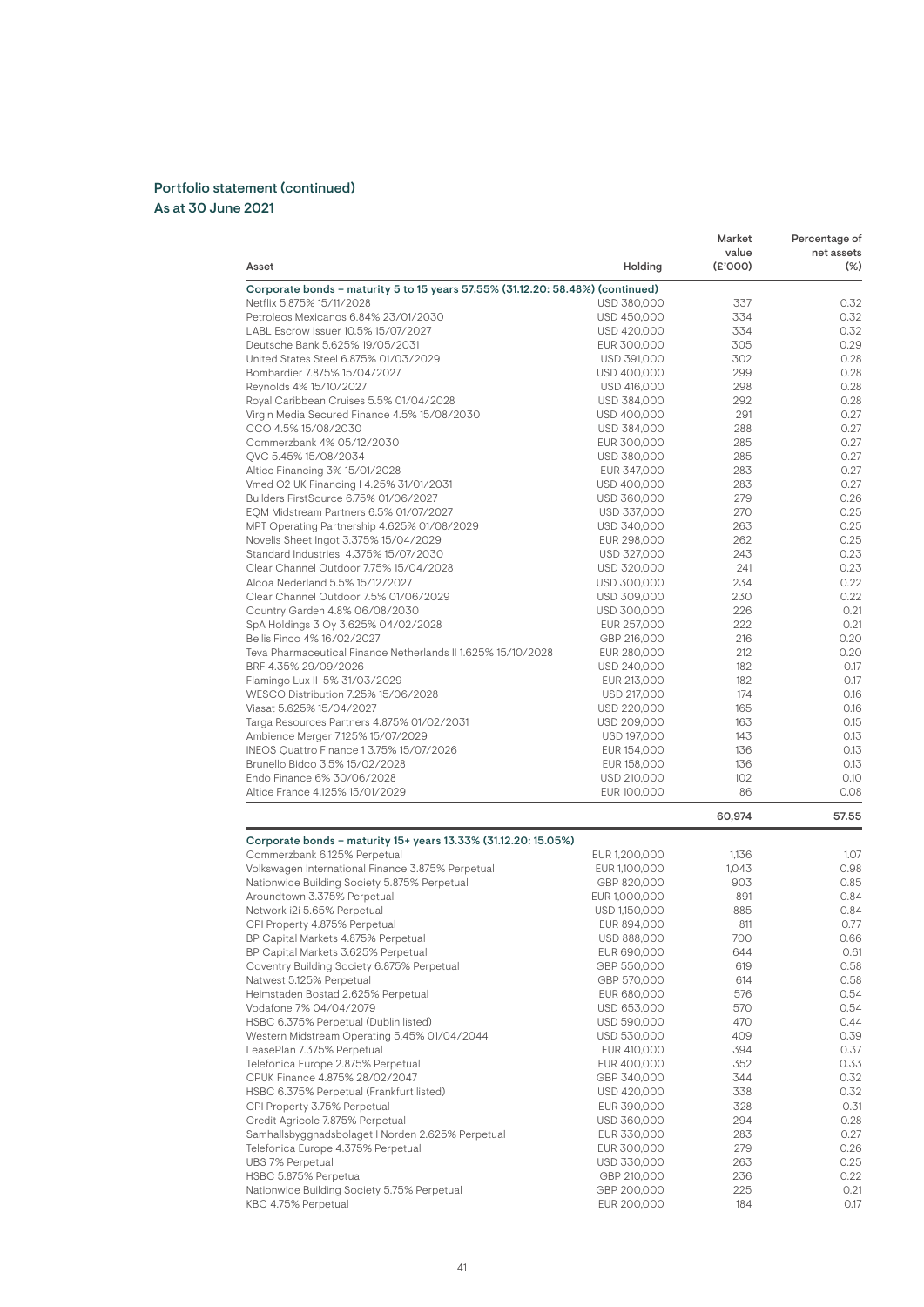|                                                                            |              |         |             | Market<br>value | Percentage of<br>net assets |
|----------------------------------------------------------------------------|--------------|---------|-------------|-----------------|-----------------------------|
| Asset                                                                      |              |         | Holding     | (E'000)         | $(\%)$                      |
| Corporate bonds - maturity 15+ years 13.33% (31.12.20: 15.05%) (continued) |              |         |             |                 |                             |
| Landesbank Baden-Wuerttemberg 4% Perpetual                                 |              |         | EUR 200,000 | 175             | 0.17                        |
| Heimstaden Bostad 3.375% Perpetual                                         |              |         | EUR 190,000 | 169             | 0.16                        |
|                                                                            |              |         |             | 14,135          | 13.33                       |
| Derivatives - credit default swaps 0.25% (31.12.20: 0.27%)                 |              |         |             |                 |                             |
| Citigroup Markit ITRX EUR CROSSOVER 500BPS 20/06/2026                      |              |         | 1,870,000   | 202             | 0.19                        |
| Citigroup Markit CDX 500 BPS 20/06/2026                                    |              |         | 2,242,659   | 168             | 0.16                        |
| Citigroup Markit CDX 500 BPS 20/06/2026                                    |              |         | 217,340     | 16              | 0.01                        |
| Citigroup Markit CDX 500 BPS 20/06/2026                                    |              |         | 344.000     | (26)            | (0.03)                      |
| Citigroup Markit ITRX EUR CROSSOVER 500BPS 20/06/2026                      |              |         | 276,000     | (29)            | (0.03)                      |
| Citigroup Markit ITRX EUR CROSSOVER 500BPS 20/06/2026                      |              |         | 280,000     | (30)            | (0.02)                      |
| Citigroup Markit ITRX EUR CROSSOVER 500BPS 20/06/2026                      |              |         | 300,000     | (33)            | (0.03)                      |
|                                                                            |              |         |             | 268             | 0.25                        |
| Derivatives - credit default swaptions 0.01% (31.12.20: 0.00%)             |              |         |             |                 |                             |
| Merrill Lynch- ITXEX 535 500BPS (Strike Price EUR 275)                     |              |         | 6,500,000   | 22              | 0.02                        |
| Merrill Lynch- ITXEX 535 500BPS (Strike Price EUR 350)                     |              |         | (6.500.000) | (11)            | (0.01)                      |
|                                                                            |              |         |             | 11              | 0.01                        |
| Forward foreign exchange contracts (1.17%) (31.12.20: 1.96%)               |              |         |             |                 |                             |
| Forward currency contracts<br>Euro                                         |              |         |             |                 |                             |
| ~Buy EUR                                                                   | 560.000      | for GBP | (479.942)   |                 |                             |
| Sell EUR                                                                   | (40.913.000) | for GBP | 35,106,892  | 11              | 0.01                        |
| <b>US dollar</b>                                                           |              |         |             |                 |                             |
| <b>Buy USD</b>                                                             | 1,590,000    | for GBP | (1,135,266) | 12              | 0.01                        |
| Sell USD                                                                   | (89,191,980) | for GBP | 63,076,414  | (1,257)         | (1.19)                      |
|                                                                            |              |         |             | (1,234)         | (1.17)                      |
| Portfolio of investments^                                                  |              |         |             | 103.858         | 98.04                       |
| Net other assets*                                                          |              |         |             | 2.075           | 1.96                        |
| Net assets                                                                 |              |         |             | 105,933         | 100.00                      |

<sup>^</sup> Including derivative liabilities.

<sup>\*</sup> The net other assets figure includes any bank or short term cash deposits.

<sup>~</sup> The market value of the holdings is below £500 and is therefore rounded down to £0.

Securities shown as FRNs represent Floating Rate Notes - debt instruments that pay a floating rate of interest, usually based on an accepted market benchmark rate such as LIBOR.

Fixed interest securities are traded on a regulated market, unless otherwise stated.

The credit default swaps, swaptions and the forward foreign exchange contracts are not listed.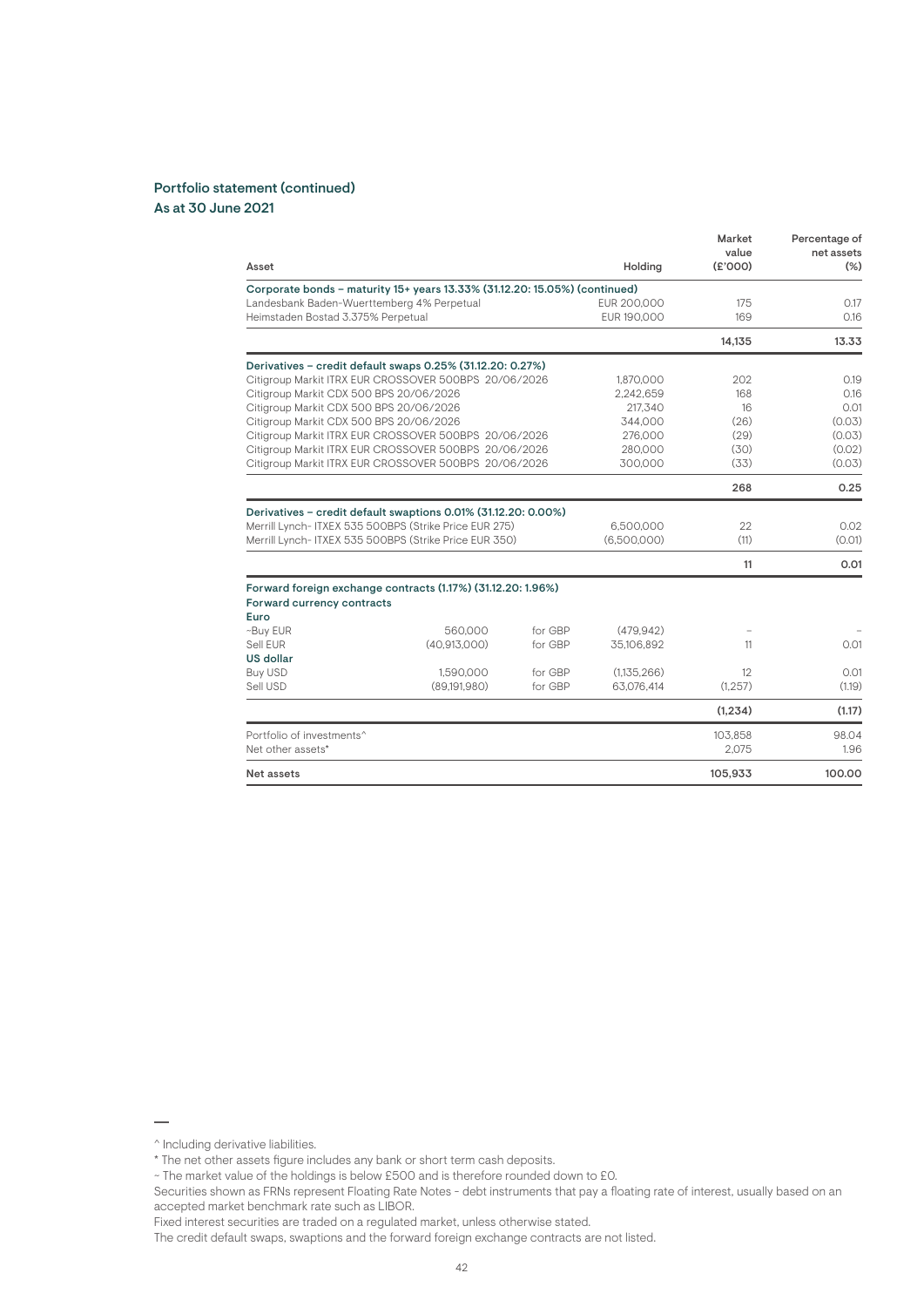# Portfolio analysis

As at 30 June 2021

# Portfolio analysis

|                                    | 30.06.21                   |                                    | 31.12.20                  |                                       |  |
|------------------------------------|----------------------------|------------------------------------|---------------------------|---------------------------------------|--|
| Asset                              | Market<br>value<br>(E'000) | Percentage of<br>net assets<br>(%) | Market<br>value<br>(6000) | Percentage of<br>net assets<br>$(\%)$ |  |
| <b>Bonds</b>                       | 104.813                    | 98.95                              | 110.770                   | 93.20                                 |  |
| Collective investment schemes      | $\overline{\phantom{a}}$   | <b>STAR</b>                        | 328                       | 0.28                                  |  |
| Derivatives                        | 279                        | 0.26                               | 320                       | 0.27                                  |  |
| Forward foreign exchange contracts | (1.234)                    | (1.17)                             | 2.330                     | 1.96                                  |  |
| Net other assets                   | 2.075                      | 1.96                               | 5.101                     | 4.29                                  |  |
| Net assets                         | 105.933                    | 100.00                             | 118,849                   | 100.00                                |  |

# Credit breakdown\*

|             | 30.06.21                   | 31.12.20                              |                            |                                       |
|-------------|----------------------------|---------------------------------------|----------------------------|---------------------------------------|
| Asset       | Market<br>value<br>(E'000) | Percentage of<br>net assets<br>$(\%)$ | Market<br>value<br>(E'000) | Percentage of<br>net assets<br>$(\%)$ |
| <b>BBB</b>  | 5.679                      | 5.35                                  | 9,026                      | 7.59                                  |
| <b>BB</b>   | 50.577                     | 47.74                                 | 58.439                     | 49.15                                 |
| B           | 40.649                     | 38.39                                 | 37.570                     | 31.62                                 |
| CCC         | 7.908                      | 7.47                                  | 5.735                      | 4.84                                  |
| Total bonds | 104,813                    | 98.95                                 | 110,770                    | 93.20                                 |

<sup>\*</sup>Bond ratings are Ninety One approximations.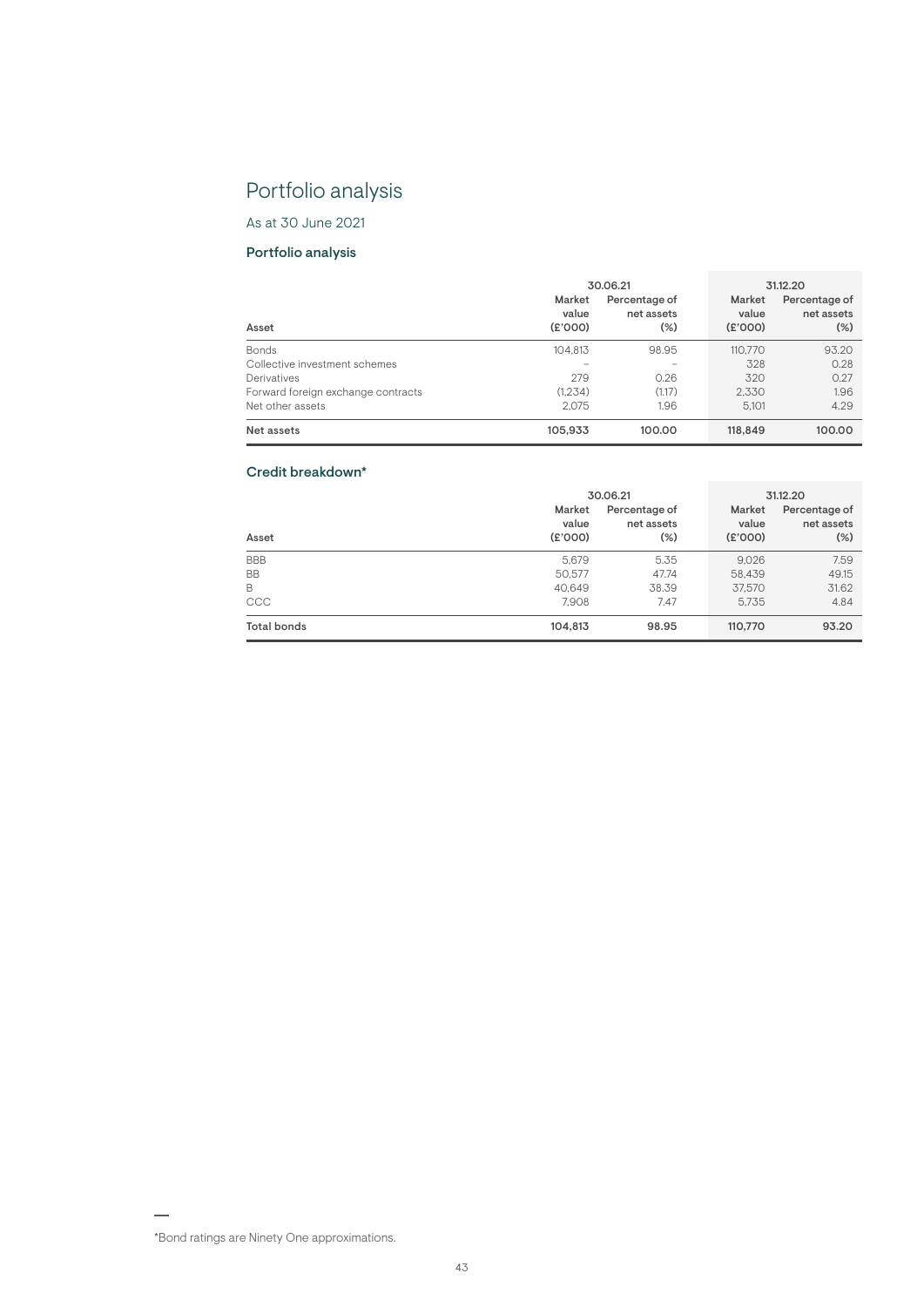# Authorised Corporate Director's Report

## Authorised Corporate Director's report

The Authorised Corporate Director (the "ACD") of Ninety One Funds Series ii (the "Company") is Ninety One Fund Managers UK Limited. The ACD is the sole director of the Company.

## Authorised status

The Company is an investment company with variable capital incorporated in England and Wales under registered number IC125 and authorised by the Financial Conduct Authority (the "FCA") with effect from 7 September 2001.

The Company is structured as an umbrella company in that different sub-funds (the "Funds") may be established from time to time by the ACD with the approval of the FCA. The Company currently comprises six Funds.

The Company (and therefore the Funds) has been certified by the FCA as complying with the conditions necessary for it to enjoy rights conferred by the EC Directive on Undertakings for Collective Investment in Transferable Securities ("UCITS"). The Company has an unlimited duration.

The assets of each Fund will be treated as separate from those of every other Fund and will be invested in accordance with the investment objective and policy applicable to that Fund. Investment of the assets of each of the Funds must comply with the FCA's Collective Investment Scheme Sourcebook ("COLL") and the investment objective and policy of the relevant Fund.

Under English law, the Funds are segregated portfolios of assets and the assets of a Fund belong exclusively to that Fund. The assets of a Fund shall not be used or made available to discharge (directly or indirectly) the liabilities of, or claims against, any other person or body, including the Company and any other Fund and shall not be available for any such purpose.

Subject to the above, each Fund will be charged with the liabilities, expenses, costs and charges of the Company attributable to that Fund, and within each Fund charges will be allocated between share classes in accordance with their terms of issue. Any assets, liabilities, expenses, costs or charges not attributable to a particular Fund may be allocated by the ACD in a manner which it believes is fair to the shareholders generally. This will normally be pro rata to the net asset value of the relevant Funds.

# Accounting period covered by these accounts

The accounting period covered in these accounts is from 1 January 2021 to 30 June 2021.

# Changes during the accounting period

# Changes made following required notice:

After consultation with the Depositary and in accordance with the requirements of Section 4.3 of COLL, shareholders were given notice of the following:

The merger of the Global Energy Fund, a sub-fund of Ninety One Series ii, into the Global Environrment Fund, a sub-fund of Ninety One Series iii on 5 March 2021.

There were no other fundamental changes to the Funds that required shareholder approval nor were there any significant changes to the operation of the Funds requiring pre-notification.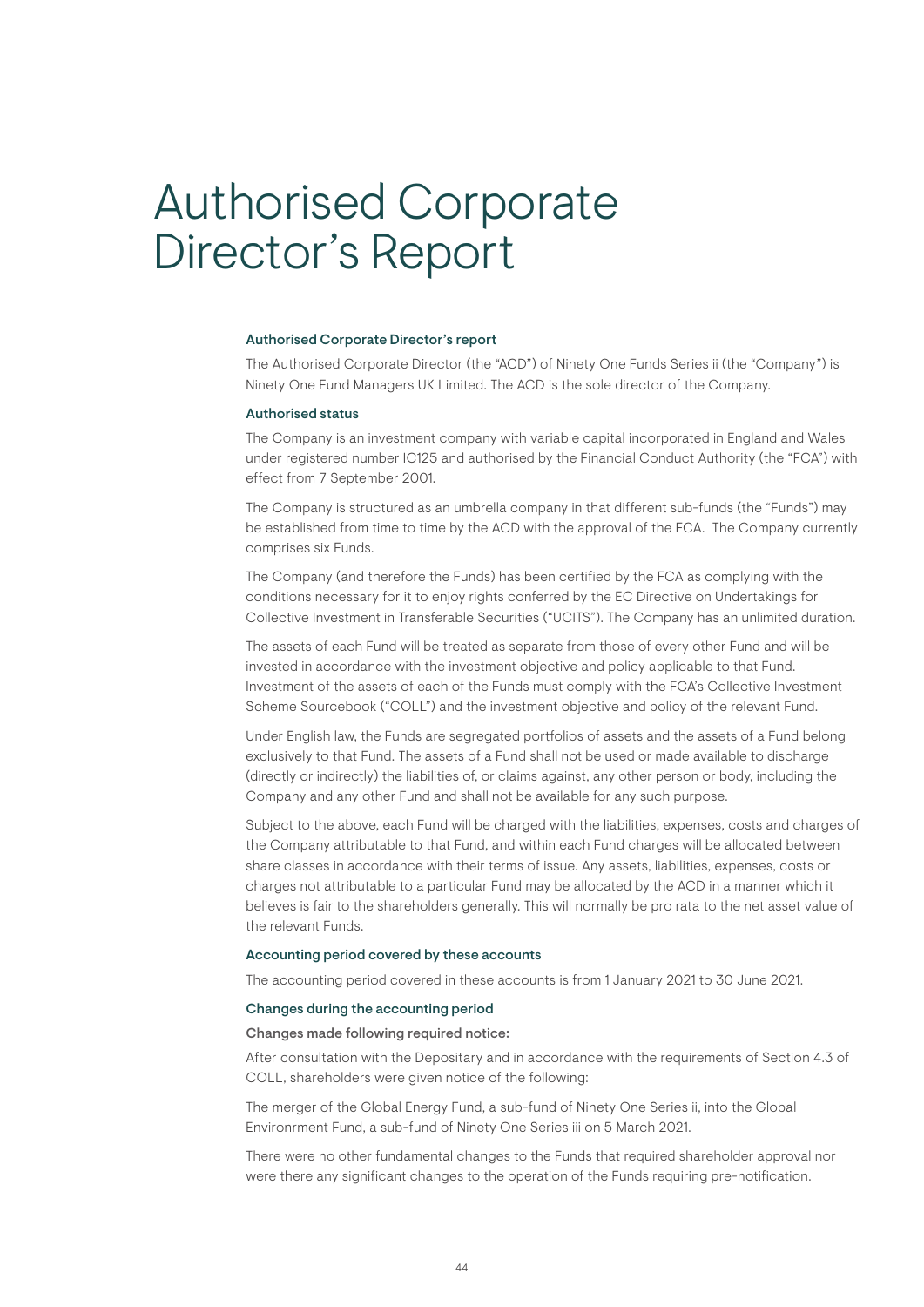# Authorised Corporate Director's Report (continued)

# Other changes made:

There were no other changes made during the period under review.

# Kim McFarland

Adam Fletcher Director of the ACD

Director of the ACD 31 August 2021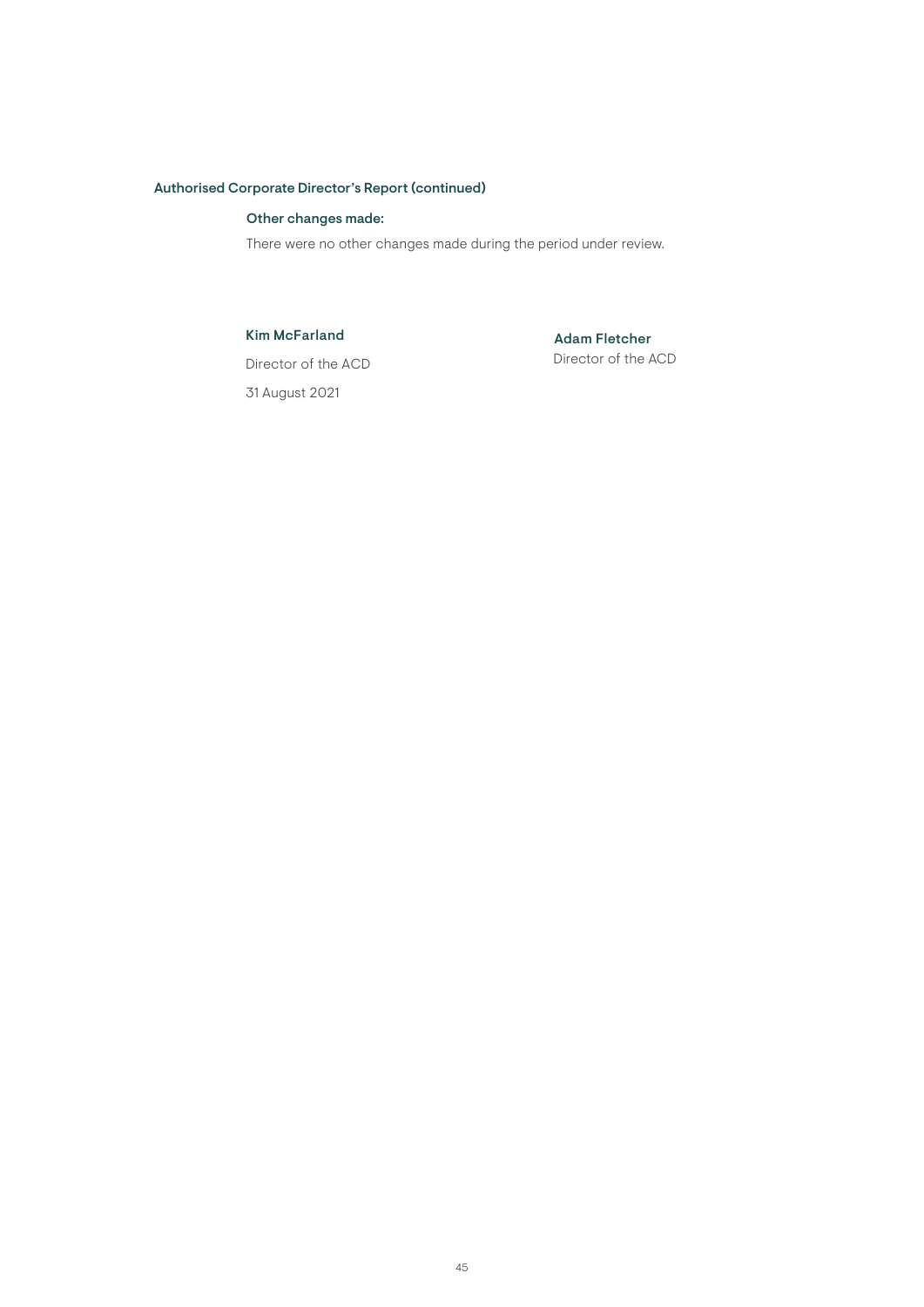# American Franchise Fund

# Comparative tables

# As at 30 June 2021

Net Asset Value and Ongoing Charges Figure

|                                                     |            | 'A' Class (Accumulation shares)     |            |            | 'A' Class (GBP Hedged Accumulation shares) |          |           |           |
|-----------------------------------------------------|------------|-------------------------------------|------------|------------|--------------------------------------------|----------|-----------|-----------|
|                                                     | 30.06.21   | 31.12.20                            | 31.12.19   | 31.12.18   | 30.06.21                                   | 31.12.20 | 31.12.19  | 31.12.18  |
| Closing net                                         |            |                                     |            |            |                                            |          |           |           |
| asset value (£'000)                                 | 139.720    | 111.489                             | 103.500    | 67.257     | 620                                        | 1.206    | 789       | 390       |
| Closing number of shares<br>Closing net asset value | 21.441.476 | 19.625.019                          | 21,747,319 | 17.840.513 | 146,088                                    | 331.624  | 261.178   | 165,178   |
| per share (p)                                       | 651.63     | 568.10                              | 475.92     | 376.99     | 424.55                                     | 363.64   | 302.28    | 235.91    |
| Operating charges                                   | 1.58%      | 1.58%                               | 1.57%      | 1.58%      | 1.61%                                      | 1.61%    | 1.61%     | 1.61%     |
|                                                     |            |                                     |            |            |                                            |          |           |           |
|                                                     |            | 'A' Class (USD Accumulation shares) |            |            | 'B' Class (Accumulation shares)            |          |           |           |
|                                                     | 30.06.21   | 31.12.20                            | 31.12.19   | 31.12.18   | 30.06.21                                   | 31.12.20 | 31.12.19  | 31.12.18  |
| Closing net asset                                   |            |                                     |            |            |                                            |          |           |           |
| value (USD'000)/(£'000)                             | 14.896     | 13.294                              | 12.190     | 261        | 6.129                                      | 5.665    | 5.085     | 8,148     |
| Closing number of shares<br>Closing net asset value | 1.647.817  | 1.713.372                           | 1.937.792  | 54.130     | 901.226                                    | 956,606  | 1.027.499 | 2.083.931 |
| per share $(c)/(p)$                                 | 903.96     | 775.87                              | 629.07     | 481.65     | 680.08                                     | 592.17   | 494.85    | 391.01    |
| Operating charges                                   | 1.58%      | 1.58%                               | 1.58%      | 1.58%      | 1.33%                                      | 1.33%    | 1.32%     | 1.33%     |

|                          | 'l' Class (Accumulation shares) |                                             |          |          | 'R' Class (Accumulation shares) |           |           |          |
|--------------------------|---------------------------------|---------------------------------------------|----------|----------|---------------------------------|-----------|-----------|----------|
|                          | 30.06.21                        | 31.12.20                                    | 31,12,19 | 31.12.18 | 30.06.21                        | 31.12.20  | 31.12.19  | 31.12.18 |
| Closing net asset        |                                 |                                             |          |          |                                 |           |           |          |
| value (£'000)            | 351.162                         | 329.914                                     | 295.601  | 97.021   | 8.117                           | 7.194     | 5.918     | 233      |
| Closing number of shares |                                 | 78.984.521 85.432.490 92.061.083 38.432.070 |          |          | 1.825.473                       | 1.860.348 | 1.835.978 | 91.803   |
| Closing net asset value  |                                 |                                             |          |          |                                 |           |           |          |
| per share (p)            | 444.60                          | 386.17                                      | 321.09   | 252.45   | 444.68                          | 386.72    | 322.35    | 254.07   |
| Operating charges        | 0.83%                           | 0.83%                                       | 0.82%    | 0.83%    | 1.08%                           | 1.08%     | 1.07%     | 1.08%    |

|                          | 'S' Class (Accumulation shares) |           |           |           |  |  |
|--------------------------|---------------------------------|-----------|-----------|-----------|--|--|
|                          | 30.06.21                        | 31.12.20  | 31.12.19  | 31.12.18  |  |  |
| Closing net asset        |                                 |           |           |           |  |  |
| value (£'000)            | 10.524                          | 9.144     | 7.191     | 4.713     |  |  |
| Closing number of shares | 1.913.026                       | 1.920.674 | 1.830.265 | 1.537.171 |  |  |
| Closing net asset value  |                                 |           |           |           |  |  |
| per share (c)            | 550.12                          | 476.06    | 392.88    | 306.62    |  |  |
| Operating charges        | 0.08%                           | 0.08%     | 0.08%     | 0.08%     |  |  |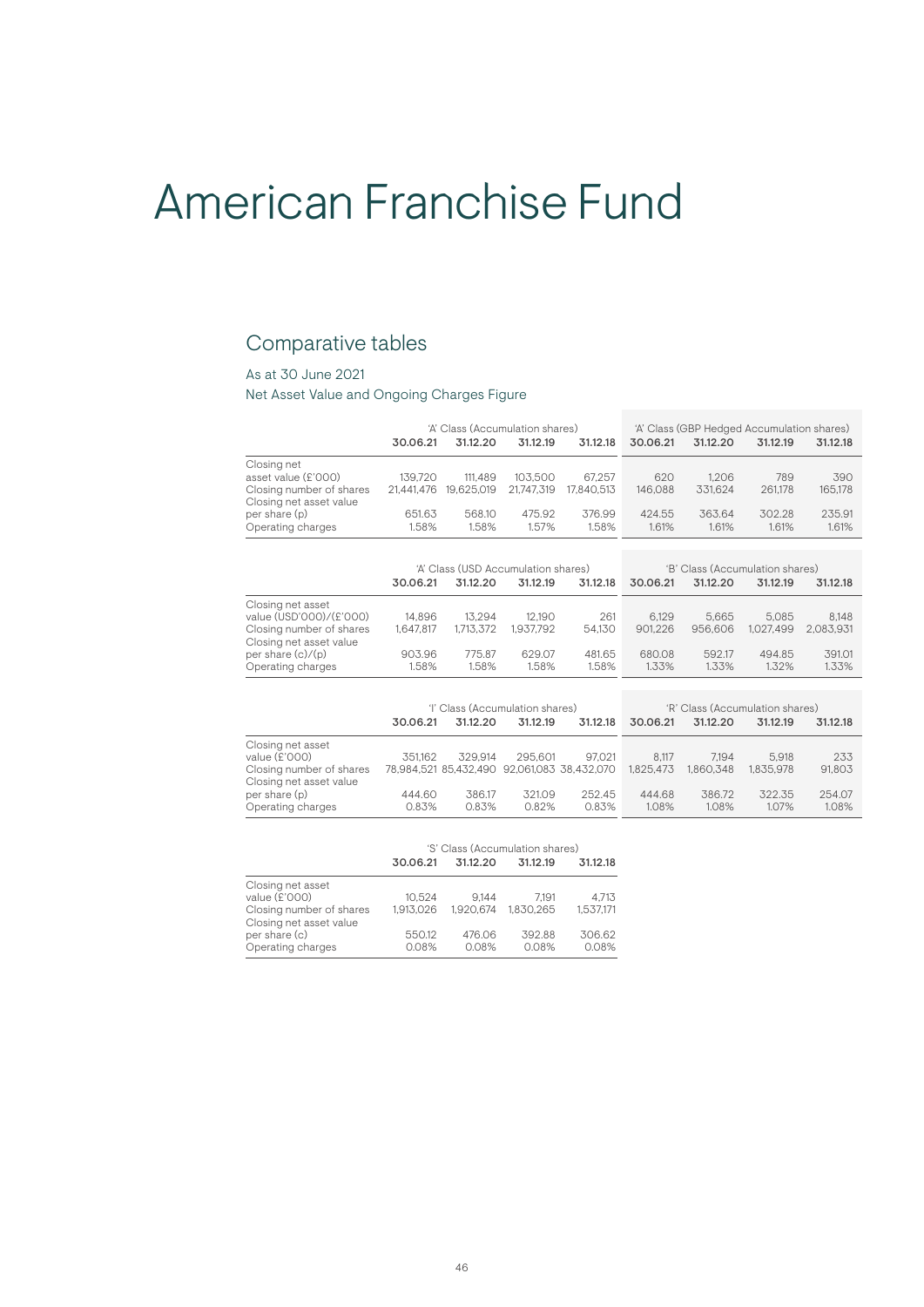# Asia Pacific Franchise Fund

# Comparative tables

# As at 30 June 2021

Net Asset Value and Ongoing Charges Figure

|                          | 'A' Class (Accumulation shares) |          |                     |           | 'B' Class (Accumulation shares) |          |          |          |
|--------------------------|---------------------------------|----------|---------------------|-----------|---------------------------------|----------|----------|----------|
|                          | 30.06.21                        | 31.12.20 | 31.12.19            | 31.12.18  | 30.06.21                        | 31.12.20 | 31.12.19 | 31.12.18 |
| Closing net asset        |                                 |          |                     |           |                                 |          |          |          |
| value (£'000)            | 57.766                          | 55.864   | 38.585              | 49.928    | 3.236                           | 3.162    | 2.711    | 4.215    |
| Closing number of shares | 6.179.434                       |          | 6.182.983 5.346.529 | 8.597.974 | 33.523                          | 33.934   | 36.527   | 70.739   |
| Closing net asset value  |                                 |          |                     |           |                                 |          |          |          |
| per share (p)            | 934.82                          | 903.51   | 721.68              | 580.69    | 9.651.76                        | 9.316.96 | 7.423.42 | 5.958.22 |
| Operating charges        | 1.63%                           | 1.62%    | 1.66%               | 1.64%     | 1.38%                           | 1.37%    | 1.41%    | 1.39%    |
|                          |                                 |          |                     |           |                                 |          |          |          |
|                          |                                 |          |                     |           |                                 |          |          |          |

|                                                     |          |          | 'l' Class (Accumulation shares) |                                                        | 'J' Class (Accumulation shares) <sup>1</sup> |            |                          |          |
|-----------------------------------------------------|----------|----------|---------------------------------|--------------------------------------------------------|----------------------------------------------|------------|--------------------------|----------|
|                                                     | 30.06.21 | 31.12.20 | 31,12,19                        | 31.12.18                                               | 30.06.21                                     | 31.12.20   | 31.12.19                 | 31.12.18 |
| Closing net asset                                   |          |          |                                 |                                                        |                                              |            |                          |          |
| value (£'000)                                       | 222.739  | 226,776  | 107.788                         | 88.102                                                 | 45.852                                       | 22.373     | $\overline{\phantom{a}}$ |          |
| Closing number of shares<br>Closing net asset value |          |          |                                 | 46,679,041 49,354,921 29,588,834 30,285,306 35,790,674 |                                              | 18.145.688 |                          |          |
| per share (p)                                       | 477.17   | 459.48   | 364.28                          | 290.91                                                 | 128.11                                       | 123.30     |                          |          |
| Operating charges                                   | 0.88%    | 0.87%    | 0.90%                           | 0.89%                                                  | 0.78%                                        | 0.77%      | $\sim$                   |          |

|                                                     |          | 'R' Class (Accumulation shares)<br>31.12.20<br>31.12.19<br>22.054<br>17.974<br>22.435<br>8.178.250  8.338.468  8.550.885<br>264.48<br>210.20<br>274.33 |       |          |  |
|-----------------------------------------------------|----------|--------------------------------------------------------------------------------------------------------------------------------------------------------|-------|----------|--|
|                                                     | 30.06.21 |                                                                                                                                                        |       | 31.12.18 |  |
| Closing net asset                                   |          |                                                                                                                                                        |       |          |  |
| value (£'000)                                       |          |                                                                                                                                                        |       | 527      |  |
| Closing number of shares<br>Closing net asset value |          |                                                                                                                                                        |       | 313.080  |  |
| per share (p)                                       |          |                                                                                                                                                        |       | 168.29   |  |
| Operating charges                                   | 1.13%    | 1.12%                                                                                                                                                  | 1.04% | 1.14%    |  |

(1) Launched 1 June 2020.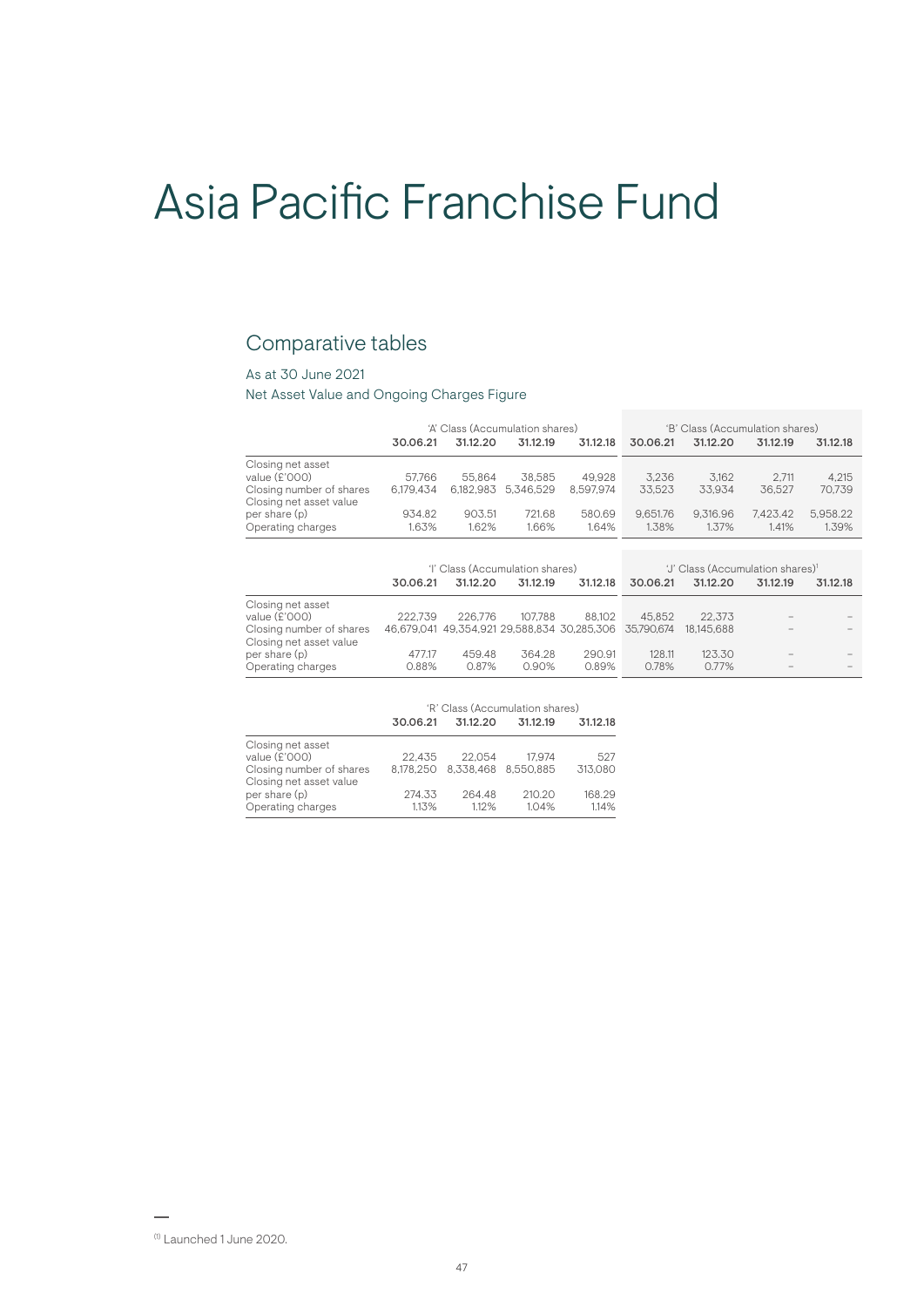# Global Energy Fund

# Comparative tables

# As at 30 June 2021

Net Asset Value and Ongoing Charges Figure

|                                                     |            | 'A' Class (Accumulation shares)             |                 |                 | 'A' Class (USD Accumulation shares) |                                       |                 |                 |
|-----------------------------------------------------|------------|---------------------------------------------|-----------------|-----------------|-------------------------------------|---------------------------------------|-----------------|-----------------|
|                                                     | 30.06.21   | 31.12.20                                    | 31.12.19        | 31.12.18        | 30.06.21                            | 31.12.20                              | 31.12.19        | 31.12.18        |
| Closing net asset<br>value (£'000)/(USD'000)        | 3          | 15.331                                      | 13.437          | 17.379          | 3                                   | 954                                   | 1.005           | 1.040           |
| Closing number of shares<br>Closing net asset value |            | 9.251.578                                   | 7.067.913       | 10.078.826      | $\overline{\phantom{0}}$            | 422.054                               | 400.317         | 472,588         |
| per share $(p)/(c)$<br>Operating charges            | -<br>1.63% | 165.70<br>1.74%                             | 190.11<br>1.64% | 172.43<br>1.66% | $\overline{\phantom{0}}$<br>1.65%   | 226.09<br>1.74%                       | 251.09<br>1.64% | 220.13<br>1.66% |
|                                                     |            |                                             |                 |                 |                                     |                                       |                 |                 |
|                                                     | 30.06.21   | 'l' Class (Accumulation shares)<br>31.12.20 | 31.12.19        | 31.12.18        | 30.06.21                            | 'l' Class (Income shares)<br>31.12.20 | 31.12.19        | 31.12.18        |
|                                                     |            |                                             |                 |                 |                                     |                                       |                 |                 |

|                                                     | <u>UU.UU.LI</u> | <u>UILLLU</u> | <u>.</u>                 |            |                   | <u><u>UILLLU</u></u> |         |           |
|-----------------------------------------------------|-----------------|---------------|--------------------------|------------|-------------------|----------------------|---------|-----------|
| Closing net asset                                   |                 |               |                          |            |                   |                      |         |           |
| value (£'000)                                       |                 | 36.027        | 23.370                   | 26.147     |                   | 744                  | 287     | 798       |
| Closing number of shares<br>Closing net asset value |                 |               | $-19.381.475$ 11.038.422 | 13.719.199 |                   | $-1.374.603$         | 453.117 | 1.361.286 |
| per share (p)                                       | $\sim$          | 185.88        | 211.72                   | 190.58     | $\qquad \qquad =$ | 54.09                | 63.43   | 58.62     |
| Operating charges                                   | 0.92%           | 1.00%         | 0.89%                    | 0.91%      | 0.92%             | 0.98%                | 0.89%   | 0.91%     |

|                          | 'R' Class (Accumulation shares) |          |          |          | 'S' Class (Accumulation shares) |           |           |           |
|--------------------------|---------------------------------|----------|----------|----------|---------------------------------|-----------|-----------|-----------|
|                          | 30.06.21                        | 31.12.20 | 31.12.19 | 31.12.18 | 30.06.21                        | 31.12.20  | 31.12.19  | 31.12.18  |
| Closing net asset        |                                 |          |          |          |                                 |           |           |           |
| value (£'000)            |                                 | 404      | 429      | 101      | 3                               | 2.166     | 2.335     | 2.345     |
| Closing number of shares |                                 | 530.593  | 492.870  | 128.963  | $\overline{\phantom{0}}$        | 1.754.541 | 1.672.193 | 1.879.782 |
| Closing net asset value  |                                 |          |          |          |                                 |           |           |           |
| per share (p)            | $\sim$                          | 76.22    | 87.03    | 78.54    | $\qquad \qquad =\qquad \qquad$  | 123.47    | 139.62    | 124.74    |
| Operating charges        | 114%                            | 1.24%    | 1.17%    | 1.16%    | 0.16%                           | 0.24%     | 0.14%     | 0.16%     |

This Fund has been merged with Global Environment Fund (A sub-fund of Ninety One Series iii) on 5 March 2021.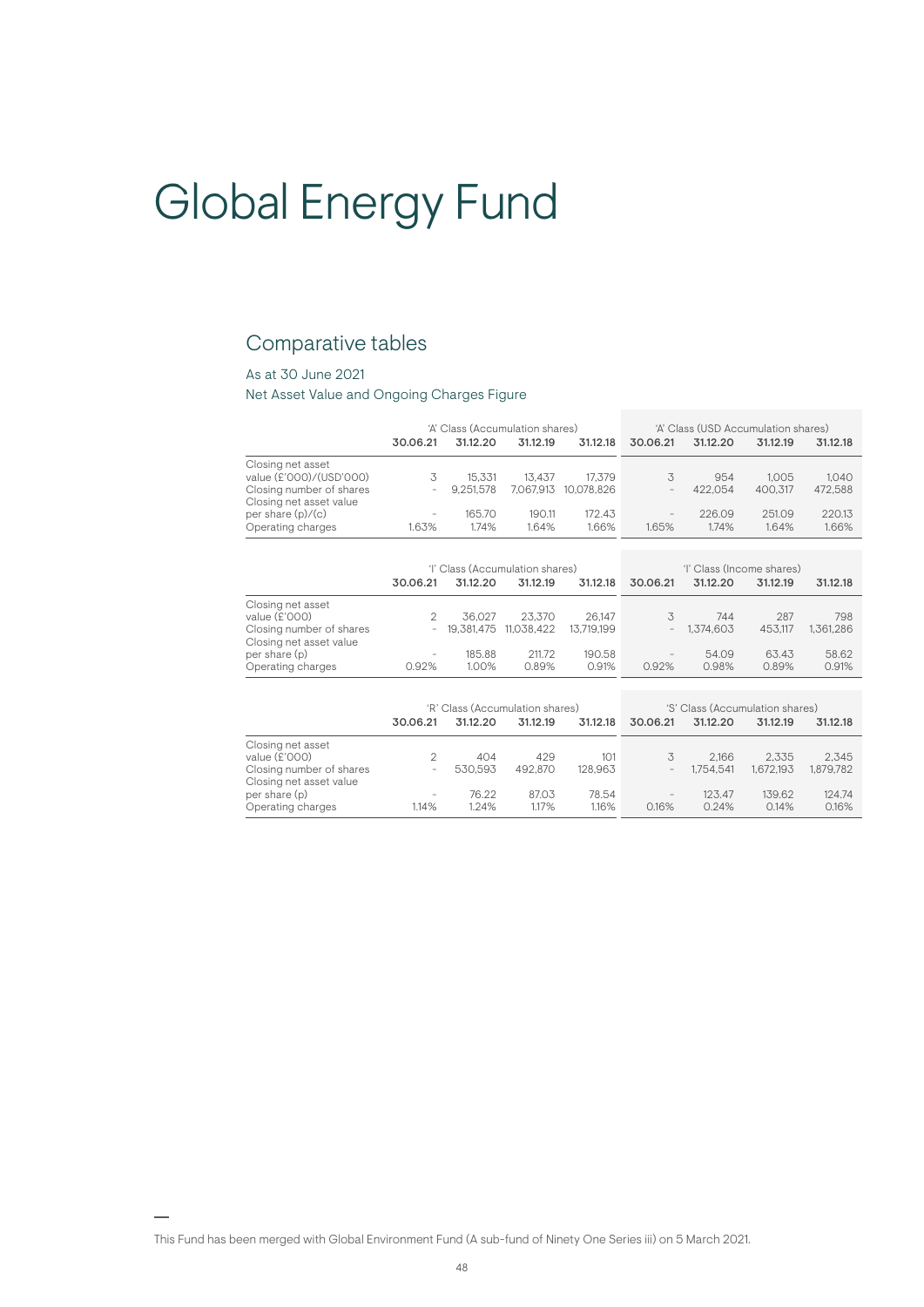# Global Strategic Equity Fund

# Comparative tables

# As at 30 June 2021

Net Asset Value and Ongoing Charges Figure

|                                                                                                                                 | 30.06.21                                 | 31.12.20                       | 'A' Class (Accumulation shares)<br>31.12.19          | 31.12.18                                  | 'A' Class (USD Accumulation shares)<br>30.06.21<br>31.12.20<br>31.12.19<br>31.12.18 |                                                               |                                                        |                                          |
|---------------------------------------------------------------------------------------------------------------------------------|------------------------------------------|--------------------------------|------------------------------------------------------|-------------------------------------------|-------------------------------------------------------------------------------------|---------------------------------------------------------------|--------------------------------------------------------|------------------------------------------|
| Closing net asset<br>value (£'000)/(USD'000)<br>Closing number of shares<br>Closing net asset value                             | 133.121<br>10,551,721                    | 122.743<br>10,912,240          | 124.334<br>12,412,720                                | 148.728<br>17,766,018                     | 52<br>3,000                                                                         | 70<br>4,581                                                   | 111<br>8,383                                           | 116<br>10,904                            |
| per share $(p)/(c)$<br>Operating charges                                                                                        | 1.261.61<br>1.60%                        | 1.124.82<br>1.60%              | 1.001.67<br>1.58%                                    | 837.15<br>1.59%                           | 1.746.57<br>1.59%                                                                   | 1.533.04<br>1.60%                                             | 1.321.30<br>1.58%                                      | 1.067.41<br>1.59%                        |
|                                                                                                                                 | 30.06.21                                 | 31.12.20                       | 'l' Class (Accumulation shares)<br>31.12.19          | 31.12.18                                  | 30.06.21                                                                            | 31.12.20                                                      | 'l' Class (GBP Hedged Accumulation shares)<br>31.12.19 | 31.12.18                                 |
| Closing net asset<br>value (£'000)<br>Closing number of shares<br>Closing net asset value<br>per share (p)<br>Operating charges | 160.227<br>48.517.281<br>330.25<br>0.85% | 268.157<br>293.35<br>0.85%     | 261.138<br>91.411.443 100.716.166<br>259.28<br>0.83% | 232.436<br>108.072.113<br>215.07<br>0.84% | 30.130<br>166.84<br>0.88%                                                           | 37.566<br>18.059.576 25.972.894 26.010.643<br>144.64<br>0.88% | 33.767<br>129.82<br>0.86%                              | 44.438<br>41.936.813<br>105.96<br>0.87%  |
|                                                                                                                                 | 30.06.21                                 | 31.12.20                       | 'R' Class (Accumulation shares)<br>31.12.19          | 31.12.18                                  | 30.06.21                                                                            | 31.12.20                                                      | 'S' Class (Accumulation shares)<br>31.12.19            | 31.12.18                                 |
| Closing net asset<br>value (£'000)<br>Closing number of shares<br>Closing net asset value<br>per share (p)                      | 34.754<br>11.434.218<br>303.94           | 31.764<br>11.750.605<br>270.32 | 28.739<br>11.998.259<br>239.52                       | 551<br>276.578<br>199.18                  | 7.735<br>1.847.540<br>418.68                                                        | 7.544<br>2.035.959<br>370.52                                  | 9.160<br>325.04                                        | 79.395<br>2,818,155 29,671,025<br>267.58 |
| Operating charges                                                                                                               | 1.10%                                    | 1.10%                          | 1.08%                                                | 1.09%                                     | 0.10%                                                                               | 0.10%                                                         | 0.08%                                                  | 0.09%                                    |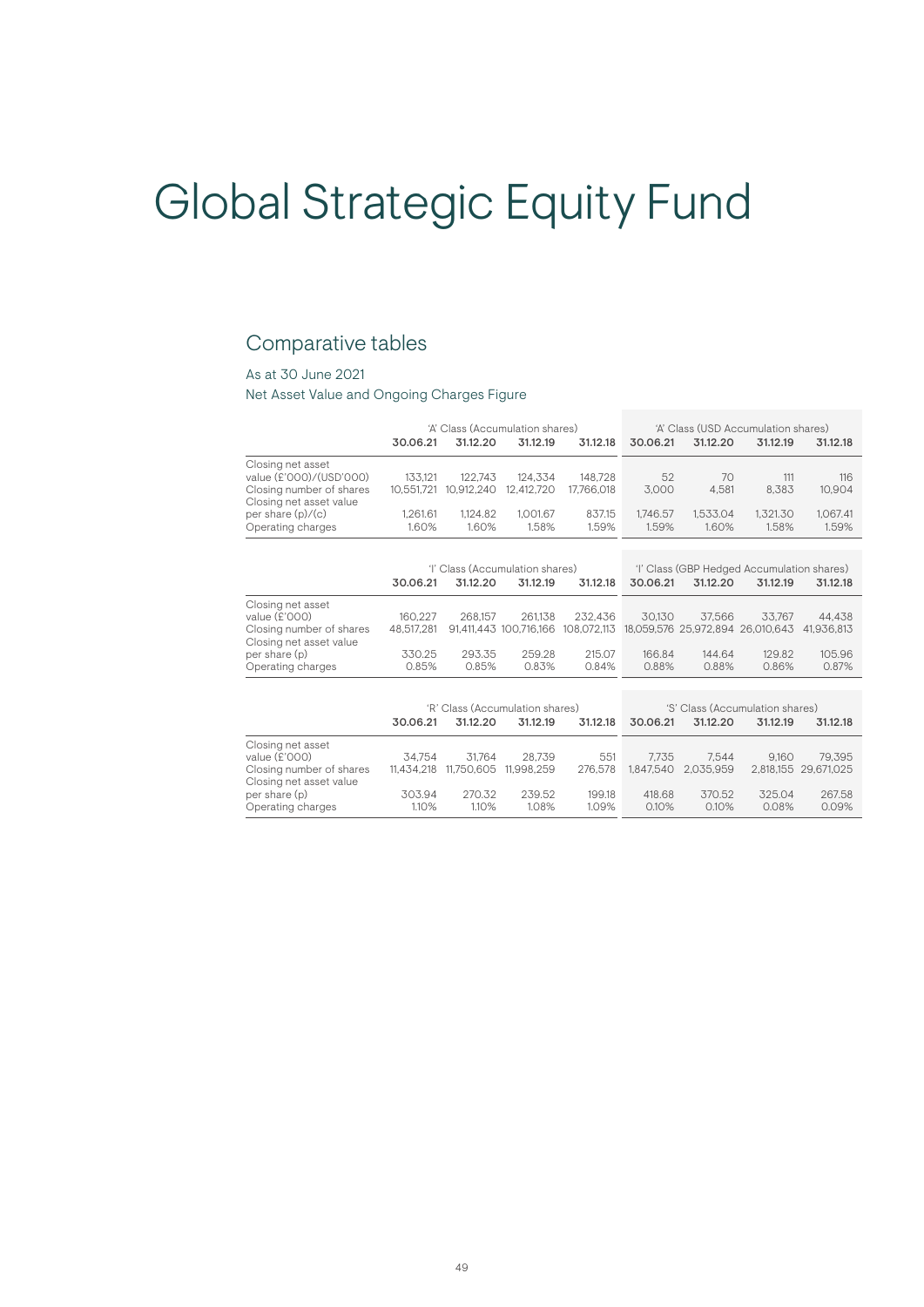# Global Total Return Credit Fund

# Comparative tables

# As at 30 June 2021

Net Asset Value and Ongoing Charges Figure

|                                                     |            |          | 'A' Class (Income-2 shares) |           | 'l' Class (Accumulation shares) |          |                                    |            |
|-----------------------------------------------------|------------|----------|-----------------------------|-----------|---------------------------------|----------|------------------------------------|------------|
|                                                     | 30.06.21   | 31.12.20 | 31.12.19                    | 31.12.18  | 30.06.21                        | 31.12.20 | 31.12.19                           | 31.12.18   |
| Closing net asset                                   |            |          |                             |           |                                 |          |                                    |            |
| value (£'000)                                       | 16         | 14       | 10                          | 10        | 170.175                         | 114.531  | 98.899                             | 39.421     |
| Closing number of shares                            | 15,698     | 14.355   | 10,501                      | 10.138    |                                 |          | 147,510,248 101,682,391 92,901,963 | 39,952,121 |
| Closing net asset value                             |            |          |                             |           |                                 |          |                                    |            |
| per share (p)                                       | 100.10     | 100.09   | 99.27                       | 96.07     | 115.36                          | 112.64   | 106.45                             | 98.67      |
| Operating charges                                   | 1.34%      | 1.42%    | 1.61%                       | 1.63%     | 0.74%                           | 0.79%    | 0.86%                              | 0.87%      |
|                                                     |            |          |                             |           |                                 |          |                                    |            |
|                                                     |            |          | 'l' Class (Income-2 shares) |           | 'K' Class (Accumulation shares) |          |                                    |            |
|                                                     |            |          |                             |           |                                 |          |                                    |            |
|                                                     | 30.06.21   | 31.12.20 | 31.12.19                    | 31.12.18  | 30.06.21                        | 31.12.20 | 31.12.19                           | 31.12.18   |
| Closing net asset                                   |            |          |                             |           |                                 |          |                                    |            |
| value (£'000)                                       | 20.065     | 493      | 2.803                       | 2.314     | 7.997                           | 8.278    | 14.638                             | 3,613      |
| Closing number of shares<br>Closing net asset value | 19,609,468 | 483.224  | 2.788.293                   | 2.396.673 | 6.874.986                       |          | 7.296.354 13.682.456               | 3.654.871  |
| per share (p)                                       | 102.33     | 102.01   | 100.52                      | 96.55     | 116.32                          | 113.46   | 106.98                             | 98.86      |
| Operating charges                                   | 0.75%      | 0.82%    | 0.86%                       | 0.85%     | 0.54%                           | 0.56%    | 0.56%                              | 0.55%      |

|                                                     |                 | 'K' Class (Income-2 shares)                 |                 |                |
|-----------------------------------------------------|-----------------|---------------------------------------------|-----------------|----------------|
|                                                     | 30.06.21        | 31.12.20                                    | 31.12.19        | 31.12.18       |
| Closing net asset<br>value (£'000)                  | 29,806          | 42.116                                      | 72.288          | 43.237         |
| Closing number of shares<br>Closing net asset value |                 | 28,899,634 41,000,904 71,578,977 44,710,329 |                 |                |
| per share (p)<br>Operating charges                  | 103.14<br>0.54% | 102.72<br>0.56%                             | 100.99<br>0.56% | 96.70<br>0.56% |

Fund launched on 11 May 2018.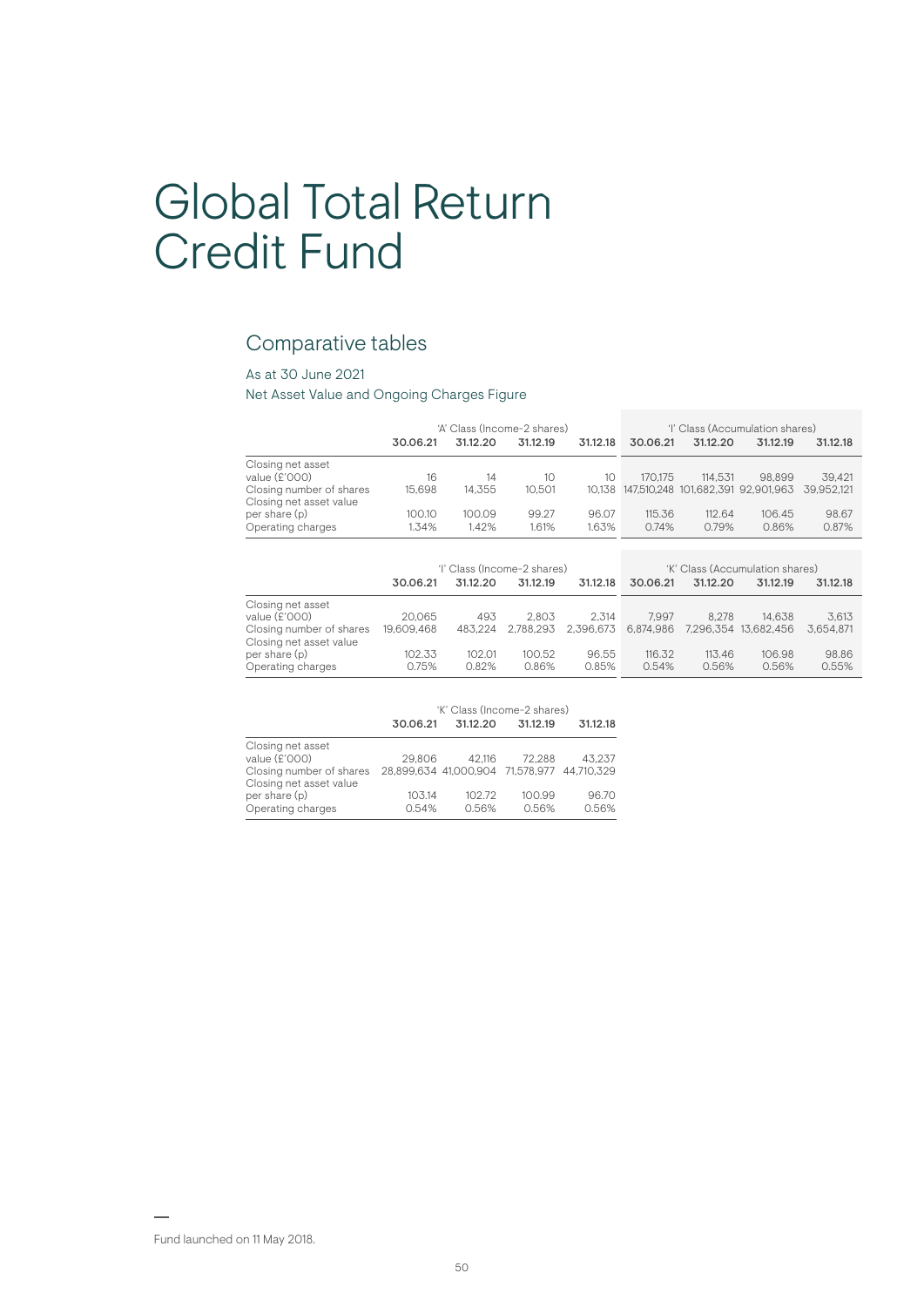# Monthly High Income Fund

# Comparative tables

# As at 30 June 2021

Net Asset Value and Ongoing Charges Figure

|                                                     | 'A' Class (Accumulation shares) |                                 |           |           | 'A' Class (Income-2 shares) |          |                                  |          |
|-----------------------------------------------------|---------------------------------|---------------------------------|-----------|-----------|-----------------------------|----------|----------------------------------|----------|
|                                                     | 30.06.21                        | 31.12.20                        | 31.12.19  | 31.12.18  | 30.06.21                    | 31.12.20 | 31.12.19                         | 31.12.18 |
| Closing net asset                                   |                                 |                                 |           |           |                             |          |                                  |          |
| value (£'000)                                       | 7.102                           | 7.604                           | 8.951     | 10.367    | 11.837                      | 12.284   | 13.804                           | 20.757   |
| Closing number of shares<br>Closing net asset value | 2.886.754                       | 3.164.611                       | 3.821.514 | 4.864.576 | 18.130.301                  |          | 18.819.684 20.645.868 32.613.000 |          |
| per share (p)                                       | 246.03                          | 240.28                          | 234.22    | 213.12    | 65.29                       | 65.27    | 66.86                            | 63.65    |
| Operating charges                                   | 1.35%                           | 1.36%                           | 1.38%     | 1.34%     | 1.35%                       | 1.36%    | 1.37%                            | 1.34%    |
|                                                     |                                 |                                 |           |           |                             |          |                                  |          |
|                                                     |                                 | 'l' Class (Accumulation shares) |           |           | 'l' Class (Income-2 shares) |          |                                  |          |
|                                                     | 30.06.21                        | 31.12.20                        | 31.12.19  | 31.12.18  | 30.06.21                    | 31.12.20 | 31.12.19                         | 31.12.18 |

|                          | uu.uu.ci  | <u>UILLE</u> | <u>UNLAU</u> | 0.14.14 | <b>UU.UU.</b> ZI | ULLAU  | <u>UNLAU</u>                                                     | <u>UILLICIU</u> |
|--------------------------|-----------|--------------|--------------|---------|------------------|--------|------------------------------------------------------------------|-----------------|
| Closing net asset        |           |              |              |         |                  |        |                                                                  |                 |
| value (£'000)            | 11.814    | 13.573       | 15.398       | 25.988  | 29.429           | 30.324 | 32.912                                                           | 36.359          |
| Closing number of shares | 5.730.595 | 6.761.823    |              |         |                  |        | 7,916,752 14,772,845 30,248,338 31,270,246 33,332,900 38,916,034 |                 |
| Closing net asset value  |           |              |              |         |                  |        |                                                                  |                 |
| per share (p)            | 206.16    | 200.73       | 194.51       | 175.92  | 97.29            | 96.97  | 98.74                                                            | 93.43           |
| Operating charges        | 0.75%     | 0.76%        | $0.77\%$     | 0.74%   | 0.75%            | 0.76%  | 0.78%                                                            | 0.74%           |

|                                                     | 'R' Class (Accumulation shares) |                 |                 |                 | 'R' Class (Income-2 shares) |                |                |                |
|-----------------------------------------------------|---------------------------------|-----------------|-----------------|-----------------|-----------------------------|----------------|----------------|----------------|
|                                                     | 30.06.21                        | 31.12.20        | 31.12.19        | 31.12.18        | 30.06.21                    | 31.12.20       | 31.12.19       | 31.12.18       |
| Closing net asset                                   |                                 |                 |                 |                 |                             |                |                |                |
| value (£'000)                                       | 409                             | 388             | 751             | 338             | 6.588                       | 6.526          | 6.502          | 954            |
| Closing number of shares<br>Closing net asset value | 293.953                         | 286.153         | 570.971         | 284.240         | 7.187.413                   | 7.139.876      | 6.979.501      | 1.080.449      |
| per share (p)<br>Operating charges                  | 139.19<br>0.85%                 | 135.60<br>0.86% | 131.52<br>0.88% | 119.07<br>0.84% | 91.66<br>0.85%              | 91.40<br>0.86% | 93.16<br>0.89% | 88.24<br>0.84% |

|                          | 'S' Class (Accumulation shares) |          |                                 |          |
|--------------------------|---------------------------------|----------|---------------------------------|----------|
|                          | 30.06.21                        | 31.12.20 | 31.12.19                        | 31.12.18 |
| Closing net asset        |                                 |          |                                 |          |
| value (£'000)            | 38.754                          | 48.150   | 35.319                          | 6.310    |
| Closing number of shares | 13.139.887                      |          | 16.821.077 12.816.604 2.548.084 |          |
| Closing net asset value  |                                 |          |                                 |          |
| per share (c)            | 294.93                          | 286.25   | 275.57                          | 247.62   |
| Operating charges        | 0.10%                           | 0.11%    | 0.13%                           | 0.09%    |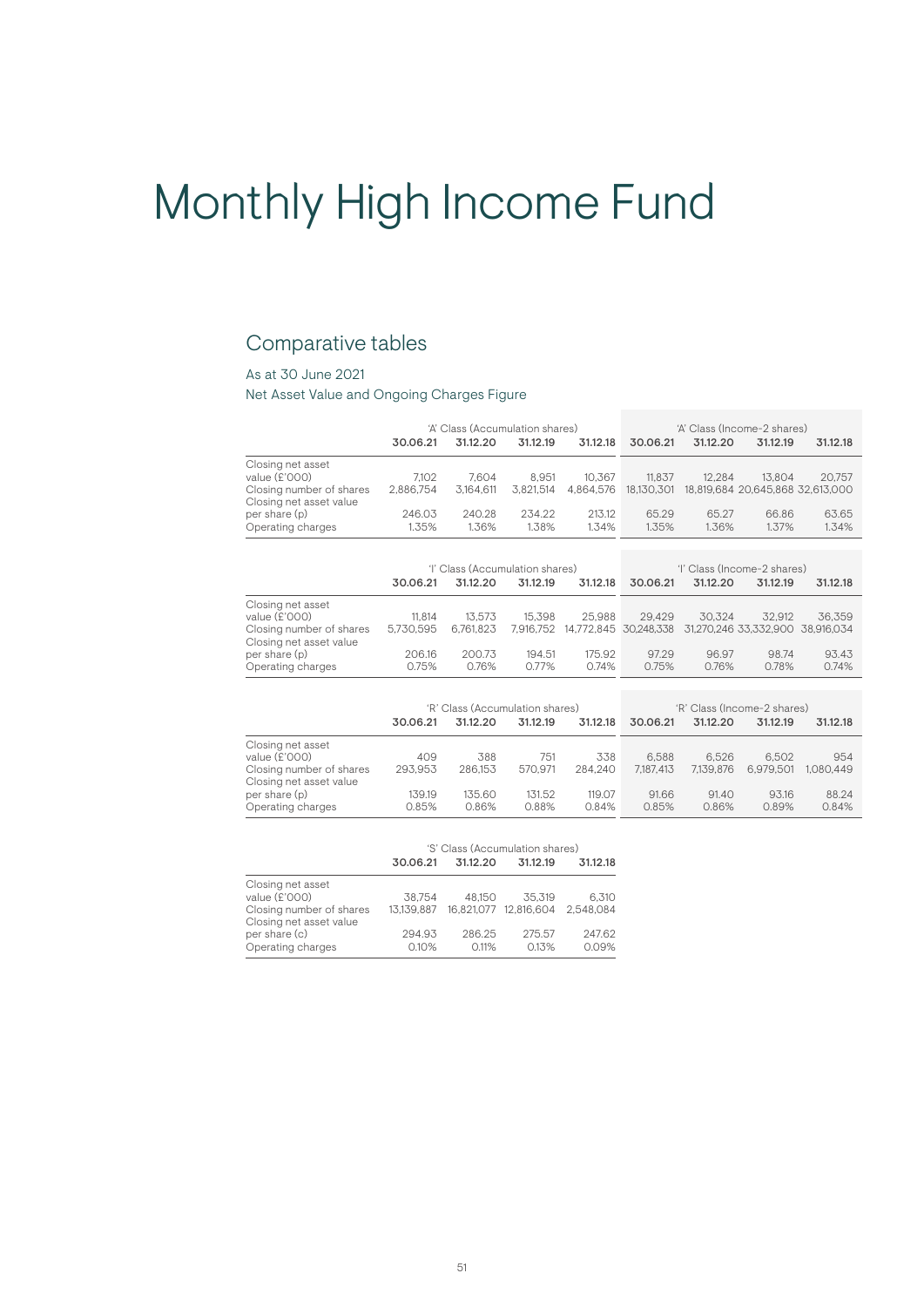# Notes to the Aggregated Financial Statements

For the period ended 30 June 2021

# Accounting policies

The semi-annual financial statements have been prepared in accordance with the Statement of Recommended Practice for Authorised Funds issued by the Investment Management Association in May 2014.

The accounting policies applied are consistent with those of the annual financial statements for the year ended 31 December 2020 and are described in those annual financial statements.

Director of the ACD Director of the ACD 31 August 2021

# David Aird **Adam Fletcher** Adam Fletcher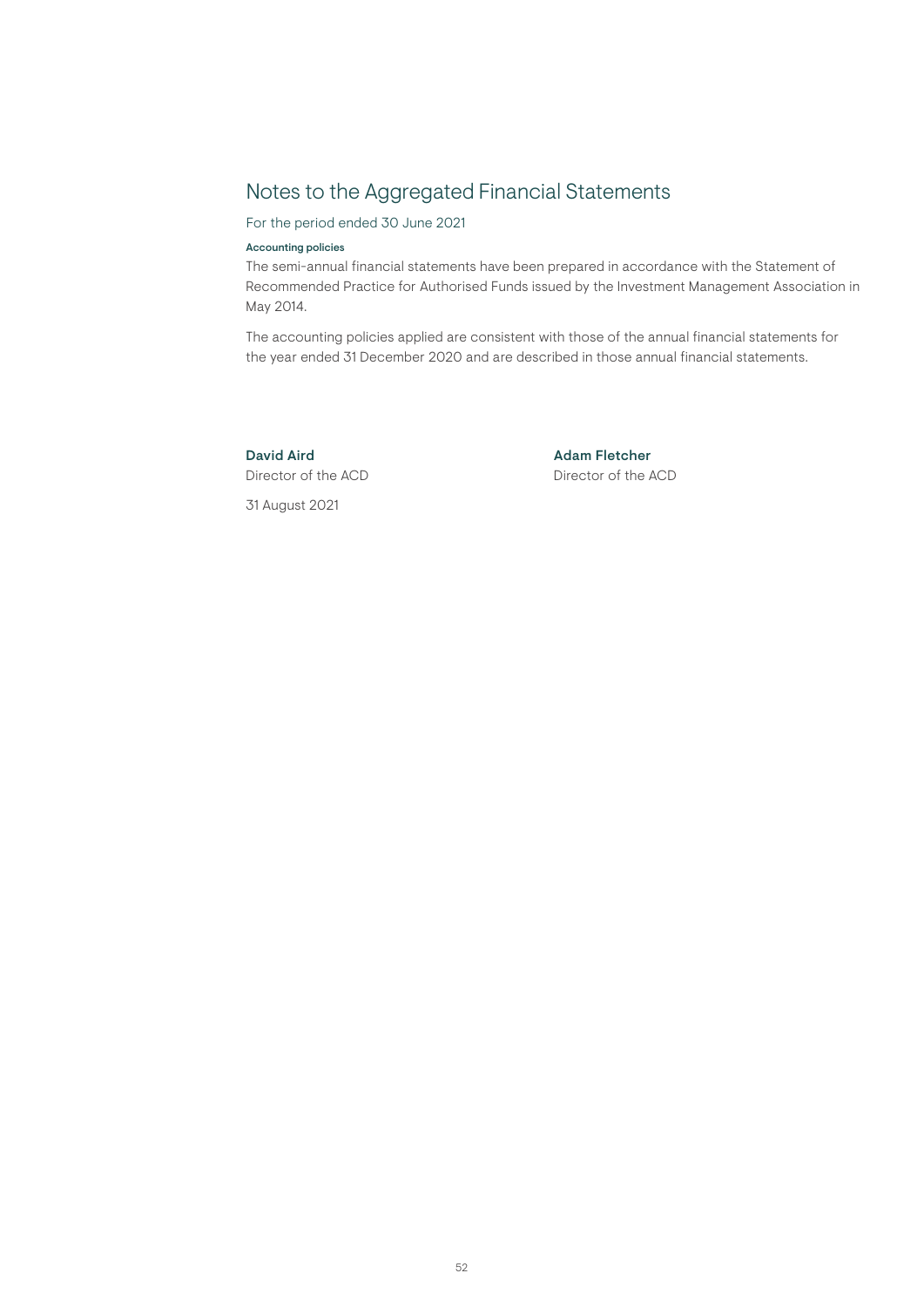# American Franchise Fund

# Statement of total return

# For the period ended 30 June 2021

|                                                   |         | 30.06.21 |         | 30.06.20 |  |
|---------------------------------------------------|---------|----------|---------|----------|--|
|                                                   | £'000   | £'000    | £'000   | £'000    |  |
| Income                                            |         |          |         |          |  |
| Net capital gains                                 |         | 71.033   |         | 34.156   |  |
| Revenue                                           | 1.965   |          | 2.373   |          |  |
| Expenses                                          | (2.545) |          | (2.096) |          |  |
| Interest payable and similar charges              | (2)     |          | (1)     |          |  |
| Net (expense)/revenue before taxation             | (582)   |          | 276     |          |  |
| Taxation                                          | (266)   |          | (244)   |          |  |
| Net (expense)/revenue after taxation              |         | (848)    |         | 32       |  |
| Total return before distribution                  |         | 70,185   |         | 34,188   |  |
| Distribution                                      |         |          |         | 5        |  |
| Change in net assets attributable to shareholders |         |          |         |          |  |
| from investment activities                        |         | 70.185   |         | 34,193   |  |

# Statement of change in net assets attributable to shareholders

# For the period ended 30 June 2021

| FOIT LITE DEFILOG EFFIGED JOURNAL 2021            |          |          |           |          |
|---------------------------------------------------|----------|----------|-----------|----------|
|                                                   | 30.06.21 |          |           | 30.06.20 |
|                                                   | £'000    | £'000    | £'000     | £'000    |
| Opening net assets attributable to shareholders   |          | 474.352  |           | 427,312  |
| Amounts receivable on creation of shares          | 33.758   |          | 59.363    |          |
| Amounts payable on cancellation of shares         | (51.277) |          | (91, 411) |          |
|                                                   |          | (17.519) |           | (32.048) |
| Change in net assets attributable to shareholders |          |          |           |          |
| from investment activities                        |          | 70.185   |           | 34.193   |
| Closing net assets attributable to shareholders   |          | 527,018  |           | 429,457  |

# Balance sheet

|                                         | 30.06.21 |         |       | 31.12.20 |
|-----------------------------------------|----------|---------|-------|----------|
|                                         | £'000    | £'000   | £'000 | £'000    |
| Assets                                  |          |         |       |          |
| Investments assets                      |          | 522,776 |       | 467,403  |
| Current assets                          |          |         |       |          |
| Debtors                                 | 299      |         | 1,253 |          |
| Cash and bank balances                  | 5,579    |         | 6,280 |          |
| Total other assets                      |          | 5,878   |       | 7,533    |
| <b>Total assets</b>                     |          | 528,654 |       | 474,936  |
| Liabilities                             |          |         |       |          |
| Creditors                               |          |         |       |          |
| Bank overdrafts                         | 8        |         |       |          |
| Other creditors                         | 1,628    |         | 584   |          |
| <b>Total liabilities</b>                |          | 1,636   |       | 584      |
| Net assets attributable to shareholders |          | 527,018 |       | 474,352  |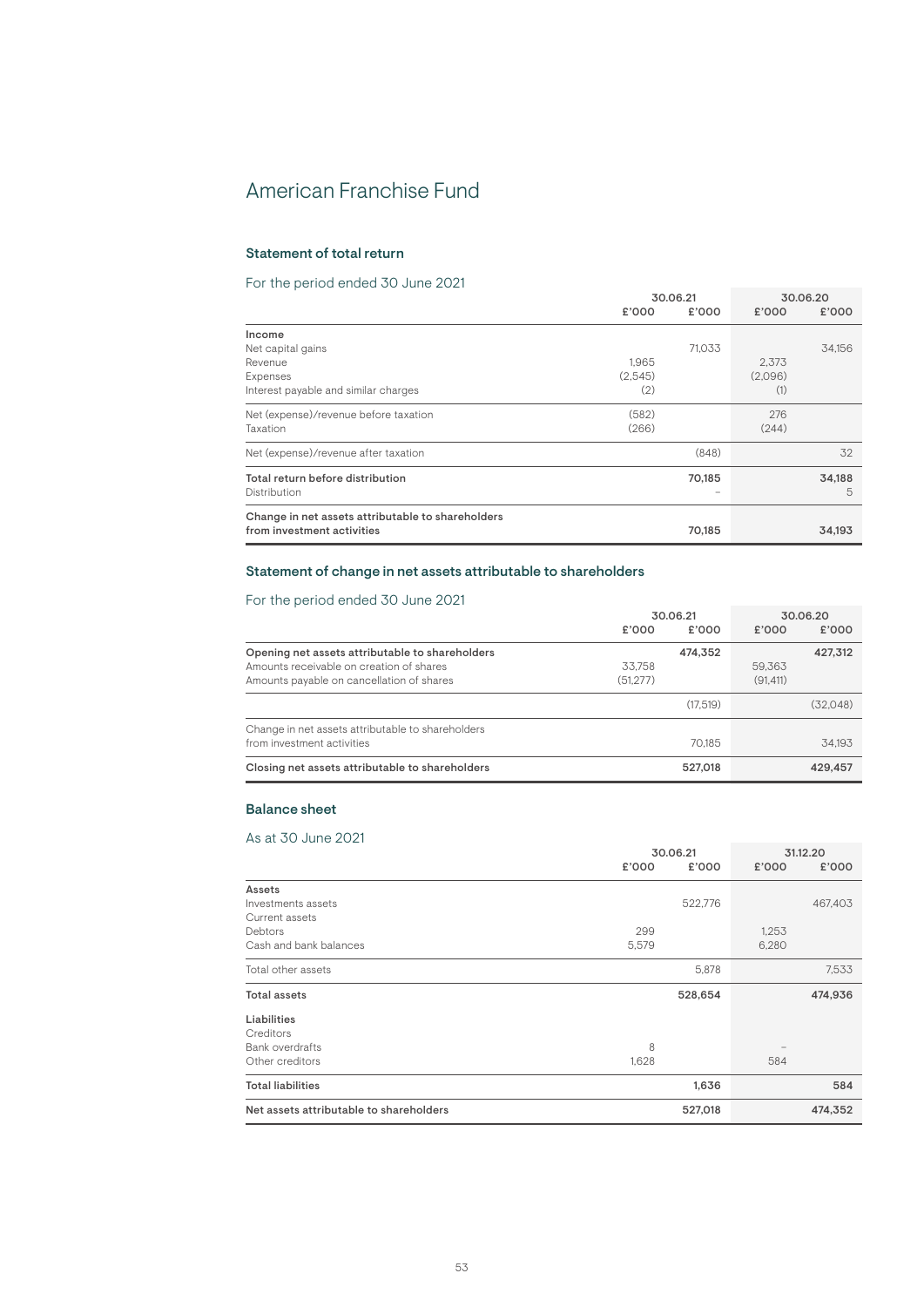# Asia Pacific Franchise Fund

# Statement of total return

# For the period ended 30 June 2021

|                                                   | 30.06.21 |        | 30.06.20 |        |
|---------------------------------------------------|----------|--------|----------|--------|
|                                                   | £'000    | £'000  | £'000    | £'000  |
| Income                                            |          |        |          |        |
| Net capital gains                                 |          | 11,416 |          | 16,566 |
| Revenue                                           | 2.836    |        | 1.558    |        |
| Expenses                                          | (1,755)  |        | (944)    |        |
| Interest payable and similar charges              |          |        |          |        |
| Net revenue before taxation                       | 1,081    |        | 614      |        |
| Taxation                                          | (287)    |        | 85       |        |
| Net revenue after taxation                        |          | 794    |          | 699    |
| Total return before distribution                  |          | 12,210 |          | 17,265 |
| Distribution                                      |          | 9      |          | 90     |
| Change in net assets attributable to shareholders |          |        |          |        |
| from investment activities                        |          | 12,219 |          | 17,355 |

# Statement of change in net assets attributable to shareholders

# For the period ended 30 June 2021

| FOIT LITE DEFILOG EFFIGED JOURNAL 2021            |          |          |         |          |
|---------------------------------------------------|----------|----------|---------|----------|
|                                                   |          | 30.06.21 |         | 30.06.20 |
|                                                   | £'000    | £'000    | £'000   | £'000    |
| Opening net assets attributable to shareholders   |          | 330.229  |         | 167,058  |
| Amounts receivable on creation of shares          | 40.029   |          | 52.533  |          |
| Amounts payable on cancellation of shares         | (30.449) |          | (3.708) |          |
|                                                   |          | 9.580    |         | 48.825   |
| Change in net assets attributable to shareholders |          |          |         |          |
| from investment activities                        |          | 12.219   |         | 17.355   |
| Closing net assets attributable to shareholders   |          | 352.028  |         | 233,238  |

# Balance sheet

|                                         | 30.06.21 |         |       | 31.12.20 |
|-----------------------------------------|----------|---------|-------|----------|
|                                         | £'000    | £'000   | £'000 | £'000    |
| Assets                                  |          |         |       |          |
| Investments assets                      |          | 347,865 |       | 322,392  |
| Current assets                          |          |         |       |          |
| Debtors                                 | 404      |         | 804   |          |
| Cash and bank balances                  | 4,781    |         | 7,837 |          |
| Total other assets                      |          | 5,185   |       | 8,641    |
| <b>Total assets</b>                     |          | 353,050 |       | 331,033  |
| Liabilities                             |          |         |       |          |
| Creditors                               |          |         |       |          |
| Other creditors                         | 1,022    |         | 804   |          |
| <b>Total liabilities</b>                |          | 1,022   |       | 804      |
| Net assets attributable to shareholders |          | 352,028 |       | 330,229  |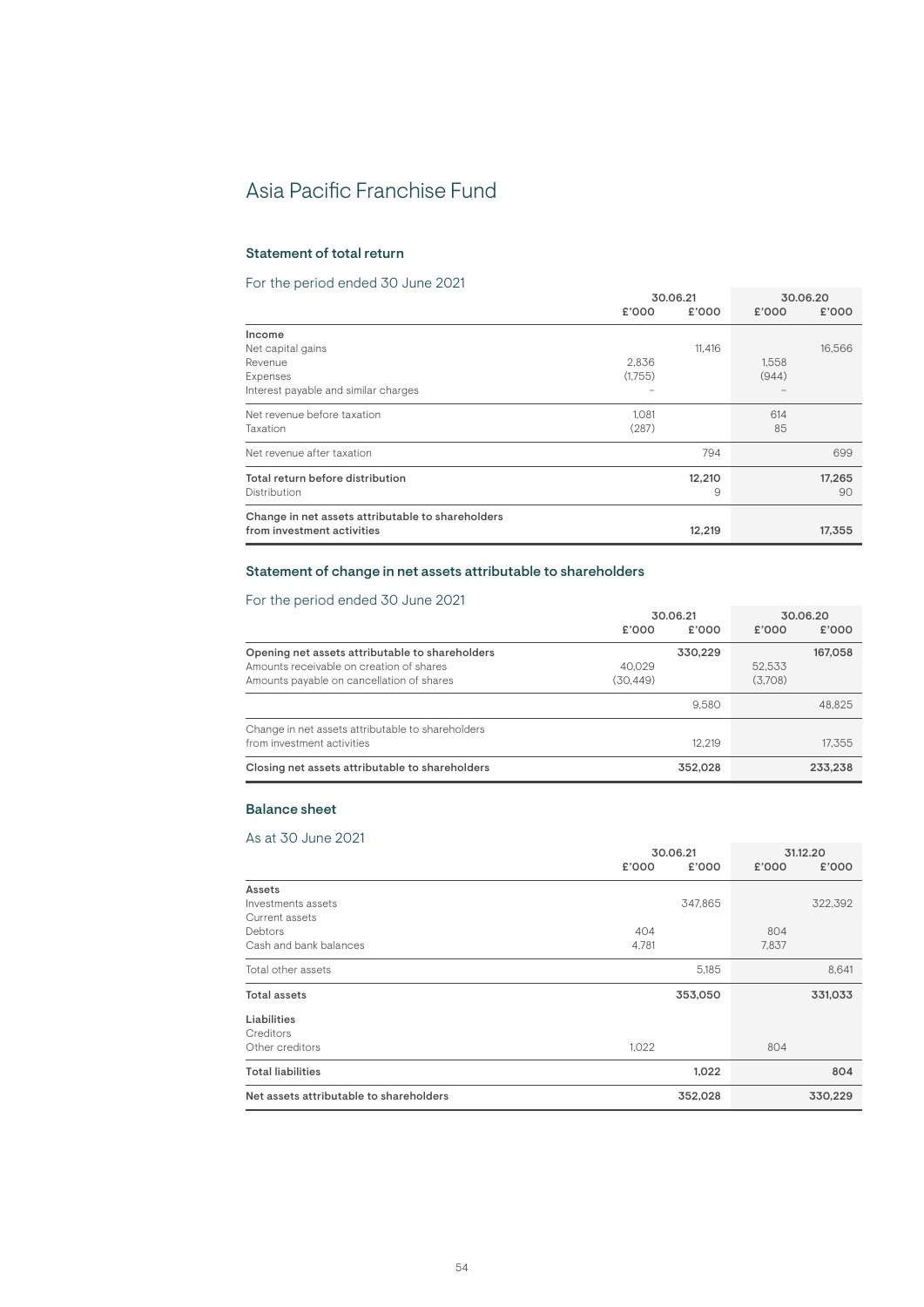# Global Energy Fund

# Statement of total return

# For the period ended 30 June 2021

|                                                   |       | 30.06.21 | 30.06.20 |          |
|---------------------------------------------------|-------|----------|----------|----------|
|                                                   | £'000 | £'000    | £'000    | £'000    |
| Income                                            |       |          |          |          |
| Net capital gains/(losses)                        |       | 1.735    |          | (7, 419) |
| Revenue                                           | 325   |          | 952      |          |
| Expenses                                          | (109) |          | (194)    |          |
| Interest payable and similar charges              |       |          |          |          |
| Net revenue before taxation                       | 216   |          | 758      |          |
| Taxation                                          | (30)  |          |          |          |
| Net revenue after taxation                        |       | 186      |          | 759      |
| Total return before distribution                  |       | 1.921    |          | (6,660)  |
| Distribution                                      |       | (174)    |          | 46       |
| Change in net assets attributable to shareholders |       |          |          |          |
| from investment activities                        |       | 1,747    |          | (6,614)  |

# Statement of change in net assets attributable to shareholders

# For the period ended 30 June 2021

| TUI THU DUITUU UNUUU UU JUNIU ZUZT                |          |          |         |          |
|---------------------------------------------------|----------|----------|---------|----------|
|                                                   |          | 30.06.21 |         | 30.06.20 |
|                                                   | £'000    | £'000    | £'000   | £'000    |
| Opening net assets attributable to shareholders   |          | 55,371   |         | 40,619   |
| Amounts receivable on creation of shares          | 5.507    |          | 15.795  |          |
| Amounts payable on cancellation of shares         | (62.784) |          | (9.643) |          |
|                                                   |          | (57.277) |         | 6.152    |
| Dilution adjustment                               |          | 24       |         | 6        |
| Change in net assets attributable to shareholders |          |          |         |          |
| from investment activities                        |          | 1.747    |         | (6,614)  |
| Retained distributions on accumulation shares     |          | 150      |         |          |
| Closing net assets attributable to shareholders   |          | 15       |         | 40.163   |

# Balance sheet

|                                         | 30.06.21                 |       | 31.12.20 |        |
|-----------------------------------------|--------------------------|-------|----------|--------|
|                                         | £'000                    | £'000 | £'000    | £'000  |
| Assets                                  |                          |       |          |        |
| Investments assets                      |                          |       |          | 54,651 |
| Current assets                          |                          |       |          |        |
| Debtors                                 | $\overline{\phantom{a}}$ |       | 112      |        |
| Cash and bank balances                  | 15                       |       | 926      |        |
| Total other assets                      |                          | 15    |          | 1,038  |
| <b>Total assets</b>                     |                          | 15    |          | 55,689 |
| Liabilities                             |                          |       |          |        |
| Creditors                               |                          |       |          |        |
| Distribution payable                    |                          |       | 22       |        |
| Other creditors                         | -                        |       | 296      |        |
| <b>Total liabilities</b>                |                          | -     |          | 318    |
| Net assets attributable to shareholders |                          | 15    |          | 55,371 |

This Fund has been merged with Global Environment Fund (A sub-fund of Ninety One Series iii) on 5 March 2021.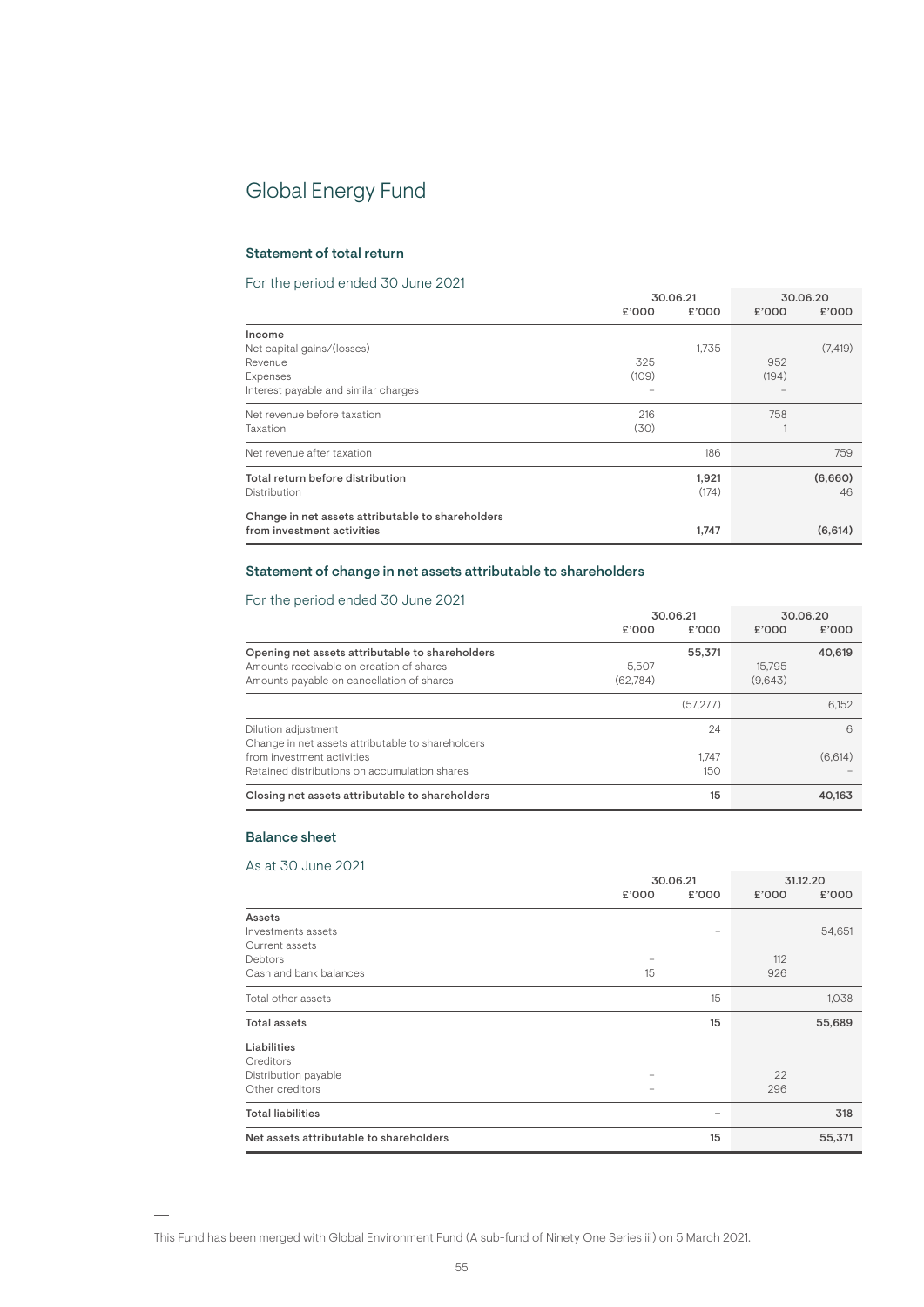# Global Energy Fund

# Distribution table

For the period ended 30 June 2021

#### Interim distribution paid 5 May 2021

Group 1 – Shares purchased before 1 January 2021

Group 2 – Shares purchased between 1 January and 5 March 2021

|                                     | <b>Net</b><br>Income<br>pence | Equalisation<br>pence | Distribution<br>paid<br>05.05.21<br>pence |
|-------------------------------------|-------------------------------|-----------------------|-------------------------------------------|
| 'A' Class (Accumulation shares)     |                               |                       |                                           |
| Group 1                             | 0.3215                        |                       | 0.3215                                    |
| Group 2                             | 0.1669                        | 0.1546                | 0.3215                                    |
| 'A' Class (USD Accumulation shares) |                               |                       |                                           |
| Group 1                             | 0.4488                        |                       | 0.4488                                    |
| Group 2                             | 0.2206                        | 0.2282                | 0.4488                                    |
| 'I' Class (Accumulation shares)     |                               |                       |                                           |
| Group 1                             | 0.6136                        |                       | 0.6136                                    |
| Group 2                             | 0.3657                        | 0.2479                | 0.6136                                    |
| 'l' Class (Income shares)           |                               |                       |                                           |
| Group 1                             | 0.1808                        |                       | 0.1808                                    |
| Group 2                             | 0.0945                        | 0.0863                | 0.1808                                    |
| 'R' Class (Accumulation shares)     |                               |                       |                                           |
| Group 1                             | 0.2166                        |                       | 0.2166                                    |
| Group 2                             | 0.0328                        | 0.1838                | 0.2166                                    |
| 'S' Class (Accumulation shares)     |                               |                       |                                           |
| Group 1                             | 0.5752                        | 0.5752                | 1.1504                                    |
| Group 2                             | 0.5752                        | 0.5752                | 1.1504                                    |
|                                     |                               |                       |                                           |

# Equalisation

Equalisation applies only to shares purchased during the distribution period (Group 2 shares). It is the average amount of income included in the purchase price of all Group 2 shares and is refunded to holders of these shares as a return of capital. Being capital, it is not liable to income tax but must be deducted from the cost of shares for capital gains tax purposes.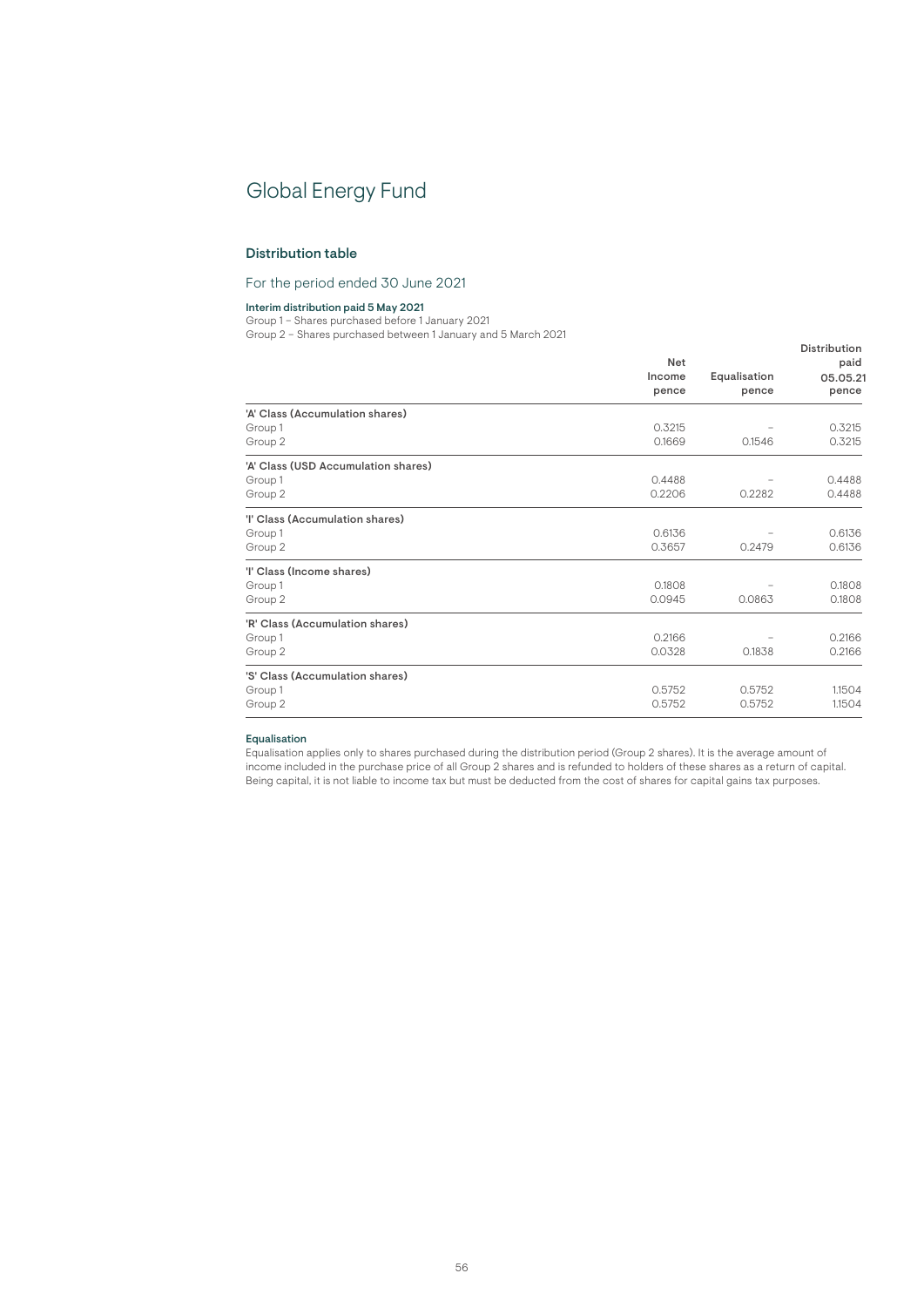# Global Strategic Equity Fund

# Statement of total return

# For the period ended 30 June 2021

|                                                   |         | 30.06.21 |         | 30.06.20  |  |
|---------------------------------------------------|---------|----------|---------|-----------|--|
|                                                   | £'000   | £'000    | £'000   | £'000     |  |
| Income                                            |         |          |         |           |  |
| Net capital gains/(losses)                        |         | 52,113   |         | (14, 618) |  |
| Revenue                                           | 3.763   |          | 3.867   |           |  |
| Expenses                                          | (2.287) |          | (2.146) |           |  |
| Interest payable and similar charges              |         |          | (4)     |           |  |
| Net revenue before taxation                       | 1,476   |          | 1.717   |           |  |
| Taxation                                          | (380)   |          | (300)   |           |  |
| Net revenue after taxation                        |         | 1.096    |         | 1.417     |  |
| Total return before distribution                  |         | 53,209   |         | (13, 201) |  |
| Distribution                                      |         | (227)    |         | (35)      |  |
| Change in net assets attributable to shareholders |         |          |         |           |  |
| from investment activities                        |         | 52,982   |         | (13, 236) |  |

# Statement of change in net assets attributable to shareholders

# For the period ended 30 June 2021

| TOT the period chucu ou build 2021                                                                                                       | £'000              | 30.06.21<br>£'000 | £'000             | 30.06.20<br>£'000 |
|------------------------------------------------------------------------------------------------------------------------------------------|--------------------|-------------------|-------------------|-------------------|
| Opening net assets attributable to shareholders<br>Amounts receivable on creation of shares<br>Amounts payable on cancellation of shares | 5.042<br>(159.991) | 467.825           | 4.331<br>(26.339) | 457,222           |
|                                                                                                                                          |                    | (154.949)         |                   | (22.008)          |
| Dilution adjustment<br>Change in net assets attributable to shareholders<br>from investment activities                                   |                    | 147<br>52.982     |                   | (13.236)          |
| Closing net assets attributable to shareholders                                                                                          |                    | 366,005           |                   | 421.978           |

# Balance sheet

|                                         | 30.06.21 |         | 31.12.20 |         |
|-----------------------------------------|----------|---------|----------|---------|
|                                         | £'000    | £'000   | £'000    | £'000   |
| Assets                                  |          |         |          |         |
| Investments assets                      |          | 359,668 |          | 452,947 |
| Current assets                          |          |         |          |         |
| Debtors                                 | 454      |         | 1,682    |         |
| Cash and bank balances                  | 7,148    |         | 14,348   |         |
| Total other assets                      |          | 7,602   |          | 16,030  |
| <b>Total assets</b>                     |          | 367,270 |          | 468,977 |
| Liabilities                             |          |         |          |         |
| Creditors                               |          |         |          |         |
| Other creditors                         | 1,265    |         | 1,152    |         |
| <b>Total liabilities</b>                |          | 1,265   |          | 1,152   |
| Net assets attributable to shareholders |          | 366,005 |          | 467,825 |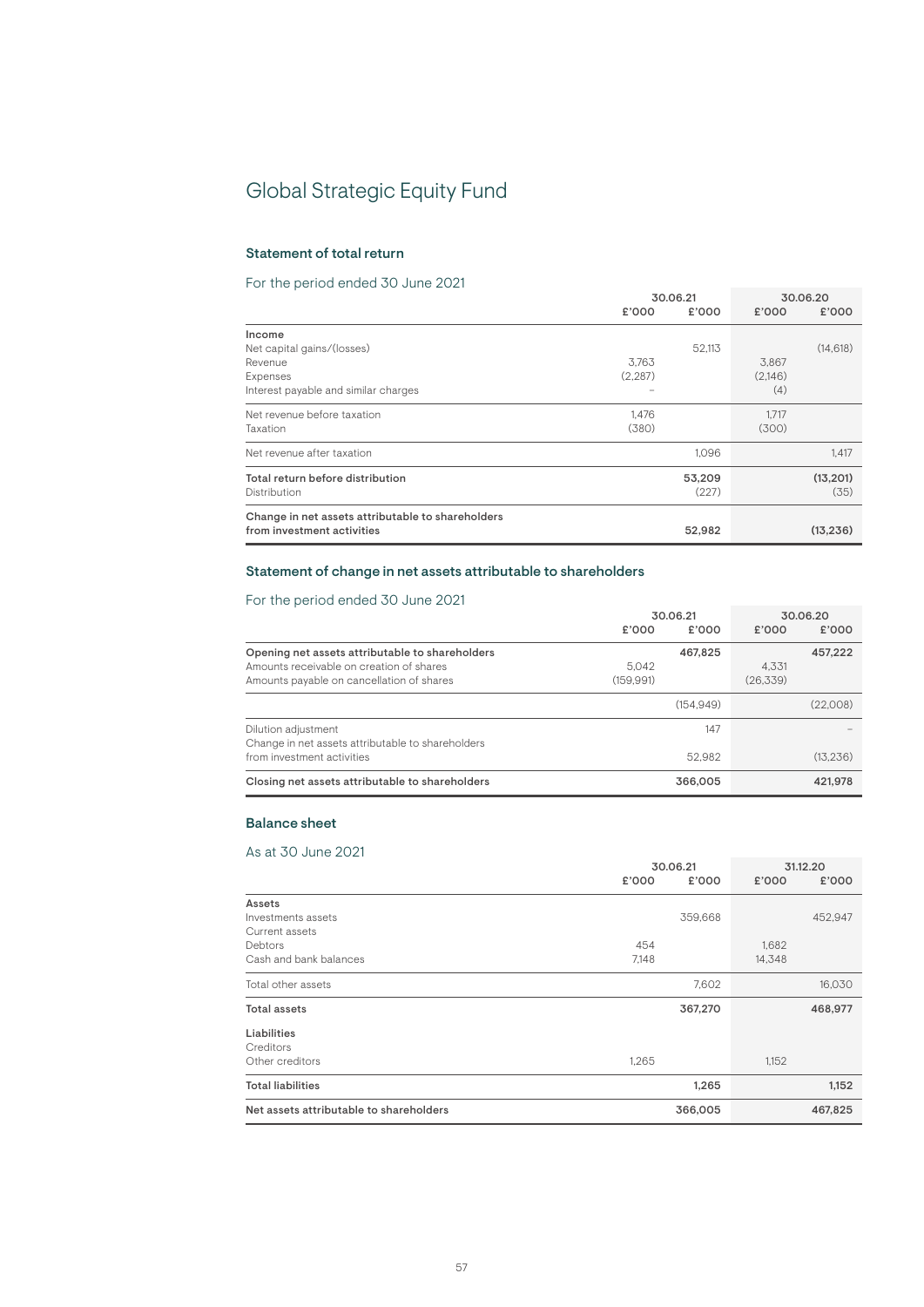# Global Total Return Credit Fund

# Statement of total return

# For the period ended 30 June 2021

|                                                   |       | 30.06.21 |       | 30.06.20 |  |
|---------------------------------------------------|-------|----------|-------|----------|--|
|                                                   | £'000 | £'000    | £'000 | £'000    |  |
| Income                                            |       |          |       |          |  |
| Net capital gains/(losses)                        |       | 947      |       | (8,495)  |  |
| Revenue                                           | 4.034 |          | 3.477 |          |  |
| Expenses                                          | (667) |          | (587) |          |  |
| Interest payable and similar charges              | (2)   |          | (4)   |          |  |
| Net revenue before taxation                       | 3,365 |          | 2,886 |          |  |
| Taxation                                          |       |          |       |          |  |
| Net revenue after taxation                        |       | 3,365    |       | 2,886    |  |
| Total return before distributions                 |       | 4,312    |       | (5,609)  |  |
| Distributions                                     |       | (3,461)  |       | (3,050)  |  |
| Change in net assets attributable to shareholders |       |          |       |          |  |
| from investment activities                        |       | 851      |       | (8,659)  |  |

# Statement of change in net assets attributable to shareholders

# For the period ended 30 June 2021

| TOT the period chucu ou bund 2021                                                                                                        | £'000              | 30.06.21<br>£'000 | £'000              | 30.06.20<br>£'000 |
|------------------------------------------------------------------------------------------------------------------------------------------|--------------------|-------------------|--------------------|-------------------|
| Opening net assets attributable to shareholders<br>Amounts receivable on creation of shares<br>Amounts payable on cancellation of shares | 77.507<br>(18.761) | 165.432           | 22.623<br>(42.260) | 188,638           |
|                                                                                                                                          |                    | 58.746            |                    | (19, 637)         |
| Dilution adjustment<br>Change in net assets attributable to shareholders                                                                 |                    | 155               |                    | 161               |
| from investment activities                                                                                                               |                    | 851               |                    | (8,659)           |
| Retained distributions on accumulation shares                                                                                            |                    | 2.875             |                    | 1.845             |
| Closing net assets attributable to shareholders                                                                                          |                    | 228,059           |                    | 162.348           |

# Balance sheet

| AS UI OU SUITU ZUZT                     | 30.06.21 |         | 31.12.20 |         |
|-----------------------------------------|----------|---------|----------|---------|
|                                         | £'000    | £'000   | £'000    | £'000   |
| Assets                                  |          |         |          |         |
| Investments assets                      |          | 217,417 |          | 162,703 |
| Current assets                          |          |         |          |         |
| Debtors                                 | 6,725    |         | 1,986    |         |
| Cash and bank balances                  | 8,324    |         | 1,882    |         |
| Total other assets                      |          | 15,049  |          | 3,868   |
| Total assets                            |          | 232,466 |          | 166,571 |
| Liabilities                             |          |         |          |         |
| Investment liabilities                  |          | 1,762   |          | 153     |
| Creditors                               |          |         |          |         |
| <b>Bank overdrafts</b>                  | 564      |         |          |         |
| Distribution payable                    | 538      |         | 438      |         |
| Other creditors                         | 1,543    |         | 548      |         |
| Total other liabilities                 |          | 2,645   |          | 986     |
| <b>Total liabilities</b>                |          | 4,407   |          | 1,139   |
| Net assets attributable to shareholders |          | 228,059 |          | 165,432 |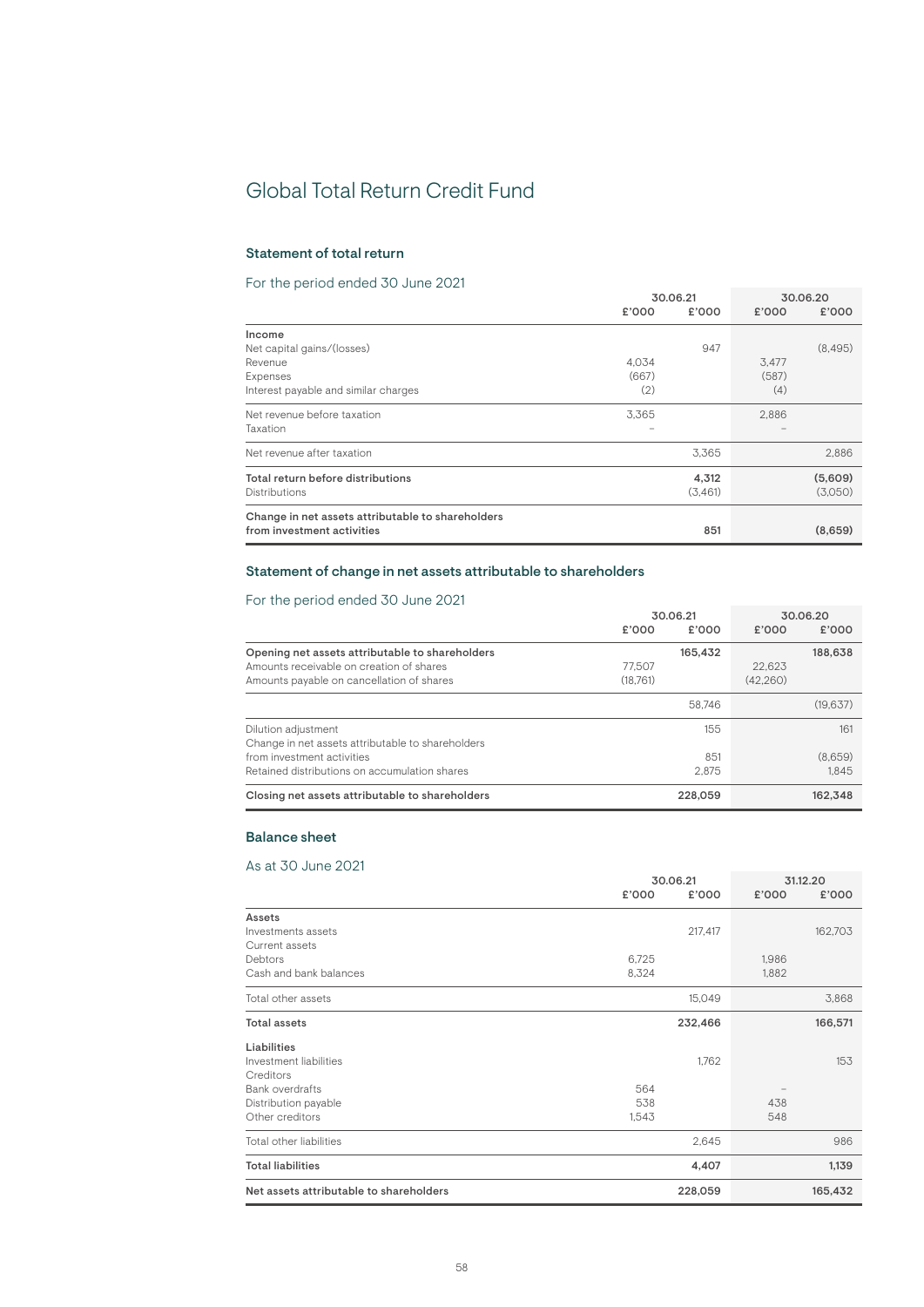# Global Total Return Credit Fund

# Distribution tables

# For the period ended 30 June 2021

# Interim distribution paid 31 May 2021

Group 1 – Shares purchased before 1 January 2021

Group 2 – Shares purchased between 1 January and 31 March 2021

| 'A' Class (Income-2 shares)     | Net<br>Income<br>pence | Equalisation<br>pence | <b>Distribution</b><br>paid<br>31.05.21<br>pence | <b>Distribution</b><br>paid<br>31.05.20<br>pence |
|---------------------------------|------------------------|-----------------------|--------------------------------------------------|--------------------------------------------------|
| Group 1<br>Group 2              | 1.0211<br>0.4734       | 0.5477                | 1.0211<br>1.0211                                 | 0.9058<br>0.9058                                 |
| 'l' Class (Accumulation shares) |                        |                       |                                                  |                                                  |
| Group 1                         | 0.9450                 |                       | 0.9450                                           | 0.7608                                           |
| Group 2                         | 0.6311                 | 0.3139                | 0.9450                                           | 0.7608                                           |
| 'l' Class (Income-2 shares)     |                        |                       |                                                  |                                                  |
| Group 1                         | 1.0438                 |                       | 1.0438                                           | 0.9209                                           |
| Group 2                         | 0.5064                 | 0.5374                | 1.0438                                           | 0.9209                                           |
| 'K' Class (Accumulation shares) |                        |                       |                                                  |                                                  |
| Group 1                         | 1.0081                 |                       | 1.0081                                           | 0.8430                                           |
| Group 2                         | 0.5570                 | 0.4511                | 1.0081                                           | 0.8430                                           |
| 'K' Class (Income-2 shares)     |                        |                       |                                                  |                                                  |
| Group 1                         | 1.0525                 |                       | 1.0525                                           | 0.9255                                           |
| Group 2                         | 0.6316                 | 0.4209                | 1.0525                                           | 0.9255                                           |
|                                 |                        |                       |                                                  |                                                  |

# Interim distribution payable 31 August 2021

Group 1 – Shares purchased before 1 April 2021

Group 2 – Shares purchased between 1 April and 30 June 2021

|                                 |        |              | Distribution | Distribution |
|---------------------------------|--------|--------------|--------------|--------------|
|                                 | Net    |              | payable      | paid         |
|                                 | Income | Equalisation | 31.08.21     | 31.08.20     |
|                                 | pence  | pence        | pence        | pence        |
| 'A' Class (Income-2 shares)     |        |              |              |              |
| Group 1                         | 1.0810 |              | 1.0810       | 0.9988       |
| Group 2                         | 0.6792 | 0.4018       | 1.0810       | 0.9988       |
| 'l' Class (Accumulation shares) |        |              |              |              |
| Group 1                         | 1.0215 |              | 1.0215       | 0.8940       |
| Group 2                         | 0.5927 | 0.4288       | 1.0215       | 0.8940       |
| 'l' Class (Income-2 shares)     |        |              |              |              |
| Group 1                         | 1.1046 |              | 1.1046       | 1.0117       |
| Group 2                         | 0.2195 | 0.8851       | 1.1046       | 1.0117       |
| 'K' Class (Accumulation shares) |        |              |              |              |
| Group 1                         | 1.0869 |              | 1.0869       | 0.9561       |
| Group 2                         | 0.6021 | 0.4848       | 1.0869       | 0.9561       |
| 'K' Class (Income-2 shares)     |        |              |              |              |
| Group 1                         | 1.1132 |              | 1.1132       | 1.0176       |
| Group 2                         | 0.4825 | 0.6307       | 1.1132       | 1.0176       |

### Equalisation

Equalisation applies only to shares purchased during the distribution period (Group 2 shares). It is the average amount of income included in the purchase price of all Group 2 shares and is refunded to holders of these shares as a return of capital. Being capital, it is not liable to income tax but must be deducted from the cost of shares for capital gains tax purposes.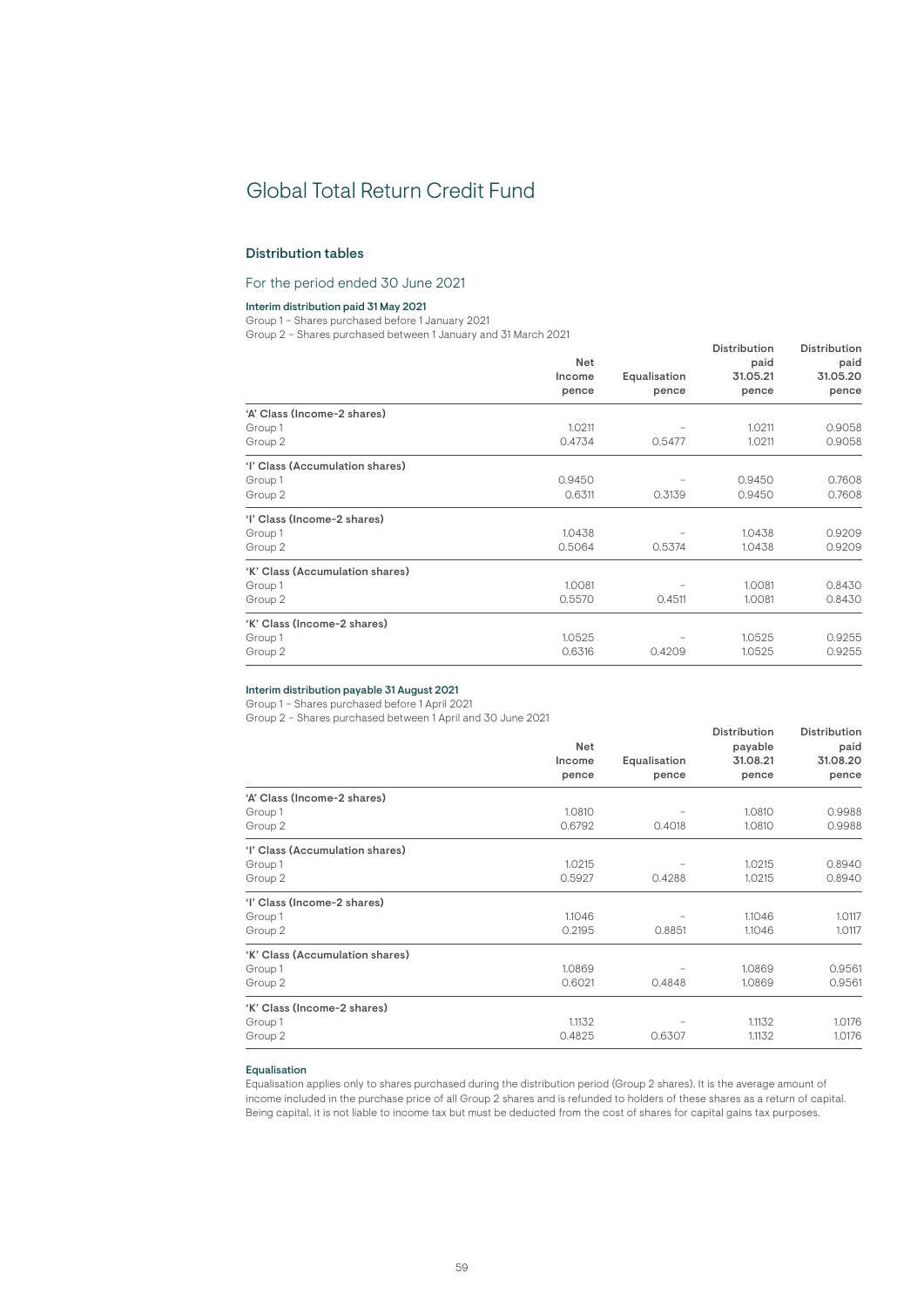# Monthly High Income Fund

# Statement of total return

# For the period ended 30 June 2021

|                                                   |       | 30.06.21 |       | 30.06.20 |  |
|---------------------------------------------------|-------|----------|-------|----------|--|
|                                                   | £'000 | £'000    | £'000 | £'000    |  |
| Income                                            |       |          |       |          |  |
| Net capital gains/(losses)                        |       | 688      |       | (7, 815) |  |
| Revenue                                           | 2,752 |          | 2,981 |          |  |
| Expenses                                          | (339) |          | (340) |          |  |
| Interest payable and similar charges              | (1)   |          | (6)   |          |  |
| Net revenue before taxation                       | 2,412 |          | 2,635 |          |  |
| Taxation                                          |       |          |       |          |  |
| Net revenue after taxation                        |       | 2,412    |       | 2,635    |  |
| Total return before distributions                 |       | 3,100    |       | (5,180)  |  |
| Distributions                                     |       | (2,539)  |       | (2,647)  |  |
| Change in net assets attributable to shareholders |       |          |       |          |  |
| from investment activities                        |       | 561      |       | (7,827)  |  |

# Statement of change in net assets attributable to shareholders

# For the period ended 30 June 2021

| TOL the period ended by June 2021                                                                                                                       |                   |                    |                   |                         |
|---------------------------------------------------------------------------------------------------------------------------------------------------------|-------------------|--------------------|-------------------|-------------------------|
|                                                                                                                                                         | £'000             | 30.06.21<br>£'000  | £'000             | 30.06.20<br>£'000       |
| Opening net assets attributable to shareholders<br>Amounts receivable on creation of shares<br>Amounts payable on cancellation of shares                | 1.161<br>(16.032) | 118,849            | 32.070<br>(8.729) | 113,637                 |
|                                                                                                                                                         |                   | (14.871)           |                   | 23.341                  |
| Dilution adjustment<br>Change in net assets attributable to shareholders<br>from investment activities<br>Retained distributions on accumulation shares |                   | 12<br>561<br>1.380 |                   | 101<br>(7.827)<br>1.569 |
| Unclaimed distributions                                                                                                                                 |                   | 2                  |                   |                         |
| Closing net assets attributable to shareholders                                                                                                         |                   | 105.933            |                   | 130.821                 |

# Balance sheet

|                                         |       | 30.06.21 | 31.12.20 |         |
|-----------------------------------------|-------|----------|----------|---------|
|                                         | £'000 | £'000    | £'000    | £'000   |
| Assets                                  |       |          |          |         |
| Investments assets                      |       | 105,244  |          | 114,078 |
| Current assets                          |       |          |          |         |
| Debtors                                 | 1.766 |          | 2,104    |         |
| Cash and bank balances                  | 1,937 |          | 4,569    |         |
| Total other assets                      |       | 3,703    |          | 6,673   |
| <b>Total assets</b>                     |       | 108,947  |          | 120,751 |
| Liabilities                             |       |          |          |         |
| Investment liabilities                  |       | 1,386    |          | 330     |
| Creditors                               |       |          |          |         |
| <b>Bank overdrafts</b>                  | 269   |          | 286      |         |
| Distribution payable                    | 588   |          | 383      |         |
| Other creditors                         | 771   |          | 903      |         |
| Total other liabilities                 |       | 1,628    |          | 1,572   |
| <b>Total liabilities</b>                |       | 3,014    |          | 1,902   |
| Net assets attributable to shareholders |       | 105,933  |          | 118,849 |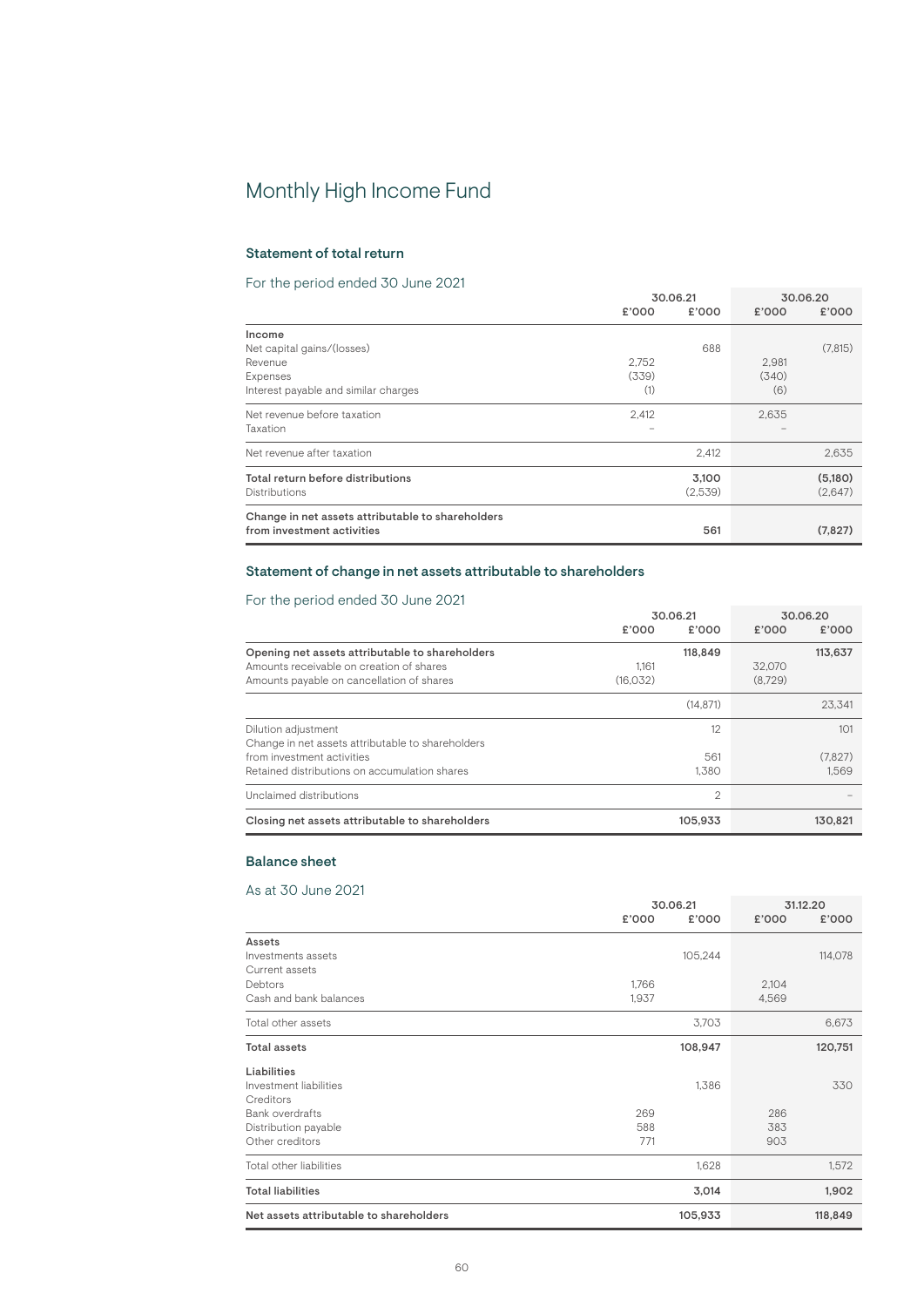# Monthly High Income Fund

# Distribution tables

For the period ended 30 June 2021

#### Interim distribution paid 31 March 2021

Group 1 – Shares purchased before 1 January 2021

Group 2 – Shares purchased between 1 January and 31 January 2021

|                                 |               |                       | <b>Distribution</b> | Distribution     |  |
|---------------------------------|---------------|-----------------------|---------------------|------------------|--|
|                                 | Net<br>Income |                       | paid<br>31.03.21    | paid<br>31.03.20 |  |
|                                 | pence         | Equalisation<br>pence | pence               | pence            |  |
|                                 |               |                       |                     |                  |  |
| 'A' Class (Accumulation shares) |               |                       |                     |                  |  |
| Group 1                         | 0.6301        |                       | 0.6301              | 0.6132           |  |
| Group 2                         | 0.4878        | 0.1423                | 0.6301              | 0.6132           |  |
| 'A' Class (Income-2 shares)     |               |                       |                     |                  |  |
| Group 1                         | 0.2466        |                       | 0.2466              | 0.2500           |  |
| Group 2                         | 0.1482        | 0.0984                | 0.2466              | 0.2500           |  |
| 'l' Class (Accumulation shares) |               |                       |                     |                  |  |
| Group 1                         | 0.6295        |                       | 0.6295              | 0.6071           |  |
| Group 2                         | 0.4241        | 0.2054                | 0.6295              | 0.6071           |  |
| 'l' Class (Income-2 shares)     |               |                       |                     |                  |  |
| Group 1                         | 0.3665        |                       | 0.3665              | 0.3693           |  |
| Group 2                         | 0.1743        | 0.1922                | 0.3665              | 0.3693           |  |
| 'R' Class (Accumulation shares) |               |                       |                     |                  |  |
| Group 1                         | 0.4136        |                       | 0.4136              | 0.3995           |  |
| Group 2                         | 0.4136        |                       | 0.4136              | 0.3995           |  |
| 'R' Class (Income-2 shares)     |               |                       |                     |                  |  |
| Group 1                         | 0.3454        |                       | 0.3454              | 0.3484           |  |
| Group 2                         | 0.1488        | 0.1966                | 0.3454              | 0.3484           |  |
| 'S' Class (Accumulation shares) |               |                       |                     |                  |  |
| Group 1                         | 1.0569        |                       | 1.0569              | 1.0106           |  |
| Group 2                         | 1.0569        |                       | 1.0569              | 1.0106           |  |
|                                 |               |                       |                     |                  |  |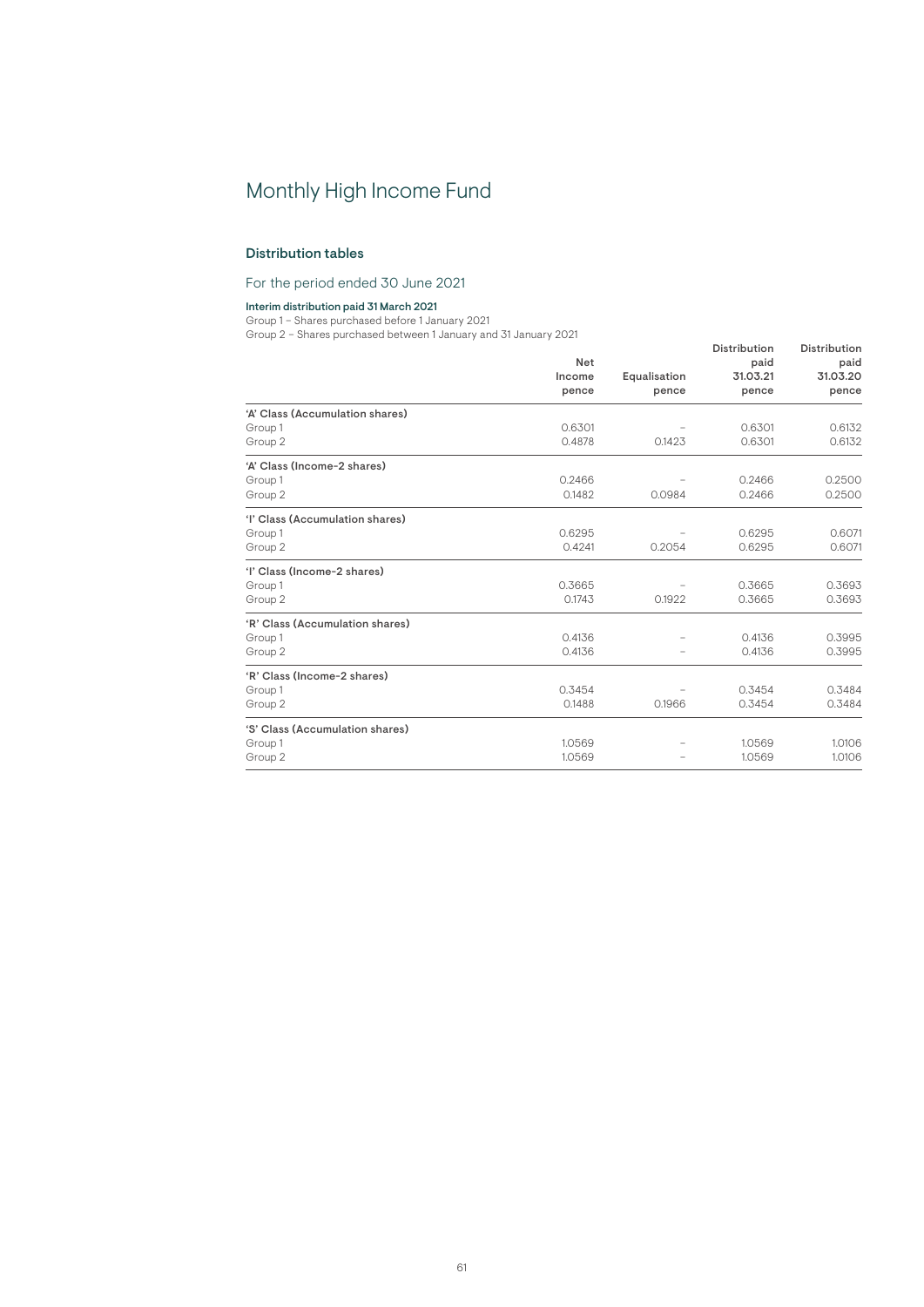#### Interim distribution paid 30 April 2021

Group 1 – Shares purchased before 1 February 2021

Group 2 – Shares purchased between 1 February and 28 February 2021

|                                 |        |              | <b>Distribution</b> | Distribution |
|---------------------------------|--------|--------------|---------------------|--------------|
|                                 | Net    |              | paid                | paid         |
|                                 | Income | Equalisation | 30.04.21            | 30.04.20     |
|                                 | pence  | pence        | pence               | pence        |
| 'A' Class (Accumulation shares) |        |              |                     |              |
| Group 1                         | 0.6000 |              | 0.6000              | 0.5715       |
| Group 2                         | 0.3295 | 0.2705       | 0.6000              | 0.5715       |
| 'A' Class (Income-2 shares)     |        |              |                     |              |
| Group 1                         | 0.2365 |              | 0.2365              | 0.2382       |
| Group 2                         | 0.0942 | 0.1423       | 0.2365              | 0.2382       |
| 'l' Class (Accumulation shares) |        |              |                     |              |
| Group 1                         | 0.6011 |              | 0.6011              | 0.5728       |
| Group 2                         | 0.2774 | 0.3237       | 0.6011              | 0.5728       |
| 'l' Class (Income-2 shares)     |        |              |                     |              |
| Group 1                         | 0.3517 |              | 0.3517              | 0.3520       |
| Group 2                         | 0.1742 | 0.1775       | 0.3517              | 0.3520       |
| 'R' Class (Accumulation shares) |        |              |                     |              |
| Group 1                         | 0.3957 |              | 0.3957              | 0.3753       |
| Group 2                         | 0.3957 |              | 0.3957              | 0.3753       |
| 'R' Class (Income-2 shares)     |        |              |                     |              |
| Group 1                         | 0.3314 |              | 0.3314              | 0.3321       |
| Group 2                         | 0.2055 | 0.1259       | 0.3314              | 0.3321       |
| 'S' Class (Accumulation shares) |        |              |                     |              |
| Group 1                         | 1.0142 |              | 1.0142              | 0.9578       |
| Group 2                         | 1.0142 |              | 1.0142              | 0.9578       |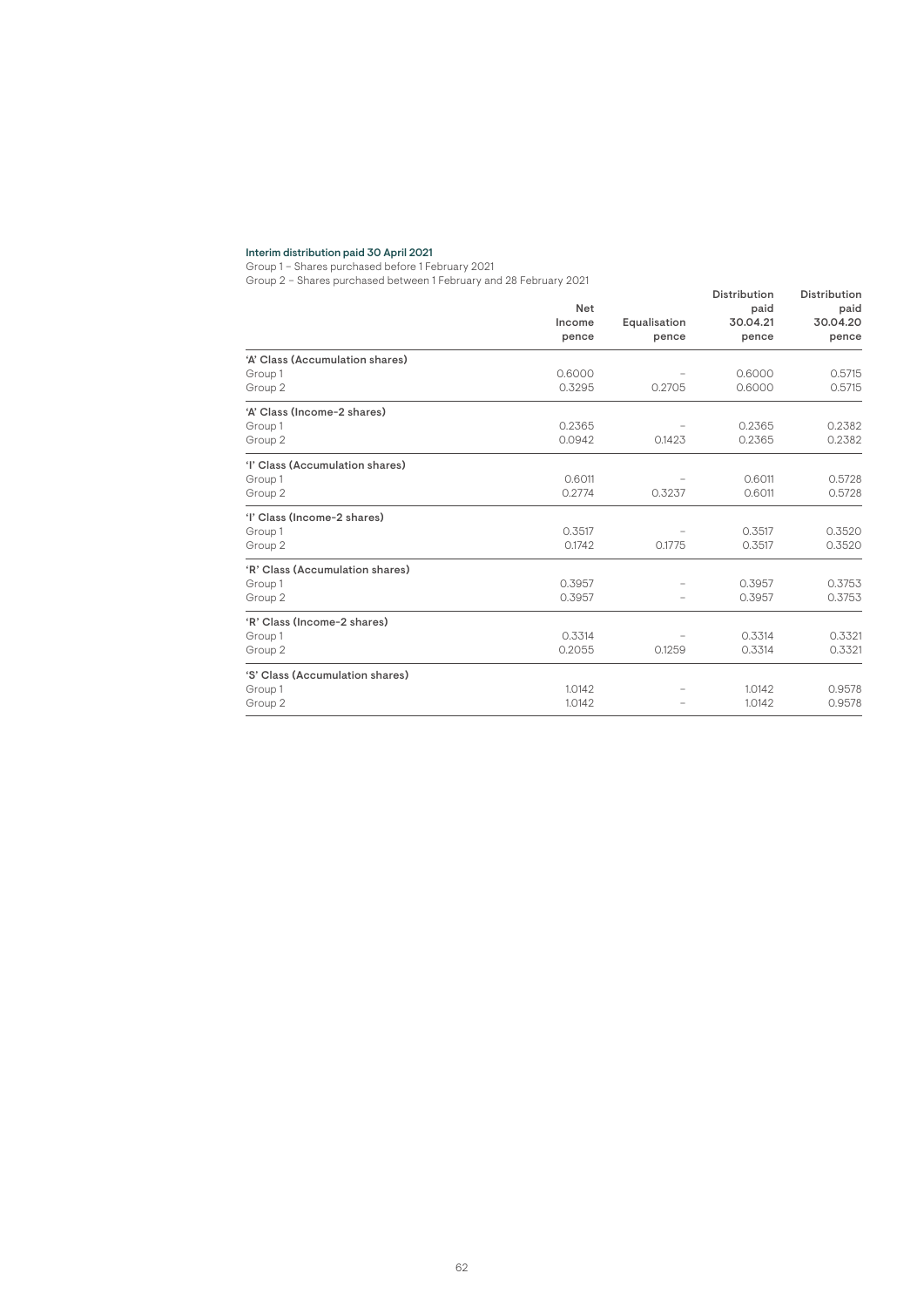#### Interim distribution paid 31 May 2021

Group 1 – Shares purchased before 1 March 2021

Group 2 – Shares purchased between 1 March and 31 March 2021

|                                 | Net    | Equalisation<br>pence | <b>Distribution</b><br>paid<br>31.05.21<br>pence | Distribution<br>paid<br>31.05.20<br>pence |
|---------------------------------|--------|-----------------------|--------------------------------------------------|-------------------------------------------|
|                                 |        |                       |                                                  |                                           |
|                                 | Income |                       |                                                  |                                           |
|                                 | pence  |                       |                                                  |                                           |
| 'A' Class (Accumulation shares) |        |                       |                                                  |                                           |
| Group 1                         | 0.6407 |                       | 0.6407                                           | 0.6522                                    |
| Group 2                         | 0.4478 | 0.1929                | 0.6407                                           | 0.6522                                    |
| 'A' Class (Income-2 shares)     |        |                       |                                                  |                                           |
| Group 1                         | 0.2465 |                       | 0.2465                                           | 0.2500                                    |
| Group 2                         | 0.1727 | 0.0738                | 0.2465                                           | 0.2500                                    |
| 'l' Class (Accumulation shares) |        |                       |                                                  |                                           |
| Group 1                         | 0.6352 |                       | 0.6352                                           | 0.6269                                    |
| Group 2                         | 0.2540 | 0.3812                | 0.6352                                           | 0.6269                                    |
| 'l' Class (Income-2 shares)     |        |                       |                                                  |                                           |
| Group 1                         | 0.3667 |                       | 0.3667                                           | 0.3697                                    |
| Group 2                         | 0.1409 | 0.2258                | 0.3667                                           | 0.3697                                    |
| 'R' Class (Accumulation shares) |        |                       |                                                  |                                           |
| Group 1                         | 0.4188 |                       | 0.4188                                           | 0.4135                                    |
| Group 2                         | 0.3813 | 0.0375                | 0.4188                                           | 0.4135                                    |
| 'R' Class (Income-2 shares)     |        |                       |                                                  |                                           |
| Group 1                         | 0.3456 |                       | 0.3456                                           | 0.3487                                    |
| Group 2                         |        | 0.3456                | 0.3456                                           | 0.3487                                    |
| 'S' Class (Accumulation shares) |        |                       |                                                  |                                           |
| Group 1                         | 1.0635 |                       | 1.0635                                           | 1.0155                                    |
| Group 2                         | 1.0635 |                       | 1.0635                                           | 1.0155                                    |
|                                 |        |                       |                                                  |                                           |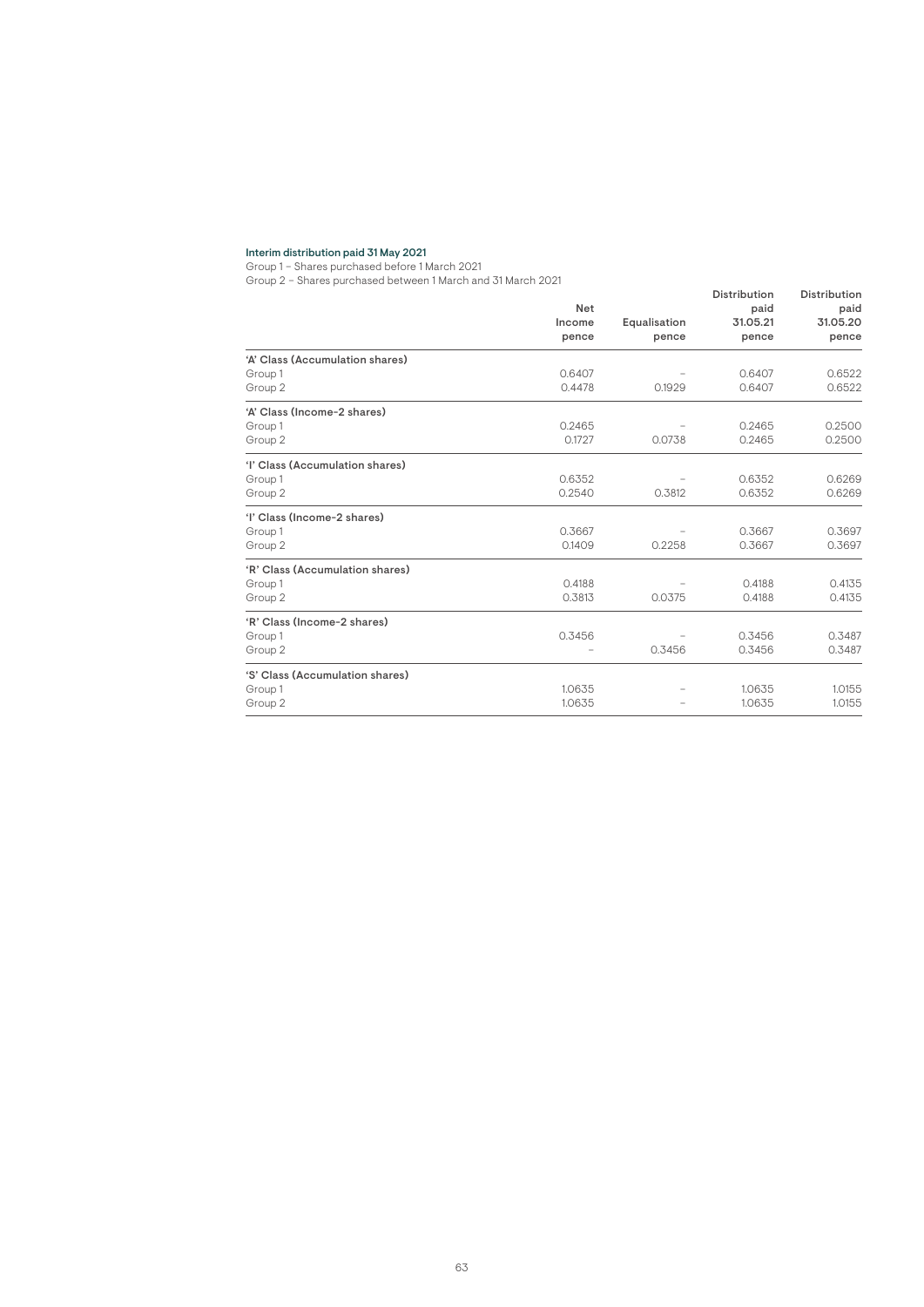#### Interim distribution paid 30 June 2021

Group 1 – Shares purchased before 1 April 2021

Group 2 – Shares purchased between 1 April and 30 April 2021

| $U1U1U2$<br>011000 DUI 0110000 DUCHOOIT FADITI 0010 OU ADITI 2021 | Net<br>Income<br>pence | Equalisation<br>pence | <b>Distribution</b><br>paid<br>30.06.21<br>pence | Distribution<br>paid<br>30.06.20<br>pence |
|-------------------------------------------------------------------|------------------------|-----------------------|--------------------------------------------------|-------------------------------------------|
| 'A' Class (Accumulation shares)                                   |                        |                       |                                                  |                                           |
| Group 1                                                           | 0.6542                 |                       | 0.6542                                           | 0.6450                                    |
| Group 2                                                           |                        | 0.6542                | 0.6542                                           | 0.6450                                    |
| 'A' Class (Income-2 shares)                                       |                        |                       |                                                  |                                           |
| Group 1                                                           | 0.2500                 |                       | 0.2500                                           | 0.2500                                    |
| Group 2                                                           | 0.1027                 | 0.1473                | 0.2500                                           | 0.2500                                    |
| 'l' Class (Accumulation shares)                                   |                        |                       |                                                  |                                           |
| Group 1                                                           | 0.6480                 |                       | 0.6480                                           | 0.6254                                    |
| Group 2                                                           | 0.0999                 | 0.5481                | 0.6480                                           | 0.6254                                    |
| 'l' Class (Income-2 shares)                                       |                        |                       |                                                  |                                           |
| Group 1                                                           | 0.3721                 |                       | 0.3721                                           | 0.3699                                    |
| Group 2                                                           | 0.1231                 | 0.2490                | 0.3721                                           | 0.3699                                    |
| 'R' Class (Accumulation shares)                                   |                        |                       |                                                  |                                           |
| Group 1                                                           | 0.4272                 |                       | 0.4272                                           | 0.4119                                    |
| Group 2                                                           | 0.4272                 |                       | 0.4272                                           | 0.4119                                    |
| 'R' Class (Income-2 shares)                                       |                        |                       |                                                  |                                           |
| Group 1                                                           | 0.3506                 |                       | 0.3506                                           | 0.3489                                    |
| Group 2                                                           | 0.0926                 | 0.2580                | 0.3506                                           | 0.3489                                    |
| 'S' Class (Accumulation shares)                                   |                        |                       |                                                  |                                           |
| Group 1                                                           | 1.0840                 |                       | 1.0840                                           | 1.0201                                    |
| Group 2                                                           | 1.0840                 |                       | 1.0840                                           | 1.0201                                    |
|                                                                   |                        |                       |                                                  |                                           |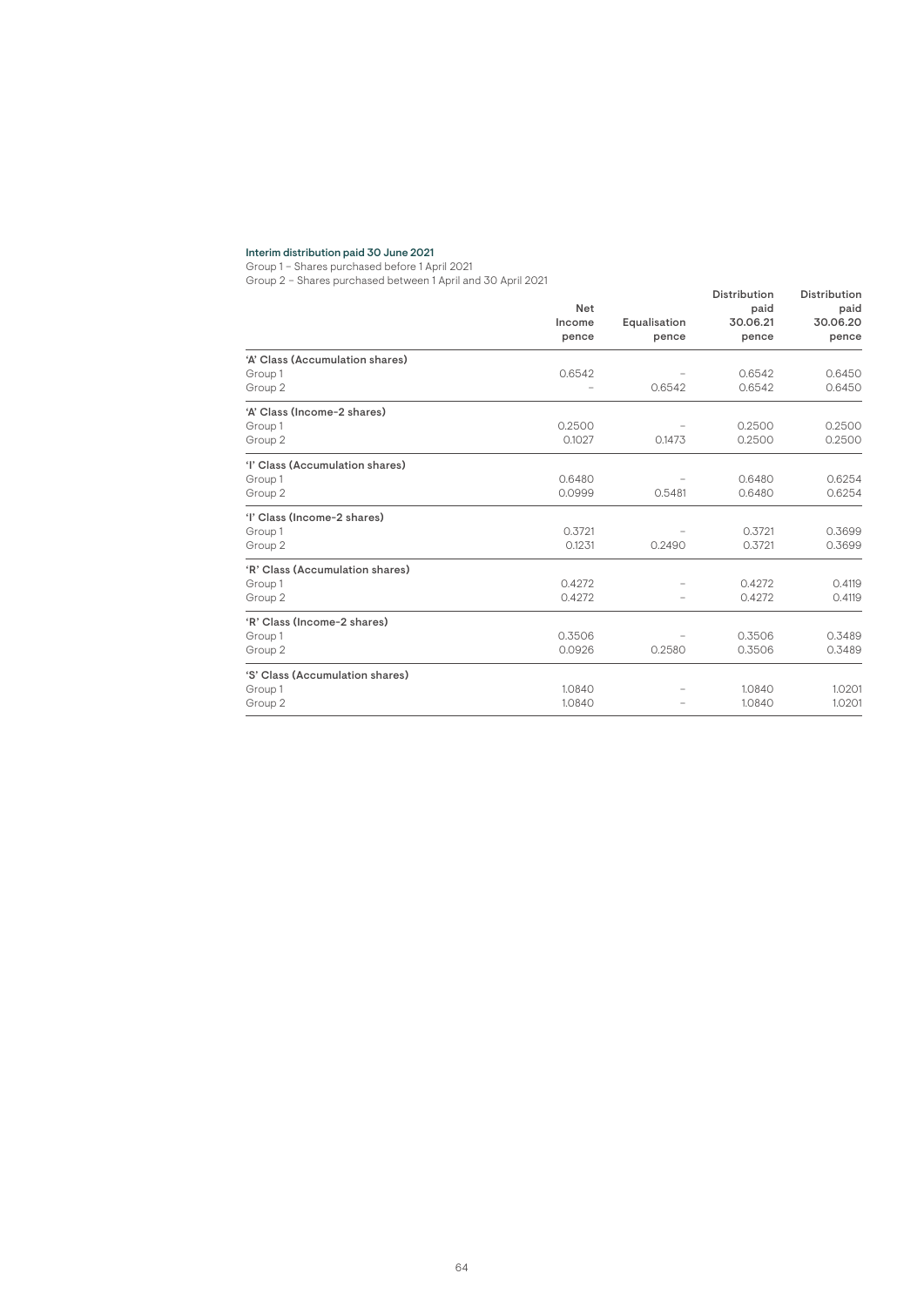#### Interim distribution payable 31 July 2021

Group 1 – Shares purchased before 1 May 2021

Group 2 – Shares purchased between 1 May and 31 May 2021

| $U1U1U2$<br><u>01100 putoraboth outrigois integration of the solu</u> | <b>Net</b><br>Income<br>pence | Equalisation<br>pence | <b>Distribution</b><br>payable<br>31.07.21<br>pence | Distribution<br>paid<br>31.07.20<br>pence |
|-----------------------------------------------------------------------|-------------------------------|-----------------------|-----------------------------------------------------|-------------------------------------------|
| 'A' Class (Accumulation shares)                                       |                               |                       |                                                     |                                           |
| Group 1                                                               | 0.6573                        |                       | 0.6573                                              | 0.6391                                    |
| Group 2                                                               | 0.1218                        | 0.5355                | 0.6573                                              | 0.6391                                    |
| 'A' Class (Income-2 shares)                                           |                               |                       |                                                     |                                           |
| Group 1                                                               | 0.2500                        |                       | 0.2500                                              | 0.2500                                    |
| Group 2                                                               | 0.0966                        | 0.1534                | 0.2500                                              | 0.2500                                    |
| 'l' Class (Accumulation shares)                                       |                               |                       |                                                     |                                           |
| Group 1                                                               | 0.6511                        |                       | 0.6511                                              | 0.6244                                    |
| Group 2                                                               | 0.1631                        | 0.4880                | 0.6511                                              | 0.6244                                    |
| 'l' Class (Income-2 shares)                                           |                               |                       |                                                     |                                           |
| Group 1                                                               | 0.3723                        |                       | 0.3723                                              | 0.3701                                    |
| Group 2                                                               | 0.1086                        | 0.2637                | 0.3723                                              | 0.3701                                    |
| 'R' Class (Accumulation shares)                                       |                               |                       |                                                     |                                           |
| Group 1                                                               | 0.4293                        |                       | 0.4293                                              | 0.4107                                    |
| Group 2                                                               | 0.4293                        |                       | 0.4293                                              | 0.4107                                    |
| 'R' Class (Income-2 shares)                                           |                               |                       |                                                     |                                           |
| Group 1                                                               | 0.3508                        |                       | 0.3508                                              | 0.3490                                    |
| Group 2                                                               |                               | 0.3508                | 0.3508                                              | 0.3490                                    |
| 'S' Class (Accumulation shares)                                       |                               |                       |                                                     |                                           |
| Group 1                                                               | 1.0893                        |                       | 1.0893                                              | 1.0246                                    |
| Group 2                                                               |                               | 1.0893                | 1.0893                                              | 1.0246                                    |
|                                                                       |                               |                       |                                                     |                                           |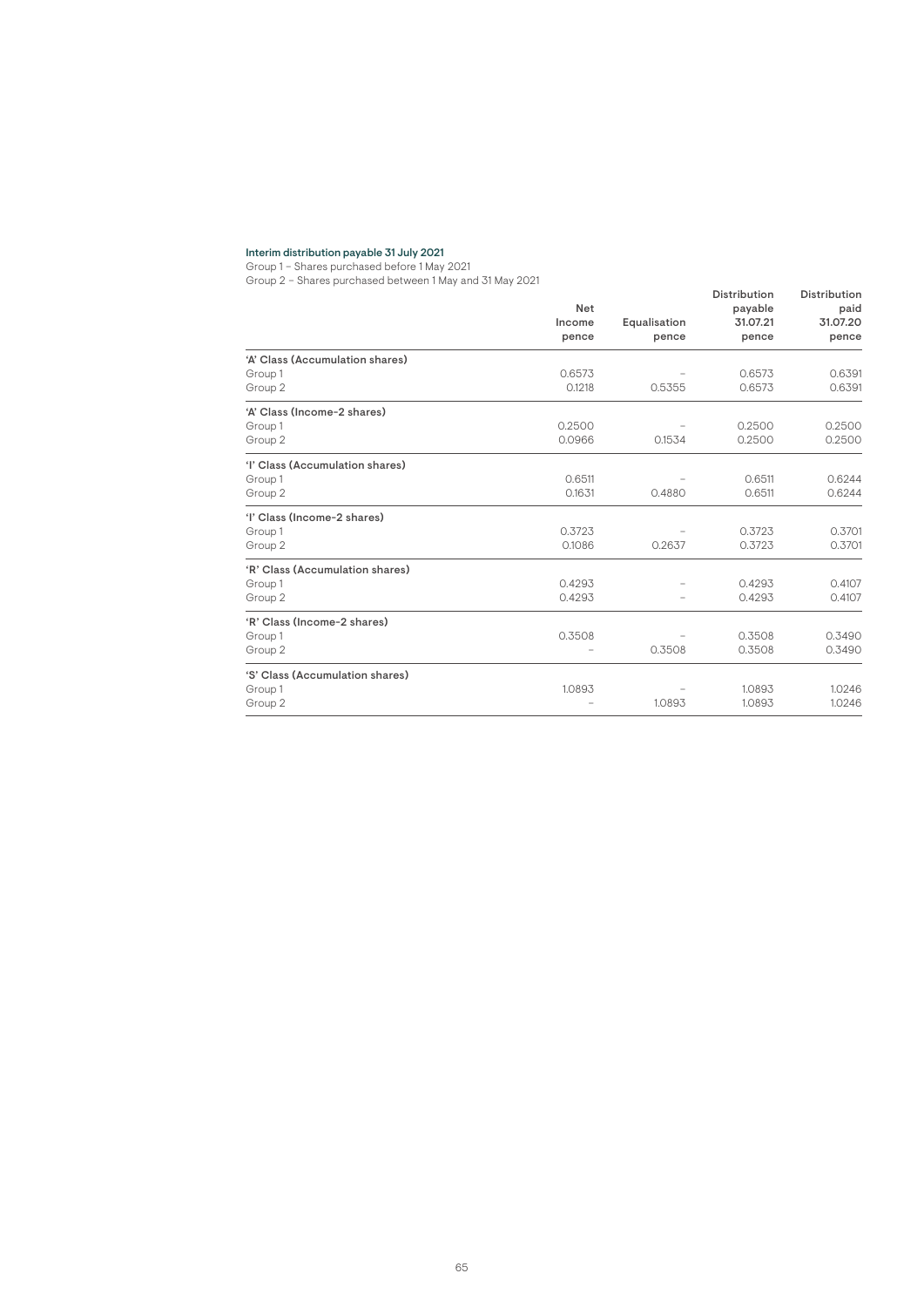### Interim distribution payable 31 August 2021

Group 1 – Shares purchased before 1 June 2021

Group 2 – Shares purchased between 1 June and 30 June 2021

|                                 | Net    | Equalisation<br>pence | <b>Distribution</b><br>payable<br>31.08.21<br>pence | <b>Distribution</b><br>paid<br>31.08.20<br>pence |
|---------------------------------|--------|-----------------------|-----------------------------------------------------|--------------------------------------------------|
|                                 | Income |                       |                                                     |                                                  |
|                                 | pence  |                       |                                                     |                                                  |
| 'A' Class (Accumulation shares) |        |                       |                                                     |                                                  |
| Group 1                         | 0.8460 |                       | 0.8460                                              | 0.6408                                           |
| Group 2                         | 0.1530 | 0.6930                | 0.8460                                              | 0.6408                                           |
| 'A' Class (Income-2 shares)     |        |                       |                                                     |                                                  |
| Group 1                         | 0.3000 |                       | 0.3000                                              | 0.2500                                           |
| Group 2                         | 0.0742 | 0.2258                | 0.3000                                              | 0.2500                                           |
| 'l' Class (Accumulation shares) |        |                       |                                                     |                                                  |
| Group 1                         | 0.8104 |                       | 0.8104                                              | 0.6267                                           |
| Group 2                         | 0.2381 | 0.5723                | 0.8104                                              | 0.6267                                           |
| 'l' Class (Income-2 shares)     |        |                       |                                                     |                                                  |
| Group 1                         | 0.4470 |                       | 0.4470                                              | 0.3702                                           |
| Group 2                         | 0.0850 | 0.3620                | 0.4470                                              | 0.3702                                           |
| 'R' Class (Accumulation shares) |        |                       |                                                     |                                                  |
| Group 1                         | 0.5367 |                       | 0.5367                                              | 0.4122                                           |
| Group 2                         | 0.5367 |                       | 0.5367                                              | 0.4122                                           |
| 'R' Class (Income-2 shares)     |        |                       |                                                     |                                                  |
| Group 1                         | 0.4211 |                       | 0.4211                                              | 0.3491                                           |
| Group 2                         |        | 0.4211                | 0.4211                                              | 0.3491                                           |
| 'S' Class (Accumulation shares) |        |                       |                                                     |                                                  |
| Group 1                         | 1.3194 |                       | 1.3194                                              | 1.0296                                           |
| Group 2                         | 1.3194 |                       | 1.3194                                              | 1.0296                                           |
|                                 |        |                       |                                                     |                                                  |

#### Equalisation

Equalisation applies only to shares purchased during the distribution period (Group 2 shares). It is the average amount of income included in the purchase price of all Group 2 shares and is refunded to holders of these shares as a return of capital. Being capital, it is not liable to income tax but must be deducted from the cost of shares for capital gains tax purposes.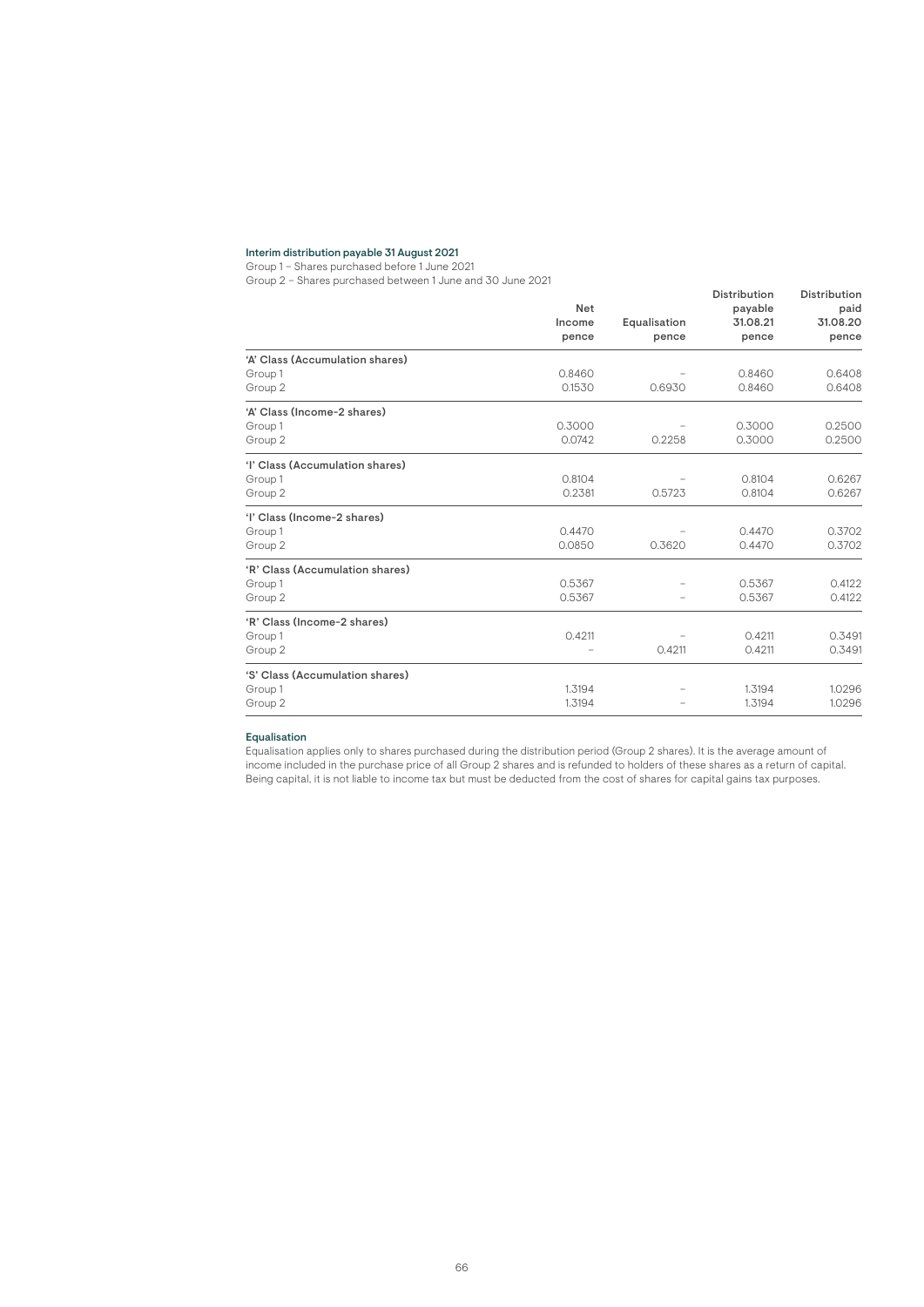# Securities Financing Transactions ('SFT's') (Unaudited)

As at 30 June 2021

At 30 June 2021 there were no securities out on loan and no collateral held.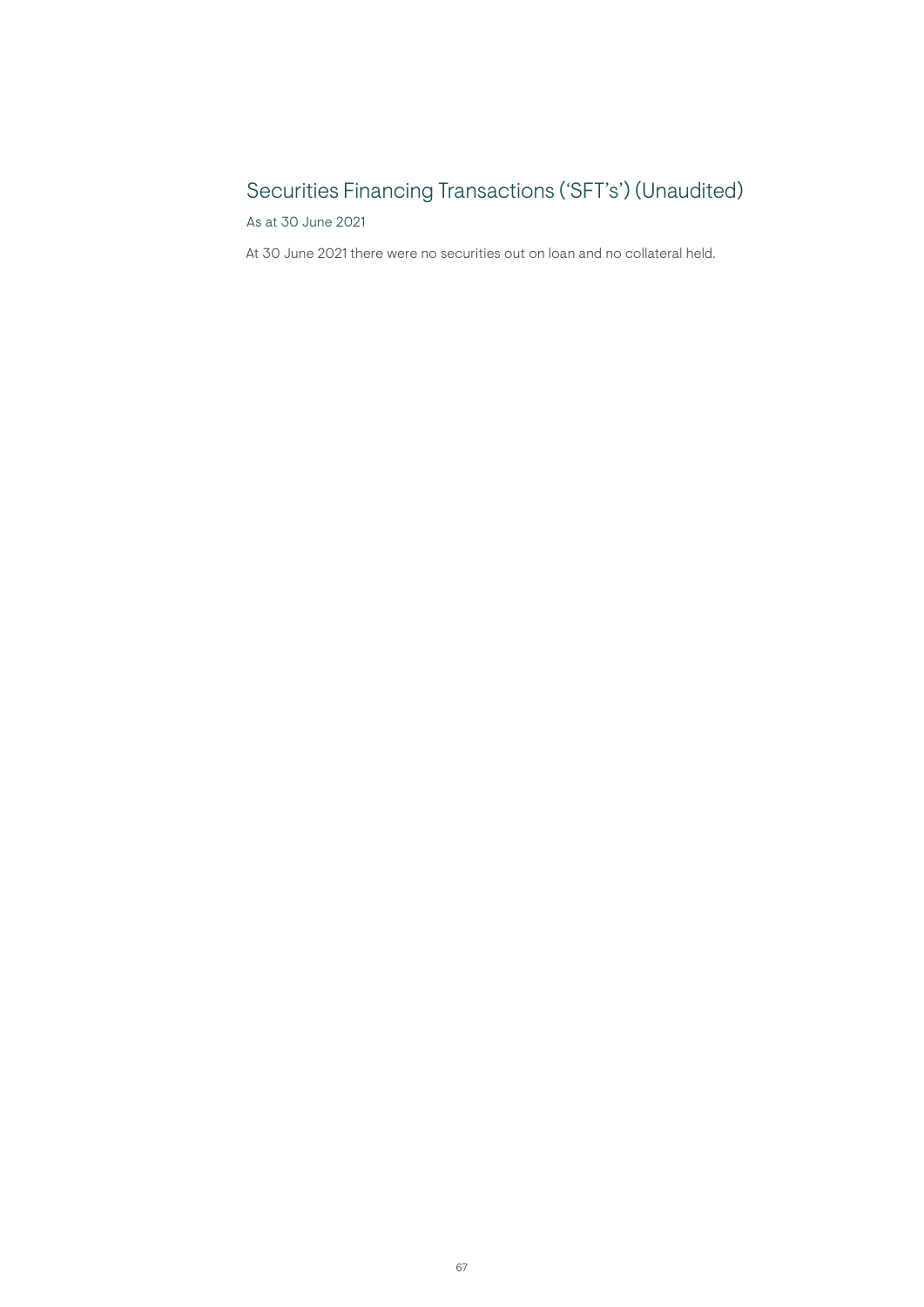# Other information

# ISA status

During the period under review, the shares of the funds met the requirements for eligibility to be held in a stocks and shares ISA as determined by the regulations which govern ISAs.

Ninety One Fund Managers UK Limited offer the 'A' shares of the funds through its own ISA plan.

# Distributions

Where a distribution is to be paid, it has been calculated as at 30 June 2021 and will be distributed to shareholders, where applicable, on 31 August 2021. For accumulations shares income distribution payments are deemed to be paid on 31 August 2021.

### Telephone calls

Telephone calls may be recorded for training and quality assurance purposes.

# Cross holding table

There were no cross holdings between sub-funds in Ninety One Funds Series ii as at 30 June 2021.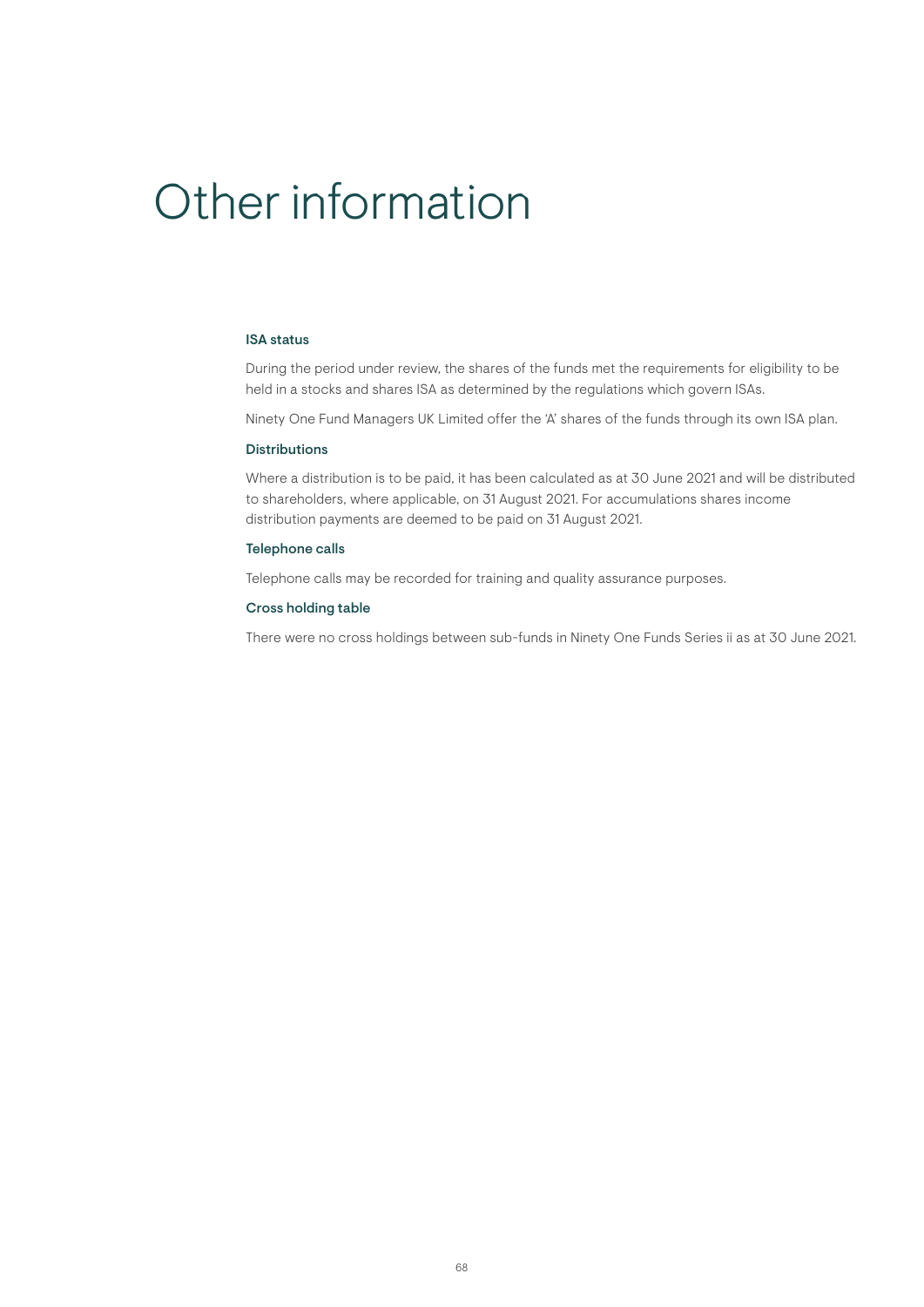# **Glossary**

### Active management

An active investment approach is one where a portfolio manager aims to beat the market through research, analysis and his/her judgement. (See also passive management).

# Asset allocation

A fund's allotment to different asset classes.

# Asset class

The main types of investment available. The traditional asset classes are equities, bonds and cash.

# Bear market

A market where prices fall consistently over a long period of time. Investors are referred to as 'bearish' if they believe prices are going to fall.

#### Benchmark

A comparative performance index.

# Bond

A form of loan issued by a government or company. Typically, an investor should receive a regular coupon and the return of the principal originally lent when the bond matures. Note: Not all bonds are interest bearing (see zero coupon bond), and not all bonds are fixed rate (e.g. index linked, floating rate and stepped rate bonds).

## Bottom-up investing

An investment approach that concentrates on the analysis of individual companies and considers the company's history, management and potential as more important than macroeconomic trends.

# Bull market

A market where prices rise consistently over a long period of time. Investors are referred to as 'bullish' if they believe prices are going to rise.

## Cash

The most liquid form in which to store capital. While it is regarded as a safe asset class, over time the purchasing power of cash tends to be eroded by inflation.

# Central bank base rate

The basic rate of interest set by a central bank that determines the cost of borrowing.

# **Commodities**

An asset class which comprises physical assets such as oil, base and precious metals and agricultural produce.

# Credit rating agency

An institution that assigns credit ratings to debt issuers, such as companies and governments. Standard & Poor's and Moody's are well-known examples.

# Credit risk

The risk that a bond issuer or borrower will be unable to meet their contractual obligations.

## Credit spread

The differences in yield between 'risk-free' bonds, such as gilts or US treasuries, and non-treasury (or gilt) bonds, which are identical in all respects except for the quality of their rating. Corporate bonds tend to offer additional yield to compensate investors for the potential risk of default.

#### Currency risk

The risk of incurring losses of foreign assets due to adverse movements in exchange rates between domestic and foreign currencies.

# Deflation

As opposed to inflation, it describes conditions in which there is a widespread, consistent decline in prices. It conveys the rarer occurrence of the money in one's pocket actually increasing in buying power, rather than the more usual opposite.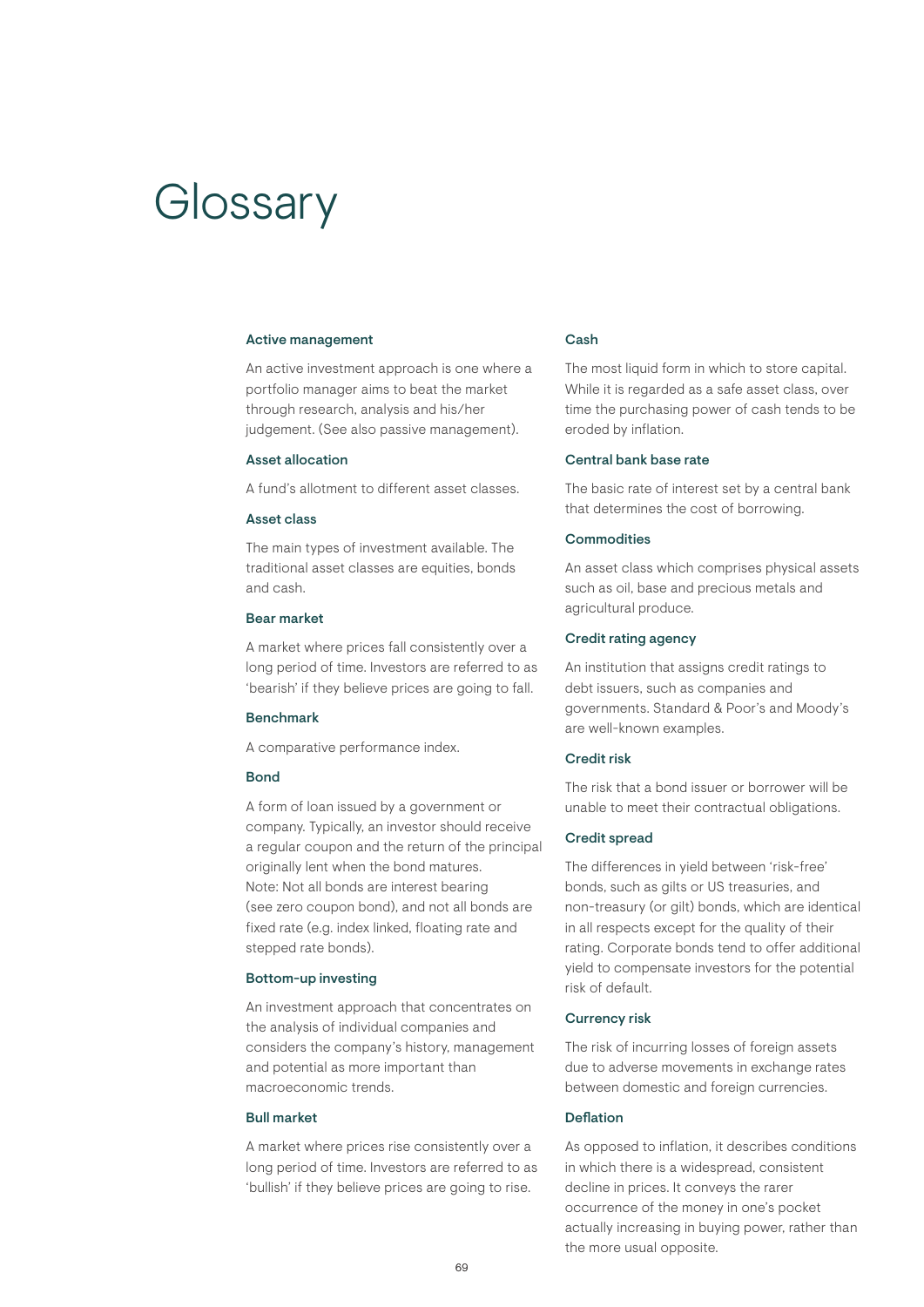# Glossary (continued)

# **Derivatives**

An instrument whose value depends on the performance of an underlying security or rate which requires no initial exchange of principal. Options, futures and swaps are all examples of derivatives.

## Developed markets

Refers to industrialised countries with relatively high levels of economic productivity, high standards of living and stable economies.

# **Disinflation**

Refers to a slowing down in price growth, as opposed to deflation where prices are already falling.

# Diversification

Holding a range of assets to reduce risk.

# Dividend

The portion of company net profits paid out to shareholders.

### Dividend yield

The annual dividend per share divided by the current share price.

# Duration

A measure of a bond investment's sensitivity to changes in interest rates. The longer the duration, the more sensitive it is. Calculating 'duration' for a fixed income investment such as a bond is a complicated sum. It takes into account the current value of the bond, the coupon or interest payment, the book cost, and the number of years the bond has left to run. Put simply, the higher the duration number the higher the potential return (and the greater the risk).

# Emerging markets

Countries in the process of industrialising which tend to have rapidly growing economies.

# Emerging market debt

Debt issued by governments and corporates in emerging markets.

# Equity

Refers to shares. A share in a company provides an investor with part ownership of that company.

# Fixed income

An investment that provides a return in the form of fixed periodic payments and the eventual return of principal at maturity.

# Future

An obligation to buy or sell an asset on a specific date in the future at an agreed price.

## **Gilt**

A bond that is issued by the British government which is generally considered low risk. Bonds issued by South African and Irish governments are also referred to as gilts.

### **Hedging**

A technique seeking to offset or minimise the exposure to specific risk by entering an opposing position.

# High yield bond

A below investment grade rated bond, providing the investor with greater returns due to its higher default risk. (See Junk bond).

# Index-linked bonds

Bonds whose coupons and principal payment are linked to movements in inflation.

# Inflation

Describes conditions in which there have been a consistent rise in prices.

## Initial public offering (IPO)

The first public sale of a company's equity resulting in a quoted stock price on a stock exchange.

# Interest

The return earned on funds which have been deposited, loaned, or invested.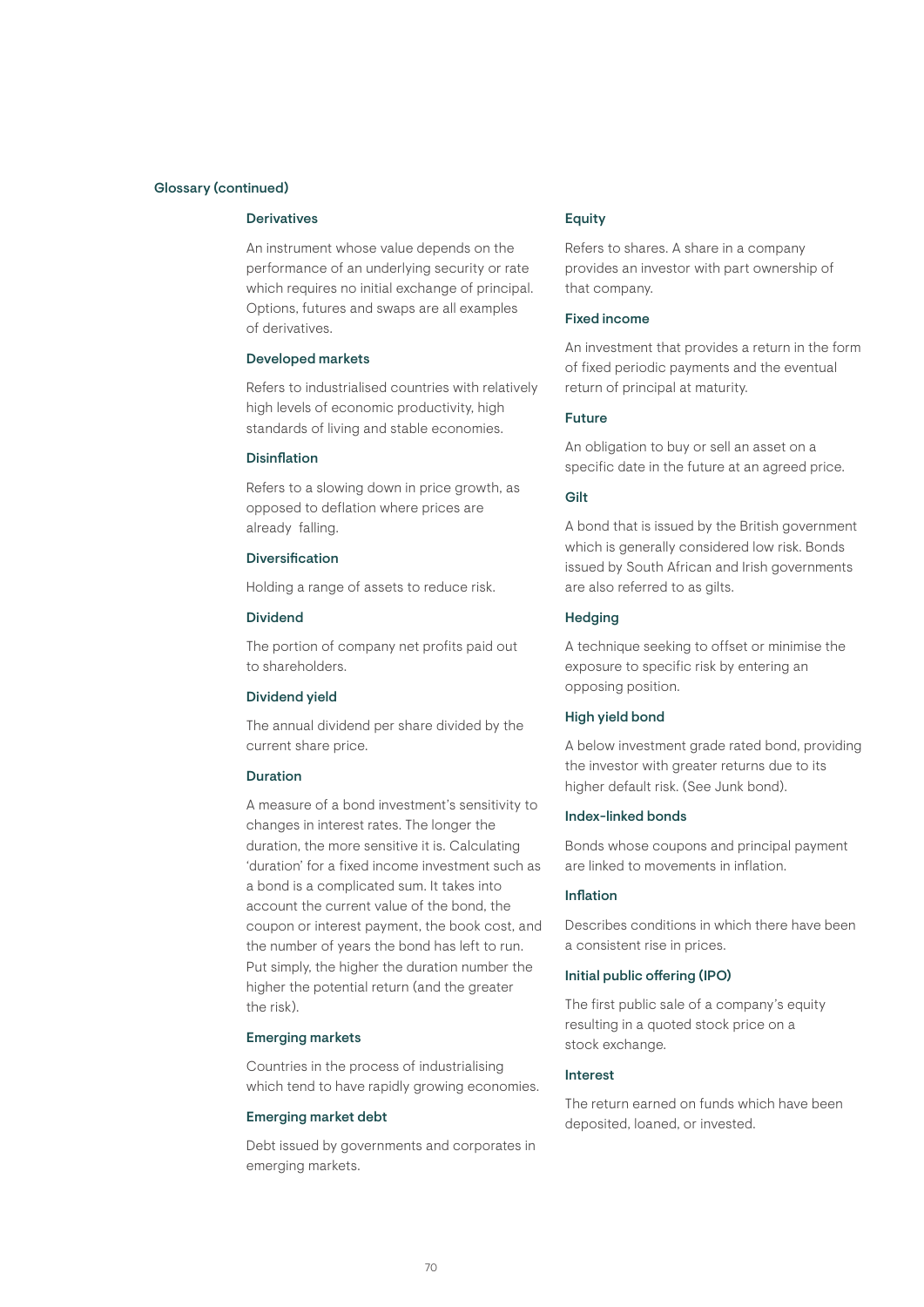## Glossary (continued)

# Investment grade bonds

Bonds considered of the highest quality by credit rating agencies. The threshold credit rating for Standard & Poor's is BBB and Baa3 for Moody's.

# Liabilities

Financial obligations that must be met.

# **Liquidity**

The ease with which an asset can be sold at a reasonable price for cash.

### Long dated bond

A bond with usually 15 years or more remaining before redemption, at which point the principal is paid to the holder.

# Long-term investment

Holding an asset for an extended period of time. Depending on the security, a long-term asset can be held for as little as one year or for as long as 30 years.

## Macroeconomic

Refers to the big trends in an economy as a whole, such as inflation and unemployment, while microeconomic forces refer to the factors affecting individual situations or companies.

# Market capitalisation

The total value of a company's equity. calculated by the number of shares multiplied by their market price.

# **Maturity**

With regards to bonds, maturity refers to the time at which the principal of the bond is repayable and it ceases to exist. In terms of a pension fund, it conveys the average age of the membership and the time until benefits are payable.

# **Outperformance**

The return of a fund in excess of the comparative performance index.

## **Overweight**

When a fund has greater exposure to an asset than the comparative performance index.

## Peer group

A group of funds that can be compared with one another for performance purposes. A peer group will usually be based on the funds' investment scope, for example UK equities.

### **Performance**

The results of an investment over a given period.

# Portfolio

A grouping of financial assets, such as equities, bonds and cash equivalents. Portfolios are held directly by investors and/or managed by financial professionals.

## Rally

A swift rise.

# Real estate

An asset class comprising buildings and land.

# Risk premium

The extra return expected by an investor in compensation for holding a risky asset.

# **Security**

A general term for a tradable financial instrument.

# Short-term investment

Investments that are held for or mature in 12 months or less.

# Standard deviation

A measure of risk, deriving from the historic volatility of a particular asset.

# Top-down investing

Contrasting with bottom-up analysis, a top-down approach to investment analysis begins with an assessment of macroeconomic factors, then business cycles before moving on to look at individual sectors and companies.

# Treasuries

Debt securities issued by the US government. Treasuries fall under three categories: treasury bills (T-bills), treasury notes (T-notes) and treasury bonds (T-bonds).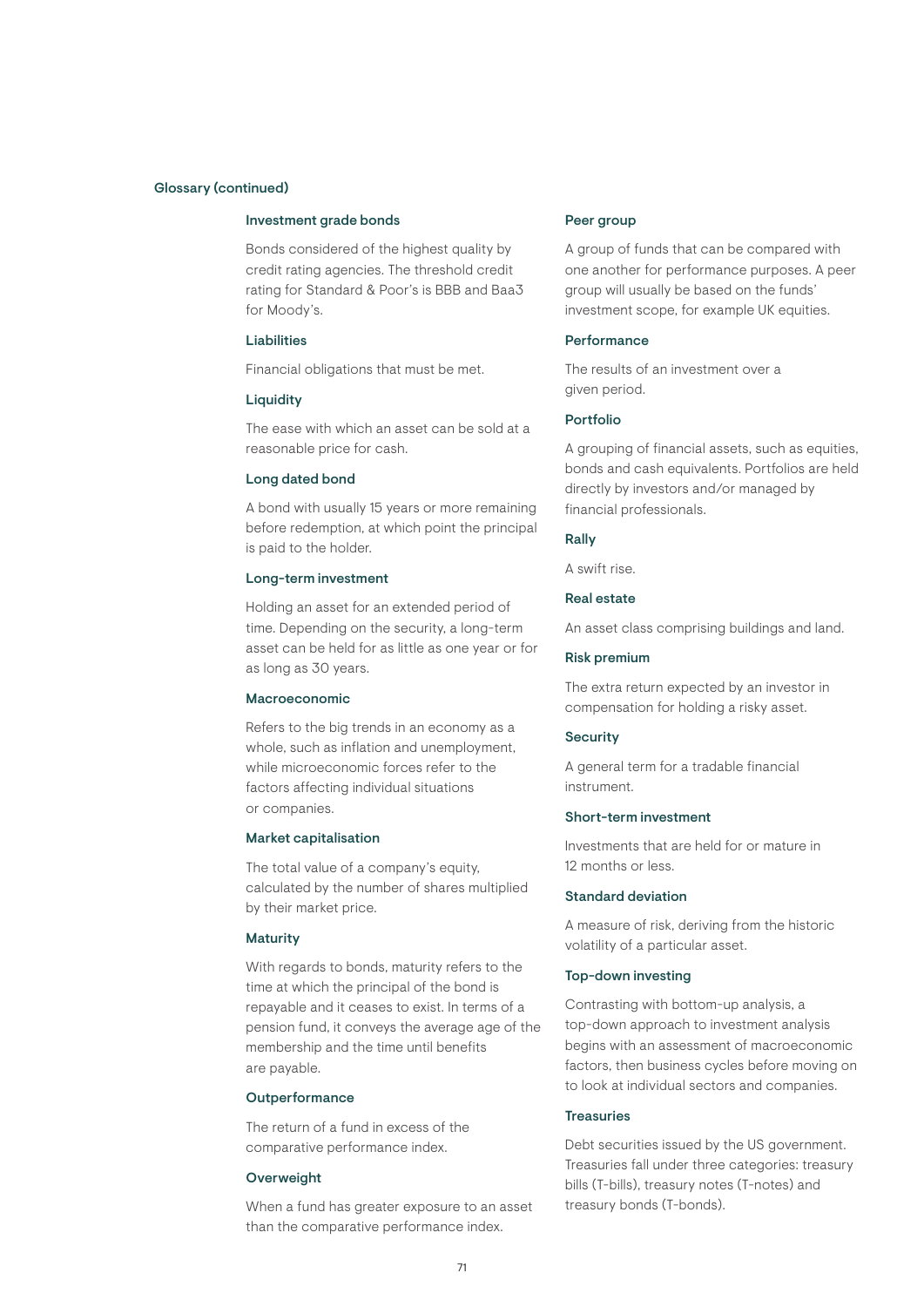# Glossary (continued)

# Underweight

When a fund has less exposure to an asset than the benchmark.

# Volatility

Price movements. Standard deviation is a measure of an asset's historic volatility.

## Year-to-date (YTD)

Refers to the period extending from the beginning of the current calendar year to the present date.

# Yield

A measure of the income return earned on an investment. In the case of a share the yield expresses the annual dividend payment as the percentage of the market price of the share. In the case of a property, it is the rental income as a percentage of the capital value. In the case of a bond the running yield (or flat or current yield) is the annual interest payable as a percentage of the current market price. The redemption yield (or yield to maturity) allows for any gain or loss of capital which will be realised at the maturity date.

# Yield curve

A graphical representation off all the yields of bonds of the same quality with maturities ranging from the shortest to the longest available.

# Yield spread

The difference in yield between different bonds.

# Yield to maturity

The annualised return (internal rate of return) that would be earned on a bond if held to maturity.